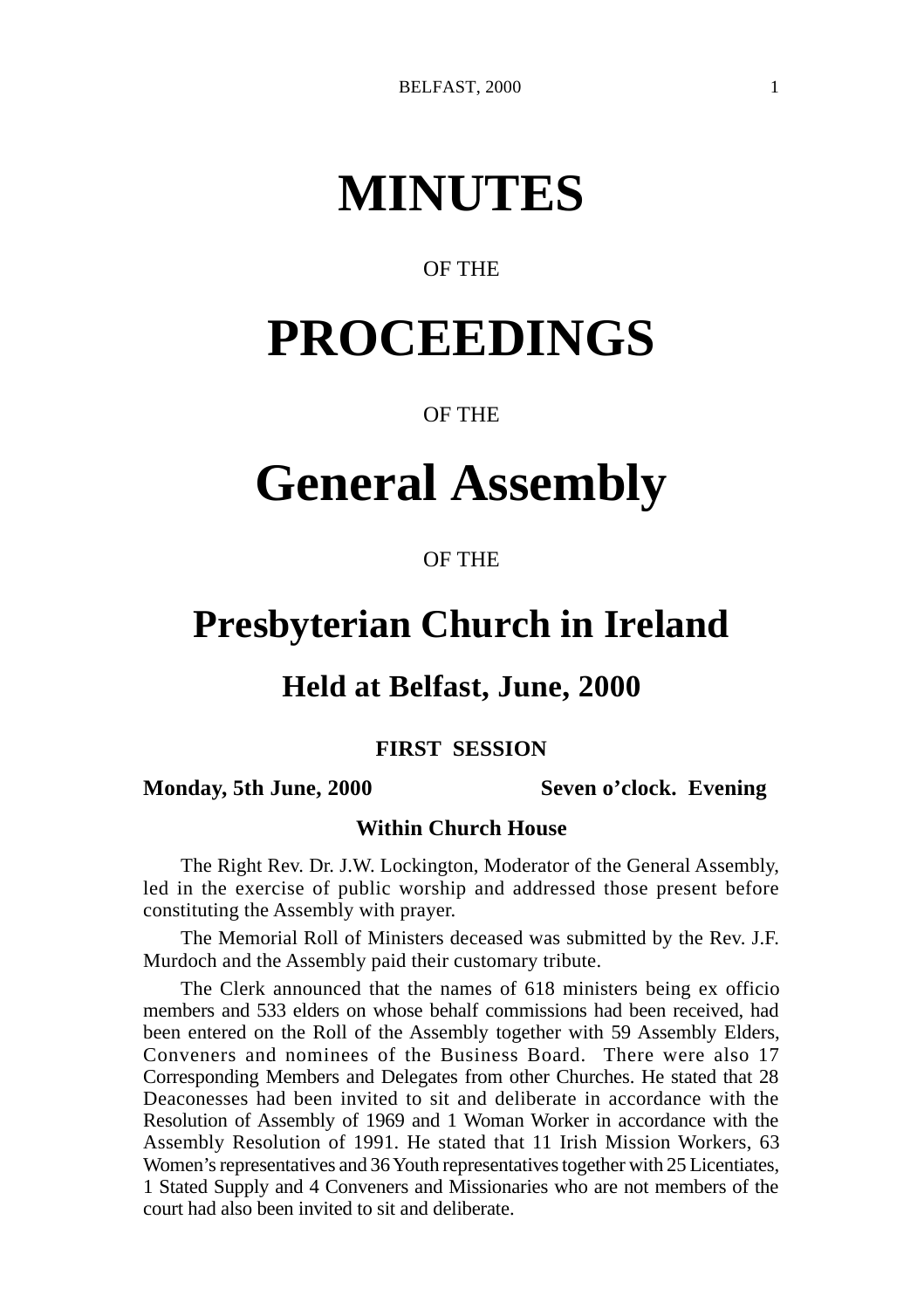## **BELFAST ASSEMBLY**

#### 1. ARDS PRESBYTERY

| <b>MINISTERS</b>    | <b>RULING ELDERS</b>  | CONGREGATIONS                                        |
|---------------------|-----------------------|------------------------------------------------------|
|                     |                       | Lisnabreen, Bangor<br><b>Bible Society, Director</b> |
|                     |                       | Trinity, Bangor                                      |
|                     |                       | R.E. Teacher                                         |
|                     |                       | Theol. Prof. Emer.                                   |
|                     | D.F. Adair            | High Street, Holywood                                |
| Dr. Rodney Sterritt |                       | Greenwell St., N'ards                                |
|                     |                       | Retired                                              |
|                     |                       | <b>First Newtownards</b>                             |
|                     | Mrs. Elizabeth Warden | Ballyblack                                           |
| Dr. W.P. Addley     |                       | <b>Theological Professor</b>                         |
|                     | Miss Helen Moreland   | Trinity, Bangor                                      |
|                     | Mrs. Gladys Brown     | <b>First Bangor</b>                                  |
|                     |                       | <b>First Donaghadee</b>                              |
| J.T. Williamson     | Samuel Warnock        | Glastry                                              |
|                     | Ian McFarland         | Ballyholme                                           |
| J.H. Robinson       |                       | Dir. of Min. Students                                |
|                     | R.G. Beers            | St. Andrew's, Bangor                                 |
|                     | W. Corry              | Groomsport                                           |
|                     |                       | Movilla (Ch. Ext.)                                   |
|                     | John McCracken        | Ballywalter                                          |
|                     | $+$ W.J. Moorhead     | <b>Theological Professor</b>                         |
|                     |                       | <b>Second Newtownards</b>                            |
|                     |                       | Lect. Belfast                                        |
|                     |                       | Bible Coll.                                          |
|                     | Jim McCullough        | Ballygilbert                                         |
|                     | Derek Cummings        | Hamilton Rd., Bangor                                 |
|                     |                       | <b>Ballyholme Associate</b>                          |
|                     | Robin Galway          | <b>First Holywood</b>                                |
|                     |                       | Kilcooley                                            |
|                     |                       | Shore St., Donaghadee                                |
|                     |                       | Helen's Bay                                          |
|                     | Sam Oliver            | <b>First Newtownards</b>                             |
|                     | Miss Mary Startin     | Millisle $\&\ B$ 'copeland                           |
| S. Eliz. Hughes     |                       | First Bangor Assoc.                                  |
|                     | Mrs. Jane Richardson  | West Church, Bangor                                  |
|                     | Dr. W.M.C. Stevenson  | Kirkcubbin                                           |
|                     |                       | Portaferry                                           |
|                     | Norman Armstrong      | Regent St., N'ards                                   |
|                     | Paul Jamieson         | Strean, Newtownards                                  |
|                     | Herbert Carson        | Greyabbey                                            |
|                     |                       | Ballygrainey                                         |
|                     |                       | Scrabo                                               |
|                     |                       | Carrowdore & B'frenis                                |
|                     | Wm. McDowell          | Cloughey                                             |
|                     | Robert Poole          | Conlig                                               |
|                     | Edwin Shaw            | Greenwell St., N'ards                                |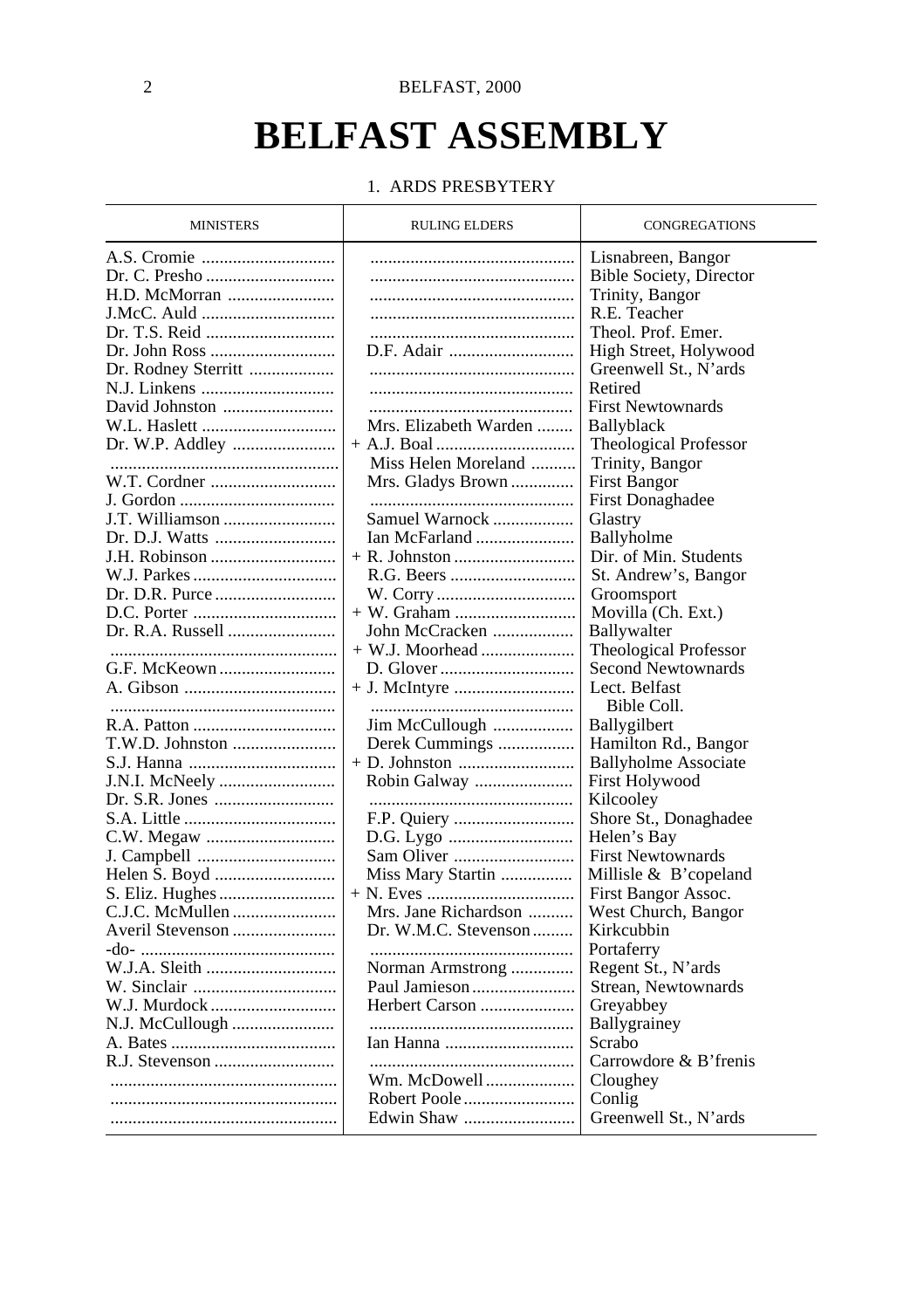#### 2. ARMAGH PRESBYTERY

| <b>MINISTERS</b> | <b>RULING ELDERS</b>  | <b>CONGREGATIONS</b>   |
|------------------|-----------------------|------------------------|
|                  |                       | <b>First Portadown</b> |
|                  |                       | Craigavon; Vinecash    |
|                  | J. Allen Kerr         | The Mall, Armagh       |
| Samuel McMillan  |                       | Caledon & Minterburn   |
|                  |                       | Armagh Rd., P'down     |
| Desmond Knowles  | John Crozier          | <b>First Portadown</b> |
|                  | <b>J.N. McCleary </b> | First Lurgan           |
|                  | Ms. B. Breakey        | First Armagh           |
|                  | Arthur Miskelly       | Ahorey                 |
|                  |                       | Clare                  |
|                  |                       | Cladymore              |
|                  | James MacQueen        | Loughgall              |
|                  |                       | Tartaraghan            |
|                  |                       | Druminnis              |
|                  |                       | Redrock                |
|                  |                       | <b>First Keady</b>     |
|                  | W.J. Kennedy          | Armaghbrague           |
|                  |                       | Richhill               |
| B. Ann McDonald  |                       | Caledon                |
|                  |                       | Minterburn             |
| L.W.H. Hilditch  | David Riddell         | Moy                    |
|                  |                       | Benburb                |
|                  |                       | Waringstown            |
|                  | Robert McCullagh      | Second Keady           |
|                  |                       | Drumhillery            |
|                  |                       | Craigavon              |
|                  | James Whittle         | Vinecash               |
|                  | Wm. Morton            | Lislooney              |
|                  |                       | Knappagh               |
|                  |                       | Middletown             |
|                  | Robert V. Russell     | Bellville              |

### 3. BALLYMENA PRESBYTERY

| <b>MINISTERS</b>     | <b>RULING ELDERS</b> | <b>CONGREGATIONS</b>   |
|----------------------|----------------------|------------------------|
|                      |                      | Third Portglenone      |
| David Alderdice      |                      | Wellington St., B'mena |
| Dr. E.P. Gardner     |                      | First Ballymena        |
|                      |                      | C'lough & Cushendall   |
|                      |                      | Killymurris            |
|                      |                      | Second Broughshane     |
|                      |                      | Cuningham Memorial     |
|                      |                      | Grange                 |
|                      |                      | Connor                 |
| Dr. R.E.H. Uprichard |                      | Trinity, Ahoghill      |
|                      | R. Humphrey          | Clough                 |
|                      | Robert Gibson        | Ballykeel              |
|                      |                      | Harryville, Ballymena  |
|                      | Robert Strange       | High Kirk, Ballymena   |
| Dr. D.G. McMeekin    |                      | <b>First Ahoghill</b>  |
|                      |                      | Wellington St., B'mena |
|                      |                      | Grange                 |
|                      | W.G. McDowell        | Ballee                 |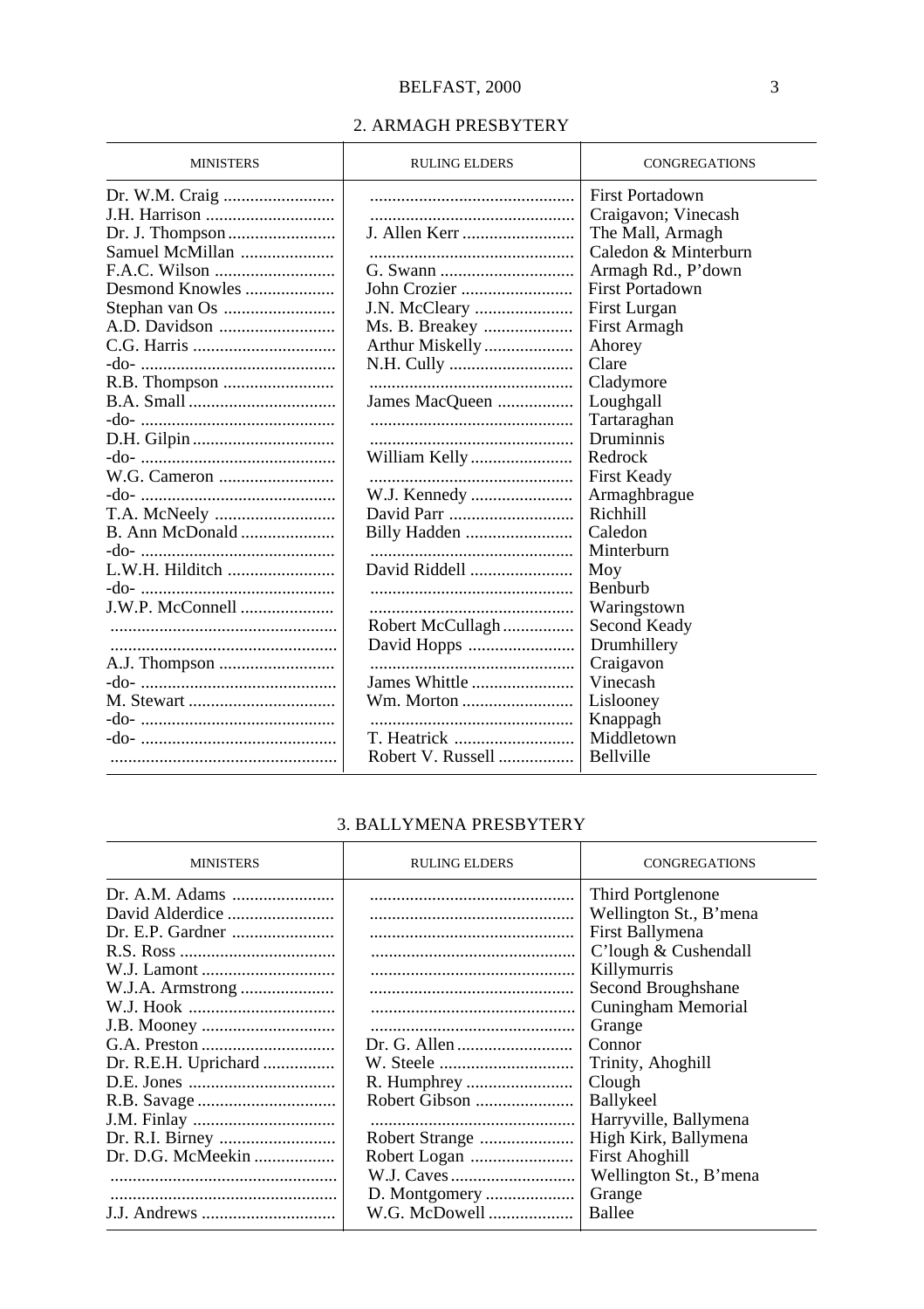| <b>MINISTERS</b> | <b>RULING ELDERS</b> | CONGREGATIONS            |
|------------------|----------------------|--------------------------|
|                  |                      | <b>Ballyloughan</b>      |
|                  | Robert Wilson        | <b>First Broughshane</b> |
|                  |                      | <b>First Portglenone</b> |
| Brian McManus    | Robert Simpson       | Cloughwater              |
|                  | Clifford Ross        | Second Broughshane       |
|                  | Jonathan Reid        | Kells                    |
|                  | John Todd            | Eskylane                 |
|                  | Charles McBride      | Buckna                   |
|                  |                      | Missionary               |
|                  | Samuel Marcus        | C'ham Mem. C'backey      |
|                  | Bill Kirkpatrick     | Rasharkin                |
|                  |                      | Third Portglenone        |
|                  |                      | Churchtown               |
|                  |                      | Glenwherry               |
|                  |                      | Chaplain to Forces       |
|                  | John Calderwood      | Killymurris              |
| J.D. McGaughey   | Leslie Cromie        | Brookside, Ahoghill      |
|                  |                      | Glenarm                  |
|                  |                      | Cairnalbana              |
|                  | Edwin Donaghy        | West Church, B'mena      |

## 4. NORTH BELFAST PRESBYTERY

| <b>RULING ELDERS</b>      | CONGREGATIONS                                                |
|---------------------------|--------------------------------------------------------------|
|                           | Abbey, Monkstown                                             |
|                           | Prison Chaplain                                              |
|                           | R.E. Adviser                                                 |
|                           | Fortwilliam Park                                             |
|                           | Carnmoney                                                    |
|                           | Eglinton                                                     |
|                           | Whiteabbey                                                   |
| Miss Doreen Draffin       | Rathcoole                                                    |
| Mrs. Isabel Love $\ldots$ | Rosemary                                                     |
|                           | Overseas Board Sec.                                          |
|                           | Crumlin Road                                                 |
|                           | Theological Professor                                        |
|                           | Carnmoney Assoc.                                             |
|                           | Sinclair Seamen's                                            |
|                           | Prison Chaplain                                              |
|                           | Abbey, Monkstown                                             |
|                           | Alexandra                                                    |
| Eric Beck                 | Immanuel                                                     |
| Raymond McKeown           | Woodvale                                                     |
| Thomas Wilson $\ldots$    | Seaview                                                      |
|                           | Glengormley                                                  |
|                           | Eglinton                                                     |
|                           | Ballysillan                                                  |
|                           | Carnmoney                                                    |
|                           | Ballyhenry                                                   |
| William McKnight          | Abbot's Cross                                                |
|                           | New Mossley (Ch.Ext.)                                        |
|                           | Fortwilliam Park                                             |
|                           | $+$ Miss G. Henderson<br>William Davidson<br>Ernest Stirling |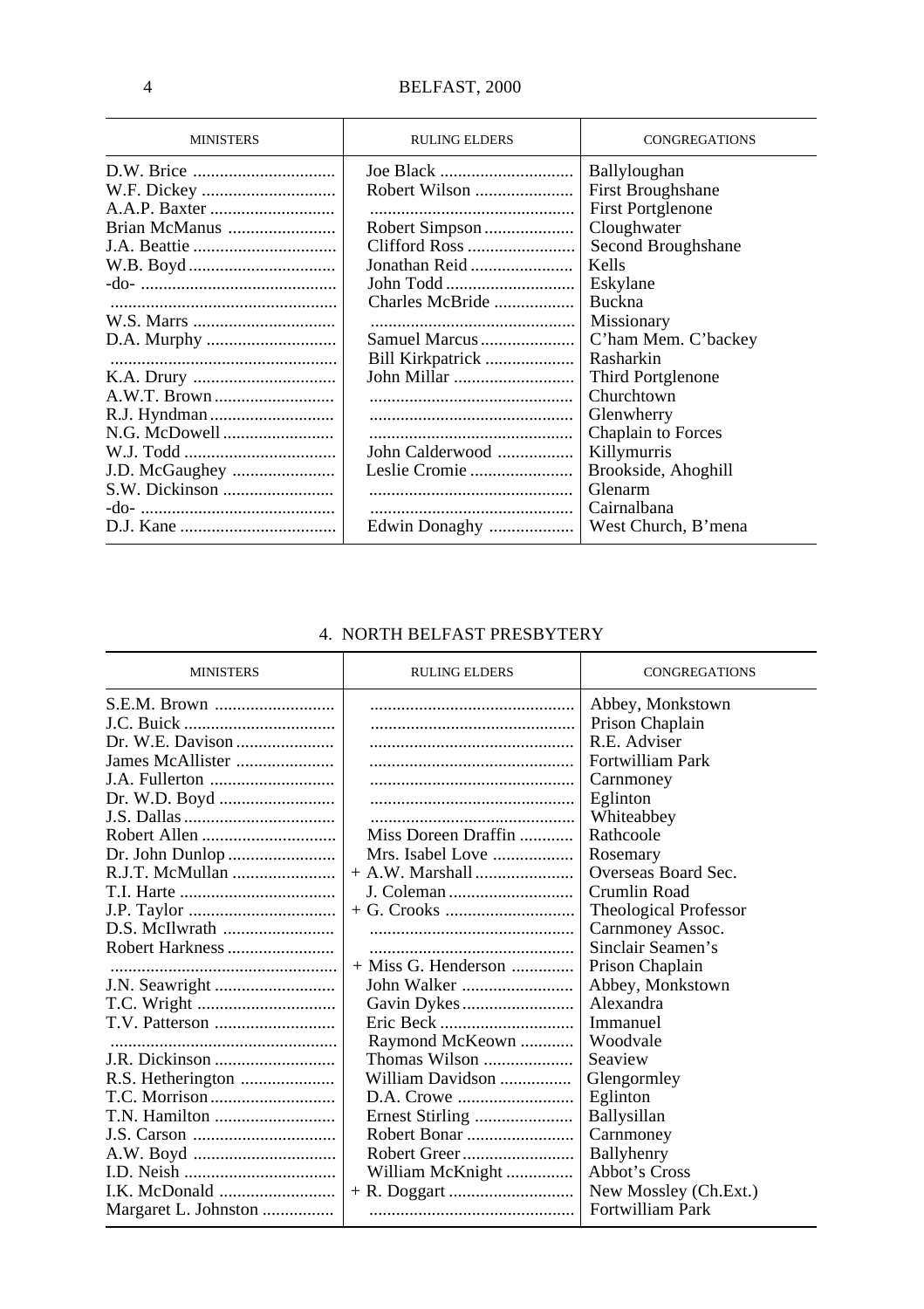## BELFAST, 2000 5

| <b>MINISTERS</b> | <b>RULING ELDERS</b>                                                                                                                                  | <b>CONGREGATIONS</b>                                                                                                                                                                                      |
|------------------|-------------------------------------------------------------------------------------------------------------------------------------------------------|-----------------------------------------------------------------------------------------------------------------------------------------------------------------------------------------------------------|
|                  | Miss Margaret Neill<br>Ms. Anne Grant<br>Wesley McCreedy<br>Mrs. Ada Heaney<br>Terry Cadden<br>A. McClelland<br>Mrs. Jean Larmour<br>William Flaherty | Whiteabbey<br>University Chaplain<br>Duncairn/St. Enoch's<br><b>Ballygomartin</b><br><b>Macrory Memorial</b><br>Newington<br>Sinclair Seamen's<br><b>Fortwilliam Park</b><br>Whiteabbey Assoc.<br>Oldpark |
|                  |                                                                                                                                                       | Whitehouse                                                                                                                                                                                                |

## 5. SOUTH BELFAST PRESBYTERY

| <b>MINISTERS</b>    | <b>RULING ELDERS</b>  | CONGREGATIONS                 |
|---------------------|-----------------------|-------------------------------|
|                     |                       | Malone                        |
|                     |                       | Clerk of Assem. Emer.         |
|                     |                       | McCracken Memorial            |
| W.D.F. Marshall     |                       | Windsor                       |
| Dr. John Thompson   |                       | Professor Emer.               |
|                     |                       | Dunmurry                      |
|                     |                       | <b>Townsend Street</b>        |
| Dr. J.B. Moore      | Cecil Kane            | West Kirk                     |
|                     |                       | Christian Aid Secretary       |
|                     |                       | Lect. Irish School            |
|                     |                       | Ecum. Emer.                   |
|                     |                       | Stranmillis Lecturer          |
|                     | Mrs. R. Simpson       | McCracken Memorial            |
| Dr. J.C. McCullough |                       | <b>Theological Professor</b>  |
|                     | Miss Mollie Duncan    | <b>Fitzroy Avenue</b>         |
|                     | + Sir Eric McDowell   | Dean of Res. O.U.B.           |
|                     |                       | Fisherwick                    |
| W.D. Moore          | + David McCleery      | Taughmonagh                   |
|                     |                       | (Ch.Ext.)                     |
| Dr. G.A. Grindle    | $+$ Oswald McAuley    | Kinghan Church                |
| J.A. Braithwaite    | Mrs. D. McMullen      | Dunmurry                      |
|                     |                       | Malone                        |
| W.McB. Campbell     | Miss D. Pinkerton     | <b>Shankill Road Mission</b>  |
|                     | Jack Norton           | Richview                      |
| W.P.H. Erskine      | Dr. R.M. Nicholl      | Windsor                       |
|                     | William Clarke        | Ballycairn                    |
| Dr.W.D. Patton      |                       | Lowe Mem. (Finaghy)           |
|                     | Stephen White         | Ulsterville                   |
|                     |                       | Gt. Victoria Street           |
| M. Ruth Patterson   | + Mrs. Olive Marshall | <b>Restoration Ministries</b> |
|                     | James Moore           | <b>Townsend Street</b>        |
| J.D. Maxwell        |                       | Belfast Bible Col. Lec.       |
|                     | $+$ Wm. Halliday      | Dean of Res. D'volgie         |
|                     |                       | <b>May Street</b>             |
|                     |                       | Chaplain City Hospital        |
|                     | James Gault           | Nelson Memorial               |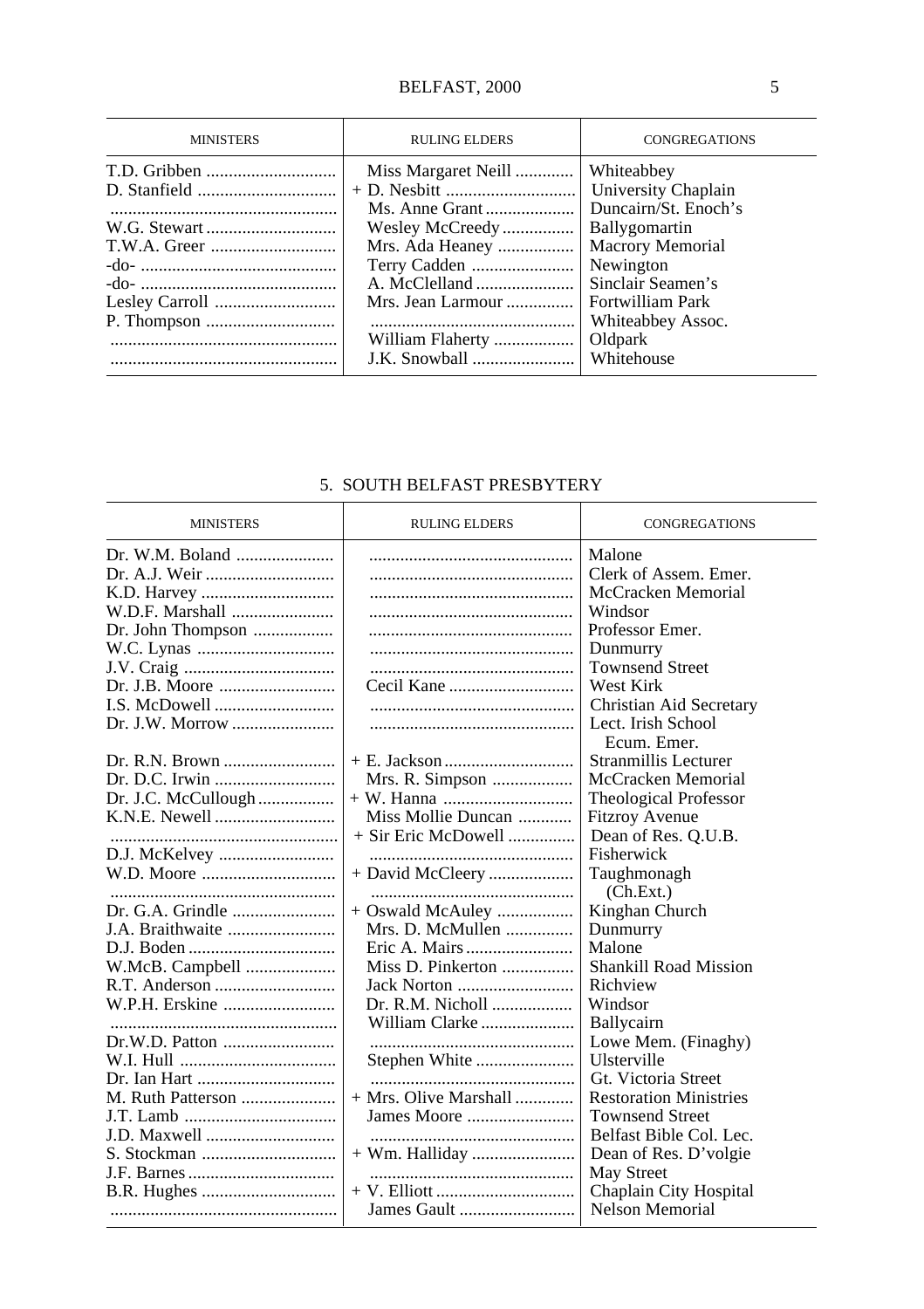## 6. EAST BELFAST PRESBYTERY

| <b>MINISTERS</b>  | <b>RULING ELDERS</b>  | <b>CONGREGATIONS</b>      |
|-------------------|-----------------------|---------------------------|
| Samuel Eaton      |                       | W.J. McQuiston Mem        |
|                   |                       | 1st Ballymacarrett        |
| J.M. Maddock      |                       | Carryduff                 |
| Dr. R.F.G. Holmes |                       | Theol. Prof. Emer         |
|                   | W.F. McConnell        | Cregagh                   |
| Dr. R.J. Magee    |                       | Dundonald                 |
|                   | Miss E. Hetherington  | Kirkpatrick Memorial      |
|                   | Mrs. Betty Robinson   | Belmont                   |
|                   | Mrs. Ann Wilson       | Cooke Centenary           |
|                   |                       | Stormont                  |
|                   |                       | Evangelism Director       |
|                   | John Fitzsimmins      | Dundonald                 |
|                   | B.S. Morrow           | Knock                     |
|                   | Will Hamill           | Gilnahirk                 |
|                   | Mrs. B. Gordon        | Newtownbreda              |
|                   |                       | First Ballymacarrett      |
| W. McKeown        |                       | Ravenhill                 |
| W.J.R. Robinson   | John Gordon           | <b>McQuiston Memorial</b> |
|                   |                       | <b>Mediation Network</b>  |
|                   |                       | <b>Bloomfield</b>         |
|                   |                       | Garnerville               |
|                   |                       | Orangefield               |
|                   | W.F.A. Charlton       | Tullycarnet               |
|                   | Mrs. Ethel Scott      | Saintfield Road           |
|                   |                       | Bloomfield Assoc.         |
| Dr. R.M. Crooks   | Brian Dunwoody        | <b>Belvoir</b>            |
|                   | Dr. Raymond Cooper    | Christ Ch., D'donald      |
| I.T. McKee        |                       | Sec. for Ed/S.S. Org.     |
| R.D. Maxwell      | Miss Eileen Warnock   | St. Andrew's              |
|                   | + Mrs. Hilary Simpson | Cooke Cent. Asst.         |
|                   | Morrell Murphy        | Carryduff                 |
|                   |                       | Castlereagh               |
|                   | Norman McKenna        | <b>Mersey Street</b>      |
| M. Brown          |                       | Granshaw                  |
|                   | David F. Kennedy      | Mountpottinger            |
|                   | + John Gordon         | Newtownbreda Assoc.       |
|                   |                       | Stormont Assoc.           |
|                   |                       | Knock Assoc.              |
|                   |                       | Westbourne                |
|                   | James H. Black        | Strand                    |

### 7. CARRICKFERGUS PRESBYTERY

| <b>MINISTERS</b>  | <b>RULING ELDERS</b> | <b>CONGREGATIONS</b>                                                                                                  |
|-------------------|----------------------|-----------------------------------------------------------------------------------------------------------------------|
| Douglas Armstrong | Norman Carmichael    | Gardenmore<br><b>First Carrickfergus</b><br>W'burn; Loughmorne<br>Whitehead<br>Greenisland<br>Joymount<br>First Larne |
|                   |                      | <b>First Carrickfergus</b>                                                                                            |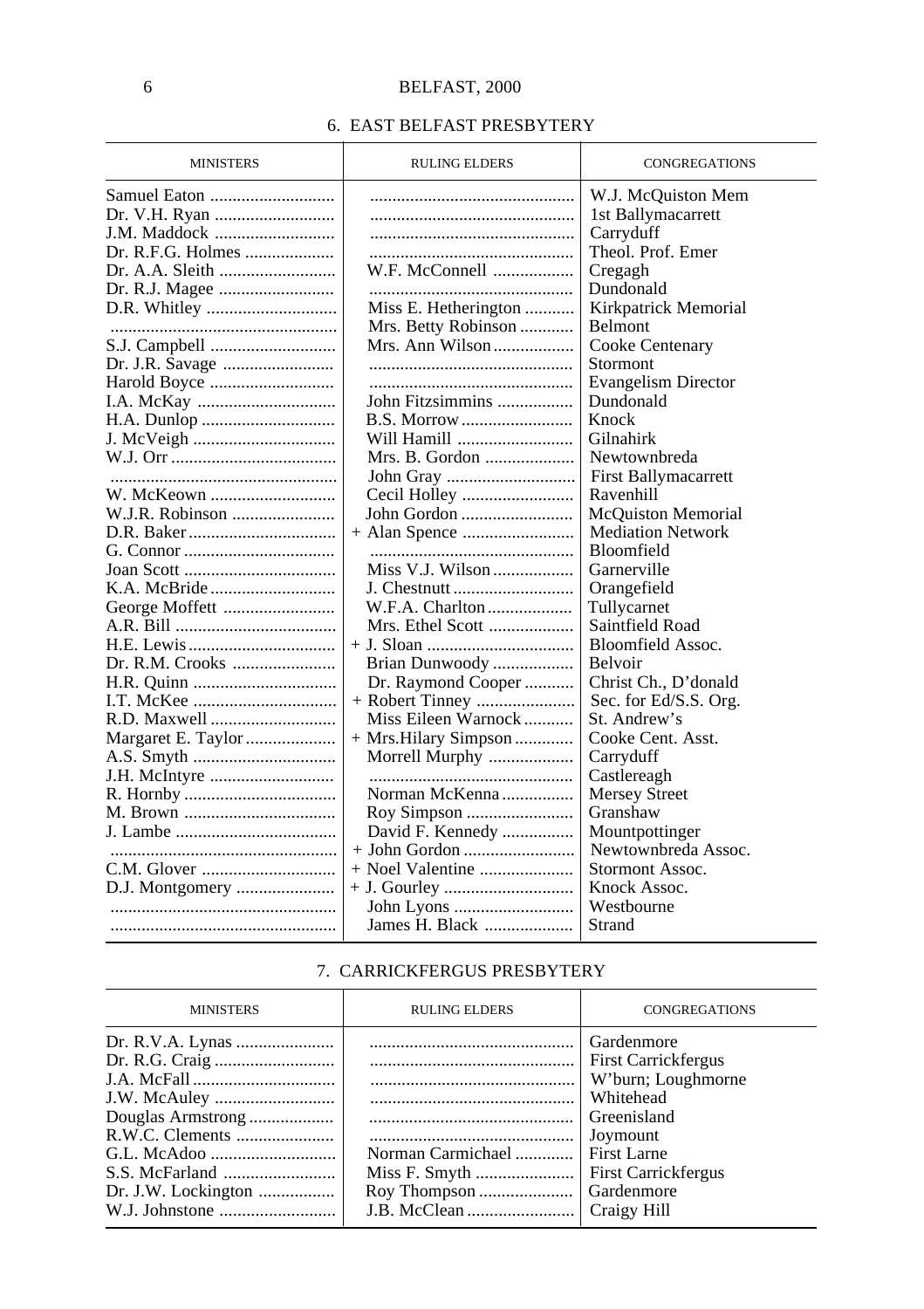## BELFAST, 2000 7

| Wilson Dunlop<br>Ballylinney<br>Ms. Marion McIlhatton<br>Downshire, C'fergus<br>Greenisland<br>Maurice Fisher<br>Ballyclare<br>Ernest Crawford<br>Second Islandmagee<br>Whitehead<br>Jack Crooks<br>First C'fergus Assoc.<br>R.J. Montgomery<br>Irvine Bashford<br>Magheramorne<br>R.J. McCullough<br>Loughmorne<br>Woodburn<br>Joymount<br><b>J.B. Robinson</b><br>Cairncastle<br>Ronald Nelson<br>First Islandmagee<br>G.A.J. Ellis-Farquhar<br>Miss Betty Mitchell<br>Ballycarry<br>Raloo<br>Miss Molly Hunter<br>Ballynure<br>$+$ Ivan McFarlane | <b>MINISTERS</b> | <b>RULING ELDERS</b> | <b>CONGREGATIONS</b> |
|------------------------------------------------------------------------------------------------------------------------------------------------------------------------------------------------------------------------------------------------------------------------------------------------------------------------------------------------------------------------------------------------------------------------------------------------------------------------------------------------------------------------------------------------------|------------------|----------------------|----------------------|
| $+$ Miss Doreen Irwin<br>$1st$ Larne Assoc.<br>Robert J. McDowell<br>Woodlands                                                                                                                                                                                                                                                                                                                                                                                                                                                                       |                  |                      | Gardenmore Assistant |

### 8. COLERAINE PRESBYTERY

| <b>MINISTERS</b> | <b>RULING ELDERS</b> | <b>CONGREGATIONS</b>       |
|------------------|----------------------|----------------------------|
| J.E.P. Boyd      |                      | Terrace Row, C'raine       |
|                  |                      | <b>Evangelism Promoter</b> |
|                  |                      | Portstewart                |
|                  |                      | Moneydig                   |
| Dr. D.H. Allen   |                      | New Row, Coleraine         |
|                  |                      | Castlerock                 |
|                  | John Boyd            | Ballywillan                |
|                  |                      | Retired                    |
|                  |                      | Macosquin                  |
|                  | Wm. Anderson         | Aghadowey                  |
|                  | W.W. Reid            | Crossgar                   |
|                  | Wavel Moore          | Hazelbank                  |
|                  |                      | Ballyrashane               |
|                  | Dr. William Gilmore  | Terrace Row, C'raine       |
|                  |                      | First Garvagh              |
| J.A. McCaughan   |                      | <b>First Dunboe</b>        |
|                  | William Dempsie      | <b>First Kilrea</b>        |
|                  | Philip McGonigle     | Portrush                   |
|                  |                      | <b>First Coleraine</b>     |
|                  |                      | Main St., Garvagh          |
|                  |                      | Killaig                    |
|                  |                      | New Row, Coleraine         |
|                  | William Cochrane     | Macosquin                  |
|                  |                      | Second Dunboe              |
|                  |                      | Ringsend & UU Chap.        |
|                  |                      | Boveedy                    |
|                  | Derick Woods         | Second Kilrea              |
|                  | $+$ Samuel Robinson  | Ballywillan Assoc.         |
|                  | $+$ George McIntyre  | Ballysally (Ch. Ext.)      |
|                  | Eddie Bleakley       | <b>Burnside</b>            |
|                  | Howard Andrews       | Castlerock                 |
|                  | R.H. McRoberts       | Portstewart                |
|                  | Desmond Lyons        | Ballyrashane               |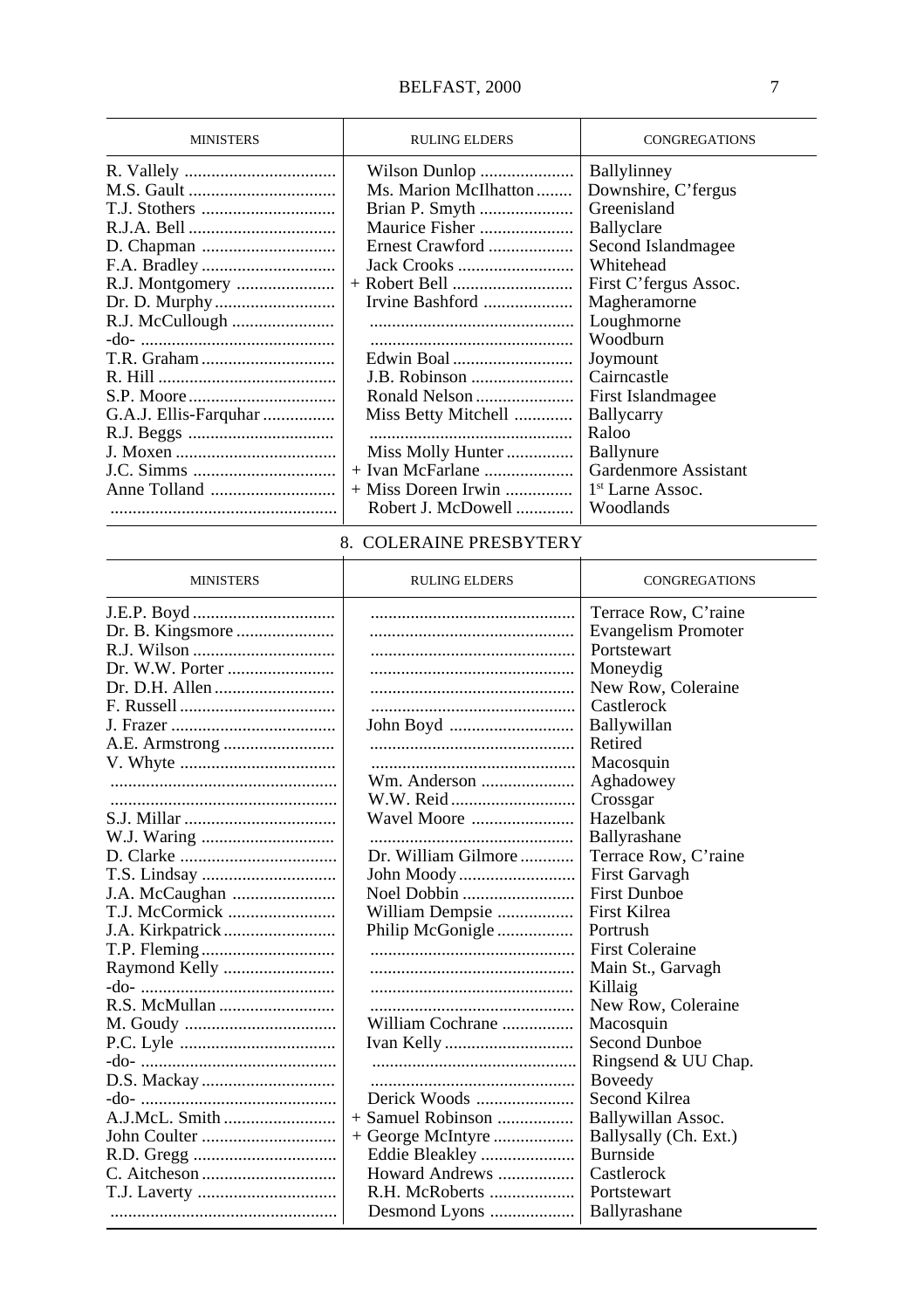## 9. DERRY & STRABANE PRESBYTERY

| <b>MINISTERS</b>      | <b>RULING ELDERS</b> | <b>CONGREGATIONS</b>            |
|-----------------------|----------------------|---------------------------------|
|                       |                      | Monreagh                        |
|                       |                      | First C'derg; Killeter          |
|                       |                      | Second Derry (Strand); Buncrana |
|                       |                      | Carndonagh; Malin               |
|                       |                      | Waterside                       |
|                       | David Lamberton      | Fahan                           |
|                       |                      | Ebrington                       |
|                       |                      | Inch                            |
|                       | Douglas Caldwell     | Magheramason                    |
|                       |                      | Moville                         |
|                       |                      | Greenbank                       |
|                       |                      | First L'derry & C'mont          |
|                       |                      | Kilfennan                       |
|                       | Norman McMullan      | Urney                           |
|                       |                      | Sion                            |
|                       | Eric Crawford        | Badoney; Corrick                |
|                       |                      | Glenelly                        |
| Dr. S.D.H. Williamson | P.H. Robinson        | Strabane                        |
|                       |                      | Newtownstewart                  |
|                       | Andrew Cooke         | Gortin                          |
|                       |                      | Leckpatrick                     |
|                       | David McCarter       | Carlisle Road                   |
|                       | James A. Emery       | <b>First Castlederg</b>         |
|                       |                      | Killeter                        |
|                       | David Thompson       | Second Castlederg               |
|                       | William Long         | Alt                             |
| A.J.A. Rosborough     |                      | Ballyarnett                     |
|                       | J. Dinsmore          | Knowhead                        |
|                       |                      | Ardstraw                        |
|                       | Tom Campbell         | Carndonagh                      |
|                       | Ms. Barbara Smyth    | Malin                           |

#### 10. DONEGAL PRESBYTERY

| <b>MINISTERS</b>    | <b>RULING ELDERS</b>  | <b>CONGREGATIONS</b>  |
|---------------------|-----------------------|-----------------------|
|                     |                       | Carrigart; Dunfanaghy |
|                     |                       | Carrigart             |
|                     | Mrs. Ethel Montgomery | Dunfanaghy            |
| Brian Brown         |                       | <b>Ballindrait</b>    |
|                     | Norman Witherow       | Raphoe                |
|                     |                       | Ramelton              |
|                     |                       | Kilmacrennan          |
|                     |                       | Fannet                |
|                     |                       | Milford               |
|                     |                       | Rathmullan            |
|                     |                       | Ballyshannon          |
|                     |                       | Donegal               |
|                     |                       | <b>First Ray</b>      |
|                     |                       | Second Ray            |
|                     |                       | Newtowncunningham     |
| Patricia A. McBride |                       | School Chaplain       |
|                     |                       | Donoughmore           |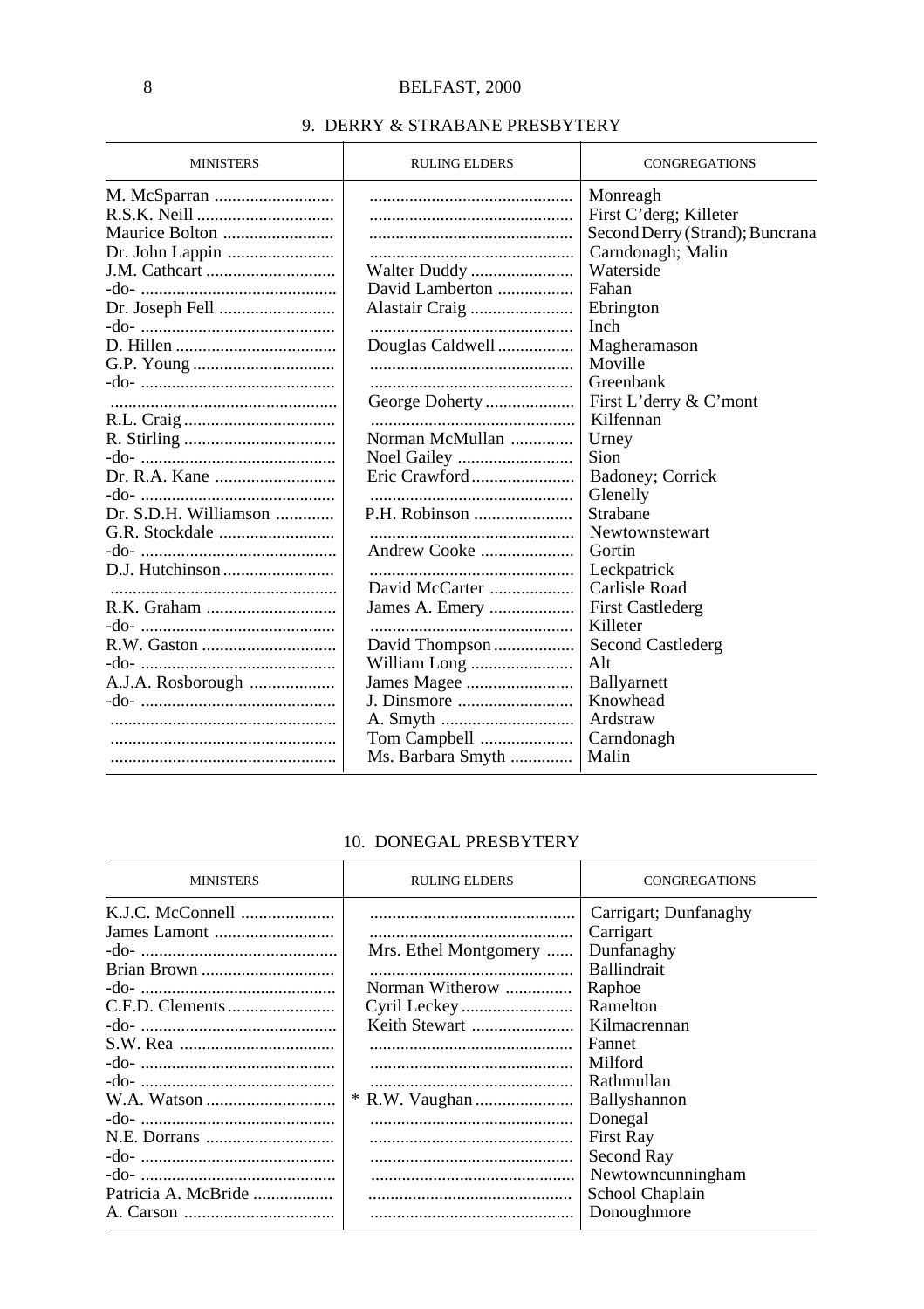| <b>MINISTERS</b> | <b>RULING ELDERS</b>                                                                        | <b>CONGREGATIONS</b> |
|------------------|---------------------------------------------------------------------------------------------|----------------------|
|                  | Mrs. Muriel Whyte  Stranorlar<br>Mervyn McKean  Ballylennon<br>Matthew Graham  St. Johnston | Convoy               |

## 11. DOWN PRESBYTERY

| <b>MINISTERS</b>    | <b>RULING ELDERS</b> | <b>CONGREGATIONS</b>      |
|---------------------|----------------------|---------------------------|
|                     |                      | Spa; Magherahamlet        |
| Desmond McBride     | Dr. Scott Laidlaw    | Second Saintfield         |
| James Harper        |                      | Ballygowan                |
|                     | Mrs. S. Ritchie      | Downpatrick               |
|                     | Norman McMordie      | Ardglass                  |
|                     |                      | Strangford                |
|                     |                      | <b>First Saintfield</b>   |
|                     | Thomas Gibson        | Killinchy                 |
|                     |                      | Missionary                |
|                     |                      | Raffrey                   |
| Samuel Armstrong    | Miss Thora Kennedy   | Lissara                   |
| R.McM. Mackay       | Robert Murdoch       | Second Comber             |
|                     |                      | Kilmore                   |
|                     |                      | Spa                       |
|                     |                      | Magherahamlet             |
|                     |                      | <b>First Boardmills</b>   |
|                     |                      | Second Boardmills         |
|                     |                      | Killaney                  |
| Mairisine Stanfield |                      | <b>First Ballynahinch</b> |
|                     | Maitland Eves        | Second Killyleagh         |
|                     | John Macauley        | Clough                    |
|                     |                      | Seaforde                  |
| T.W. Gordon         | Mrs. Jean Shields    | <b>First Comber</b>       |
|                     | Samuel D. Connolly   | <b>First Saintfield</b>   |
|                     | Charles McCormick    | First Killyleagh          |
|                     | Dr. Winston Shaw     | Edengrove                 |

#### 12. DROMORE PRESBYTERY

| <b>MINISTERS</b> | <b>RULING ELDERS</b> | <b>CONGREGATIONS</b>                                                                                                                                                                            |
|------------------|----------------------|-------------------------------------------------------------------------------------------------------------------------------------------------------------------------------------------------|
|                  |                      | First Lisburn<br>Maze<br>First Dromara<br>Legacurry<br>Hillsborough<br>Drumbo<br>Magheragall<br>Railway Street, Lisburn<br>Harmony Hill, Lambeg<br>Drumlough; Anahilt<br>St. Columba's, Lisburn |
|                  |                      |                                                                                                                                                                                                 |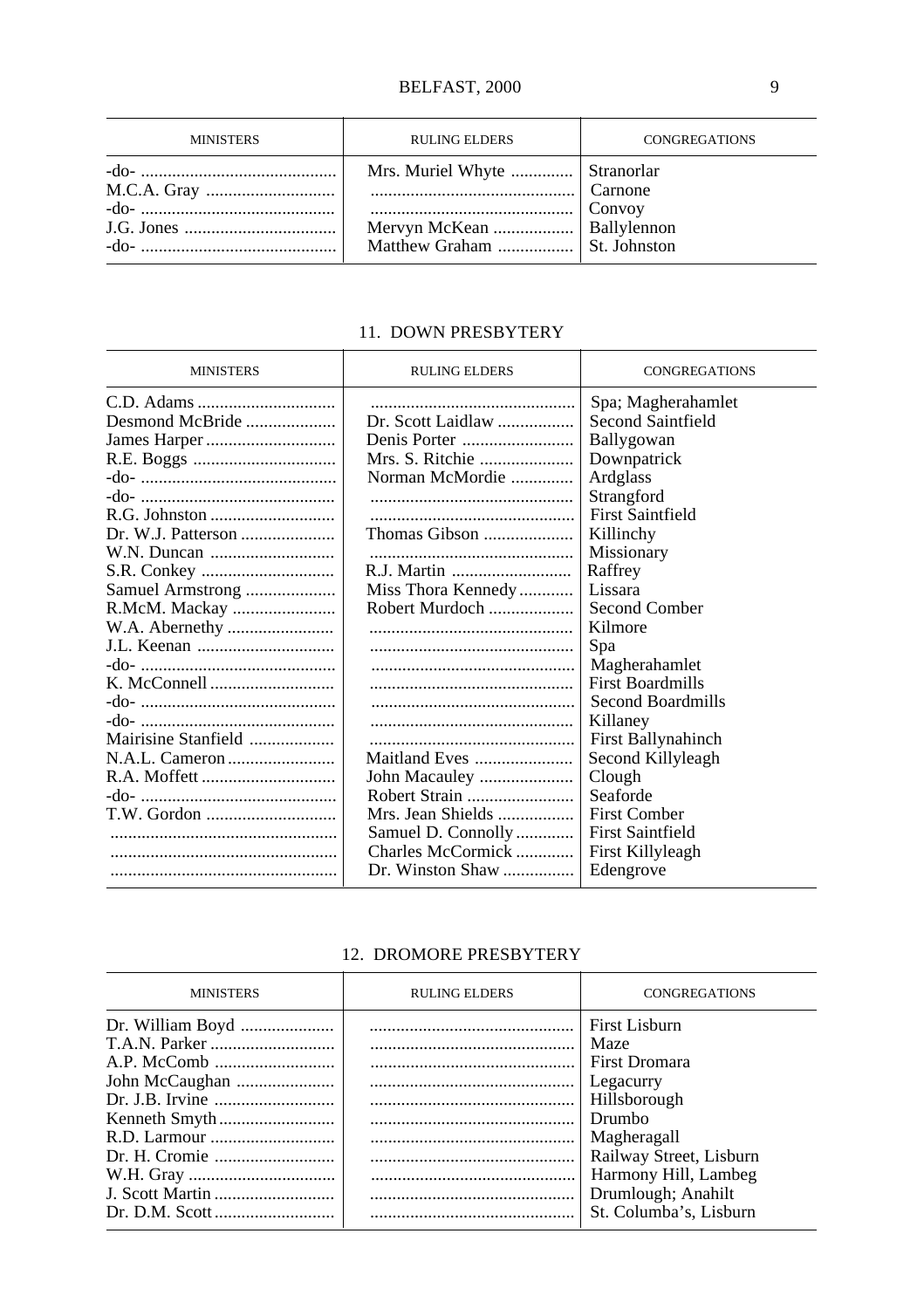| <b>MINISTERS</b>  | <b>RULING ELDERS</b>  | <b>CONGREGATIONS</b>   |
|-------------------|-----------------------|------------------------|
|                   | Douglas Anderson      | First Lisburn          |
| David McConaghy   | George A. Bell        | Cargycreevy            |
|                   | Robert Graham         | Loughaghery            |
| Dr. S. Hutchinson |                       | Clerk of Assembly      |
|                   |                       | Moira                  |
|                   |                       | Ballinderry            |
|                   |                       | B.B.C.                 |
|                   |                       | Elmwood                |
| W.T.J. Richardson | Ronnie Crawford       | Hillhall               |
|                   |                       | Irish Mission Supt.    |
|                   | Mrs. R. Cochrane      | Hillsborough           |
|                   | Jeffrey Whitford      | Harmony Hill, Lambeg   |
|                   | Mrs. Gladys Brown     | Railway St. Lisburn    |
|                   | $+$ Miss E. McConnell | Gen Dir Scrip Union NI |
|                   |                       | Drumbo                 |
| A. Shaw Thompson  |                       | <b>First Dromara</b>   |
|                   |                       | St. Columba's, Lisburn |
|                   |                       | Banbridge Rd, D'more   |
| S.W.W. Neilly     |                       | M'berry/Maze Prison    |
|                   | William Anderson      | Magheragall            |
|                   |                       | Maze                   |
| G.W.M. Glasgow    |                       | Drumlough              |
|                   |                       | Anahilt                |
|                   |                       | <b>First Dromore</b>   |
|                   |                       | Legacurry              |
|                   | Alan Marshall         | Second Dromara         |

## 13. DUBLIN & MUNSTER PRESBYTERY

| <b>MINISTERS</b>        | <b>RULING ELDERS</b> | <b>CONGREGATIONS</b>    |
|-------------------------|----------------------|-------------------------|
|                         |                      | Abbey                   |
|                         | Alan Bell            | Greystones              |
|                         | * H.L. Todd          | Arklow                  |
|                         | George Petrie        | Ballina                 |
|                         |                      | Killala                 |
|                         |                      | Ballymote               |
|                         | William McIlreavy    | Drogheda                |
|                         |                      | Ervey                   |
| $Dr. R.W.J. MacDermott$ |                      | Christ Church, S'mount  |
| T.P. McCaughey          |                      | Retired                 |
|                         |                      | Galway                  |
|                         |                      | <b>Ballinasloe</b>      |
| James Brogan            |                      | Clontarf                |
|                         |                      | Ormond Quay & Scots     |
|                         |                      | Gorey                   |
|                         |                      | Enniscorthy             |
|                         |                      | Wexford                 |
|                         |                      | St. Andrew's, Blackrock |
|                         |                      | <b>Bray</b>             |
|                         |                      | Sligo                   |
|                         |                      | Boyle                   |
| Dr. T.W.J. Morrow       |                      | Lucan                   |
|                         |                      | Trinity, Cork           |
|                         |                      | Aghada                  |
| J.D. Woodside           |                      | Kilkenny                |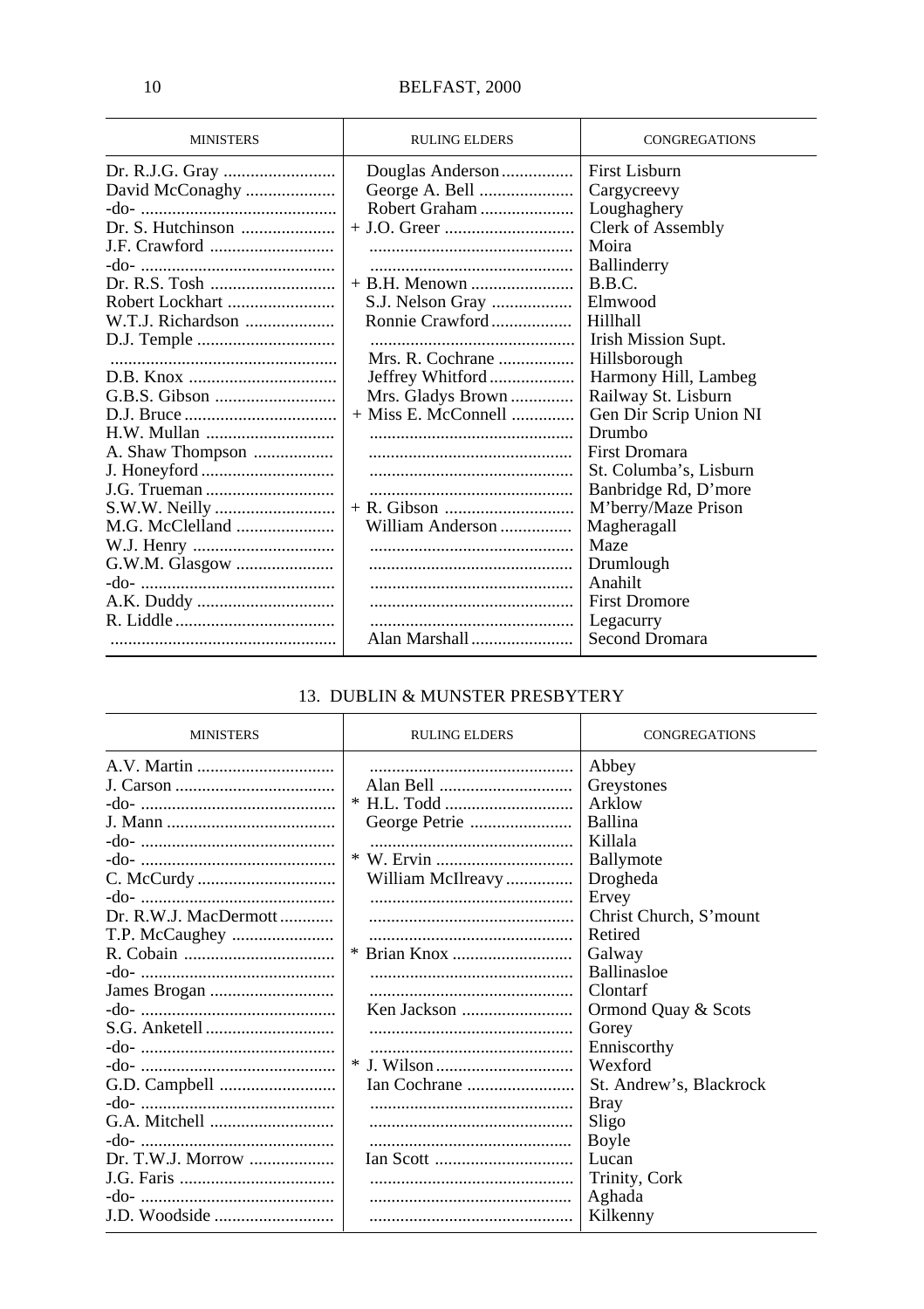| <b>MINISTERS</b>   | <b>RULING ELDERS</b> | <b>CONGREGATIONS</b>    |
|--------------------|----------------------|-------------------------|
|                    | John Thompson        | Adelaide Road, Donore   |
|                    | Ms. Jean Binnie      | Christ Church, Rathgar  |
| Katherine P. Meyer |                      | Dublin Chaplaincy       |
|                    |                      | H.M. Develop.; Carlow   |
|                    |                      | Lucan Assistant         |
| Dr. S. Mawhinney   |                      | Fermoy                  |
|                    |                      | Cahir                   |
|                    |                      | Mountmellick            |
|                    |                      | Tullamore               |
|                    |                      | Abbey Church            |
|                    |                      | Howth & Malahide        |
|                    | Ms. Jean Webster     | Christ Church, Limerick |
|                    |                      | Corboy                  |
|                    | Neville Whisker      | Dun Laoghaire           |

## 14. FOYLE PRESBYTERY

| <b>MINISTERS</b> | <b>RULING ELDERS</b> | <b>CONGREGATIONS</b>   |
|------------------|----------------------|------------------------|
|                  |                      | <b>Ballykelly</b>      |
|                  |                      | Faughanvale            |
|                  |                      | Gortnessy              |
| John McWhirter   |                      | Glendermott            |
| Norman Hunter    |                      | Banagher               |
|                  |                      | Balteagh; Bovevagh     |
|                  |                      | Second Limavady        |
|                  |                      | Myroe                  |
|                  | Conly George         | First Limavady         |
|                  | Lexie McCracken      | Magilligan             |
|                  | Richard Pollock      | Drumachose             |
|                  |                      | Derramore              |
| Dr. W.J.H. McKee |                      | Cumber                 |
|                  |                      | <b>Upper Cumber</b>    |
|                  | John Rankin          | Donemana               |
|                  | William McClay       | Glendermott            |
|                  | Forgrave Cochrane    | Largy                  |
|                  |                      | Dungiven               |
|                  |                      | <b>Ballykelly</b>      |
|                  | Mrs. Harriet Lindsay | Donagheady             |
|                  |                      | Strathfoyle (Ch. Ext.) |
|                  | Stanley G. Warnock   | Banagher               |
|                  |                      | Bovevagh               |

### 15. IVEAGH PRESBYTERY

| <b>MINISTERS</b> | <b>RULING ELDERS</b>                                | <b>CONGREGATIONS</b>                             |
|------------------|-----------------------------------------------------|--------------------------------------------------|
|                  | Gavin Henry   Bannside<br>R.A. McCracken  Ballydown | Magherally<br>Glascar; Donaghmore<br>Katesbridge |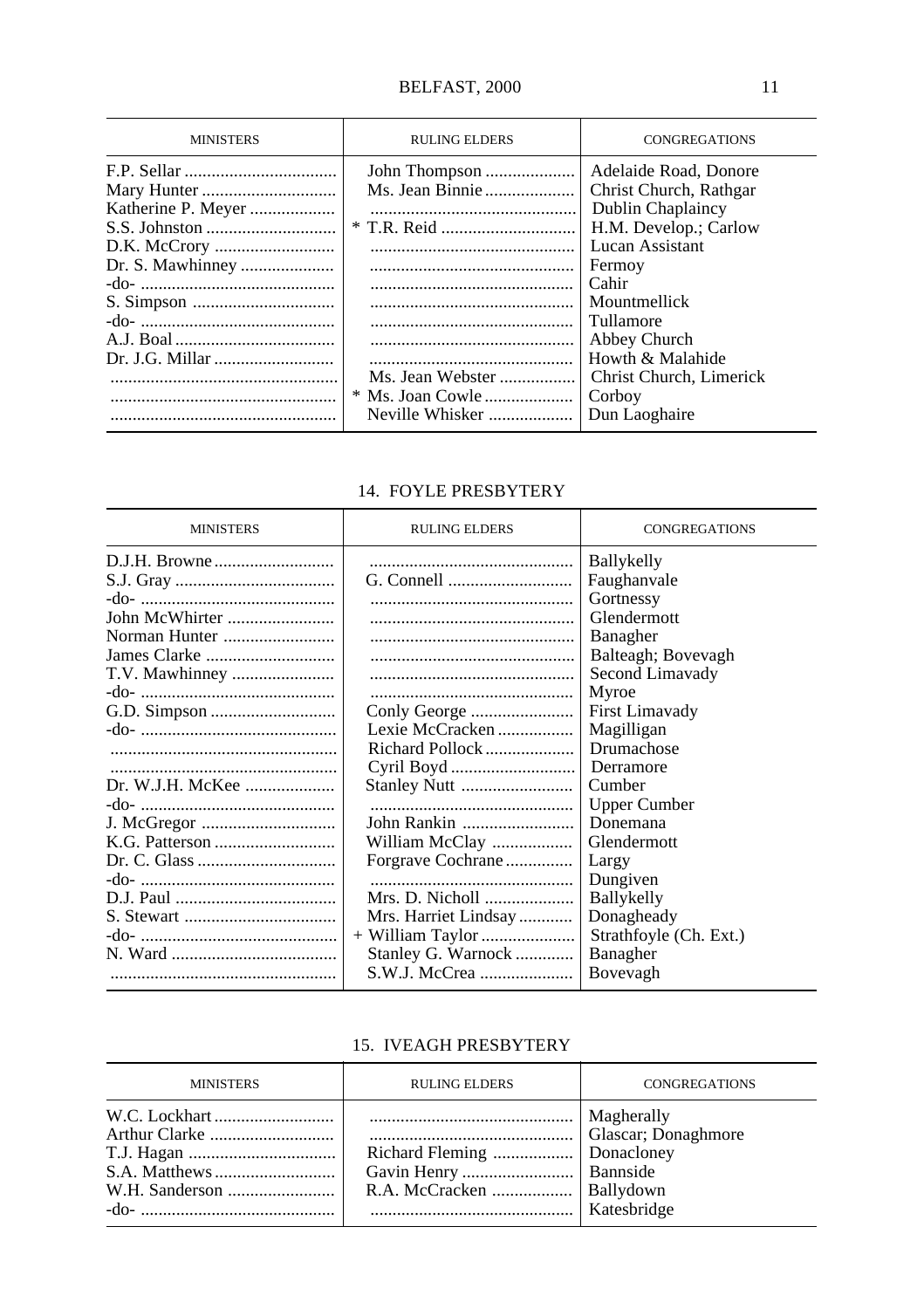| <b>MINISTERS</b> | <b>RULING ELDERS</b> | <b>CONGREGATIONS</b>     |
|------------------|----------------------|--------------------------|
|                  |                      | Scarva St., Banbridge    |
|                  | William Hamilton     | Newcastle                |
|                  | Raymond Adams        | Magherally               |
|                  |                      | Castlewellan             |
|                  |                      | Leitrim                  |
|                  |                      | Loughbrickland           |
|                  | Robert Jordan        | Scarva                   |
|                  |                      | Tandragee                |
|                  | Robert Henning       | Second Rathfriland       |
|                  |                      | Third Rathfriland        |
|                  |                      | Drumgooland              |
|                  |                      | Kilkinamurry             |
|                  | Gordon Forsythe      | <b>Newmills</b>          |
|                  |                      | Tullylish                |
|                  |                      | Gilford                  |
|                  |                      | <b>First Rathfriland</b> |
|                  | Cecil Brown          | Clonduff                 |
|                  | W.J. Johnston        | Hilltown                 |
|                  | Brian Corbett        | Garvaghy                 |
|                  | Victor Morrison      | Ballyroney               |
|                  | R.J. Truesdale       | Drumlee                  |
|                  | W.J. Waddell         | Glascar                  |
|                  | Robert Murdock       | Donaghmore               |

## 16. MONAGHAN PRESBYTERY

| <b>MINISTERS</b> | <b>RULING ELDERS</b> | <b>CONGREGATIONS</b>       |
|------------------|----------------------|----------------------------|
| Walter Herron    |                      | First Monaghan             |
| David Nesbitt    | Thomas Fuller        | First Ballybay             |
|                  | William McAdoo       | Drumkeen                   |
| G. Jean Mackarel | <b>Jim Mills</b>     | Drumkeeran                 |
|                  | John Neill           | Killeshandra               |
|                  | Thomas Anderson      | Cavan                      |
|                  |                      | <b>Bellasis</b>            |
|                  |                      | Clontibret                 |
|                  |                      | Smithborough               |
|                  |                      | Clones                     |
|                  | Eric Mackarel        | Stonebridge                |
|                  |                      | <b>Ballyhobridge</b>       |
|                  | George McConkey      | <b>Newbliss</b>            |
|                  | Fred Fleming         | First Monaghan             |
|                  | Jimmy Stewart        | First Bailieborough        |
|                  |                      | Corraneary                 |
|                  | Ronald Clarke        | Trinity, Bailieborough     |
|                  | Mrs. Ruth Moffett    | Ballyalbany                |
|                  | Mrs. Nancy Wallace   | Glennan                    |
|                  | Mrs. D. Holmes-Greer | <b>First Castleblayney</b> |
|                  |                      | Frankford                  |
|                  |                      | Drum                       |
|                  |                      | Cootehill                  |
|                  | William D. Vogan     | Kilmount                   |
|                  | Leslie Forster       | Rockcorry                  |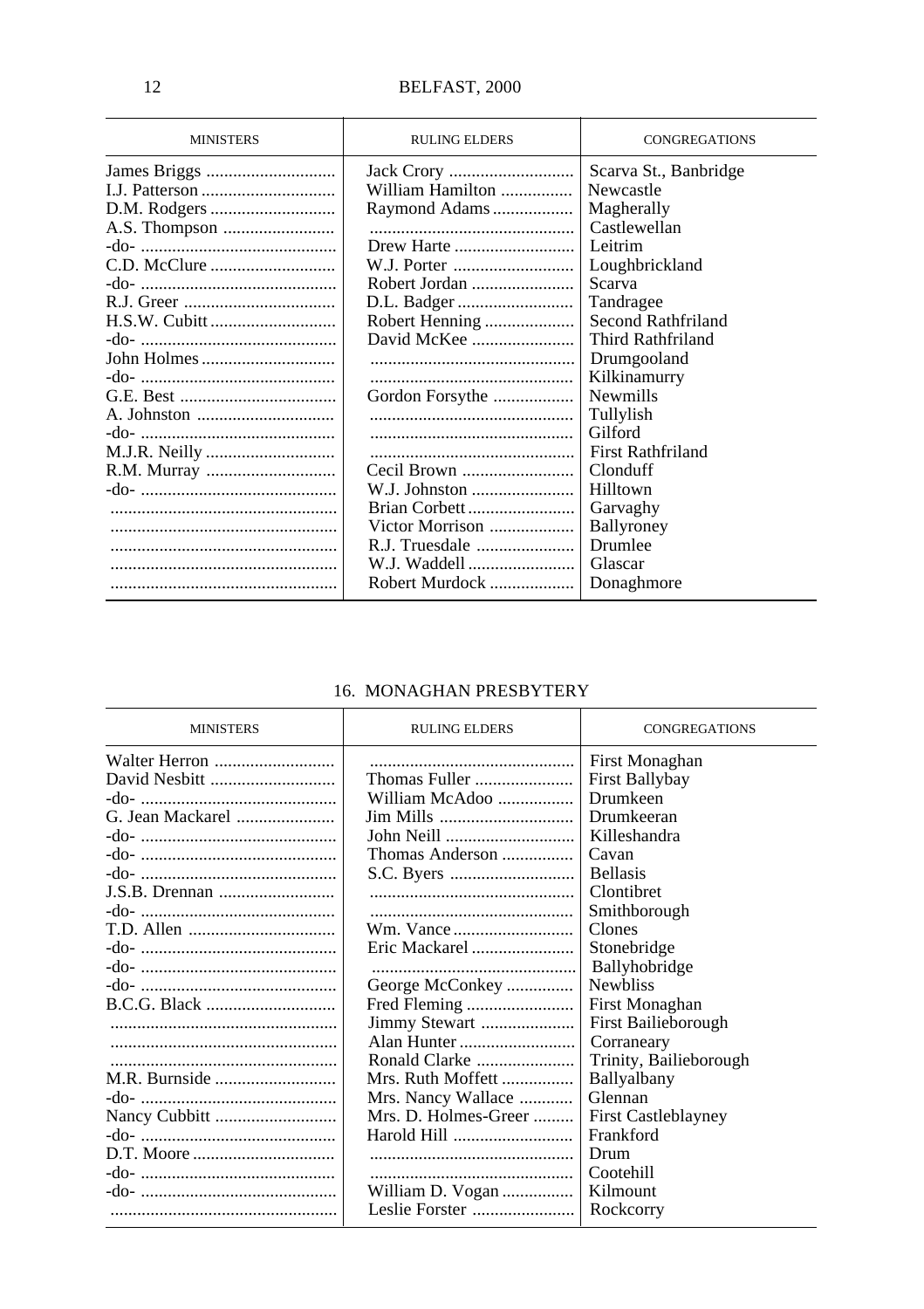| <b>MINISTERS</b>   | <b>RULING ELDERS</b> | <b>CONGREGATIONS</b>     |
|--------------------|----------------------|--------------------------|
| Dr. D.J. McGaughey | William Grills       | Mourne                   |
|                    |                      | Tullyallen               |
|                    | Mervyn Agnew         | Mountnorris              |
|                    | Stanley McConnell    | Annalong                 |
| N.S. Millen        | Roy Truesdale        | Dundalk& C'bellingham    |
|                    |                      | Carlingford              |
| Dr. M.A. Barry     | Mrs. Susan Knight    | <b>First Newry</b>       |
|                    | John Peacock         | Kilkeel                  |
| F.J. Gibson        |                      | First D'banagher; J'pass |
|                    |                      | Kingsmills               |
| W.J. Carlisle      | Herbert Murphy       | Downshire Rd., Newry     |
| J.M. Wade          |                      | Second N'hamilton        |
|                    |                      | Creggan                  |
| B. McMillen        |                      | Warrenpoint              |
|                    | Caradoc Williams     | Rostrevor                |
|                    |                      | <b>Brookvale</b>         |
|                    |                      | Ryans                    |
|                    | Edwin McWilliams     | First, Second Markethill |
| E.P. Gamble        | James Mills          | Clarkesbridge & First    |
|                    |                      | Newtownhamilton          |
|                    |                      | Garmany's Grove          |
|                    |                      | McKelvey's Grove         |
| J.K.A. McIntyre    |                      | <b>Bessbrook</b>         |
|                    |                      | Tyrone's Ditches         |
|                    | William J. Flack     | Cremore                  |
|                    |                      |                          |

#### 17. NEWRY PRESBYTERY

#### 18. OMAGH PRESBYTERY

| <b>MINISTERS</b> | <b>RULING ELDERS</b> | <b>CONGREGATIONS</b>     |
|------------------|----------------------|--------------------------|
|                  |                      | <b>Sixmilecross</b>      |
|                  |                      | Fintona                  |
|                  |                      | B'nahatty & Creevan      |
|                  |                      | <b>Sixmilecross</b>      |
|                  |                      | First Omagh              |
| N.R. McCormick   |                      | Ballygawley              |
|                  |                      | Ballyreagh               |
|                  | Kenneth Hunter       | Irvinestown              |
|                  | Wilfred Steele       | Pettigo                  |
|                  |                      | Tempo                    |
|                  |                      | Clogher; Glenhoy         |
|                  | Samuel Gallagher     | Trinity, Omagh           |
|                  | Harold Moore         | Gillygooley              |
|                  |                      | Enniskillen              |
|                  |                      | Mountjoy                 |
|                  |                      | Drumlegagh               |
|                  |                      | Lisbellaw, Lisnaskea,    |
|                  |                      | Maguiresbridge, N'butler |
|                  | Miss Ruth Kerr       | Clogherney               |
|                  |                      | Aughnacloy               |
|                  |                      | Ballymagrane             |
|                  |                      | Clogher                  |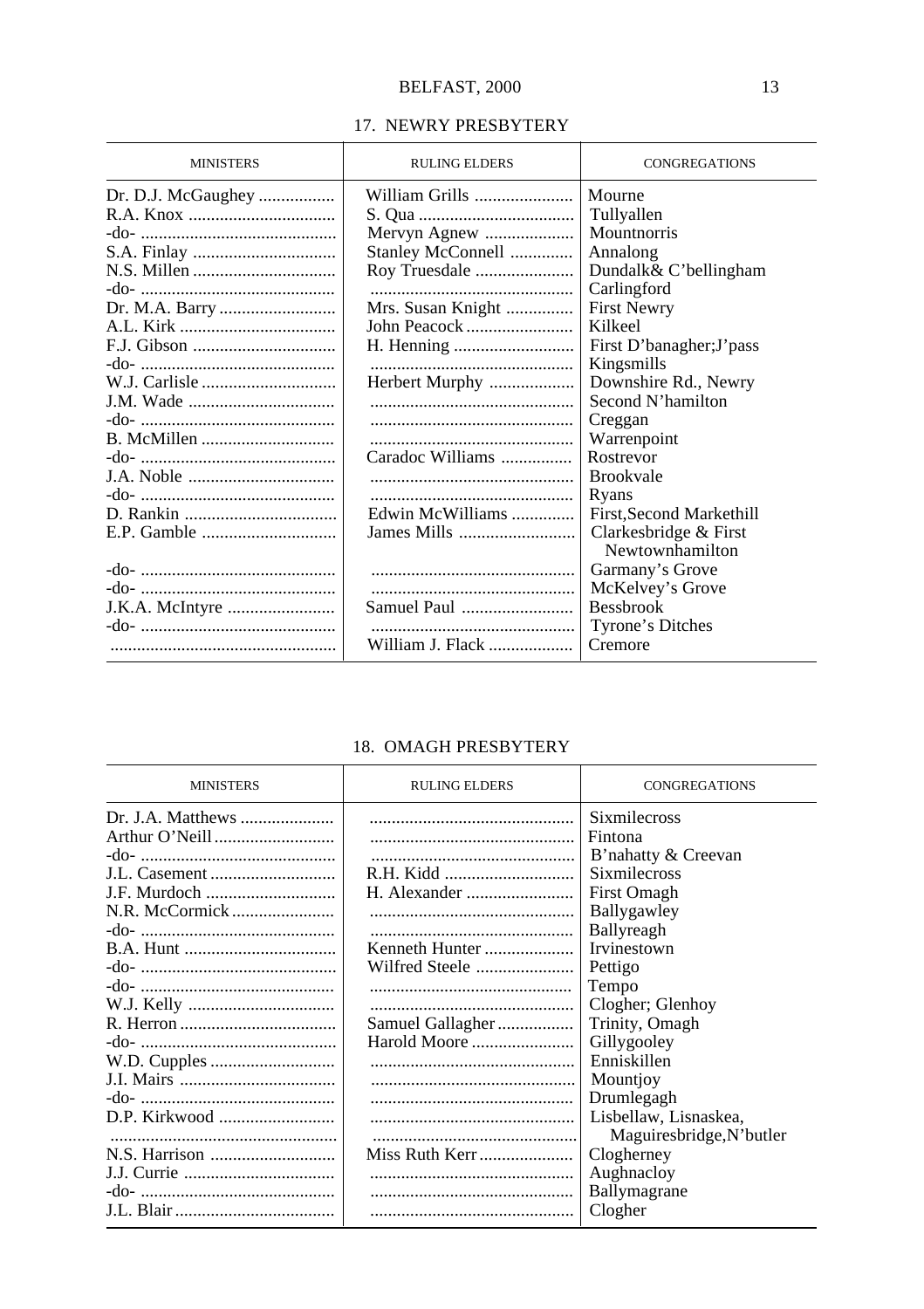| <b>MINISTERS</b> | <b>RULING ELDERS</b>                                                 | <b>CONGREGATIONS</b>                                            |
|------------------|----------------------------------------------------------------------|-----------------------------------------------------------------|
|                  | Rowland Mulligan<br>John Dunlop<br>Miss Isobel Anderson  N't'nbutler | Glenhoy<br>Seskinore<br>Edenderry<br><b>Dromore</b><br>Drumquin |

#### 19. ROUTE PRESBYTERY

| <b>MINISTERS</b> | <b>RULING ELDERS</b> | <b>CONGREGATIONS</b>     |
|------------------|----------------------|--------------------------|
|                  |                      | Dunloy                   |
| John Hume        |                      | Dunluce                  |
|                  | Raymond Freeman      | <b>Bushmills</b>         |
|                  |                      | <b>First Kilraughts</b>  |
|                  | E.C. Redmond         | Ballycastle              |
|                  |                      | Deputy Clerk of Assembly |
|                  | James D. McAlister   | Toberdoney               |
|                  |                      | Croaghmore               |
|                  | Mervyn Morrison      | St. James's, Ballymoney  |
| G. Cunningham    |                      | Armoy                    |
|                  | Thomas Taggart       | Ramoan                   |
|                  | William J. Blair     | Drumreagh                |
|                  |                      | Dromore                  |
|                  |                      | Finvoy                   |
|                  |                      | Dervock                  |
| Maurice Barr     |                      | <b>Ballyweaney</b>       |
|                  | Robert Workman       | Trinity, Ballymoney      |
|                  | William Sharkey      | Toberkeigh               |
|                  |                      | Dunluce                  |
|                  |                      | <b>Bushvale</b>          |
|                  |                      | Garryduff                |
|                  |                      | Dunloy                   |
|                  |                      | <b>First Kilraughts</b>  |
|                  |                      | Roseyards                |
|                  |                      | <b>First Ballymoney</b>  |
| W.R.B. Martin    |                      | Finvoy                   |

### 20. TEMPLEPATRICK PRESBYTERY

| <b>MINISTERS</b> | <b>RULING ELDERS</b>                                                                                                                         | <b>CONGREGATIONS</b> |
|------------------|----------------------------------------------------------------------------------------------------------------------------------------------|----------------------|
|                  | Peter W. Leitch    Loanends<br>Michael McKinstry  First Donegore<br>Hugh Matchett    First Antrim<br>Mrs. E. Miskelly    High Street, Antrim |                      |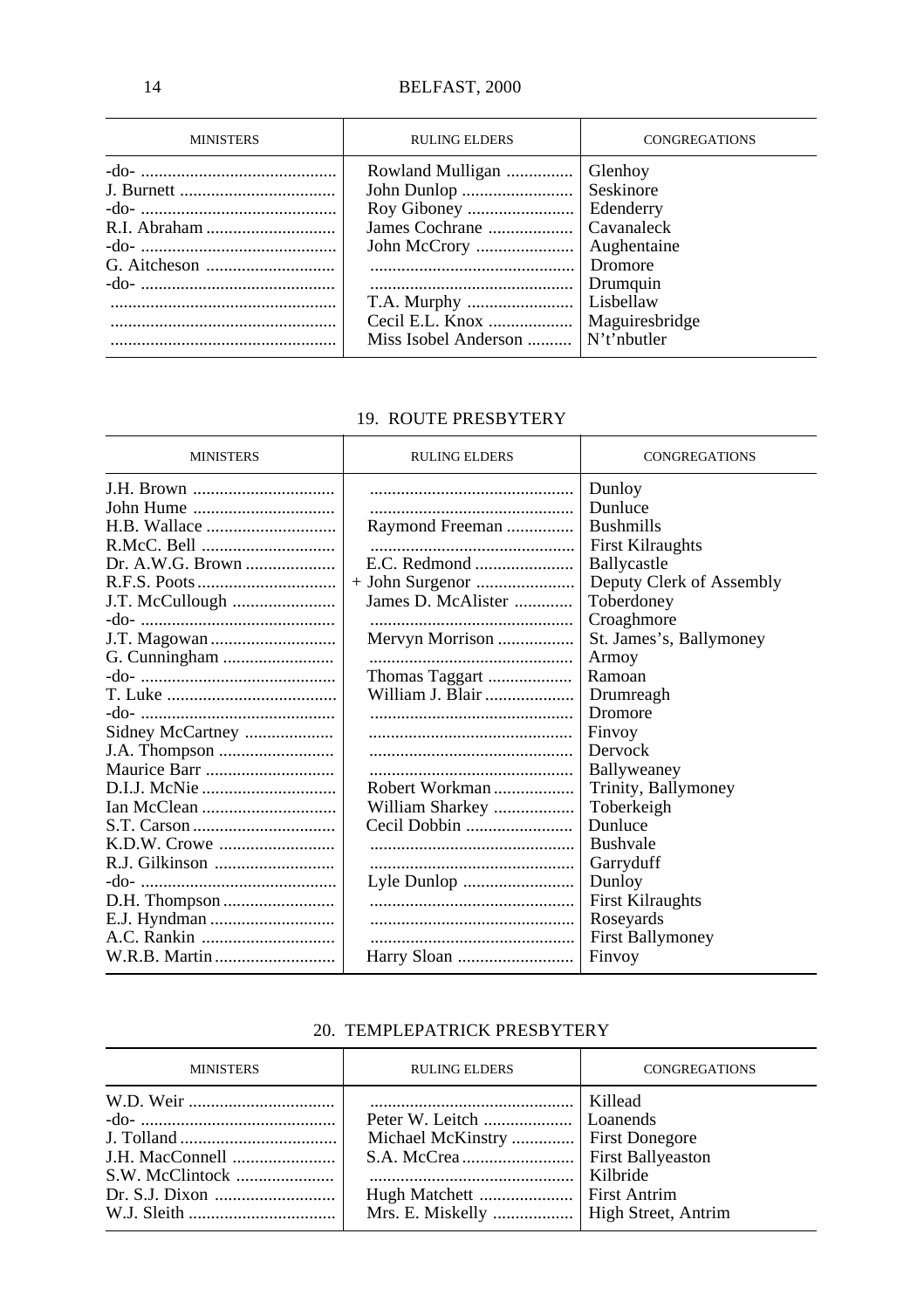| <b>MINISTERS</b>     | <b>RULING ELDERS</b> | <b>CONGREGATIONS</b>     |
|----------------------|----------------------|--------------------------|
|                      |                      | <b>First Randalstown</b> |
|                      |                      | Duneane                  |
|                      | James Livingstone    | Crumlin                  |
|                      |                      | Templepatrick            |
|                      |                      | Kilbride                 |
| Dr. L.S. Kirkpatrick |                      | Theological Professor    |
|                      | Mrs. Meta McIlwaine  | Second Ballyeaston       |
|                      |                      | Randalstown O.C.         |
|                      | Mrs. Ann Henderson   | Greystone Rd., Antrim    |
| J. Brackenridge      |                      | Dundrod                  |
|                      | Samuel Gawn          | Second Donegore          |
|                      |                      | Hydepark                 |
|                      |                      | Lylehill                 |
|                      | Campbell Younger     | Muckamore                |
|                      |                      | Second Randalstown       |

## 21. TYRONE PRESBYTERY

| <b>MINISTERS</b> | <b>RULING ELDERS</b>   | <b>CONGREGATIONS</b>      |
|------------------|------------------------|---------------------------|
|                  |                        | Sandholes                 |
|                  |                        | Dungannon                 |
|                  |                        | Molesworth, C'town        |
|                  | Jack Dawson            | First Magherafelt         |
|                  | Samuel McKinney        | <b>First Moneymore</b>    |
|                  | * Miss Beatrice Miller | Second Moneymore          |
|                  |                        | Orritor                   |
|                  | Eric Davidson          | Claggan                   |
|                  | Robert Hamilton        | <b>First Cookstown</b>    |
|                  | Harry Russell          | Newmills                  |
|                  |                        | Union Road, M'felt        |
|                  |                        | Lecumpher                 |
|                  |                        | Coagh                     |
|                  | Mrs. Essie Hessin      | Ballygoney                |
|                  | Andrew Johnston        | Saltersland               |
| J.W. Fleck       |                        | <b>Upper Clonaneese</b>   |
|                  |                        | Lower Clonaneese          |
|                  | Martin Shields         | Maghera                   |
|                  |                        | Dungannon                 |
|                  |                        | Bellaghy                  |
|                  |                        | Knockloughrim             |
|                  |                        | <b>First Stewartstown</b> |
|                  | Archie Bowden          | Brigh                     |
|                  | Mrs. Carol Maneely     | Albany                    |
| W.T. Bingham     | Leonard McIvor         | Sandholes                 |
|                  | Gerry Archibald        | Pomeroy                   |
| T.J. Conway      | Vernon Arbuthnot       | Culnady                   |
|                  | John Williamson        | Swatragh                  |
|                  |                        | Castledawson              |
|                  |                        | Curran                    |
|                  |                        | Tobermore                 |
|                  |                        | Draperstown               |
|                  | William Gilchrist      | Castlecaulfield           |
|                  |                        | Eglish                    |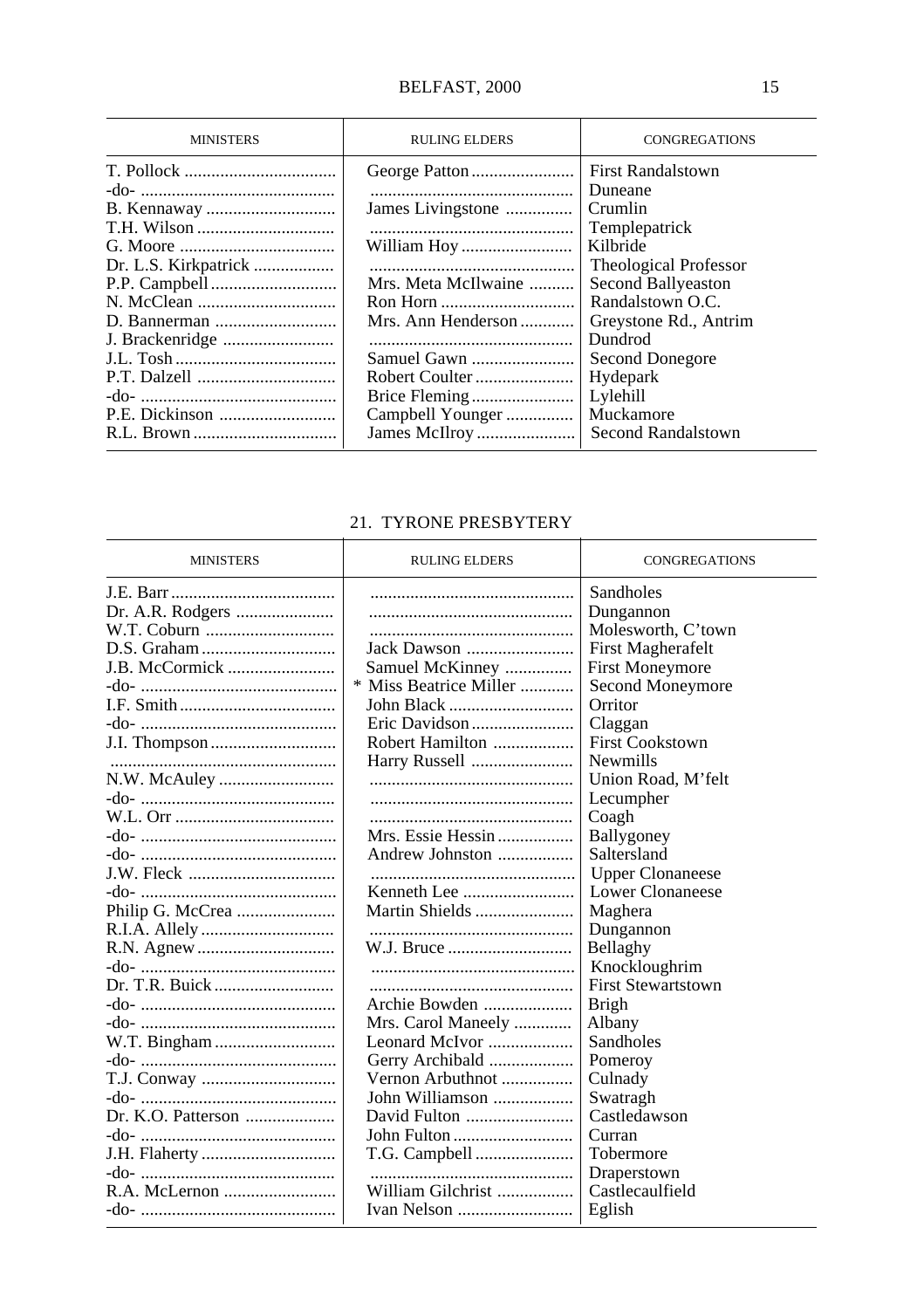#### **ELDERS IN SPECIAL WORK CODE PAR. 97 (g)**

#### J.R.W. Luke

#### **TRUSTEES NOMINATIONS CODE PAR. 97 (h) (iii)** J. Millar

#### **ELDERS OF ASSEMBLY CODE PAR. 97 (i) 107 (a)**

| Mrs. C. Barkley | R.N.C. Watts | Prof. H.F. Nicholl |
|-----------------|--------------|--------------------|
|                 |              |                    |

#### **EX-OFFICIO MEMBERS OF ASSEMBLY (Par. 127, 2a)**

| J.W. Russell<br>M.A. Morrow, Q.C.<br>J.S. Tweed |  |
|-------------------------------------------------|--|
|-------------------------------------------------|--|

#### **ASSEMBLY ELDERS AND CONVENERS**

| G. McCullagh     | S. Lynas     | D.J. Campbell |
|------------------|--------------|---------------|
| H. Taggart       | N. Chambers  | D.C. Cowan    |
| Dr. D. Alexander | A.J. Rankin  | D. Lamb       |
| M.H. Stewart     | W. Alexander | W.H. Henry    |
| T.H. Cochrane    |              |               |

#### **BUSINESS BOARD NOMINATIONS – CODE PARAGRAPH 97(j)**

| R. FOIDES    |
|--------------|
| Miss J. Gwyn |
| L. Cubitt    |
| W. Caswell   |
| M. McQuillan |
| M. Fitch     |

R. Forbes Miss C. Cathcart A. Maxwell<br>
Miss J. Gwyn Miss E. White M. Spence Miss E. White M. Spence<br>
R.J. Davidson<br>
J. Hutcheson R.J. Davidson<br>C. Robinson W.H. Scott<br>
Mrs. K. Mawhinney B. McClung Mrs. K. Mawhinney

H.W. Templeton<br>E. Crozier

#### **RETIRED MISSIONARIES WHO ARE ELDERS**

Miss D. Shannon

#### **CONVENERS WHO ARE NOT ELDERS**

Miss R. Stirling Mrs. H. McCall

#### **DEACONESSES WHO ARE NOT ELDERS AND WOMAN WORKERS**

Miss J. Clegg, Ballycrochan, Bangor Miss M. Cromie, Belfast City Hospital<br>Mrs. R. Henry, South Belfast Friendship House Mrs. H. McCracken, Alexandra Mrs. R. Henry, South Belfast Friendship House<br>Mrs. G. Martin, Woodvale Miss P. Shirley, Greystone Road, Antrim

Mrs. J. O'Neill, Joymount, Carrickfergus<br>Miss K. Spence, New Mossley

#### **RETIRED DEACONESSES WHO ARE NOT ELDERS**

Miss N. McAllister Miss J. Orr

### **LICENTIATES**

E.S. McDowell

C. Burcombe Dr. W.H.G. Crawley M.N. Davidson M. Gibson A.A. McCullough<br>D.W. Reid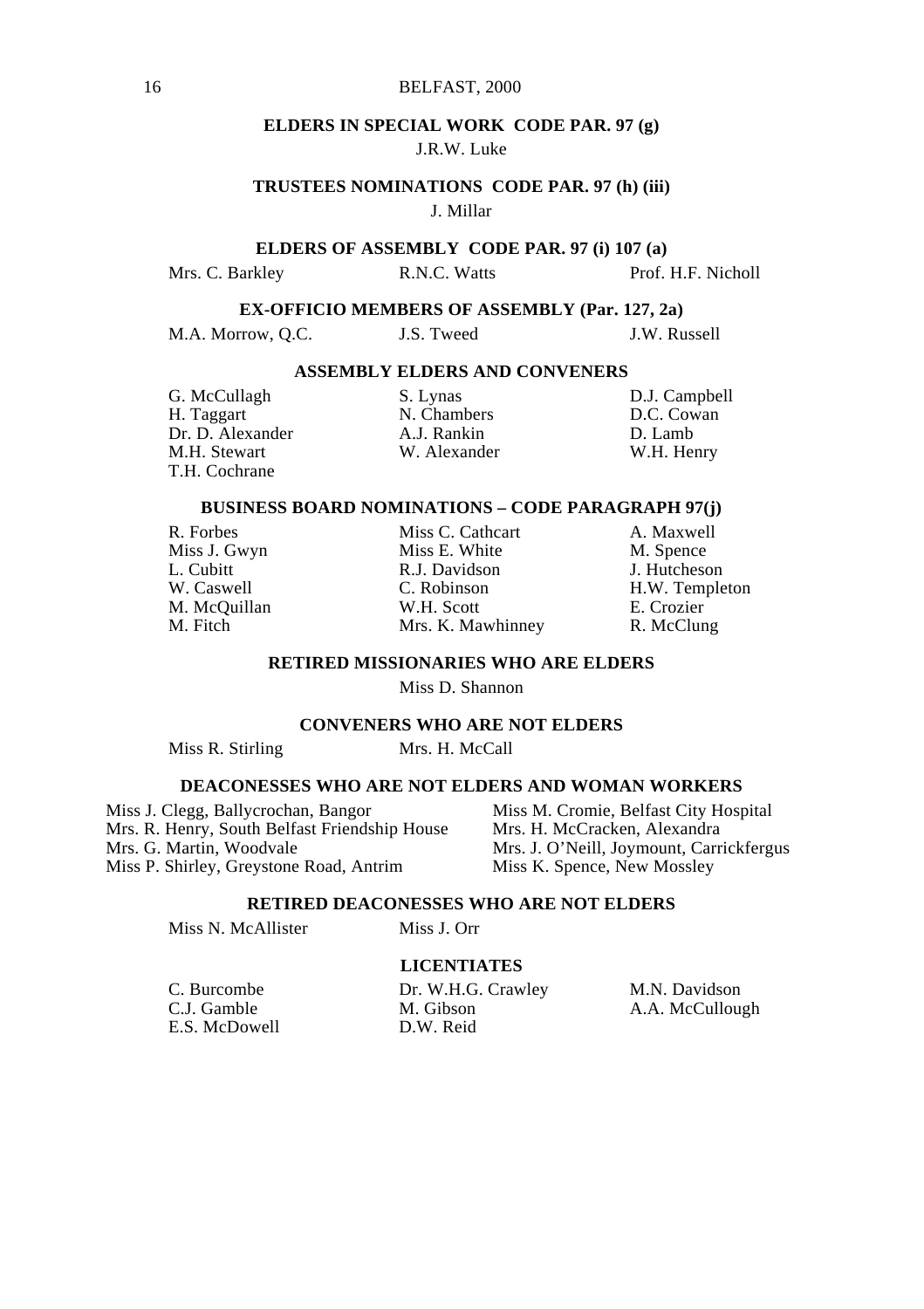## **PRESBYTERIAN WOMEN'S ASSOCIATION**

| Mrs. M. Lygo      | <b>ARDS PRESBYTERY</b>                              |                   |
|-------------------|-----------------------------------------------------|-------------------|
|                   |                                                     |                   |
| Mrs. M. Dowds     | <b>ARMAGH PRESBYTERY</b><br>Mrs. L. McMullan        | Mrs. I. Millar    |
| Mrs. S. Dickinson | <b>BALLYMENA PRESBYTERY</b><br>Mrs. A. Erwin        |                   |
|                   |                                                     |                   |
|                   | <b>NORTH BELFAST PRESBYTERY</b>                     | Mrs. B. Brennan   |
| Mrs. J. Clarke    | <b>SOUTH BELFAST PRESBYTERY</b><br>Mrs. L. Dennison | Mrs. M. Jackson   |
|                   |                                                     |                   |
|                   | <b>EAST BELFAST PRESBYTERY</b>                      | Miss R. Taylor    |
| Mrs. Z. Vallely   | <b>CARRICKFERGUS PRESBYTERY</b><br>Mrs. J. Hunter   |                   |
|                   | <b>COLERAINE PRESBYTERY</b><br>Mrs. M. Knipe        |                   |
|                   | DERRY AND STRABANE PRESBYTERY<br>Mrs. A. Hillen     |                   |
|                   | DONEGAL PRESBYTERY<br>Mrs. J. McKean                | Mrs. A. Lamont    |
| Mrs. I. Keenan    | <b>DOWN PRESBYTERY</b><br>Miss J. Robinson          |                   |
|                   | <b>DROMORE PRESBYTERY</b>                           |                   |
| Miss E. Barnett   | <b>DUBLIN PRESBYTERY</b><br>Mrs. D. Beattie         | Mrs. B. Jackson   |
|                   |                                                     |                   |
| Mrs. M. Docherty  | <b>FOYLE PRESBYTERY</b>                             |                   |
|                   | <b>IVEAGH PRESBYTERY</b>                            | Mrs. J. McClure   |
| Ms. A. Elliott    | <b>MONAGHAN PRESBYTERY</b>                          |                   |
|                   | <b>NEWRY PRESBYTERY</b>                             |                   |
| Mrs. H. Henning   |                                                     |                   |
| Miss M. Guy       | <b>OMAGH PRESBYTERY</b><br>Miss J. Patterson        |                   |
| Mrs. B. McMullan  | <b>ROUTE PRESBYTERY</b><br>Mrs. A. Burns            | Mrs. J. Chestnutt |
|                   |                                                     |                   |
| Mrs. M. Beattie   | TEMPLEPATRICK PRESBYTERY<br>Mrs. E. Ramsey          | Mrs. M. McClean   |
|                   | <b>TYRONE PRESBYTERY</b><br>Mrs. I. Reid            | Mrs. M. McCreedy  |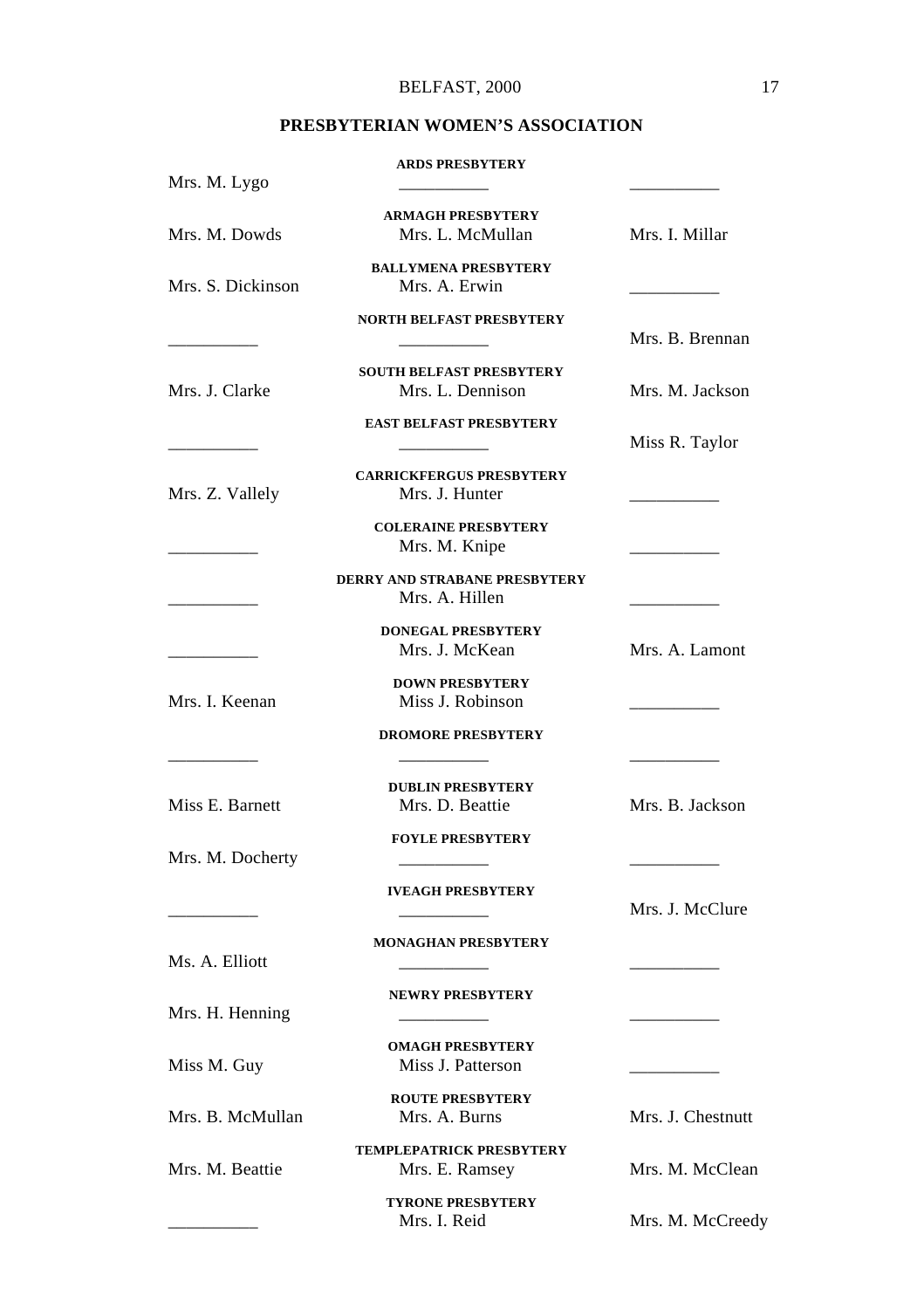## **PRESBYTERIAN YOUTH MOVEMENT**

|                     | <b>ARDS PRESBYTERY</b>                                                    |                   |
|---------------------|---------------------------------------------------------------------------|-------------------|
|                     | <b>ARMAGH PRESBYTERY</b>                                                  |                   |
|                     | <b>BALLYMENA PRESBYTERY</b><br>Mrs. L. Woods                              | C. Hofstra        |
| Miss L. McIlrath    | <b>NORTH BELFAST PRESBYTERY</b>                                           |                   |
| Miss Heather Murray | <b>SOUTH BELFAST PRESBYTERY</b>                                           |                   |
|                     | <b>EAST BELFAST PRESBYTERY</b>                                            |                   |
|                     | <b>CARRICKFERGUS PRESBYTERY</b><br>Nicola McGhee                          |                   |
|                     | <b>COLERAINE PRESBYTERY</b>                                               |                   |
|                     | <b>DERRY &amp; STRABANE PRESBYTERY</b>                                    |                   |
|                     | <b>DONEGAL PRESBYTERY</b>                                                 |                   |
|                     | <b>DOWN PRESBYTERY</b>                                                    |                   |
| S. MacFarlane       | <b>DROMORE PRESBYTERY</b><br>E. Poots                                     | Miss H. McConaghy |
|                     | <b>DUBLIN &amp; MUNSTER PRESBYTERY</b>                                    |                   |
| John Martin         | <b>FOYLE PRESBYTERY</b><br>Dr. Mark Henderson<br><b>IVEAGH PRESBYTERY</b> |                   |
|                     | <b>MONAGHAN PRESBYTERY</b>                                                |                   |
|                     | <b>NEWRY PRESBYTERY</b>                                                   |                   |
|                     | <b>OMAGH PRESBYTERY</b>                                                   |                   |
| M. Adams            | <b>ROUTE PRESBYTERY</b>                                                   |                   |
|                     | <b>TEMPLEPATRICK PRESBYTERY</b>                                           |                   |
|                     | <b>TYRONE PRESBYTERY</b>                                                  |                   |

\_\_\_\_\_\_\_\_\_\_ \_\_\_\_\_\_\_\_\_\_ \_\_\_\_\_\_\_\_\_\_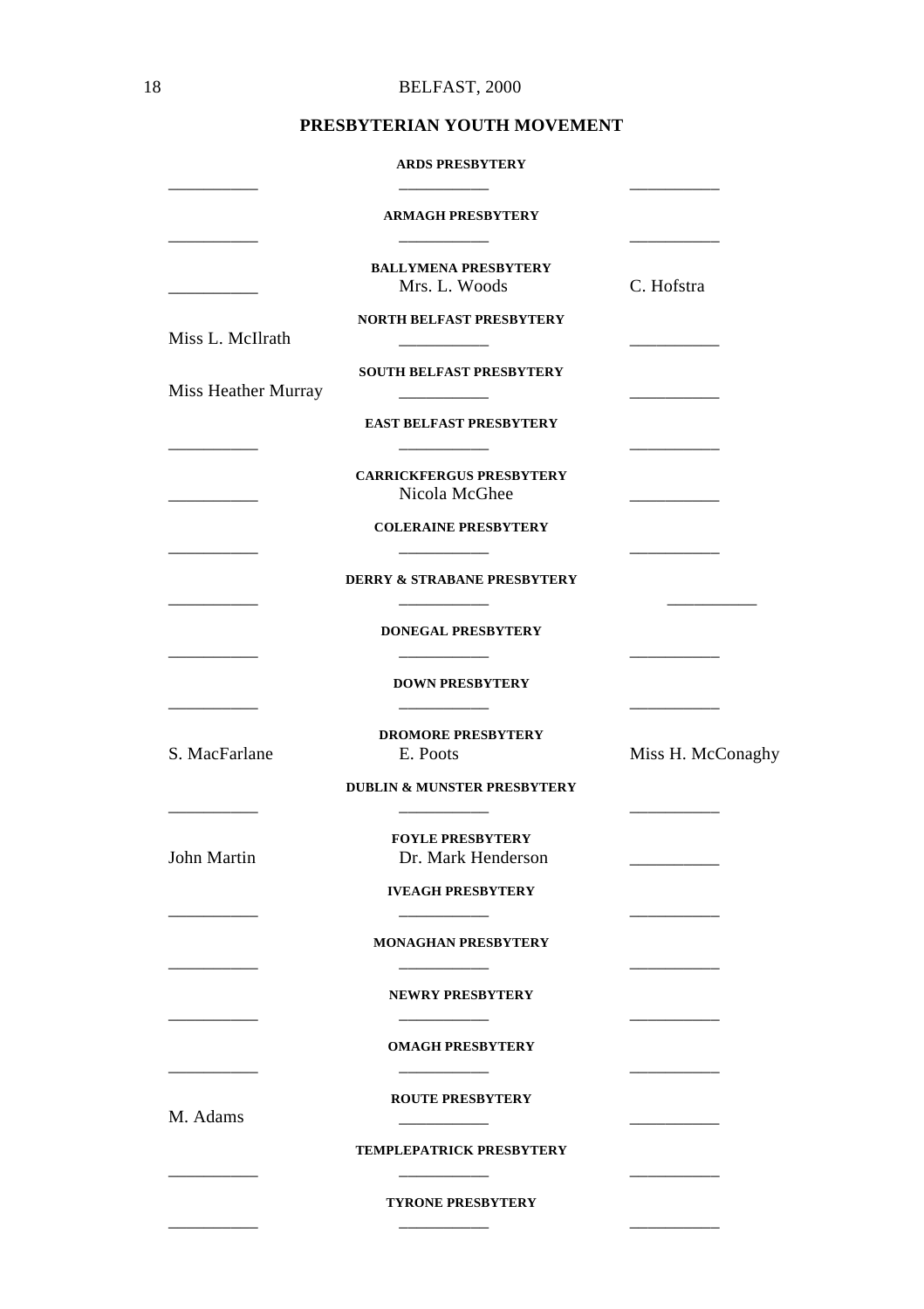#### BELFAST, 2000 19

#### **CORRESPONDING MEMBERS AND DELEGATES**

**THE CHURCH OF SCOTLAND**

Right Rev. Andrew McLellan Mr. Campbell Snoddy

**UNITED REFORMED CHURCH**

Rev. Peter McIntosh Rev. Kenneth Lynch

#### **PRESBYTERIAN CHURCH OF WALES**

Rev. Glyn Tudwal Jones

CHURCH OF IRELAND Rev. Rev. Dr. Ian Ellis Mr. H. W. Young

#### **THE METHODIST CHURCH IN IRELAND**

Rev. David J. Kerr Rev. Dr. S. Wesley Blair Dr. S. Elizabeth Lemon Mrs. Sharon Grey

#### **EGLISE REFORMEE DE FRANCE**

Pasteur Axel Van der Linden

**REFORMED CHURCH OF ROMANIA**

Rt. Rev. Laszlo Tokes

**PRESBYTERIAN REFORMED CHURCH IN CUBA** Rev. Dr. Carlos Emilio Ham Stanard

**PRESBYTERIAN CHURCH OF THE SUDAN**

Rev. Michael Chot Lul

**CHURCH OF THE BRETHREN, SLOVAK REPUBLIC**

Rev. Jan Henzel

**IRISH COUNCIL OF CHURCHES**

Dr. D. Stevens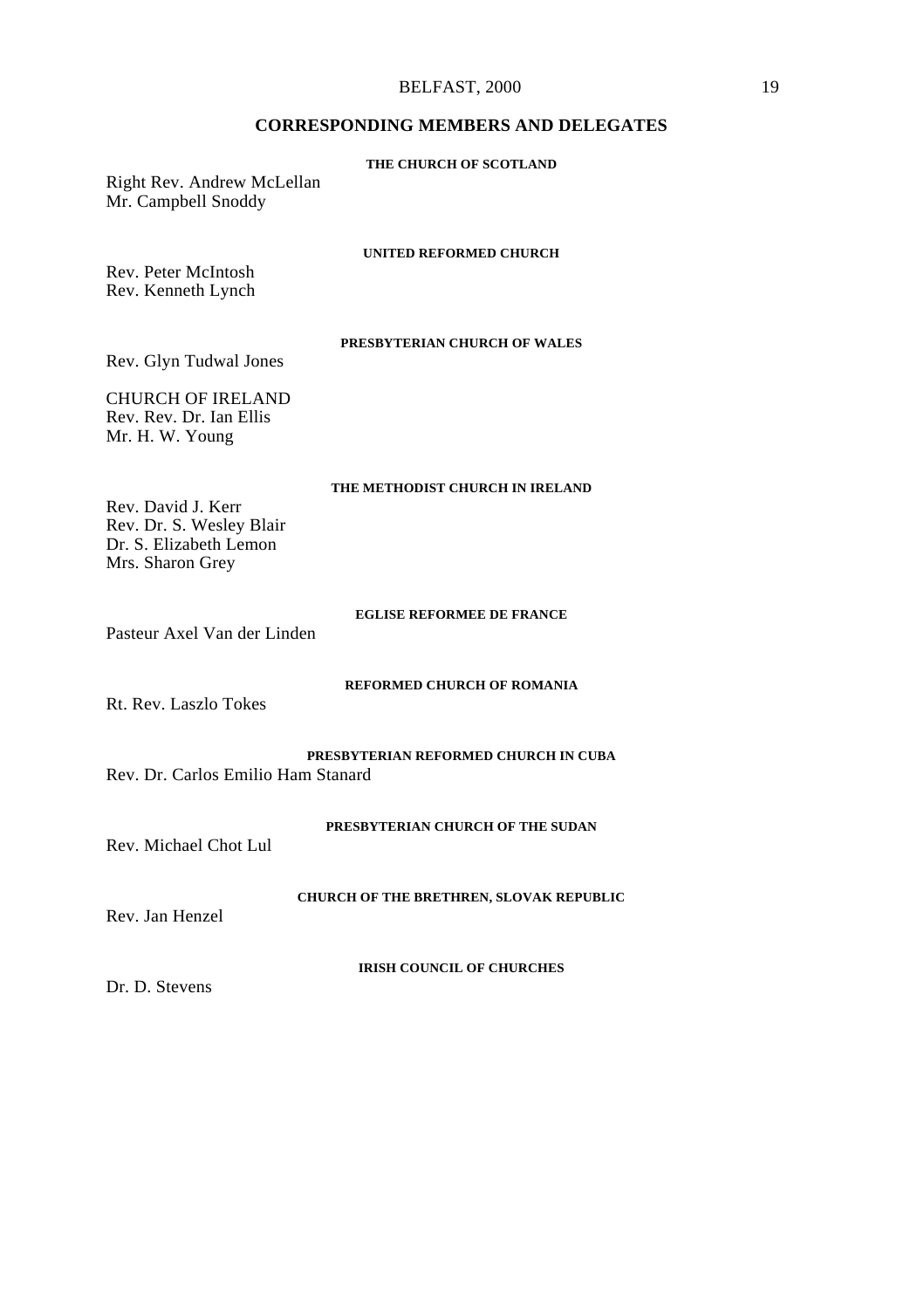The following Ministers and Ruling Elders were present at the Annual Meeting:-

The Moderator welcomed, on behalf of the Assembly, representatives of sister Churches, of Universities and Community Organisations, and other special guests present.

The Moderator, having expressed thanks for the help he had received during the past year of office, asked the Assembly to proceed to the election and appointment of a successor to him in office for the ensuing year.

The Clerk submitted the nominations of Presbyteries for the Moderatorship as follows:-

| The Rev. T.W.J. Morrow, M.A., B.D., M.Th., Ph.D. 10 votes |         |
|-----------------------------------------------------------|---------|
| The Rev. H.A. Dunlop, B.A., B.D.                          | 8 votes |
| The Rev. R.J.T. McMullan. B.A.                            | 2 votes |
| The Rev. S.J. Campbell, B.A., Dip.Ed., M.Div.             | 1 votes |

On the motion of the Rev. H.A. Dunlop, seconded by the Rev. R.J.T. McMullan, the Rev. Dr. T.W.J. Morrow was unanimously called to the Chair, welcomed by the retiring Moderator and commended to God in prayer.

The Right Rev. Dr. T.W.J. Morrow then addressed the House.

The sederunt came to a close at 9.05 p.m., the Moderator pronouncing the Benediction.

## **SECOND SESSION**

### **Tuesday, 6th June, 2000 Half past nine o'clock. Forenoon**

#### **Within May Street Church**

The members of Assembly, and other members of the Church, met and participated in the Sacrament of the Lord's Supper, the Moderator conducting the Service, assisted by the Very Rev. Dr. J.W. Lockington and the Clerk.

## **Intermission**

### **Within Church House**

The Assembly afterwards convened, the Moderator leading in prayer.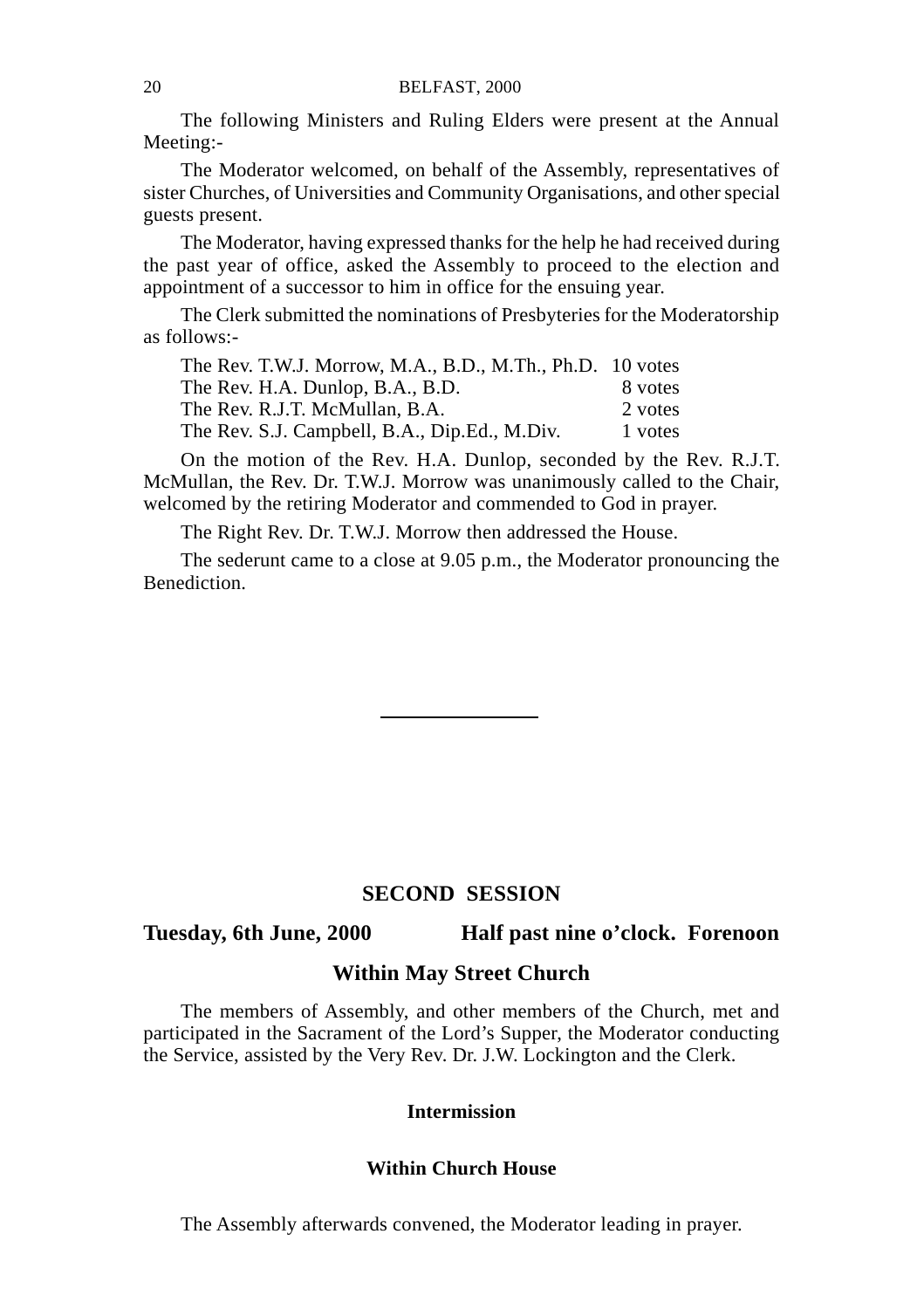The Report of the **BUSINESS BOARD** (Reports pp. 102-109) was **BUSINESS** submitted by the Very Rev. Dr. S. Hutchinson, together with the following **BOARD** Supplementary Reports.

## **Supplementary Report A DELEGATES TO OTHER CHURCHES**

#### **The Church of Scotland General Assembly (2000)**

*The Right Rev. Dr. J.W. Lockington reports:*

The Church of Scotland met in the refurbished Assembly Hall, Edinburgh from 20-26 May, in the presence of the Lord High Commissioner, Prince Charles, Prince of Wales.

The corresponding members from our church were the Rt. Rev, Dr. J. Lockington, Rev. L Casement and Mr. R Beedham.

Rev. Andrew R. McLellan, minister of St. Andrew's and St. George's, Edinburgh was installed as Moderator and he guided the Assembly through a long list of business with cheerful skill.

Under the Church and Nation Report the Assembly debated issues which included farming, minimum income, public life in Scotland, reform of the House of Lords, nuclear weapons and Kosovo.

The Church of Scotland is also facing a decline in the number of students for the ministry but resisted a move to increase the upper age limits both for accepting students and for retirement and confirmed the retiring age for ministers at 65.

The Assembly, by a slender majority, agreed to continue to be involved in the discussions presently taking place between the main Protestant churches of Scotland towards a united church.

After a serious and sympathetic debate, the Assembly, accepting that Section 28 will be repealed, decided to urge the Scottish Executive to "have regard to the value of marriage, parental commitment and family relationships in a child's development".

A Youth Assembly was held a few weeks earlier and several motions were presented at the General Assembly by young people who played a very active part in many of the debates. Is there a lesson for our own Assembly to learn?

I had the opportunity to address the Assembly on Tuesday on the current situation in Ireland

Looking to the future, the Church, through the Assembly Council, is seeking to assess the changes, needs, challenges, responsibilities and priorities affecting the Church in the 21st Century.

Improvements had been made to the Assembly Hall to accommodate the Scottish Parliamentary Assembly, and these proved very helpful in the smooth conduct of the business. Additional microphones throughout the hall enabled people to speak from the area in which they were sitting. Electronic voting facilities were also available as well as Power Point and three large television screens. The "Blue Book" has also been redesigned and its new format made it much more user friendly. Perhaps our church might take note!

As usual our delegation received a warm welcome and enjoyed the generous hospitality of Scottish friends, including two receptions at Holyrood Palace.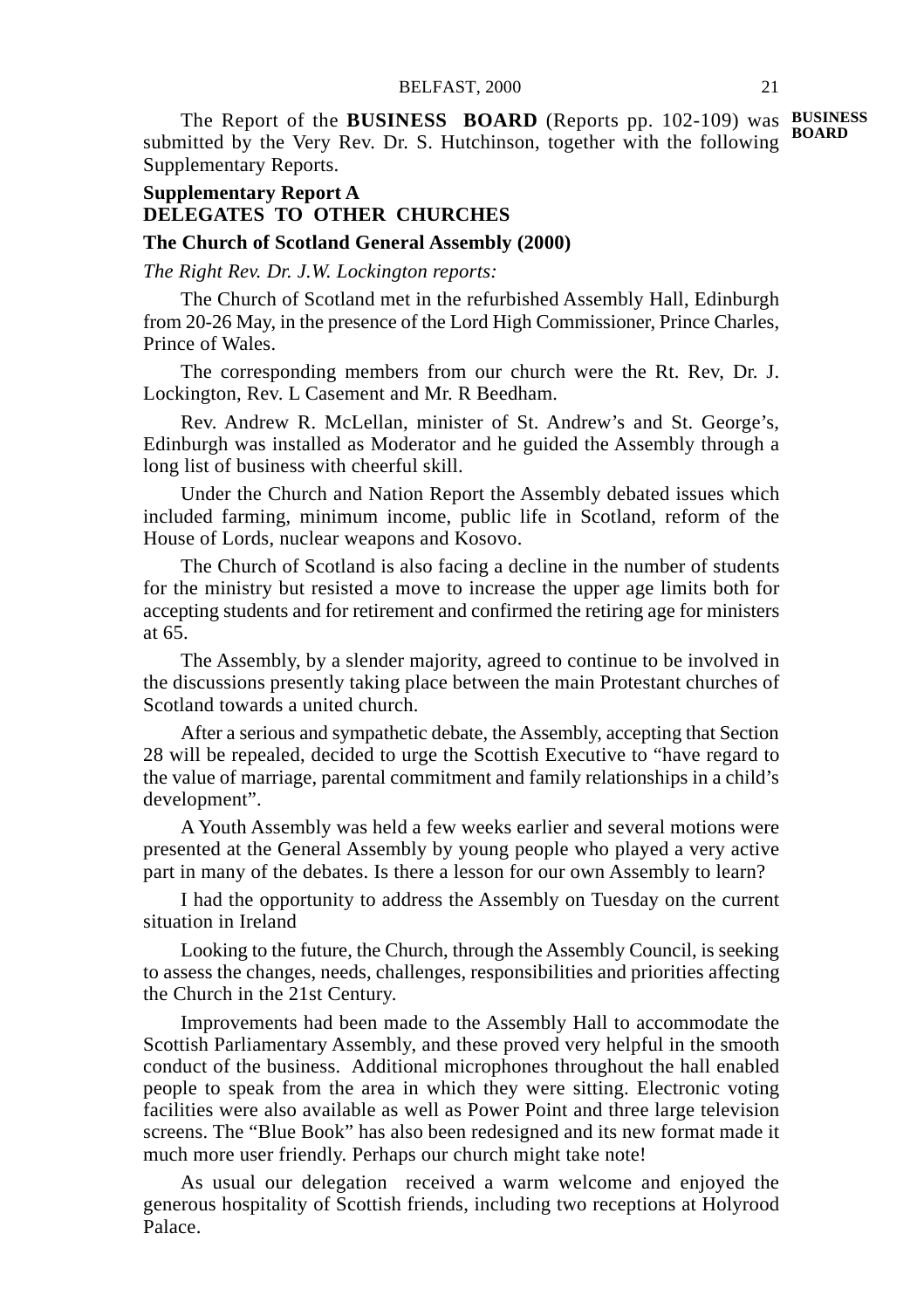#### **The General Synod of the Church of Ireland (2000)**

*The Very Rev. Dr. S. John Dixon reports:*

The General Synod of the Church of Ireland took place in The Waterfront Hall, Belfast from 15-17 May. This was the first visit of the Synod to this venue and their third visit to the City of Belfast. The delegates from the Presbyterian Church in Ireland were Very Rev. Dr. S. John Dixon and Mr. Eric Bowness (Antrim). They were welcomed graciously and treated hospitably.

The Synod was addressed by the Archbishop of Armagh and Primate of All Ireland, The Most Rev. Dr. Robin Eames. His address was comprehensive and issued a call to the Church to rise to the relevant challenges of the 21st century. He, together with the Archbishop of Dublin, the Most Rev. Walter Empey, chaired the proceedings with efficiency and humour.

A considerable amount of legislation came before the Synod from the Liturgical Advisory Committee; the Parliamentary language of Bills and First, Second and Third Readings was but one noticeable difference between Synod and our General Assembly.

It was possible to sense that a heated debate had been going on around the issue of Theological Education within the Church of Ireland over the past year. There was a warm welcome for the establishment of a Theological College Council and a great sense of moving forward to look realistically at Models of Ministry appropriate to the needs of today and corresponding changes in the training and education of ordinands.

An attempt was made to reduce the size of the General Synod. This was seen as a matter of theology - because it is about koinonia - community and justice, because it is about restoring the representative equilibrium within the Church of Ireland, guaranteeing the involvement of smaller local units and affording to all the opportunity to attend and to participate. The radical nature of the proposals ensured that further debate and discussion is expected next year.

The Archbishop of Dublin proposed, with passion, a resolution on debt in the world's most highly indebted poor countries. Synod agreed to call on the GS Summit at Okinawa in July 2000 to continue the process of debt cancellation.

After six years work, the Fifth Edition of the Revised Church Hymnal is nearing completion. Containing 719 hymns, it has striven to retain old favourites and introduce new material already gaining acceptance in many churches. Pam Rhodes from the BBC's 'Songs of Praise' will take part in a special service to launch it in St. Patrick's Cathedral, Dublin on 9th September 2000.

On the Monday evening of Synod, a very impressive service was held in St. Anne's Cathedral, Belfast. The Bishop of Down and Dromore, the Rt. Rev. Harold Miller, preached a challenging sermon on the choices that must be made in both church and community.

It was a very enlightening and interesting experience to share the Synod and we came away having learned much and made new friends.

#### **BUSINESS BOARD - Supplementary Report B**

The Business Board welcomes the appointment of Mr. Clive Knox as Financial Secretary Designate. As he is not eligible to be a full member of the General Assembly, the Business Board recommends that he be invited to sit and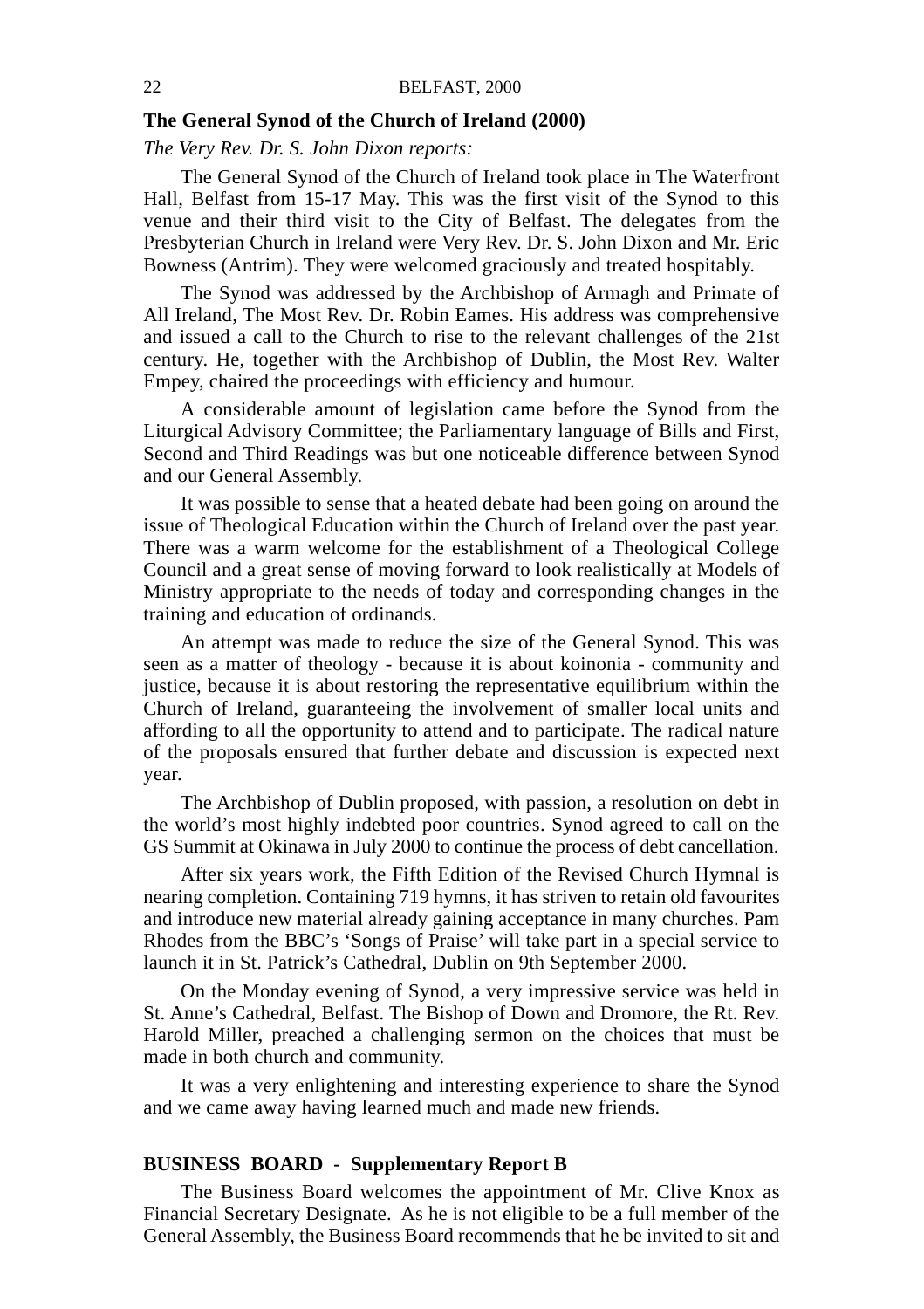deliberate at the General Assembly (including the private session) and at meetings of its Boards and Committees in accordance with Par. 269(2)(e) and Par. 269(8) of the Code.

Moved by the Very Rev. Dr. S. Hutchinson, seconded by the Rev. R. Vallely, and agreed:

1. That the Report be received.

2. That the recommended Order of Business be adopted.

3. That the professional amplification controller and the visual display operator be admitted to the private session.

4. That the Financial Secretary Designate, Mr. Clive Knox, be invited to sit and deliberate at meetings of the General Assembly (including the private session) and at meetings of its Boards and Committees in accordance with Par. 269(2)(e) and Par. 269(8) of the Code.

5. That a grant of £9,500 be made from the Incidental Fund to the Arrangements Committee.

6. That a grant of £3,500 to cover the cost of the Moderator's accommodation be made from the Incidental Fund to the Arrangements Committee.

7. That the Business Board, with its associated working committee, for the ensuing year beginning 15 March, 2001, be appointed in accordance with Par 275 of the Code

Moved by the Very Rev. Dr. S. Hutchinson, seconded by the Rev. R.F.S. Poots, and agreed:

That Notice of Motion be received that, in view of his service to the Church, especially as an Opening Night Steward and as time-keeper at Business Sessions of the General Assembly, Mr. Herbert W. Templeton be made a member of Assembly under Par. 97(i) and Par. 107(a) of the Code. **Mr. H.W. Templeton**

The Report of the **Ad hoc Committee on the Memorial of the Dublin and Dublin & Munster Presbytery** (Reports p.318) was submitted by the Very Rev. Dr. S. **Munster Memorial** Hutchinson. **Committee**

Moved by the Very Rev. Dr. S. Hutchinson, seconded by the Rev. J. McVeigh, and agreed:

1. That the Report be received.

2. That the Guidelines in Par 4 of the Report be approved.

3. That the ad hoc Committee on the Memorial of the Dublin and Munster Presbytery be thanked and discharged.

The Report of the **Synods and Presbyteries** (Reports pp.92-101) was **Synods &** submitted by the Very Rev. Dr. S. Hutchinson. **Presbyteries**

Moved by the Very Rev. Dr. S. Hutchinson, seconded by the Rev. R.F.S. Poots, and agreed:

1. That the Report be received.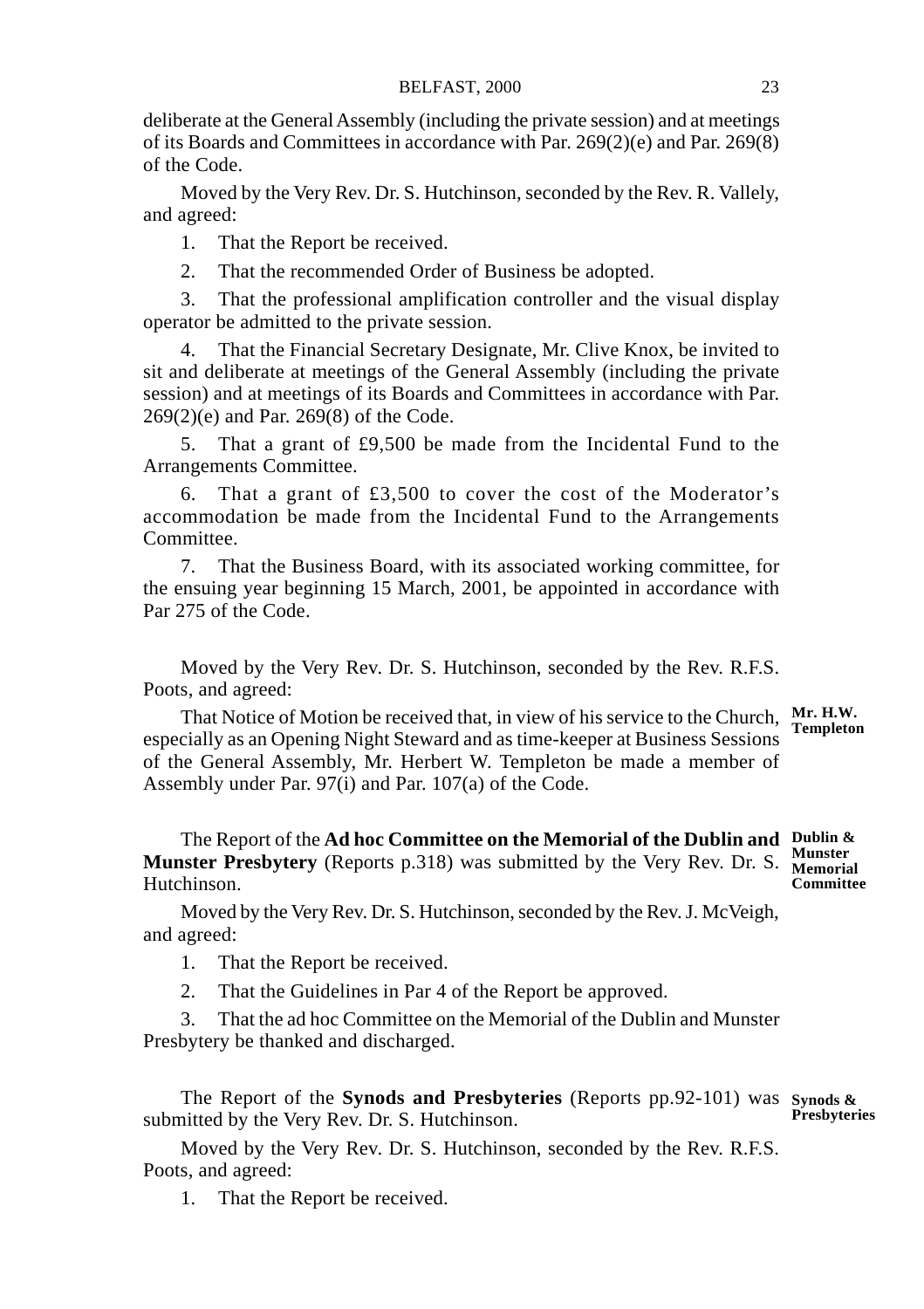**Corresponding Members**

The **Corresponding Members** were received from the Church of Scotland. These were Right Rev. Andrew McLellan and Mr. Campbell Snoddy.

The Moderator welcomed the Corresponding Members. The Right Rev. Andrew McLellan replied and conveyed greetings.

The Moderator welcomed Rev. Peter McIntosh and Rev. Kenneth Lynch, Corresponding Members of the United Reformed Church of the United Kingdom, and Rev. Glyn Tudwal Jones, a delegate from the Presbyterian Church of Wales. Rev. Peter McIntosh replied and conveyed greetings.

The Moderator welcomed Rev. Dr. Ian Ellis and Mr. H.W. Young, delegates from the Church of Ireland; Rev. D.J. Kerr, Rev. Dr. S.W. Blair, Dr. S. Elizabeth Lemon, Mrs. Sharon Grey, delegates from the Methodist Church in Ireland and Dr. David Stevens from the Irish Council of Churches. Rev. Dr. Ian Ellis replied and conveyed greetings.

The Moderator welcomed other delegates. These were: Reformed Church of Romania: Rt. Rev. Laszlo Tokes. Presbyterian Reformed Church in Cuba: Rev. Dr. Carlos Emilio Ham Stanard. Presbyterian Church of Sudan: Rev. Michael Chot Lul. Eglise Réformée de France: Pasteur Axel Van der Linden. Church of the Brethren, Slovak Republic: Rev. Jan Henzel. Rt. Rev. Laszlo Tokes replied and conveyed greetings.

The Report of the **UNION COMMISSION** (Reports pp. 74-91) was submitted by the Rev. W.J. Orr, together with the following Supplementary Report. **UNION COMMISSION**

#### **UNION COMMISSION - Supplementary Report**

For the avoidance of doubt certain entries in the report in the Blue Book are reprinted below in clearer form.

#### **LEAVE TO CALL MINISTERS**

| Congregation       | <b>Stipend</b> | <b>Expenses</b> | <b>Fraction</b>                                                      |
|--------------------|----------------|-----------------|----------------------------------------------------------------------|
| 2nd Randalstown    |                |                 |                                                                      |
| $(1999 \& 2000)$   | £17,500        | £5,000          | Suspended, review after three full years                             |
| (2001)             | £18,000        |                 | of ministry.                                                         |
| (2002)             | £18,600        |                 |                                                                      |
| Knowhead           |                |                 | Stipend: IR£6,250 + 20% of income<br>from Manse Fund, Fraction 37.5% |
|                    |                |                 | Expenses: IR£2,200 + 20% of income from Manse Fund                   |
| <b>Portstewart</b> |                |                 |                                                                      |
| (2000)             | £24,000        | £5,000          | No fraction until a review when figures                              |
|                    |                |                 | become available following the third                                 |
|                    |                |                 | year of ministry, and in the interim                                 |
| (2001)             | £24,700        |                 | stipend as follows:                                                  |
| (2002)             | £25,500        |                 |                                                                      |
| (2003)             | £26,250        |                 |                                                                      |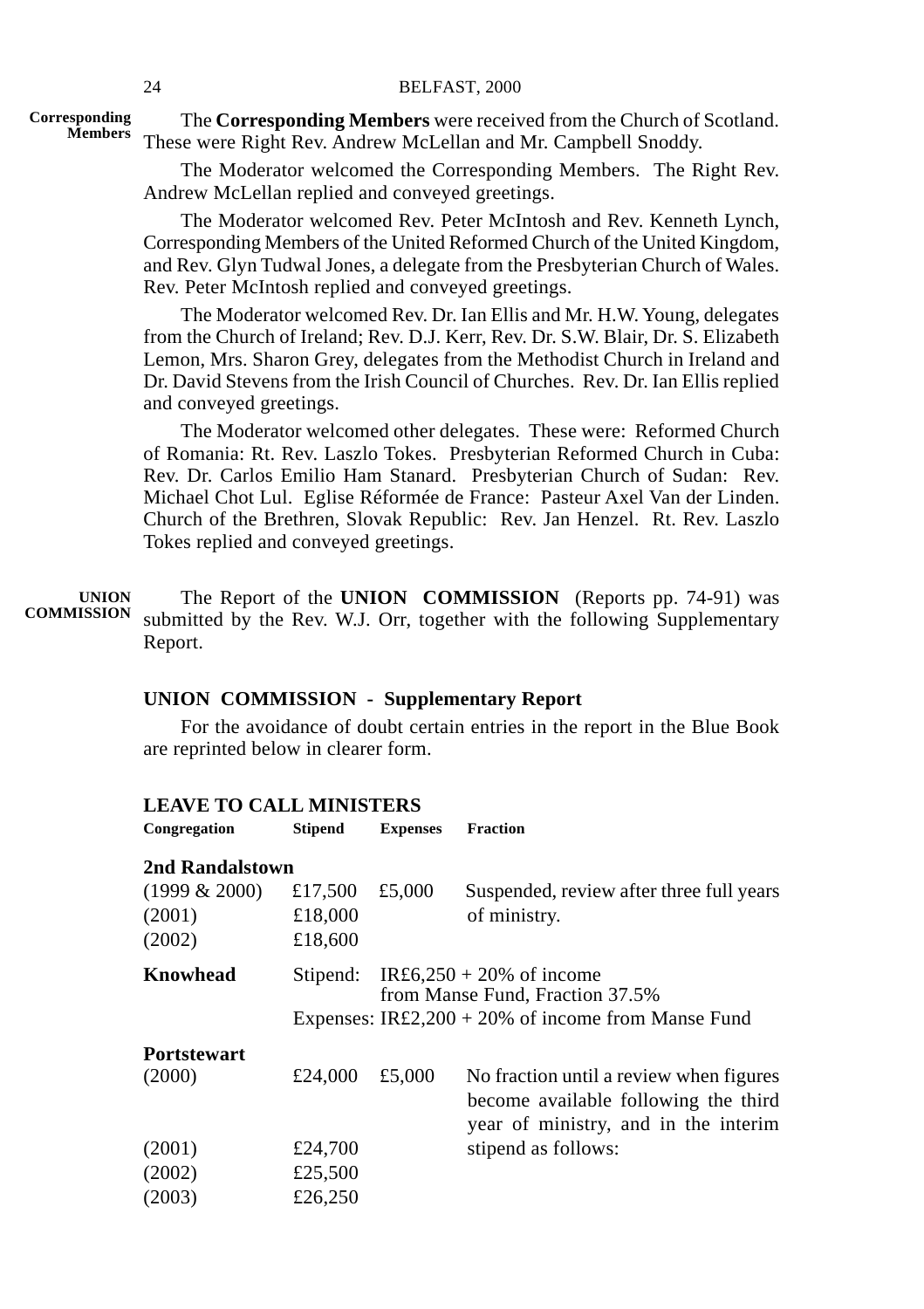#### **Greenwell Street, Newtownards**

| (2000) | £27,500 £6,000 | No fraction to be set, and the |
|--------|----------------|--------------------------------|
| (2001) | £28,000        | to be reviewed in 2003 when    |
| (2002) | £28,500        | for 2002 become available.     |

 $0$  No fraction to be set, and the situation to be reviewed in 2003 when the figures

#### **Leave to Call Under Home Mission Development Scheme**

| Congregation   | <b>Stipend</b> | <b>Fraction</b> |
|----------------|----------------|-----------------|
| Lisbellaw      | £4,600         | 37.5%           |
| Lisnaskea      | £2,300         | 37.5%           |
| Maguiresbridge | £2,250         | 37.5%           |
| Newtownbutler  | £1,600         | 37.5%           |

Ministerial Expenses (Total £3,500) and Shared Expenses in the following proportions; Lisbellaw 40%; Maguiresbridge 22.5%; Lisnaskea 22.5% and Newtownbutler 15%

(This supersedes the details given for the Lisnaskea group on pages 75 and 77 of the Blue Book.)

#### **Associate Ministers**

| Congregation | <b>Salary</b> | <b>Expenses</b> | <b>Housing Allowance</b> |
|--------------|---------------|-----------------|--------------------------|
| Gilnahirk    | £15,600       | £3,000          | £1.500                   |
| Stormont     | £15,600       | £3,000          | £1.500                   |
| Ballyclare   | £17,000       | £4.250          | £1,500                   |

#### **Eligibility of Assistants**

In 1992 the General Assembly approved guidelines on practice and procedure for Assistants prior to eligibility for Call (Reports p.175; Mins. p.29). These guidelines are reprinted below (substituting the current date of eligibility for most licentiates, 15 May, for the date originally laid down).

In fairness to all concerned these guidelines should be strictly observed, and Presbyteries are asked to see that this is done.

## **Guidelines**

(i) Public worship is open to all, so visitors from vacant congregations cannot be excluded because a soon-to-be-eligible assistant is preaching, but such a visit cannot be regarded as a formal 'hearing' of the candidate.

(ii) Similarly, assistants are free to drive past vacant churches and manses, but it is inappropriate to enter into negotiations about possible repairs etc. at this preliminary stage.

(iii) It is reasonable for assistants to say that, when the time comes, they might be interested in a particular vacancy, among others, or that they will not be interested in it, but no commitments should be entered into, particularly of an exclusive nature.

(iv) Kirk Sessions for their part should not give the impression that they are committed to any one candidate before the list closes. It follows that any preliminary contacts should be brief, informal and limited to the question of whether an application may be forthcoming or not.

(v) Applications may be submitted on or after 15th May, but it is good practice for Kirk Sessions to allow a few days for applications to arrive before closing their list. Where possible they should present the congregation (or hearing committee) with a reasonable selection of names.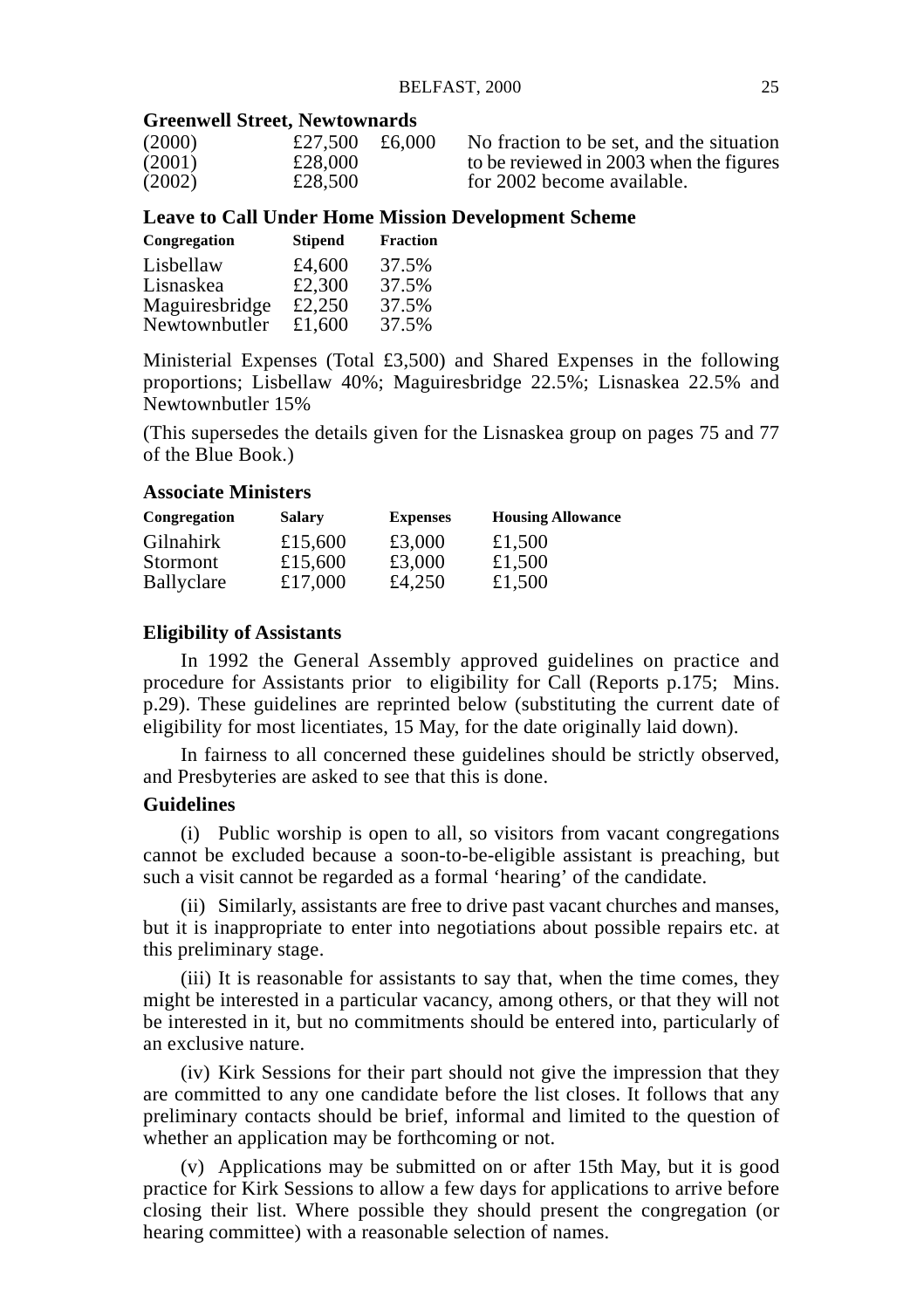Moved by the Rev. W.J. Orr, seconded by the Rev. R.J.A. Bell, and agreed:

1. That the Report be received.

2. That the congregation of Glasleck be amalgamated with the congregation of First Bailieborough (Corglass) from the 1st July, 2000, or other suitable date, on terms to be agreed with the Union Commission.

3. That the CMF be authorised to pay grants towards expenses incurred by ministers in congregations, up to a limit of £4,900 for ministers residing in N Ireland, and IR£5,500 for ministers residing in the Republic of Ireland, within the terms of resolution 3, page 70 General Assembly Minutes 1988.

4. That the proposals re the Supply Fee (Personnel/Planning Committee Report Par 6) be approved.

5. That the scheme for the payment of Vacancy Conveners (Personnel/ Planning Committee Report Par 7) be recommended to all Presbyteries.

6. That Presbyteries and their Vacancy Commissions ensure that the General Assembly's Guidelines on the eligibility of Licentiates for Call are strictly observed.

Moved by the Rev. W.J. Orr, seconded by the Rev. R.F.S. Poots, and agreed:

7. That the resignation of the Rev Robert J A Bell as Convener of the Personnel/Planning Committee be accepted, that he be thanked for his services, and that the Rev Colin D McClure be appointed in his place.

Moved by the Rev. W.J. Orr, seconded by the Rev. R.J.A. Bell, and agreed:

8. That the Union Commission, with its associated working committee, be appointed for the ensuing year in accordance with Par 128 of the Code as follows:

> **Rev. W.J. Orr, Convener Rev. S.A. Matthews, Secretary**

**(a) The Moderator and Clerk of Assembly, Convener and Secretary of H.M. Committee, Superintendent of the Irish Mission, Conveners of Church Extension, and C.M.F. Committees, Convener of Ministry and Pensions Board, Revs. S.A. Matthews, W.J. Orr.**

**(b\*) Revs. R.E. Boggs, S.A. Matthews; A.G. Sleator, Albert Maxwell, Wm. Grills, Mervyn Spence.**

**(c\*) Revs. Dr. R.I. Birney, I. McClean, T.R. Graham; H.L. Todd, Eric Crozier, J.W. Petrie.**

**(d\*) Revs. T.V. Patterson, Dr. I. Hart, W.J.R. Robinson; J. Wilson, R. McClung, A.M. Kelly.**

**(e\*) Revs. T.J. Conway, G.D. Simpson, Dr. J. Fell; Miss L. Thompson, R. Forbes, T.R. Reid.**

**(f\*) Revs. G.J. Mackarel, K.J.C. McConnell, Charles McCurdy; Eric Latimer, Miss J. Binnie, John Eaton.**

**(g) Revs. C.D. McClure, James Gordon, J.I. Mairs, J.N.I. McNeely, P. Dalzell, Douglas Armstrong, D.C. Porter; Lyle Cubitt, R.J. Davidson.**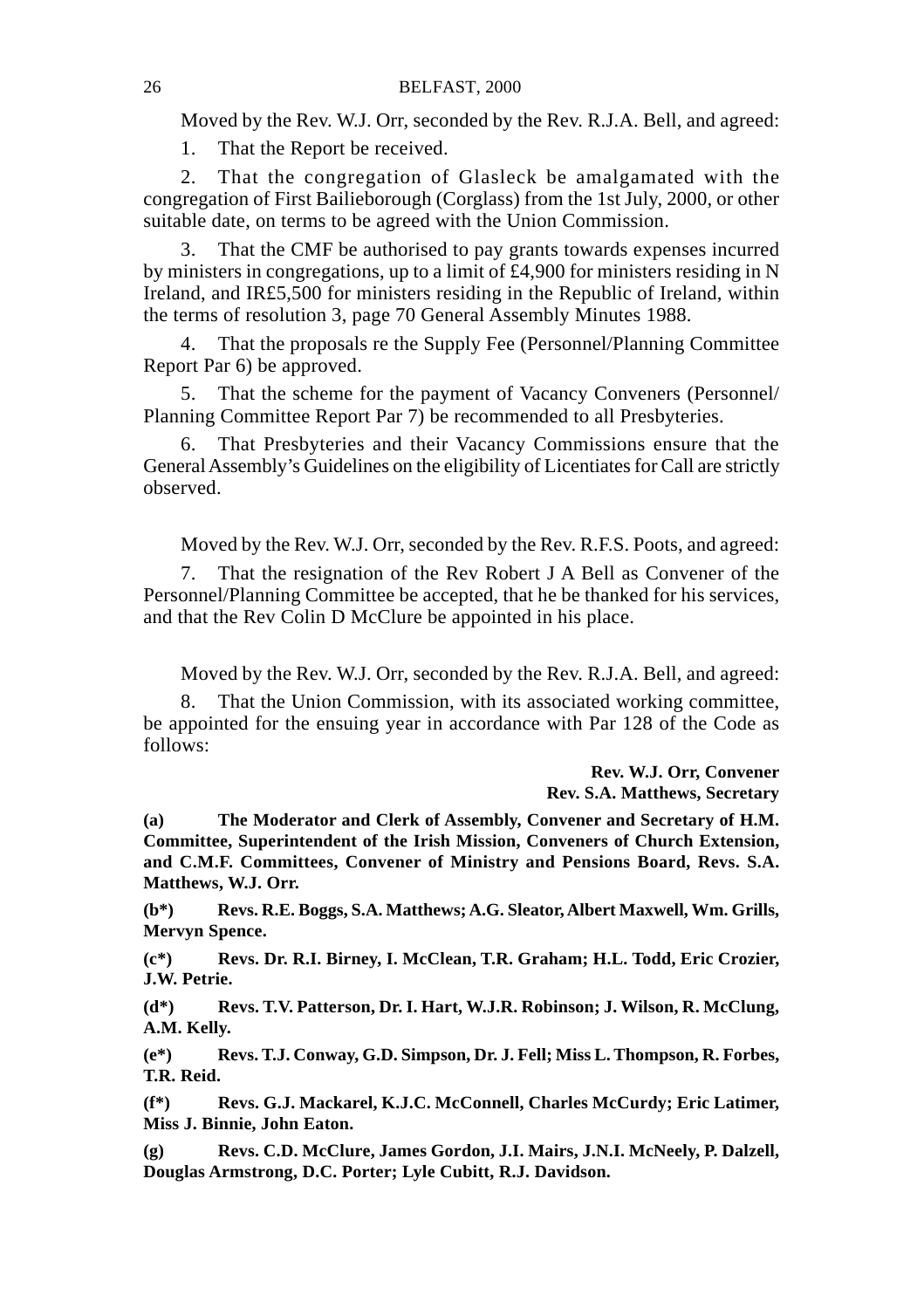#### **A. PERSONNEL AND PLANNING COMMITTEE (5)**

**Rev. C.D. McClure, Convener**

- **(a) The Moderator and Clerk of Assembly, Revs. W.J. Orr, Professor of Practical Theology, H.M. representatives, P.W.A. representatives, Church Extension representatives, Rev. J. McVeigh; W. Alexander; Revs. C.D. McClure, R.J.A. Bell; Chairman of Union Commission.**
- **(x) Rev. T.J. McCormick; H. Smyth, Miss D. Shannon, Jack Hutcheson.**
- **(y) Revs. T.V. Patterson, Dr. Ian Hart, G.J. Mackarel, Dr. J. Fell, T.J. Conway, S.A. Matthews; R. McClung, John Eaton.**

The **Overture anent Par 128 (1)** of the Code (Reports p.91) was submitted **Overture anent** by the Rev. W.J. Orr. **Par 128(1)**

Moved by the Rev. W.J. Orr, seconded by the Rev. R.J.A. Bell, and agreed:

That the Overture, having lain on the books for one year, be made the law of the Church.

The **Overture anent Par 238(3) and (4)** of the Code (Reports. p.91) was **Overture anent** submitted by the Rev. W.J. Orr. **Par 238**

Moved by the Rev. W.J. Orr, seconded by the Rev. R.J.A. Bell, and agreed:

That the Overture be received and that, under Par. 111 of the Code, it be made the rule of the Church.

The Report of the **Ad hoc Committee on the Tyrone Memorial** (Reports **Tyrone** pp.312-317) was submitted by the Rev. R. Kelly.

**Memorial Committee**

Moved by the Rev. R. Kelly, seconded by the Rev. J.B. McCormick, and agreed:

1. That the Report be received.

2. That the Scheme proposed in this Report be adopted.

3. That legislation to permit the implementation of the Scheme be prepared for submission to the General Assembly of 2001.

4. That the ad hoc Committee on the Tyrone Memorial be reappointed for a further year as follows:

#### **Rev. R. Kelly, Convener**

**The Moderator and Clerk of Assembly, Convener of Union Commission, Convener of the Board of Ministry and Pensions, Clerk of the Synod of Derry and Omagh; Revs. James Lamont, M.G. McClelland, Dr. Ian Hart, Raymond Kelly, Dr. S. Williamson, T.P. Fleming, Dr. W.J. Patterson, J.I. Davey, Dr. I.J. Wilson, I.J. Patterson, M.R. Burnside, J.A. Noble, T.W.A. Greer, K.D.W. Crowe, R.I.A. Allely, R.B. Savage; J. Clarke, H. McRoberts, N.C. Patterson, Ian Kelly, R.W. Vaughan.**

The sederunt came to a close at 1.00 p.m., the Moderator pronouncing the Benediction.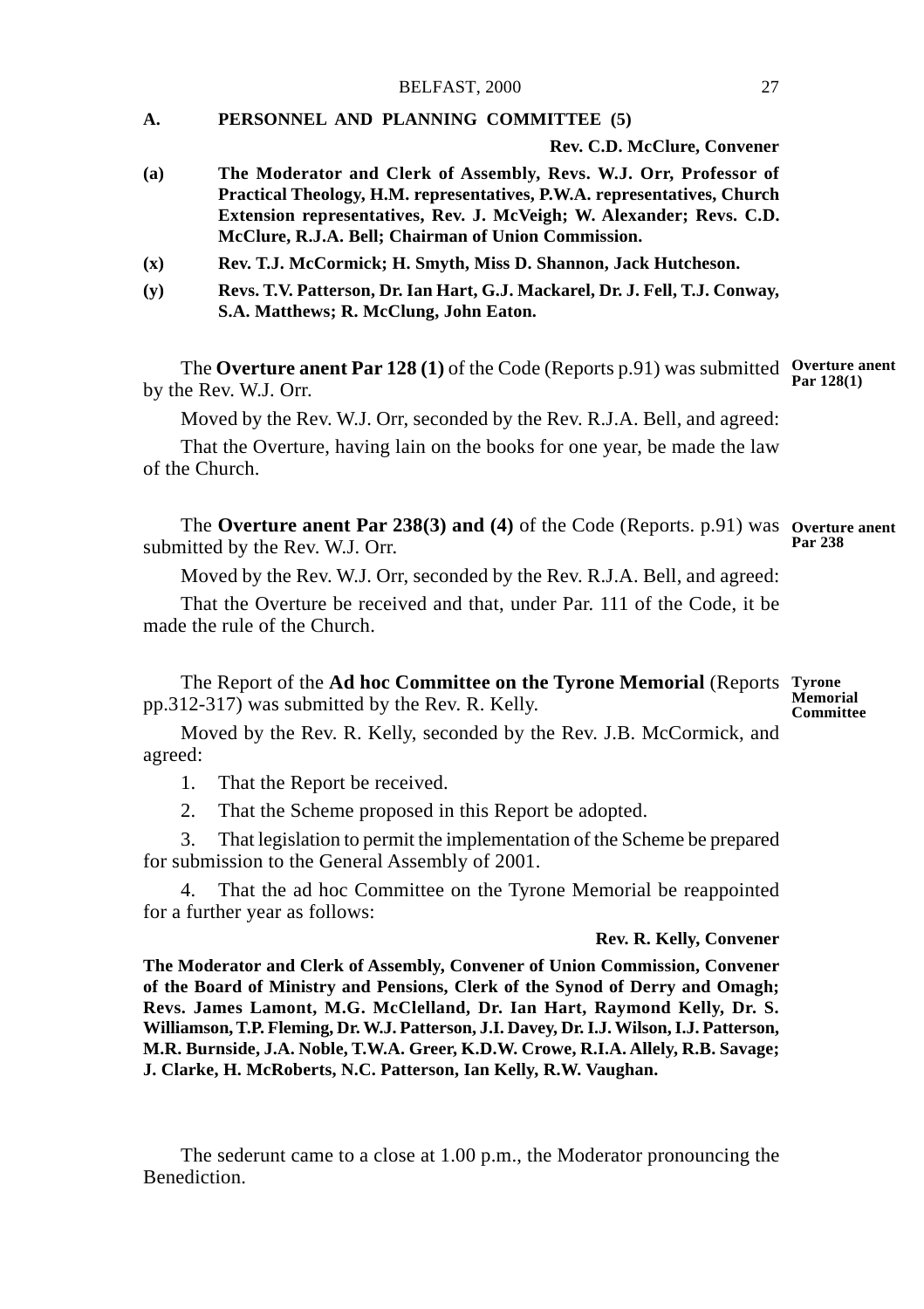## **THIRD SESSION**

## **Tuesday, 6th June, 2000 Two o'clock. Afternoon**

The Assembly again convened, the Moderator leading in prayer.

The Report of the **NOMINATION BOARD** (Reports pp.138-149) was submitted by the Very Rev. Dr. S. Hutchinson. **NOMINATION BOARD**

> Moved by the Very Rev. Dr. S. Hutchinson, seconded by Mrs. K. Mawhinney, and agreed:

1. That the Report be received.

2. That Mrs Margaret Myers be appointed as Executive Secretary of the Presbyterian Women's Association.

The Moderator informed Mrs. Margaret Myers of her election and declared her appointed after which she thanked the Moderator and members of the Assembly.

The Moderator, leading in prayer, commended Mrs. Margaret Myers to the care and guidance of God.

Moved by the Very Rev. Dr. S. Hutchinson, seconded by Mrs. K. Mawhinney, and agreed:

3. That the General Assembly take note of the Opinion of Mr. Nicholas Hanna, Q.C., printed in Appendix B.

4. That, as an experiment, the Nomination Board follow the procedures set out in Par. 8 of the Report when dealing with applications for the post of Secretary of the Overseas Board, and report thereon to next Assembly.

5. That the Nomination Board be appointed for the ensuing year in accordance with Par. 276 of the Code as follows:

**The Clerk, Convener**

**(a) The Moderator and Clerk of Assembly.**

**(b\*) Revs. J.A. Noble, D.J. Temple, H.S. Boyd; H. Plester, Maitland Eves, H. Morrow.**

**(c\*) Revs. P.P. Campbell, D.E. Jones, S.S. McFarland; Dr. R.McC. McMillan, Leslie Morrell, R.I. Bashford.**

**(d\*) Revs. A. Boyd, D.R. Whitley, B. Hughes; H. McRoberts, Mrs Edna Murray, R. McKeown.**

**(e\*) Revs. James Clarke, J.B. McCormick, John F. Murdoch; Mrs. Rhona Ferguson, A.D. McClay, D.M. McCurry.**

**(f\*) Revs. S.W. Rea, D. Nesbitt, G.A. Mitchell; John Ellis, Samuel Anderson, R.A. McAdoo.**

**(g) Rev. J.A. Fullerton; Mrs. Kathleen Mawhinney - Rev. Dr. D.H. Allen; Prof. H.F. Nicholl - Rev. R.F.S. Poots; D.F. Adair.**

**Together with four "specialists" variously nominated for particular appointments.**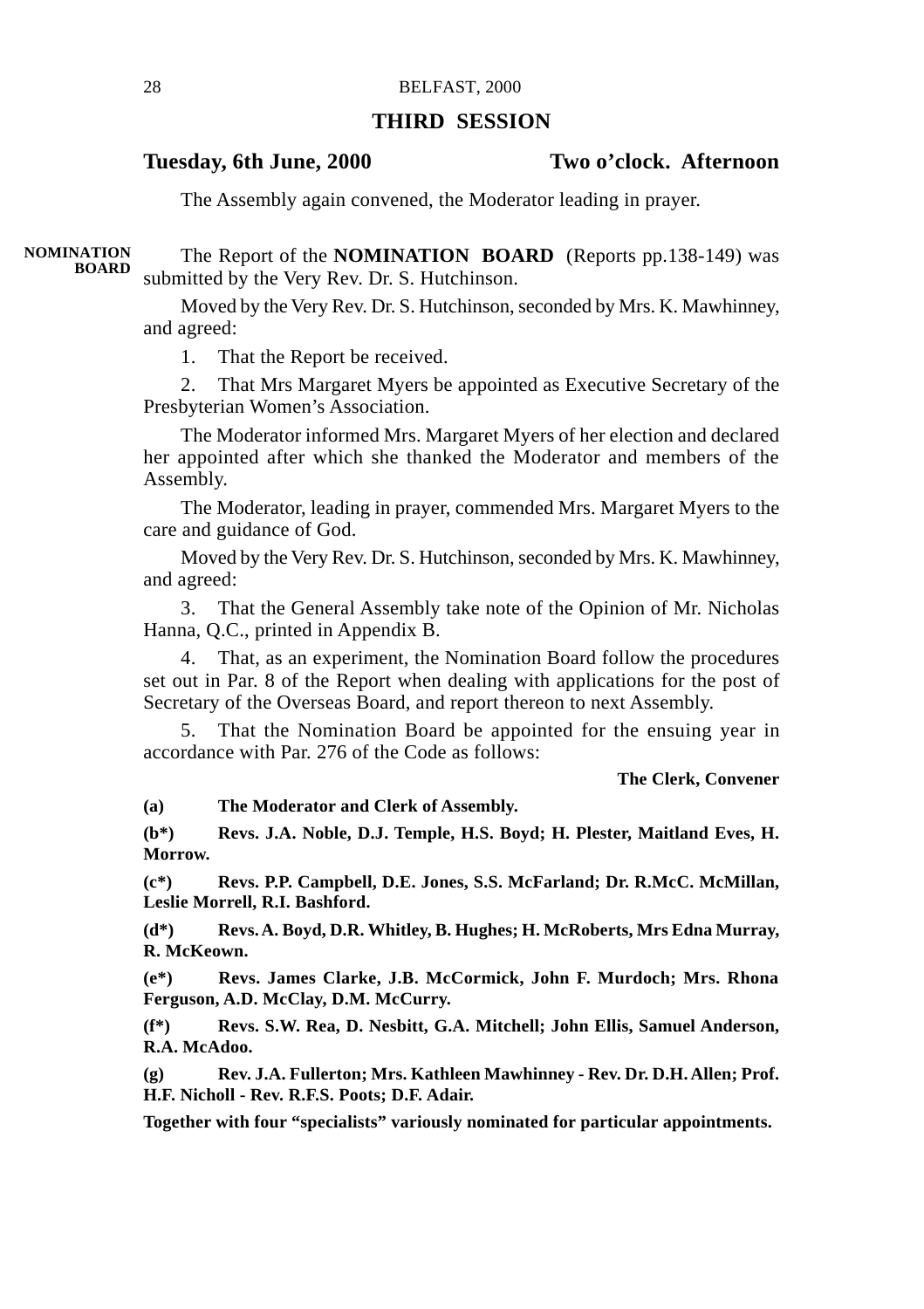The Report of the **BOARD OF COMMUNICATIONS** (Reports pp.110- **BOARD** 137) was submitted by the Mr. S. Lynas, together with the following UNICATIONS Supplementary Report.

## **BOARD OF COMMUNICATIONS - Supplementary Report Media Committee**

The Independent Television Commission has begun a major review of the code of advertising standards and practice. A consultation paper about possible changes of the rules that govern television advertising was published on 8th May 2000. Responses from interested individuals and organisations are invited by 7th July.

The consultation document proposes removing or liberalising the rules for some previously prohibited areas of television advertising. Many of the changes will be brought into effect in October 2000. These have been made necessary because the European convention of Human Rights (Human Rights Act 1998) will become law in October (See appendix).

Television is a rapidly changing medium and market place. We welcome the consultation paper and understand that there is a need to consider necessary changes to the codes of practice. Many of the proposed amendments and changes are positive and welcome, however we note a number of concerns in the following areas:

#### **The Occult**

We have serious reservations about permitting "occult" advertising.

### **Pornography**

We are pleased to note that there is no plan to alter the exclusion on advertising of pornography. We are concerned that ITC is consulting about the possibility of allowing advertising "top shelf" magazines after the watershed, and during "adult" programmes.

### **Escort Agencies**

The ITC recommends that the current prohibition should be lifted.

We believe that a ban should remain in place.

## **Pregnancy Testing Services**

- We have no objection to pregnancy testing services but we would be concerned lest they be associated with abortion clinics.
- As a Christian Church we are opposed to abortion on demand.

### **Religious Groups**

The ITC recommends that the rules should be amended to say: "Statements of doctrine are permitted provided they are clearly and unambiguously presented as a matter of belief rather than as fact. Such statements must be presented in a restrained way and may not include exhortations to viewers to change their beliefs or religious behaviour"

These suggested changes would allow very limited freedom for Christians and other religious groups wishing to advertise on TV.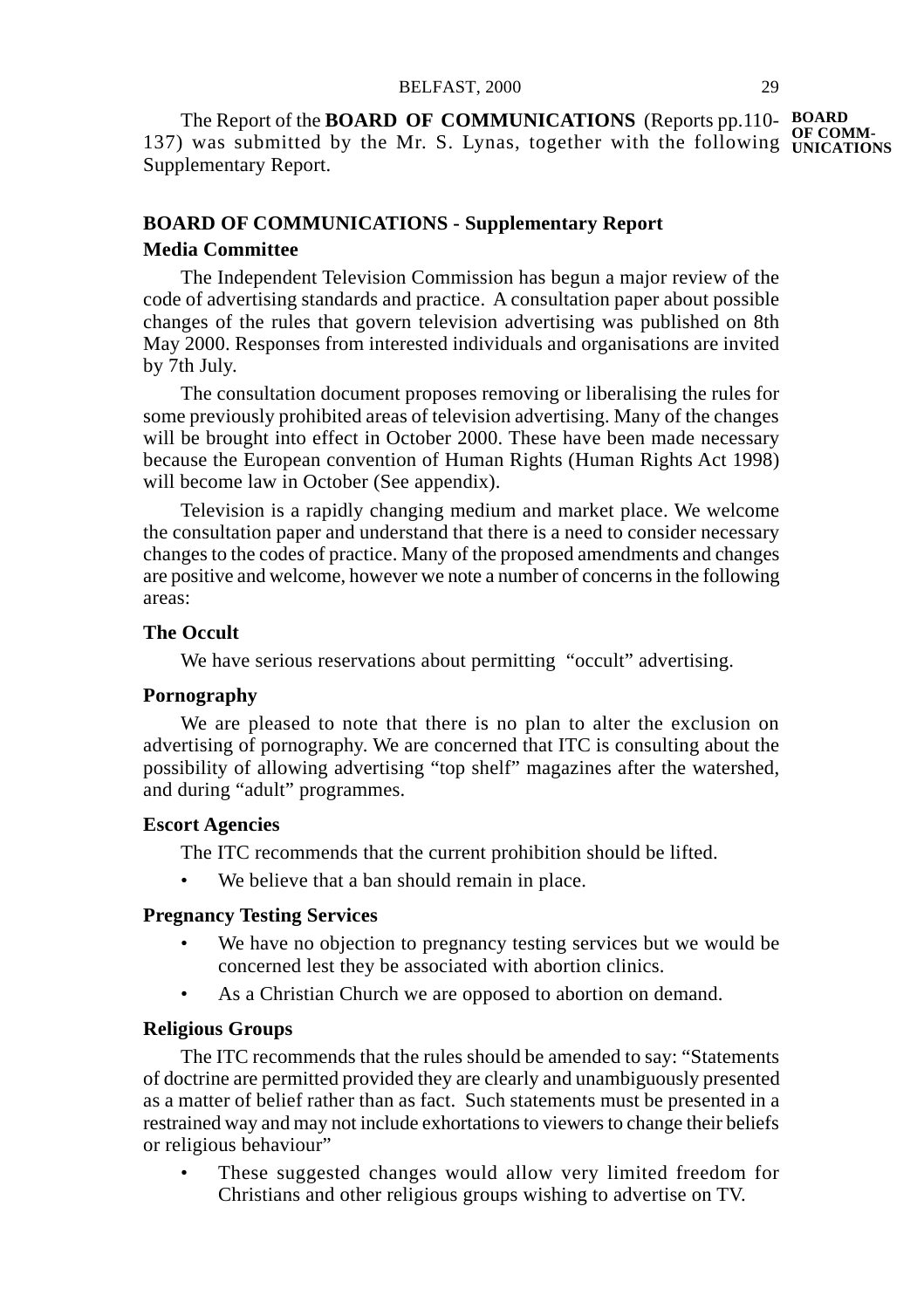#### **Conclusions**

We believe that there is a distinction between television as a medium and other media and that there is a need for a clear code of advertising standards and practice. The Code of practice should take account of regional and cultural variations in the UK like Northern Ireland. In many of the areas where we have expressed concern, boundaries that protect morality have been modified. It should be borne in mind that while the European Convention on Human Rights protects freedom of thought, conscience and religion (Article 9) and freedom of expression (Article 10) it also allows for protection of public order, health or morals (Article 9.2 ).

This report will form the basis of the submission to the ITC.

#### **Memorial Record - Supplementary Report**

**The Rev. William Erskine, MA**, Senior Minister of Ballyholme, died on 25th March, 2000 in the 88th year of his age and the 60th of his ministry.

Born in Ballyclare on 25th January, 1913, he was brought up in the former congregation of Crescent, Belfast. He attended the Royal Belfast Academical Institution, graduated in Arts from Trinity College, Dublin in 1937, and was awarded an MA in 1940. His theological education was undertaken at Assembly's College, Belfast.

He served an assistantship in Cliftonville, Belfast, and was licensed by the Presbytery of Belfast on 25th May, 1939. It was as a licentiate that he went to the new cause which had been established at Ballyholme, there that he was ordained on 23rd January, 1941, and there that he spent his entire ministry, until retirement in 1978.

From small beginnings, he saw a congregation grow on the outskirts of Bangor, a town which itself was to grow and develop far beyond the boundaries which he recognised in the early years of his ministry. It was his policy to call on anyone who came to reside within his own parish area, and the transition in 1961 from the hall in which he began his work to the fine church building in which its results are seen today was in no small measure due to the faithful and consistent visiting of one who was a careful and a caring pastor.

Faithfulness characterised also his work as chaplain to Bangor Hospital, and he was regular in his attendance at the courts of the Church. His was a quiet sincerity which sought no prominence, nor any honour for himself, as he endeavoured to commend his Lord and bring honour to Him alone.

An enthusiast for the golf course in recreation hours, it fell to him for many years to organise an annual outing for the clerical golfers of the area.

Following the death of his wife, Jean, a fellow-labourer with him in the gospel, he went to reside in River House, Newcastle, one of the homes established under the auspices of the Presbyterian Residential Trust, where his final years were spent very happily. Here in retirement he found a satisfying sense of usefulness in an extension to his ministry as unofficial chaplain to residents and staff, and his regular contributions at times of shared worship were much appreciated.

Mr. Erskine is survived by three sons, one of them currently minister of Windsor, Belfast.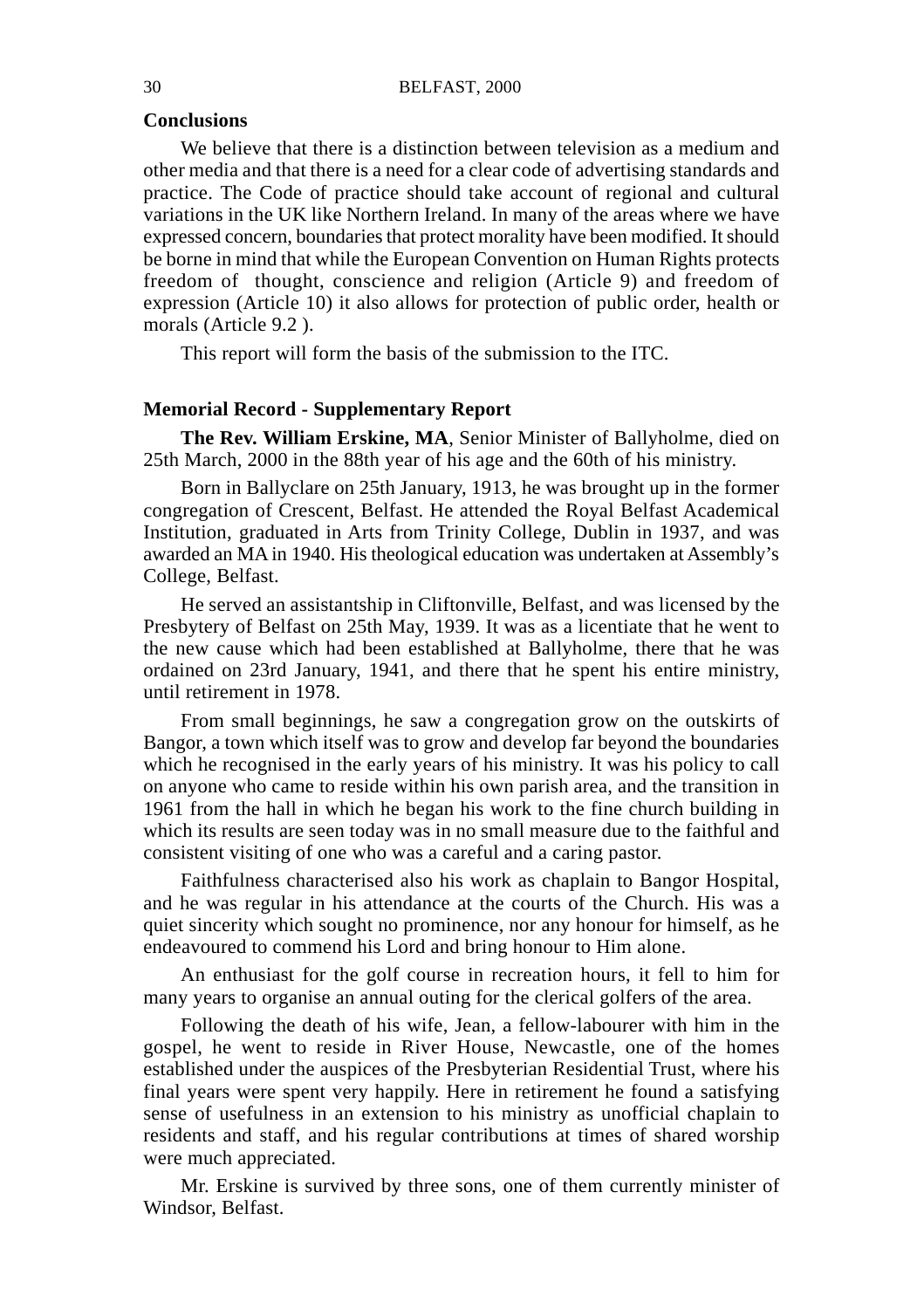**The Rev. Charles Wesley McKinney, BA**, Senior Minister of Ramoan, died on 18th April, 2000, in the 75th year of his age and the 48th of his ministry.

Though born in Canada, he was brought up in Garvagh, where he received his early schooling. From Coleraine Academical Institution he proceeded to Magee College, and graduated from Trinity College, Dublin in 1949. His theological education was received at New College, Edinburgh and at Assembly's College, Belfast.

He was licensed by the Presbytery of Coleraine on 10th June, 1951 and ordained to the Christian ministry on 22nd January, 1953. Installed in Knowhead and Greenbank in County Donegal, he remained there in his first charge for just over six years, when he accepted the call of the congregation of Killinchy, Co. Down. It was here that he was to spend the longest period of his ministerial service, but after some 24 years he accepted the light duty charge of Ramoan, where he remained until retirement in March 1991.

A faithful minister, whose warm and ready friendship was freely extended to all and came to be appreciated by so many of those with whom he came in contact, he was active within the Church on a number of Boards and Committees and, outside it, was involved at local and Battalion level in Boys' Brigade, and in 1967 was elected chairman of the N.I. Divisional Board of Girls' Brigade.

He found recreation in bee-keeping, gardening, golf and fishing and, after retirement, developed an interest in woodturning.

He died after a period of illness and is survived by his widow, Kay, and by a son and a daughter.

**The Rev. William Robert Brown, MA**, Senior Minister of First Comber, died on 1st May, 2000 in the 79th year of his age and the 53rd of his ministry.

A native of Larne whose home congregation was Gardenmore, it was in that town that he received his early education, and there too that he began work in a local office. He pursued a course of further education which took him via Magee University College, Londonderry to Trinity College, Dublin. Gaining a BA in 1944, he was subsequently awarded a Master's degree in 1947.

Licensed by the Carrick Presbytery on 2nd June, 1946, after a period of assistantship in First Carrickfergus and Seaview, Belfast, he was ordained in Draperstown on 18th March, 1948. Just over a year later he moved to Carnlough and Cushendall, where he served the congregations there for some eight years. On 19th February, 1957 he began in First Comber a ministry which was to last almost thirty years. He retired on 31st December 1986.

To First Comber and its people he gave himself wholly and wholeheartedly, developing bonds of love and trust and respect within what was a large and growing congregation, yet where each person was known and recorded. He kept himself abreast of all that was taking place in the congregation and of all that was happening in its organisational life. His preaching was Biblical, relevant and challenging and, like all else, it was meticulously prepared. Respecting the traditions in which he was brought up and which he had come to admire, he was nevertheless open to new ideas, as he sought faithfully to commend the Saviour he loved to the people He had called him to serve.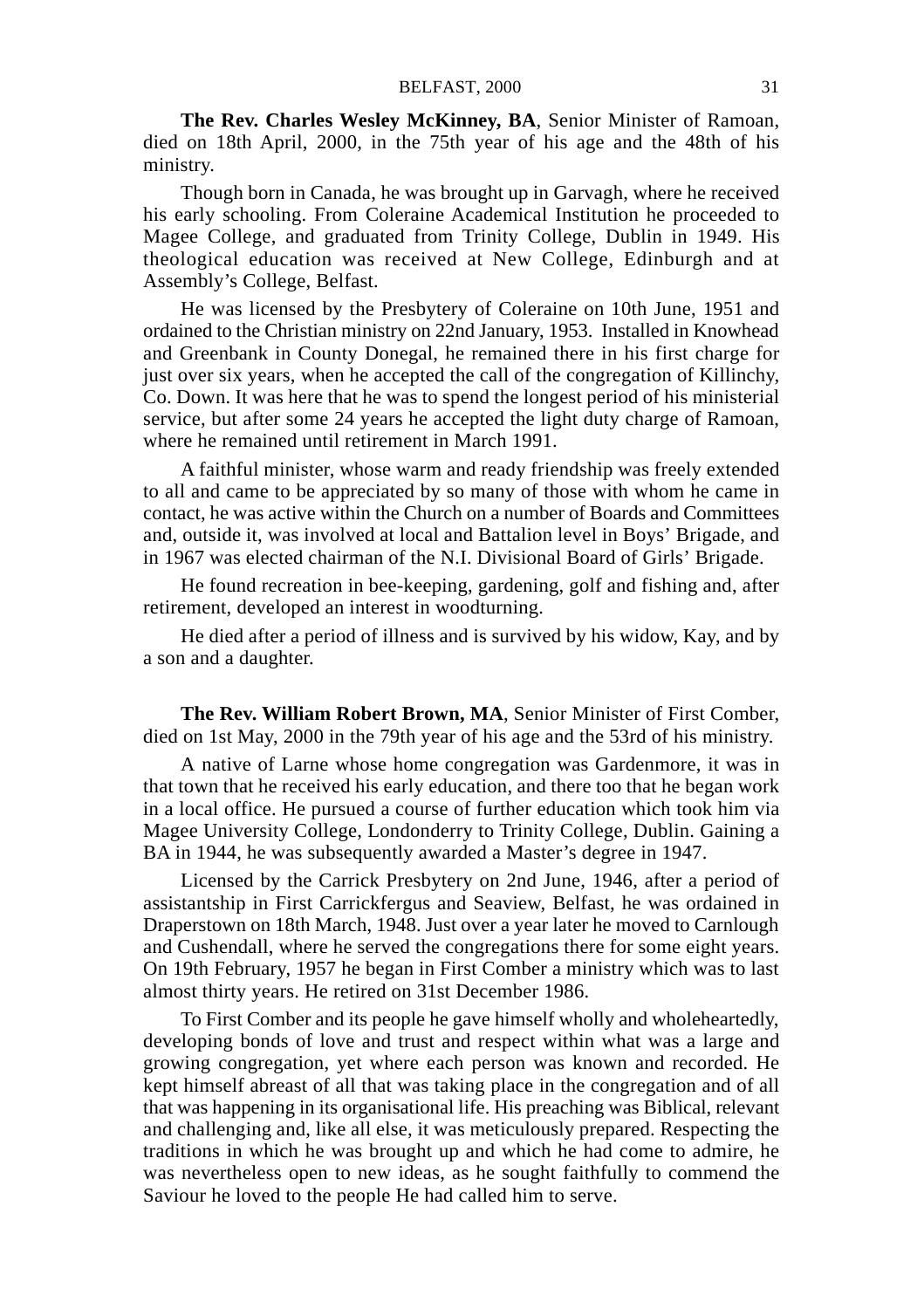Sociable by nature, his was a gentle sense of humour. One who was counted a friend by many, he was one who would have been a friend to all. Dedicated to his calling, he found time to enjoy music and drama by way of recreation.

He is survived by his widow Jean, who gave herself to the work of the kingdom as generously as he did, and by their sons, one of whom is currently minister of Ballindrait and Raphoe, Donegal.

**The Rev. Richard Campbell Graham, MA**, Senior Minister of Carlisle Road, Derry and Crossroads, died on 11th May, 2000 in the 69th year of his age and the 42nd of his ministry.

Born in Belfast and brought up in the congregation of Richview, he left school to work first in an office of Harland and Wolff and then in the linen trade. Committed to Christ from an early age, he felt himself directed towards the Christian ministry. At Magee University College, in a city which was to become in a sense his own, he applied himself to learning both in the lecture-room and on the football pitch and subsequently graduated in Arts from Trinity College, Dublin. Upon completion of his theological studies at Assembly's College, he was licensed by the Presbytery of Belfast on 24th February, 1957.

He served as assistant in the Shankill Road Mission congregation before ordination and his first charge, in Orritor and Claggan, where he remained from 1958-1965. On 11th February, 1965, he was installed in Carlisle Road, Derry, where he was to spend the remainder of his ministry, becoming responsible also in 1989 for Crossroads when congregations close to the Derry border in Co. Donegal were re-grouped. He retired on 28th February, 1997.

A busy minister, conscientious as pastor and enthusiastic as preacher, he served well the people of his own congregations and those in the wider community. Hospital chaplaincy, marriage guidance, temperance work and the Committee of Londonderry Presbyterian City Mission all secured his interest and benefited by his efforts. Active also in his support of schools in the area, he taught RE in Templemore High School. In 1973 he became Clerk of the Derry Presbytery, as it then was, and it was a tribute to his expertise and efficiency that he was elected to that same office at the formation of the new Presbytery of Derry and Strabane in 1989. He served as Moderator of Synod in 1990 and for many years was a valued member of the Union Commission.

Throughout the difficult years of 'the Troubles' Mr. Graham laboured unstintingly for the congregation, the city, the Church and the Saviour he loved, using the gifts of good humour, high courage and sound sense which were his in abundance to mediate the gospel and proclaim the Way of Life.

The onset of illness, which was distressing to him, was a cause of sadness to the many who were impressed by his personality, captivated by his sense of fun, and blessed by his labours.

He is survived by his widow, Marie, by his son Ker, himself a minister of our Church, and by his daughter, Karen.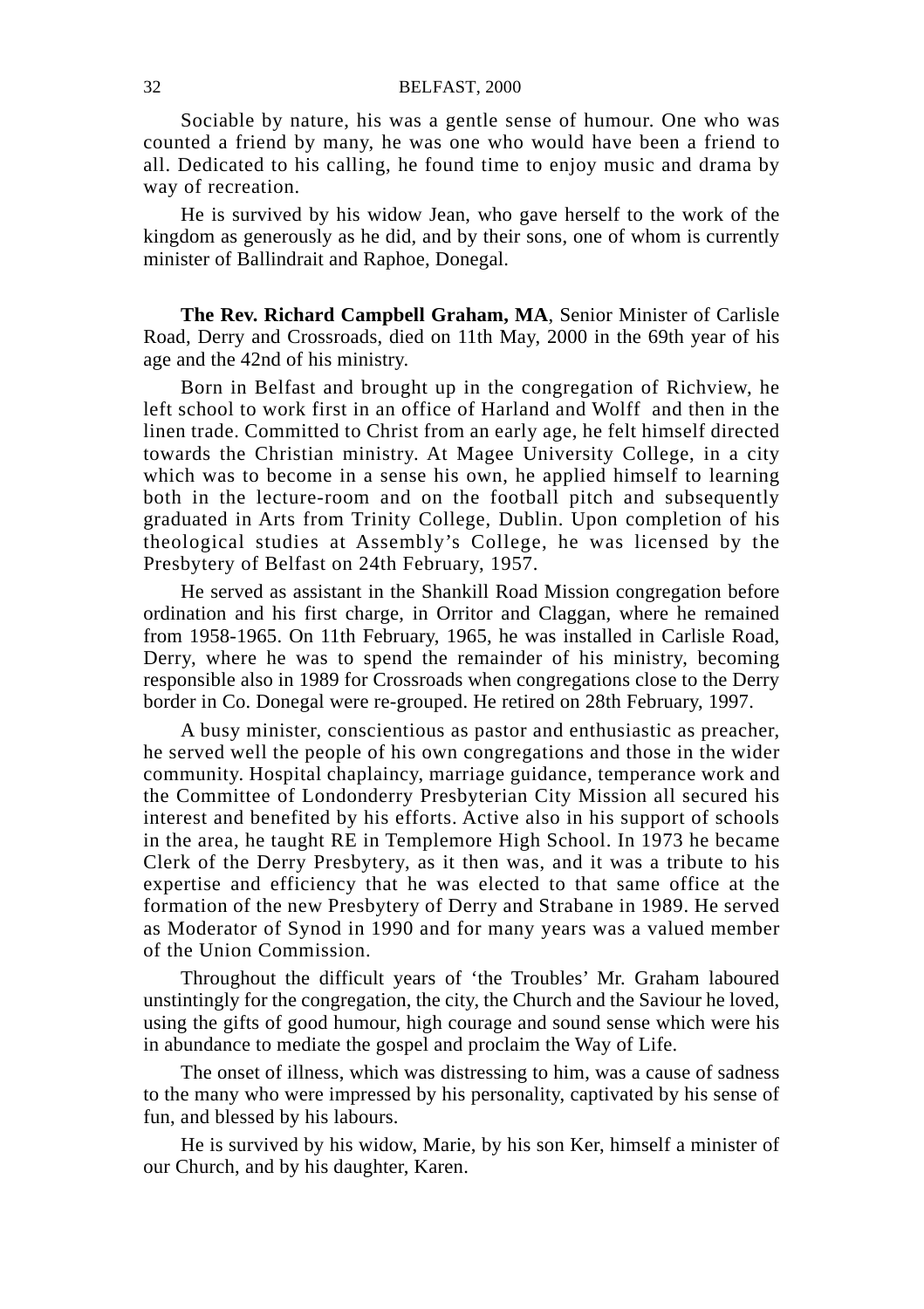**The Rev. Robert Houston, B.A.** Senior Minister of First Holywood, died on 14th May, 2000 in the 95th year of his age and the 67th of his ministry.

A farmer's son, he was born at Ballyboley, Ballynure, and was introduced to the Church through the congregation of First Ballyeaston. From Larne Grammar School, he went to Queen's University, Belfast and attended Assembly's College thereafter.

He was licensed on 22nd May 1932 by the Presbytery of Carrickfergus and ordained to ministry on 24th October, 1933 in the congregation of Raffrey. In the early months of the second World War he responded to a call from First Holywood, his sphere of labour from November 1939 until retirement in April, 1972.

He led the people of Holywood through the difficult years of the war and combined his parish duties with those of an Officiating Chaplain at Palace Barracks, serving also at a time as chaplain to the Hospital Authority at Cultra. In the later years of his ministry he witnessed the beginnings of the town's considerable growth into a dormitory area for the city of Belfast.

A gentle man and a gentleman, who was not driven by personal ambition nor given to any form of self-assertiveness, he proved himself as a warmhearted pastor and a good friend, whose prayers, especially in time of bereavement, brought near to others the God with whom he walked himself. His conduct of public worship showed him to be diligent in preparation and a good preacher. His respected name is preserved in the congregation's present suite of halls, built during his years of service among them.

A keen golfer and an amiable golfing companion, he was also recognised as an enthusiastic bee-keeper.

The loss of his wife, Jeannie in 1987 left him seriously diminished, and he was to outlive most of his contemporaries. He is survived by two daughters, Sally and Roberta.

**The Rev. John Llewellyn Wynne**, Senior Minister of Clontarf, Dublin, and Ormond Quay and Scots, died on 2nd May, 2000 in the 82nd year of his age and the 51st year of his ministry.

A native of Birmingham, upon completion of his education he embarked upon a business career which was cut short by war service. He served throughout World War Two in Algeria, Tunisia, Egypt, Greece and Italy, with the First and the Sixth Airborne Divisions, but in the capacity of stretcherbearer, in deference to the pacifism which he passionately espoused all his life. As a result of his contacts during the war years he was to retain an interest in the language and people of Italy and in its Waldensian Church. He was an active supporter also of the Slav Christian Fellowship.

A Methodist by upbringing, he was ordained as a minister of that Church in 1949 and, after pastorates in Eastbourne and Wolverhampton, was received by the General Assembly as minister without charge in 1958. A year's assistantship in First Bangor was followed by installation in Ballysillan on 3rd September, 1959, where he remained for over thirteen years, exhibiting the qualities of a faithful preacher and a warmhearted pastor, and showing himself to be a man of integrity and vocation. A call to Clontarf came in 1972, with the additional responsibility of Ormond Quay and Scots in 1973. He served for ten years as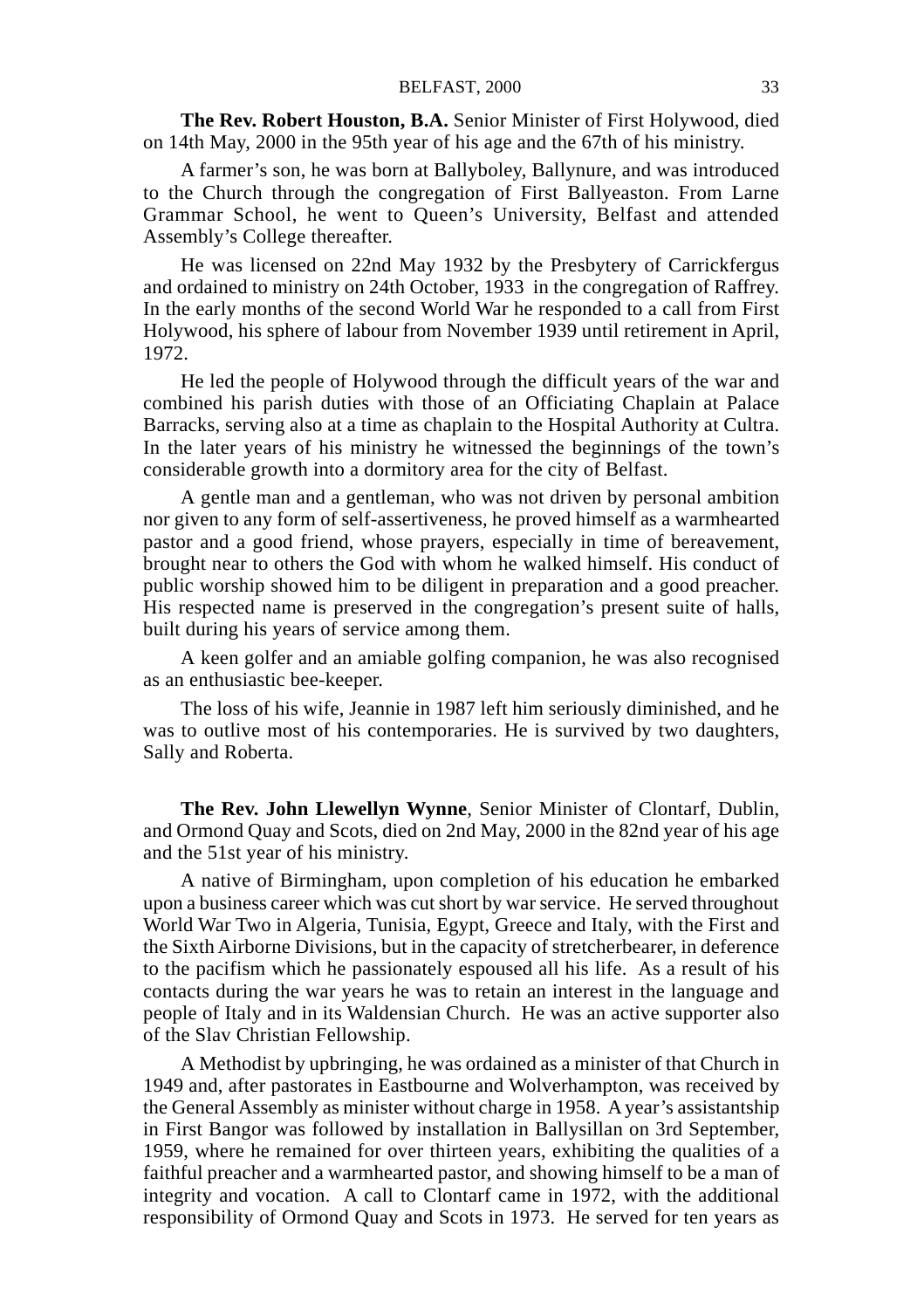Director of Primary Education in Eire and was elected Moderator of the Synod of Dublin in 1981. An interest in the Churches' Ministry of Healing and in the charismatic revival resulted in the publication of two booklets.

Returning to England upon retirement in 1986, he settled in Oxfordshire, becoming associated with Trinity Church, Abingdon, and he preached widely and with acceptance on the Methodist/URC Circuit. A stroke some three years ago brought physical limitations, but no hindrance to the intellectual stimulation of one who was widely read and who loved conversation with family and friends, maintaining close links with those he had made in Ireland. He and his wife Aileen celebrated fifty years of marriage just a fortnight or so before his death.

He is survived by her and by their two children.

Moved by Mr. S. Lynas, seconded by the Rev. W.T.J. Richardson, and agreed:

1. That the Report be received.

2. That the General Assembly note the growth in use of e-mail with over half of ministers now on-line, and agree that it can now be considered a recognised means of communication within the Church.

3. That the General Assembly thank Mr Clifford Boyd for the inspiring contribution he made as Chairman of the Board of Familybooks and wish him good health in his retirement.

4. The General Assembly welcome the opportunity to make submissions to the Independent Television Commission regarding proposed changes in the their code of advertising standards and practice.

5. The General Assembly are concerned about changes that are outlined in the report, which should form the basis of a submission to the Independent Television Commission.

**Communications Administration**

6. That the General Assembly express appreciation to those Boards and Agencies of the Church which involve the Communications Department in the design and production of materials and encourage the wider church to use the expertise available within the department to promote corporate identity.

**Public Worship** Moved by Mr. S. Lynas, seconded by the Rev. W.T.J. Richardson:

7. That the General Assembly authorise the Public Worship Committee to produce a new Irish Presbyterian Book of Praise.

Moved, as an amendment, by the Rev. G. Moore, seconded by the Rev. T.W.D. Johnston:

That the General Assembly defer decision on the production of a new Irish Presbyterian Hymnbook pending a report from the Public Worship Committee to the 2001 Assembly on the adoption of the 'PRAISE' hymnbook as the core hymnbook of the Church.

On being put, the amendment was declared passed.

|  | 250 votes |
|--|-----------|
|  | 215 votes |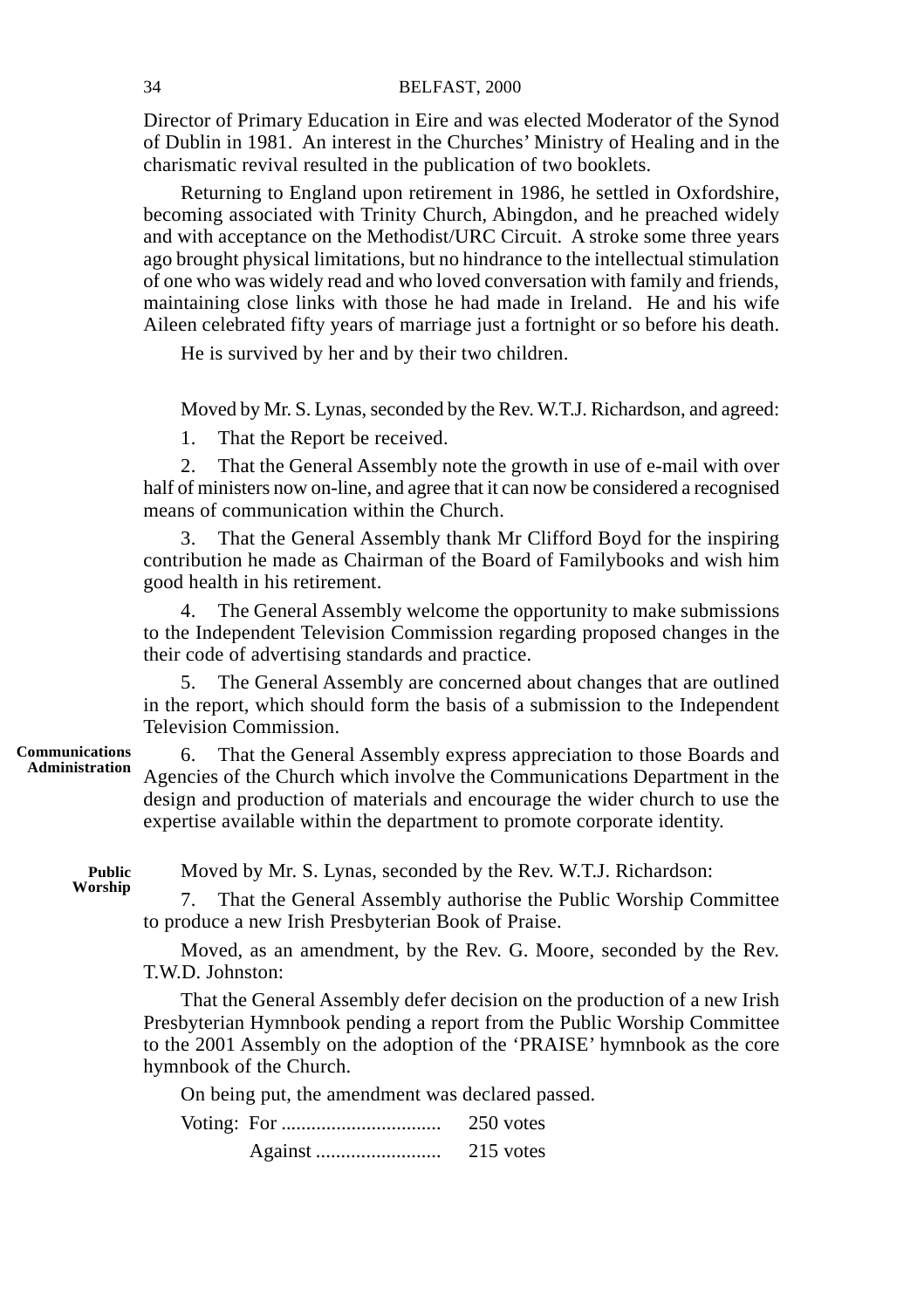Moved as an amendment, by the Rev. J.G. Faris, seconded by the Rev. H.B. Wallace:

That the General Assembly refer the decision on a new Irish Presbyterian Hymnbook to the General Board meeting in October 2000 and authorise the General Board to make the decision in the light of a report from the Public Worship Committee on the adoption of the 'PRAISE' hymnbook as the core hymnbook of the Church.

On being put, the amendment was declared lost.

The first amendment, on being put as substantive motion, was passed.

By permission of the Assembly, Resolutions 6 and 7, as printed in the Assembly Reports, were withdrawn.

Moved by Mr. S. Lynas, seconded by the Rev. W.T.J. Richardson, and agreed:

8. That a grant of £13,700 be paid from the Incidental Fund to the **Historical** Historical Society. **Society**

9. That a grant of £1,000 be paid from the Incidental Fund to the Church **Church Architecture** Architecture Committee

10. That the General Assembly encourage congregations to implement, as soon as is possible, current legislation regarding disabled access to all public buildings.

11. That the Board of Communications, together with its associated **General**working Committees, be appointed for the ensuing year in accordance with Par 277 of the Code as follows:

> **Rev. I.F. Smith, Convener Stephen Lynas, Secretary**

**(a) The Moderator and Clerk of Assembly, Rev. I.F. Smith; Editors of the Church Magazines, S. Lynas.**

**(b) Rev. W.A. Kennedy; D. Lusk - Rev. L.W.H. Hilditch; V. Riddell - Revs. M. Brown, T. Steele - Rev. D.J. Bruce; A. Robinson - Revs. W.H. Sanderson; H. Morrow - Rev. D. Rankin; Mrs. P. Qua.**

**(c) Rev. N.A. Brown; T. Montgomery - Rev. T.R. Graham; Miss B. Mitchell - Rev. J.A. McCaughan; Ian Smyth - Rev. R.McC. Bell; K. McAuley - Rev. B. Kennaway; S.J. Waugh.**

**(d) Rev. J.K. Doherty; R. Doggart - Rev. Dr. G. Grindle; J. Gault - Rev. A.S. Smyth; T. Busby.**

**(e) Rev. R. Stirling; F.L. Hood - Rev. G.D. Simpson; Mrs. J. Norris - Miss Margaret Guy, J.A. Patterson - Rev. I.W. Fleck; Mrs. M. Crooks.**

**(f) Rev. W.A. Watson; N. Watt - Rev. Robert Cobain; Val Fitzgerald - Rev. G.J. Mackarel; J. Jenkins.**

#### **A. COMMUNICATIONS ADMINISTRATION COMMITTEE (5)**

**Rev. W.J. Carlisle, Convener**

**(a) The Moderator and Clerk of Assembly, Information Officer, Editors of "Herald", "Christian Irishman", "Wider World", Representative of**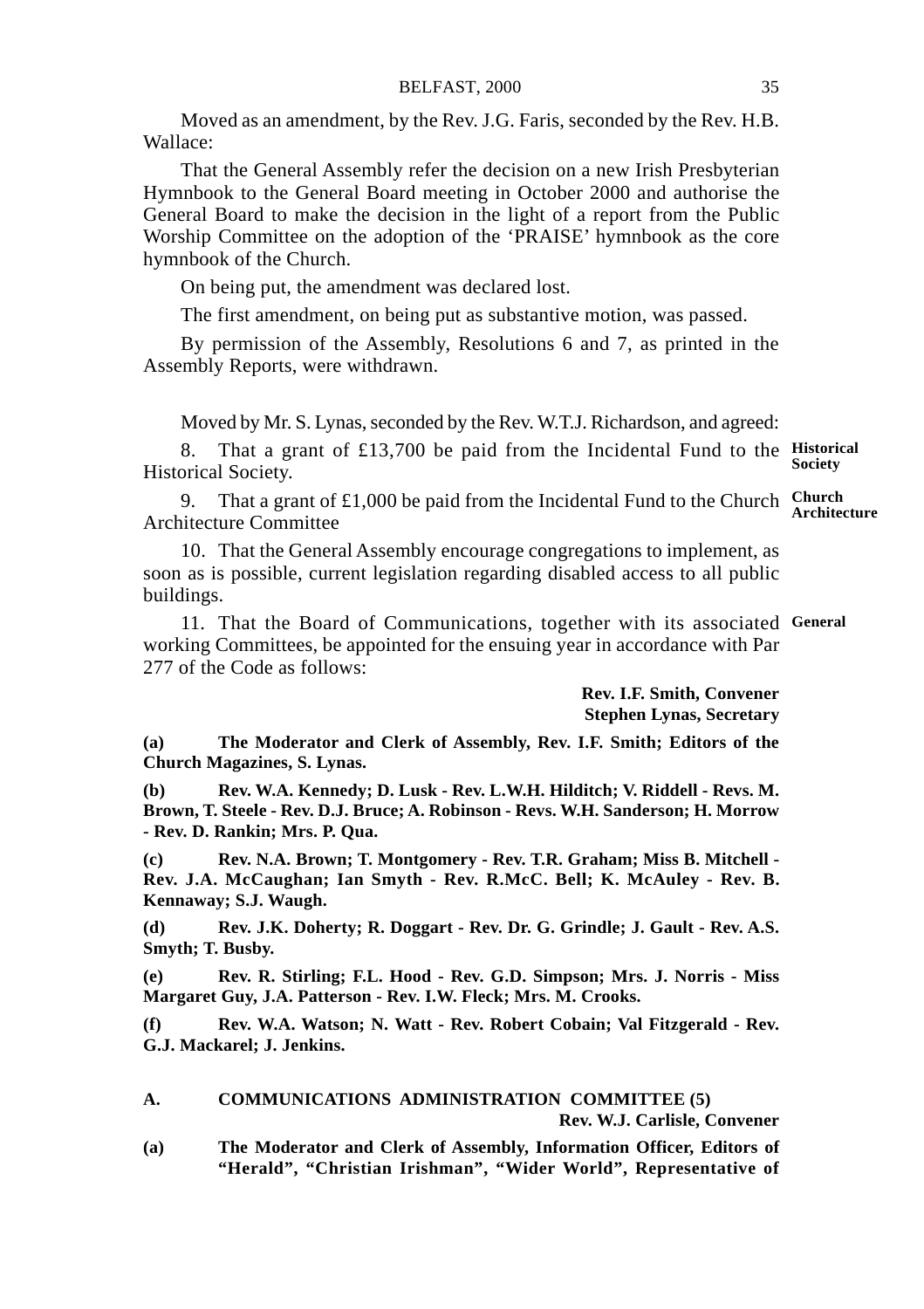| 36             | BELFAST, 2000                                                                                                                                                                                                     |
|----------------|-------------------------------------------------------------------------------------------------------------------------------------------------------------------------------------------------------------------|
|                | Familybooks, F.M. and P.W.A. Representatives - Revs. I.F. Smith, W.J.<br>Carlisle; S. Lynas.                                                                                                                      |
| $(\mathbf{x})$ | Revs. Dr. Joseph Thompson, Dr. W.E. Davison; Maurice O'Neill, Mrs. G.<br>Morrow                                                                                                                                   |
| (y)            | Revs. W.H. Sanderson, R.McC. Bell, J.A. McCaughan, D. Rankin, A.S.<br>Smyth; Mrs. P. Qua, Mrs. M. Crooks, Ian Smyth.                                                                                              |
| В.             | <b>MEDIA COMMITTEE (5)</b><br>Rev. R. Hill, Convener                                                                                                                                                              |
| (a)            | The Moderator and Clerk of Assembly, Information Officer, Magee<br>Director, Revs. R. Hill, I.F. Smith, Dr. R.S. Tosh, Professor of Practical<br>Theology, Rel. Advisers Downtown Radio, R.T.E., U.T.V, S. Lynas. |
| (x)            | Rev. C. Glover; Maurice O'Neill, Jonathan Wylie, Mrs. W.D.F. Marshall.                                                                                                                                            |
| (y)            | Revs. R.McC. Bell, Dr. G. Grindle, L.W.H. Hilditch, W.A. Kennedy, G.J.<br>Mackarel, J.A. McCaughan, B. Kennaway; D. Lusk.                                                                                         |
| C.             | PUBLIC WORSHIP COMMITTEE (5)<br>Rev. W.T.J. Richardson, Convener                                                                                                                                                  |
| (a)            | The Moderator and Clerk of Assembly, Revs. I.F. Smith, J.F. Murdoch,<br>H.B. Wallace, W.T.J. Richardson; Professor of Practical Theology, S. Lynas.                                                               |
| $(\mathbf{x})$ | Revs. J.H. McIntyre, W.J. Murdock, D. Stanfield; Mrs. M. Boden.                                                                                                                                                   |
| (y)            | Revs. B. Kennaway, W.H. Sanderson, W.A. Kennedy, T.R. Graham, Dr. G.<br>Grindle, J.A. McCaughan; H. Morrow, Mrs. M. Crooks.                                                                                       |
| D.             | <b>CHURCH ARCHITECTURE COMMITTEE (5)</b><br>Rev. L.W.H. Hilditch, Convener                                                                                                                                        |
| (a)            | The Moderator and Clerk of Assembly, Revs. I.F. Smith, L.W.H. Hilditch;<br>S. Lynas.                                                                                                                              |
| (x)            | B. McClean, W. Boyce, Mrs. J. Hamilton.                                                                                                                                                                           |
| (y)            | Revs. R.McC. Bell, G.D. Simpson, R. Cobain, J.K. Doherty; J. Gault, T.<br>Montgomery.                                                                                                                             |
| Е.             | <b>HISTORICAL SOCIETY COMMITTEE (5)</b><br>Rev. Dr. W.J.H. McKee, Convener                                                                                                                                        |
| (a)            | The Moderator and Clerk of Assembly, Revs. Prof. L.S. Kirkpatrick, Dr.<br>H. Cromie, I.F. Smith, J.F. Murdoch, Dr. W.J.H. McKee; S. Lynas.                                                                        |
| (x)            | Rev. K. Smyth; George Gillespie, Derek Alexander, Mrs. D. McKee.                                                                                                                                                  |
| (y)            | Revs. R.McC. Bell, J.A. McCaughan, B. Kennaway, R. Stirling, L.W.H.<br>Hilditch, J.K. Doherty; Mrs. M. Crooks, T. Busby.                                                                                          |
|                | Intermission                                                                                                                                                                                                      |

#### The Report of the **BOARD OF EDUCATION** (Reports pp.248-261) was submitted by the Rev. J. McAllister, together with the following Supplementary Report. **BOARD OF EDUCATION**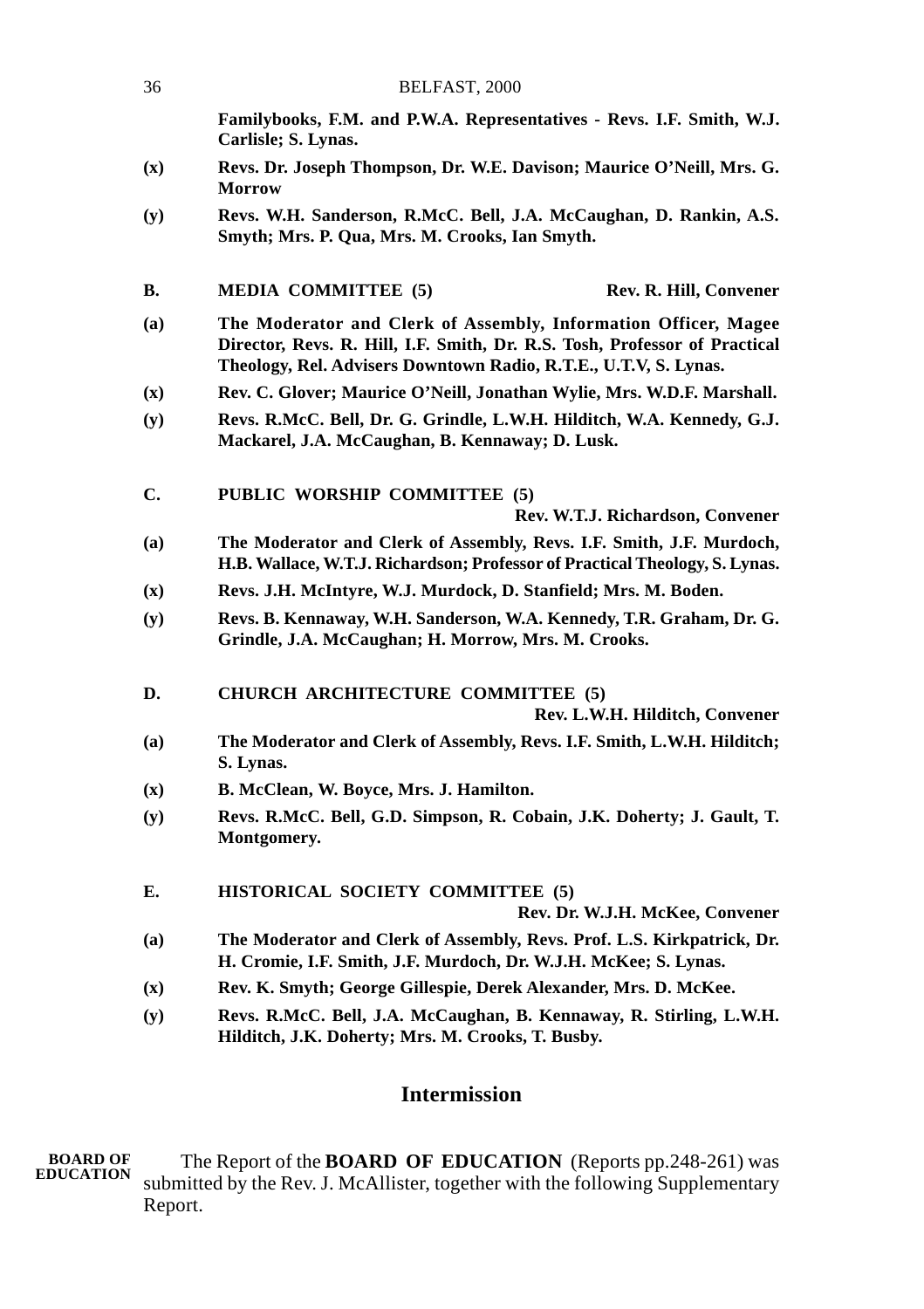#### **BOARD OF EDUCATION - Supplementary Report.**

#### **University Education Committee**

The University Education Committee has been in discussion with the Methodist Church regarding operating a joint chaplaincy arrangement for the Dublin Higher Education Institutions. The model being investigated would provide for full-time chaplains in Trinity College, University College, Dublin City University and Dublin Institute of Technology. At this point in time it is believed that each of the Institutions will cover the salaries of the chaplains. PCI would be expected to finance housing allowances for two of the appointments.

Rev. Alan Martin has been representing PCI in detailed discussions with the Colleges with a view to determining salary arrangements, role of chaplain etc. The discussions so far suggest that the scheme could be in place by September 2001.

The Committee asks the Assembly's approval of the negotiations so far, and to allow the Education Board to proceed with making appointments as and when negotiations are finalised.

#### **State Education Committee**

1. The Secondary Education Committee is comprised of representatives of the Presbyterian and Methodist Churches, the Church of Ireland and the Religious Society of Friends and takes its authority from the governing bodies of each of these denominations.

2. It is best known for its equitable distribution of a means-tested grant to assist families in the Republic to enrol their children in a school whose culture and ethos or characteristic spirit is that of the religious affiliation of the family concerned, or at least of one parent.

3. The Committee is resourced by a block grant from the Department of Education and Science and, currently, handles an annual turnover of IR£3,000,000.

4. The Committee is concerned that, in this litigious age, members might have a liability in the event of an applicant, successfully, claiming that procedures had been wrongly applied or were structured incorrectly.

5. When approaches were made, the Department of Education and Science and the Churches declined to indemnify the members. Professional advice was taken, including the opinion of the Assembly's Solicitor, which was that the formation of a company limited by guarantee would be an appropriate step. While this will protect the individual members and assist in obtaining appropriate insurances, it will not change the structure or method of appointment of the Secondary Education Committee. Furthermore, the Committee will continue to report to the parent Church Bodies.

6. The General Assembly, together with the three other Churches, is being asked to approve this course of action. Copies of the Memorandum and Articles of Association of the said company have been approved by the Assembly's Solicitor and are available for inspection. A resolution is appended.

Moved by the Rev. J. McAllister, seconded by Rev. I.T. McKee, and agreed:

1. That the Report be received.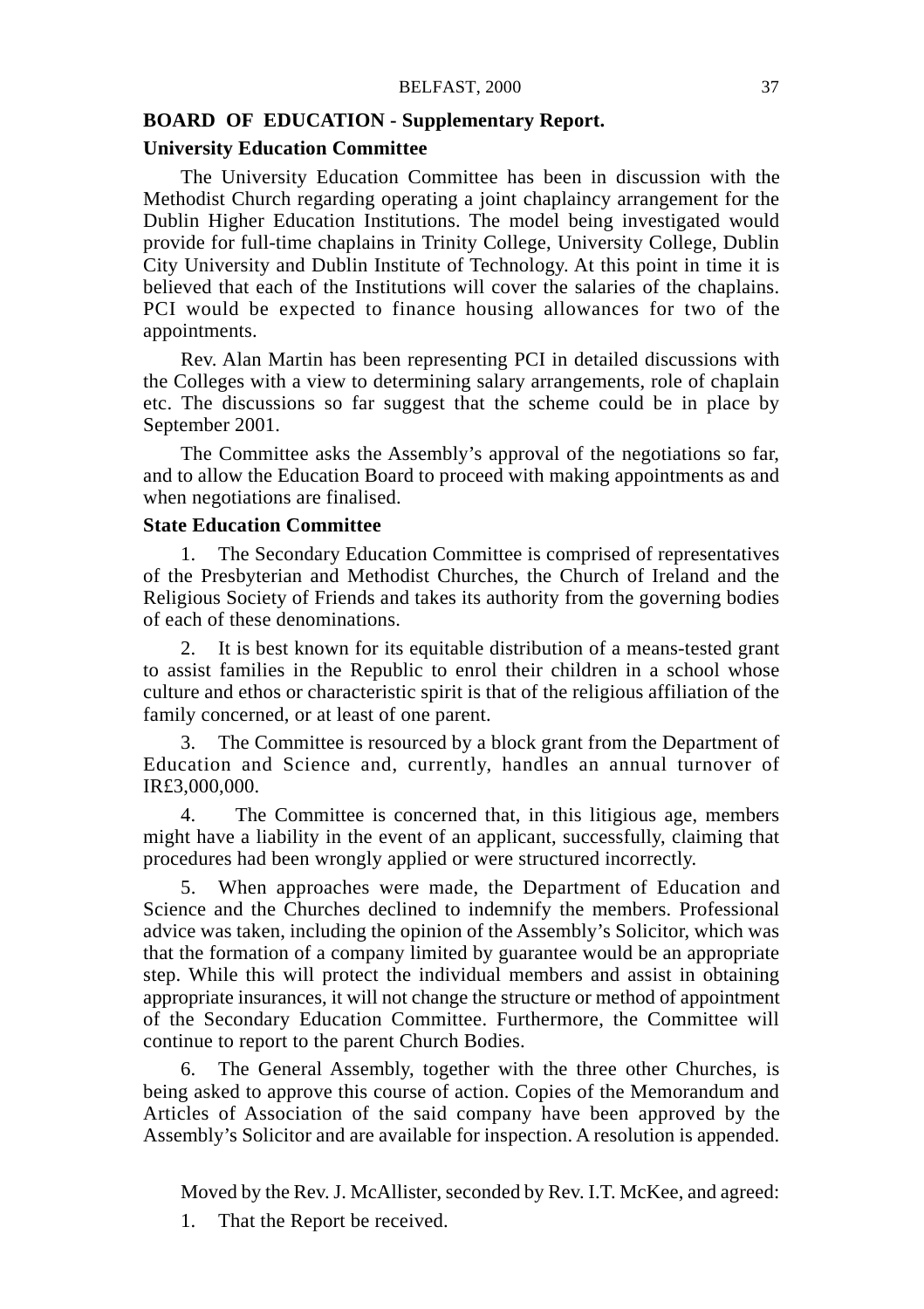2. That the General Assembly encourage the University Education Committee to pursue the negotiations with the Methodist Church about Chaplaincy arrangements in Dublin, and authorise the Committee to advertise and appoint a Chaplain as and when appropriate.

3. That, as recommended by the Secondary Education Committee, the General Assembly approve the incorporation of the Secondary Education Committee Limited, a company limited by guarantee, and approve the Memorandum and Articles of Association of the said Company.

4. That the Board of Education with its associated working committees, for the ensuing year, be appointed in accordance with Par 284 of the Code as follows:

## **Rev. J. McAllister, Convener Deputy Clerk, Secretary**

**(a) The Moderator and Clerk of Assembly, the Principal U.T.C., University Chaplains, Sunday School Organiser, Conveners of R.E. in Day Schools, Representative on Stranmillis Management, Transferors' Representatives on the N.I. Area Boards, Deputy Clerk, Rev. J. McAllister.**

**(b) Rev. R.A. Patton; R. Davidson - Revs. W.G. Cameron, J. Curry - Rev. J.L. Keenan; W.A. Wilson - Dr. J. Davis; J. Wilkinson - Rev. S.A. Matthews; George Beattie - Revs. W.J. Carlisle, J.M. Wade.**

**(c) Rev. M. Dunn; W. Cairns - Rev. G. Ellis-Farquhar; G.L. Gillespie - Rev. M. Goudy; Mrs. S. Blair - Rev. B. Martin; J.L. Snodgrass - Rev. J. Tolland; T. Nicholl.**

**(d) Rev. W.G. Stewart; R. Young - Rev. Prof. J.C. McCullough; D. Todd - Rev. K.A. McBride; W.H. Hawe.**

**(e) Revs. R. Stirling, J. McCormick - Rev. S. Stewart; R.E. Wright - James Cochrane, Mrs. M. Patterson - Rev. Dr. T.R. Buick; Mrs. E. Farr.**

**(f) Rev. N.E. Dorrans; E.J. Wallace - Rev. Mary Hunter; Dr. Mary Carson - Rev. Nancy Cubitt; Mrs. D. Holmes-Greer.**

**(g) Rev. Dr. John Thompson; N. Morrison, Mrs. S. Lewis, Mrs. R. Clements, Mrs. L. Gibson, Mrs. D. McKee, Alan S. Kennedy, T.G.J. Moag, D. McClurg.**

- **A. CHURCH EDUCATION COMMITTEE (5) Rev. I.T. McKee, Convener**
- **(a) Moderator and Clerk of Assembly; Deputy Clerk, Revs. I.T. McKee, J. McAllister.**
- **(x) Rev. Dr. S.R. Jones; Miss R. Stirling, Mrs. E. Pollock, W.R. Quinn.**
- **(y) Revs. R. Stirling, K.A. McBride, R.A. Patton, W.J. Carlisle, W.G. Stewart, M. Goudy; Mrs. S. Blair, Mrs. J.A. Campbell.**
- **B.** STATE EDUCATION COMMITTEE (5) Deputy Clerk, Convener
- **(a) The Moderator and Clerk of Assembly, Revs. J.S.B. Drennan, W.T.J. Richardson, I.T. McKee, J. McAllister, Deputy Clerk; J. McBride, B.T. Duffy, Prof. R.H. Mitchell.**
- **(x) John Magowan, W.J. Caves, D.G. Andrews; Rev. J.H. McIntyre.**
- **(y) Revs. G.A.J. Ellis-Farquhar, Dr. T.R. Buick, J.A. Curry, S.A. Matthews, Nancy Cubitt; R.E. Wright, J.L. Snodgrass J. Wilkinson.**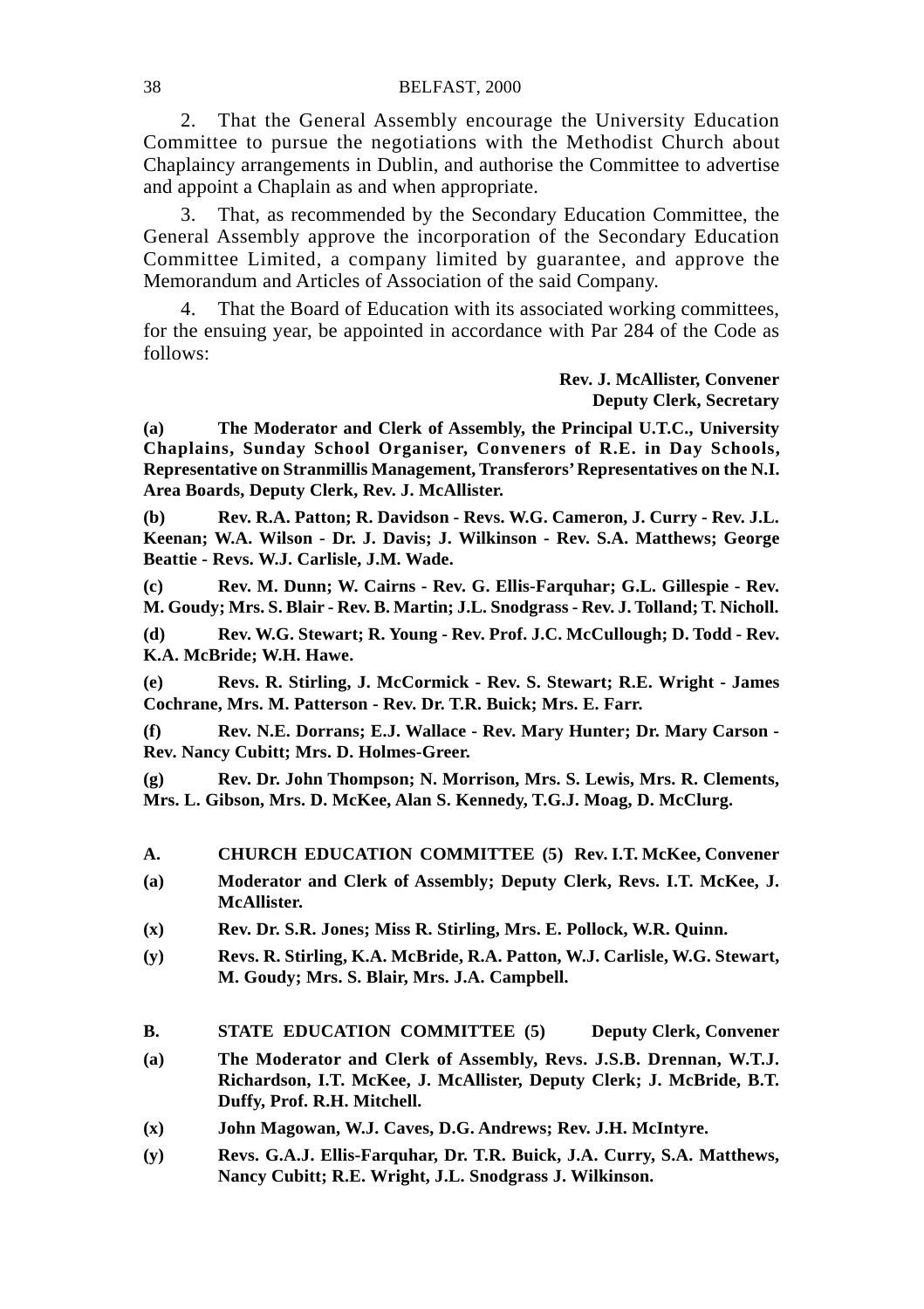**C. UNIVERSITY EDUCATION COMMITTEE (5)**

#### **Prof. R.H. Mitchell, Convener**

- **(a) The Moderator and Clerk of Assembly, Revs. I.T. McKee, J. McAllister; Youth Officer; Deputy Clerk; Prof. R.H. Mitchell, Convener of War Memorial Hostel Committee, Secretary Board of Social Witness.**
- **(x) Rev. Prof. W.P. Addley; Austin Hewitt, T.G.J. Moag, N. Todd.**
- **(y) Revs. R.A. Patton, W.J. Carlisle, K.A. McBride, Nancy Cubitt, Dr. T.R. Buick, Mary Hunter; Mrs. M. Patterson, Dr. Mary Carson.**

The Report of the **UNITED APPEAL BOARD** (Reports pp.288-293) **UNITED** was submitted by Mr. H. Stewart. **APPEAL BOARD**

Moved by Mr. H. Stewart, seconded by Rev. T.D. Gribben, and agreed:

1. That the Report be received.

2. That the United Appeal Board be given permission to include an amount for contingencies of £200,000 for the year 2001.

3. That the United Appeal for 2001 be as set out in Schedules III and IV.

4. That the United Appeal Board for the ensuing year be appointed in accordance with Par 287 of the Code as follows:

#### **M.H. Stewart, Convener The Clerk, Secretary**

- **(a) The Moderator and Clerk of Assembly; M.H. Stewart.**
- **(b\*) Revs. R. Lockhart, B. McMillen, W.A. Abernethy; B. McClean.**
- **(c\*) Rev. G.A. Preston; R.W. Vaughan, R.J. Owens, M.H. Stewart.**
- **(d\*) Revs. Lesley Carroll, V. Sinclair, I.A. McKay; J. McKibben.**
- **(e\*) Revs. P.G. McCrea, Dr. S.D.H. Williamson, T.V. Mawhinney; J.A. Patterson.**
- **(f\*) Revs. T.D. Allen, J.G. Jones, A. Boal; Wm. Alexander.**

**(g) Revs. D. Clarke, T.D. Gribben, J. Lamont, Rev. G. McClelland; Mrs. O. Marshall, J. Clarke.**

The Report of the **BOARD OF MINISTRY AND PENSIONS** (Reports **BOARD OF** pp.294-299) was submitted by the Rev. D.S. Graham together with the following  $\&$  **PENSIONS** Supplementary Report. **MINISTRY**

# **BOARD OF MINISTRY AND PENSIONS - Supplementary Report. Committee on Retirements and Pensions**

The Committee on Retirements and Pensions granted leave to retire on or after 16 May, 2000 (Code Par. 222(3)) to Rev. W.M. Gray (Lisnabreen).

The Committee also received two further applications for leave to retire under the present "65" rule. Resolution 6 has been revised accordingly.

Moved by the Rev. D.S. Graham, seconded by the Rev. J.L. Casement, and agreed:

1. That the Report be received.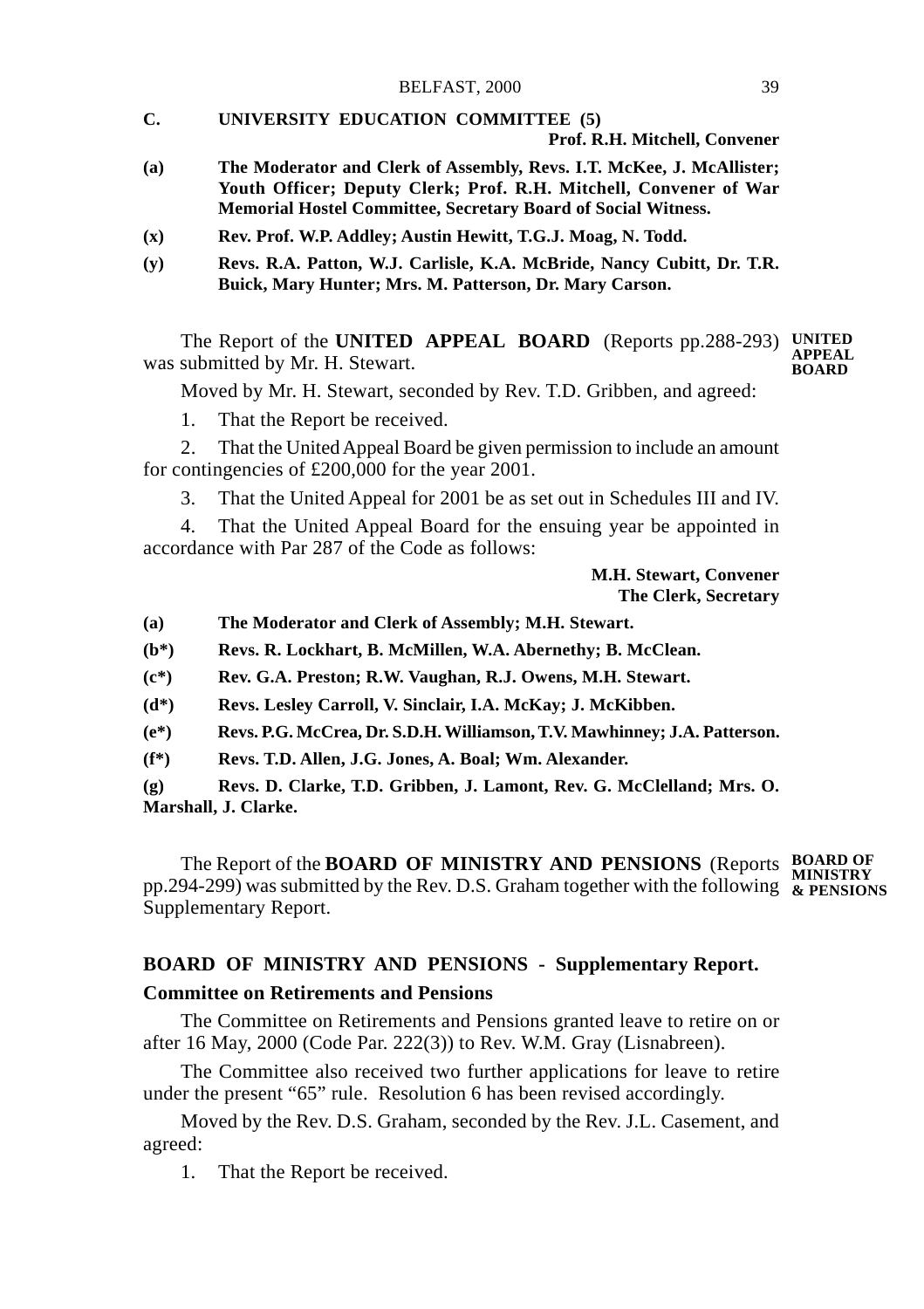|                                                  | 40<br>BELFAST, 2000                                                                                                                                                                                                                                                                                                                                                                                                    |
|--------------------------------------------------|------------------------------------------------------------------------------------------------------------------------------------------------------------------------------------------------------------------------------------------------------------------------------------------------------------------------------------------------------------------------------------------------------------------------|
| <b>Central Ministry</b><br>Fund                  | 2.<br>That Retired Ministers be paid in the current year a special grant (Code<br>Par 315(5) of £15 per month from Central Ministry Fund.                                                                                                                                                                                                                                                                              |
|                                                  | 3.<br>That the rate of assessment for CMF in 2000 be 25p in £ stipend.                                                                                                                                                                                                                                                                                                                                                 |
| <b>Ministers Pension</b><br><b>Scheme</b> (1978) | 4.<br>That the rate of Assessment for 2000 for MPS 1978 remain at 16.25p<br>in the £ of Stipend as shown in the column "Stipend paid to the Minister" or as<br>fixed by the Union Commission in the case of a vacancy.                                                                                                                                                                                                 |
| <b>Retired</b><br><b>Ministers' Fund</b>         | That the rate of Assessment for RMF for 2000 be increased from 11.5p<br>5.<br>in the $\pounds$ of Stipend to 12p in the $\pounds$ of Stipend.                                                                                                                                                                                                                                                                          |
|                                                  | That permission be given to the following to retire on or after their<br>6.<br>65th birthday: Rev Robert Cobain (Galway), Rev Richard Neville Gordon<br>(Overseas Board), Rev James Boyd McCormick (1st and 2nd Moneymore), Rev<br>Robert Allen (Rathcoole), Rev W E R Barton (Mosside), Rev Jas Briggs (Scarva<br>Street), Rev J T McCullough (Toberdoney and Croaghmore), Rev Dr R N Brown<br>(Stranmillis College). |
| Widow of<br><b>Ministers Fund</b>                | That the rate of Assessment for WMF for 2000 remain at 6.75p in the<br>7.<br>£ of Stipend.                                                                                                                                                                                                                                                                                                                             |
| General                                          | 8.<br>That the resignation of Mr Robert Kerr as Co-Convener of the<br>Retirements and Pensions Committee be accepted, that he be thanked for his<br>services and that Mr John Millar, OBE be appointed in his place.                                                                                                                                                                                                   |
|                                                  | That Mr William Alexander be continued as Co-Convener of the Central<br>9.<br>Ministry Fund Committee for one further year.                                                                                                                                                                                                                                                                                            |
|                                                  | 10. That under the provisions of Code Par 223(3), as now amended, the<br>following be given permission to retire on or after their 64th birthday: Rev James<br>Harper (Ballygowan), Rev James Barnes (May St), their pension to be in<br>accordance with the provisions of the Code and the rules of the Ministers' Pension<br>Scheme (1978).                                                                          |
|                                                  | 11. That the Board of Ministry and Pensions, with its associated working<br>Committees, for the ensuing year be appointed in accordance with Par 288 of<br>the Code as follows:                                                                                                                                                                                                                                        |
|                                                  | Rev. D.S. Graham, Convener                                                                                                                                                                                                                                                                                                                                                                                             |
|                                                  | The Moderator and Clerk of Assembly, Convener of Union Commission,<br>(a)<br>Convener and Secretary Home Mission Committee; Revs. D.S. Graham, D.J. Boden,<br>J. McVeigh, J.L. Casement; W. Alexander, J. Millar, N. McLaughlin.                                                                                                                                                                                       |
|                                                  | Rev. D.C. Porter; W.J. Moorhead - Rev. T.A. McNeely; N. Greenlee - Rev.<br>(b)<br>W.D. McBride; S. Cunningham - C. Stanfield, J. Magee - Revs. A. Thompson, J.<br>Briggs - Rev. J.A. Noble; D. Orr.                                                                                                                                                                                                                    |
|                                                  | Rev. G.A. Preston; H. Coulter - Rev. Douglas Armstrong; J.B. Robinson -<br>(c)<br>Rev. R. Kelly; L. Montgomery - Revs. M. Barr, A.C. Rankin - Rev. J.H. MacConnell;<br>W. Hoy.                                                                                                                                                                                                                                         |
|                                                  | Rev. J.S. Dallas; B. Gordon - Rev. Dr. Ian Hart; John McKeown - Rev.<br>(d)<br>R.D. Maxwell; H. McRoberts.                                                                                                                                                                                                                                                                                                             |
|                                                  | Rev. D. Latimer; F. Arbuckle - Rev. S. Stewart; R.W. Alcorn - Rev. N.R.<br>(e)<br>McCormick; W.C. Henderson - Rev. D.S. Graham; E.M. Carroll.                                                                                                                                                                                                                                                                          |
|                                                  | (f)<br>Rev. J. Carson; J. Hodgins - Rev. M.R. Burnside; J. Jenkins - Rev. S.W.<br>Rea; O. Perry.                                                                                                                                                                                                                                                                                                                       |
|                                                  |                                                                                                                                                                                                                                                                                                                                                                                                                        |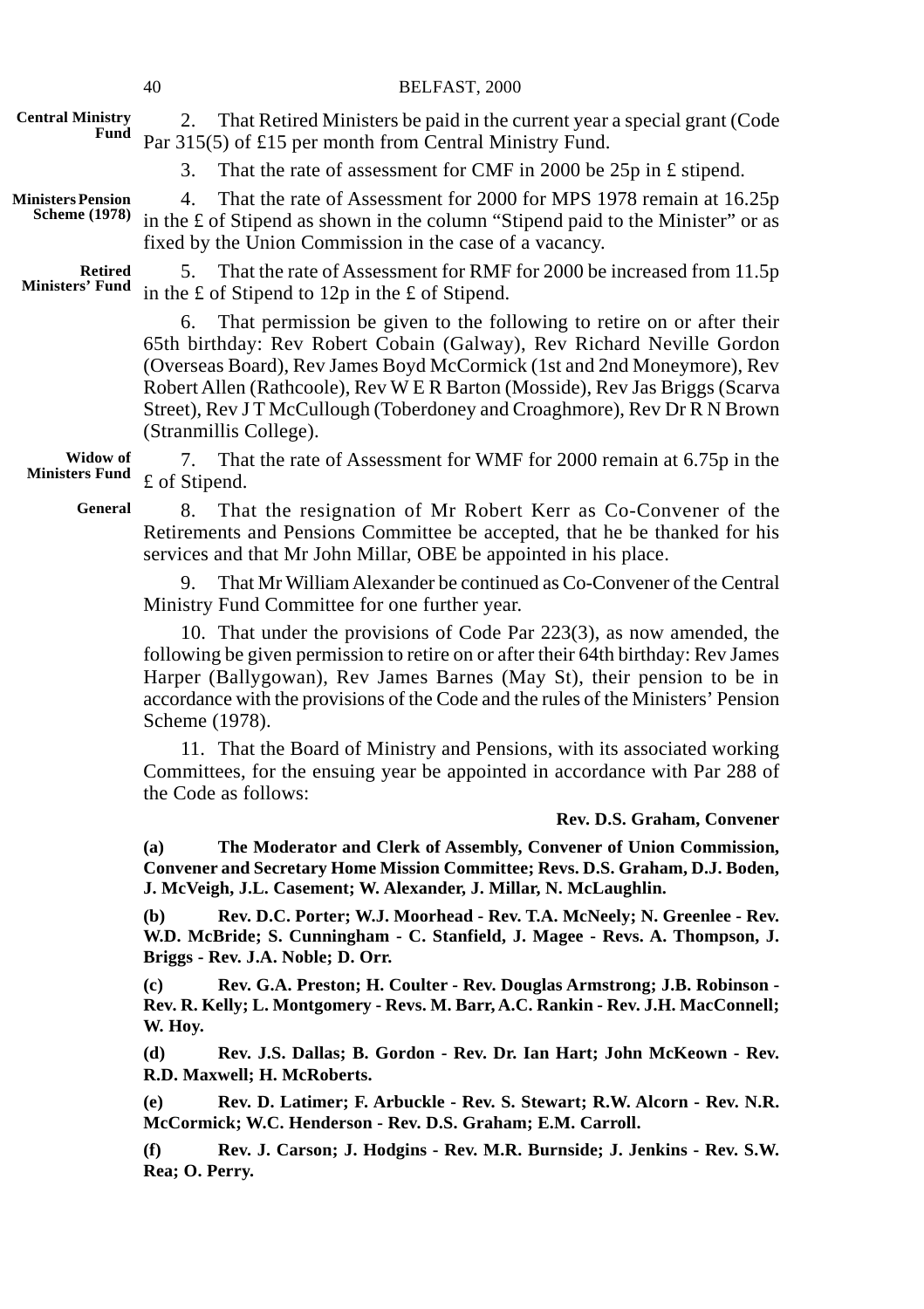- **A. CENTRAL MINISTRY FUND COMMITTEE (5) Rev. J. McVeigh; W. Alexander, Conveners**
- **(a) The Moderator and Clerk of Assembly, Rev. J. McVeigh; W. Alexander; Rev. D.S. Graham; J. Millar; Revs. D.J. Boden, R.L. Craig, W.J. Orr, Deputy Clerk.**
- **(x) Revs. D. Nesbitt, Robert Bell; D.J. Clements, Adrian Patterson.**
- **(y) Revs. D.C. Porter, M.R. Burnside, J.H. MacConnell, D. Armstrong, S.W. Rea; W.J. Moorhead, E.M. Carroll, O. Perry.**
- **B. COMMITTEE ON RETIREMENTS AND PENSIONS (5) Rev. D.J. Boden; J. Millar, Conveners**
- **(a) The Moderator and Clerk of Assembly, Revs. R.I.A. Allely, D.S. Graham, D.J. Boden, J. McVeigh; W. Alexander, J. Millar.**
- **(x) Sir Eric McDowell, R.W. Jess, John McKeown.**
- **(y) Revs. M.R. Burnside, D. Armstrong, J.A. Noble, Alan S. Thompson, W.D. McBride, J.H. MacConnell; E.M. Carroll, H. McRoberts.**
- **C. RETIRED MINISTERS' HOUSE FUND (5) Rev. J.L. Casement; N. McLaughlin, Co-Conveners**
- **(a) The Moderator and Clerk of Assembly, Revs. J.L. Casement, D.S. Graham; N. McLaughlin, Financial Secretary.**
- **(x) Rev. James Clarke; D. Carson, E.A. Jackson.**
- **(y) Revs. J. Briggs, J.S. Dallas, G.A. Preston, D.C. Porter; J. Hodgins, J.B. Robinson.**

The **Overture anent Par 221(2)** of the Code (Reports p.299) was submitted **Overture anent** by the Rev. D.S. Graham. **Par 221(2)**

Moved by the Rev. D.S. Graham, seconded by the Rev. J.L. Casement, and agreed:

That the Overture, having lain on the books for one year, be made the rule of the Church.

The **Overture anent Par 223** of the Code (Reports p.299) was submitted **Overture anent** by the Rev. D.S. Graham.

Moved by the Rev. D.S. Graham, seconded by the Rev. J.L. Casement, and agreed:

That the Overture, having lain on the books for one year, be made the rule of the Church.

The **Overture anent Par 321(3)** of the Code (Reports p.300) was submitted **Overture anent Par 321(3)**by the Rev. D.S. Graham.

Moved by the Rev. D.S. Graham, seconded by the Rev. J.L. Casement, and agreed:

That the Overture, having lain on the books for one year, be made the rule of the Church.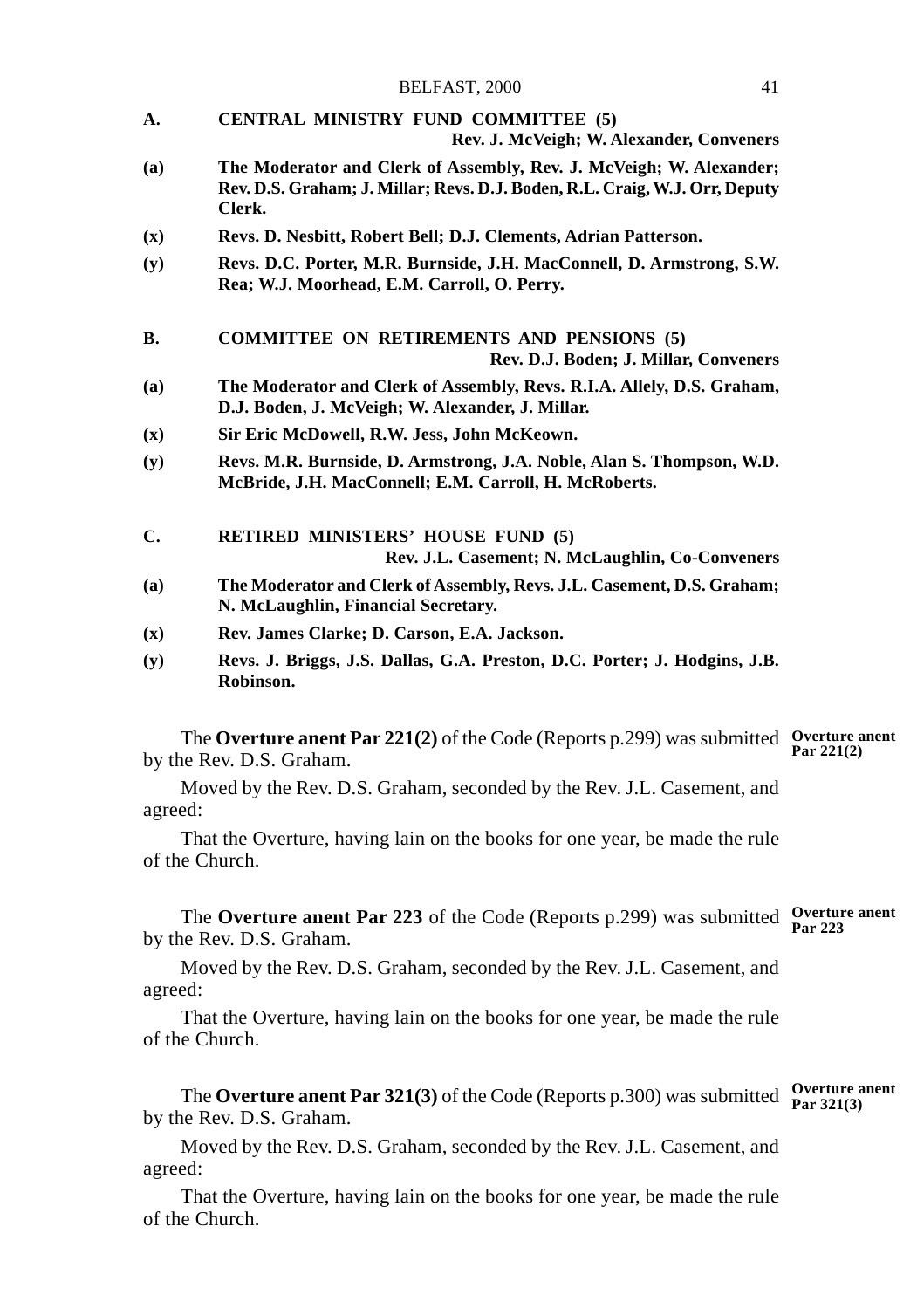#### 42 BELFAST, 2000

**Overture anent Par 321(5)**

The **Overture anent Par 321(5)** of the Code (Reports p.300) was submitted by the Rev. D.S. Graham.

Moved by the Rev. D.S. Graham, seconded by the Rev. J.L. Casement:

That the Overture, having lain on the books for one year, be made the rule of the Church.

Moved as an amendment by the Rev. D.J. Boden, seconded by Mr. R. Kerr:

It is hereby overtured to the General Assembly to enact that Par 321(5) of the Code be deleted, and that the following be substituted in its place:

(5) A minister demitting his charge after at least two years' ordained service in this Church may, upon application to the Board, be granted a pension equal to one fortieth of the full retirement pension for each year served in this Church, completed before 1 April, 1978, beginning at age 65 or on his date of retirement, if later, or on becoming permanently incapacitated for duty. No back payments shall be made for more than one year from the date of application.

On being put, the amendment was declared passed.

On being put as substantive motion, was passed.

The **Overture anent Par 321(6)** of the Code (Reports p.301) was submitted by the Rev. D.S. Graham. **Overture anent Par 321(6)**

> Moved by the Rev. D.S. Graham, seconded by the Rev. J.L. Casement, and agreed:

> That the Overture, having lain on the books for one year, be made the rule of the Church.

The **Overture anent Par 315(2)** of the Code (Reports p.301) was submitted by the Rev. D.S. Graham. **Overture anent Par 315(2)**

> Moved by the Rev. D.S. Graham, seconded by the Rev. J.L. Casement, and agreed:

> That the Overture be received and that, under Par. 111 of the Code, it be made the rule of the Church.

> The sederunt came to a close at 5.00 p.m., the Moderator pronouncing the Benediction.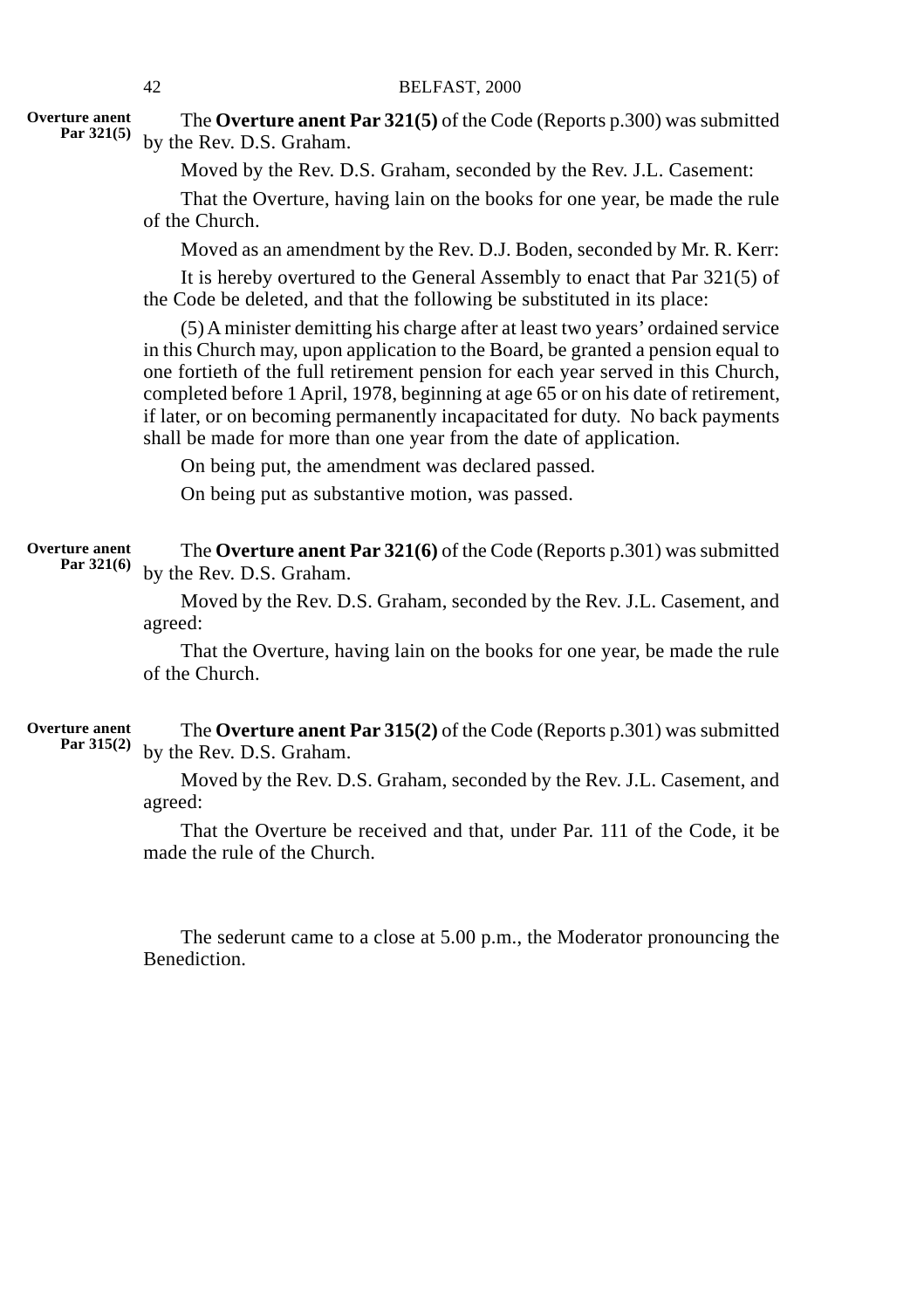# **FOURTH SESSION**

# **Wednesday, 7th June, 2000 Half past nine o'clock. Forenoon**

The Assembly again convened, the Moderator leading in prayer.

The Report of the **Church and Government Committee** (Reports pp.46- **Church &** 67) was submitted by the Very Rev Dr J Dunlop, together with the following **Government Committee**Supplementary Report.

# **Church and Government Committee - Supplementary Report.**

1. Two meetings have taken place of the Church Consortium which has the responsibility of recommending people to serve on the Civic Forum. As reported to last year's General Assembly the Northern Ireland Assembly decided that "the churches should be invited to form a consortium for the purpose of nominating 5 individuals representing a broad spread of religious belief within the community". As with all other nominating bodies the consortium will have to adhere to the following guidelines:

a gender balance;

a community background balance;

a geographic spread across Northern Ireland; and

a balanced age profile to include young people and older people.

2. The Secretary of State reinstated the Northern Ireland Assembly, the Executive and the associated bodies at midnight on the 29th May 2000. It is obvious that the political process is fraught with enormous difficulties. While the recent undertakings given by the IRA that they will "completely and verifiably put IRA arms beyond use" are welcome, it is regrettable that actual decommissioning could not have happened before the suspension of the Assembly in February and been completed by 22nd May 2000.

3 The question of the name and the symbols of the new police service remain a matter of contention. It is regrettable that the suggestion of the Church and Government Committee that a compromise be reached in which the names of the Royal Ulster Constabulary and that of the Police Service for Northern Ireland both be used may not prove acceptable. We look for a police service capable of attracting and sustaining support from the community as a whole so that we can, together, embrace a new future in policing.

4. It is the hope of the Committee that the relationships within and between both parts of Ireland and between Ireland and the rest of these islands will continue to edge forward into a new situation marked by peaceful co-operation. Having travelled separate and often mutually harmful ways for centuries, and having lived in the pain and anguish of the last 32 years, the opportunity exists for the diverse parts of this island community to move forward together into the future in mutually helpful ways, but this can only be done if we are sensitive to the legitimate concerns and anxieties of each other and do all we can to meet them.

5. The Committee has considered the European Union's proposed Directive establishing a General Framework for Equal Treatment in Employment and Occupation. There is a need to ensure that any legislation is compatible with the legitimate requirements for the individual and corporate free expression of belief, thought and conscience conferred by Article 9 of the European Convention on Human Rights.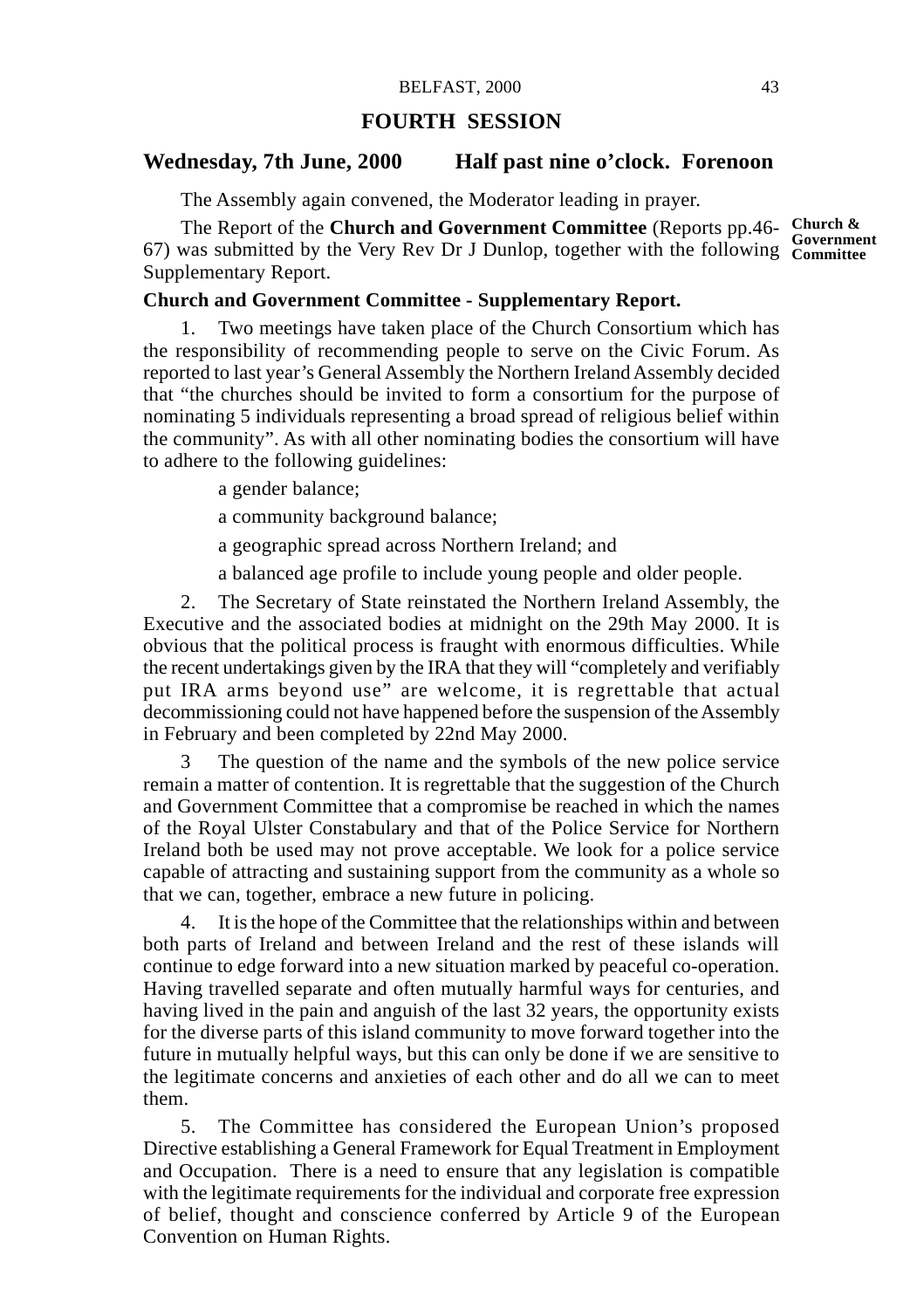#### 44 BELFAST, 2000

6. The articles of the proposed Directive "do not extend to institutions and organisations providing social services and health care. In a number of instances, members of religious bodies and even members of the general public may wish to choose to have those services provided in a particular ethos afforded by a religious or other institution or organisation and those bodies should have the possibility of employing staff who can assure that particular ethos. The draft directive does not explicitly refer to worship, pastoral care and counselling which are essential activities of many religious bodies and again the religious affiliation of employees is an essential qualification for such employment or occupation. The articles should be drafted in such a way that there is clarity on these points." (Conference of European Churches).

7. In co-operation with other European Churches we are urging the European Parliament to look carefully at these points.

Moved by the Very Rev Dr J Dunlop, seconded by Mr G McCullagh, and agreed:

1. That the Report be received.

2. That the General Assembly, believing that since God has loved us far beyond our deserving and has commanded us to demonstrate our faith by loving our neighbours and our enemies:

(a) encourage Presbyterians to continue to pray and be diligent in the pursuit of peace in their own localities;

(b) thank elected politicians for the work they have done in the interests of the citizens of both parts of Ireland;

(c) request both Governments and elected politicians to persevere in the slow and demanding task of seeking an inclusive and just society free of the threat of violence, being aware of the needs of others as well as of their own;

(d) in accordance with the overwhelming desire of the people in both parts of this Island to have a violence free society, encourage all paramilitary groups to have finished with terrorism in all its forms for ever.

3. The General Assembly, whilst welcoming the reinstatement of devolved powers to the Northern Ireland Assembly, call upon paramilitary groups to disarm and call upon Members of the Northern Ireland Assembly and Ministers in the Executive to promote the well being of all of the people and by word and action help to heal the deep divisions in our society.

4. That the General Assembly, aware that 302 police officers have been murdered and thousands have been injured, take this opportunity to record their appreciation of the service and sacrifice of members of the Royal Ulster Constabulary and their families and warmly congratulate the Royal Ulster Constabulary on the award of the George Cross which honours the courage and dedication of police officers and their families in Northern Ireland.

5. The General Assembly, while welcoming many aspects of the Report of the Independent Commission on Policing for Northern Ireland, and while looking for a police service capable of attracting and sustaining support from the community as a whole, regret that the suggestion of the Church and Government Committee that a compromise be reached in which the names of the Royal Ulster Constabulary and that of the Northern Ireland Police Service both be used may not prove acceptable.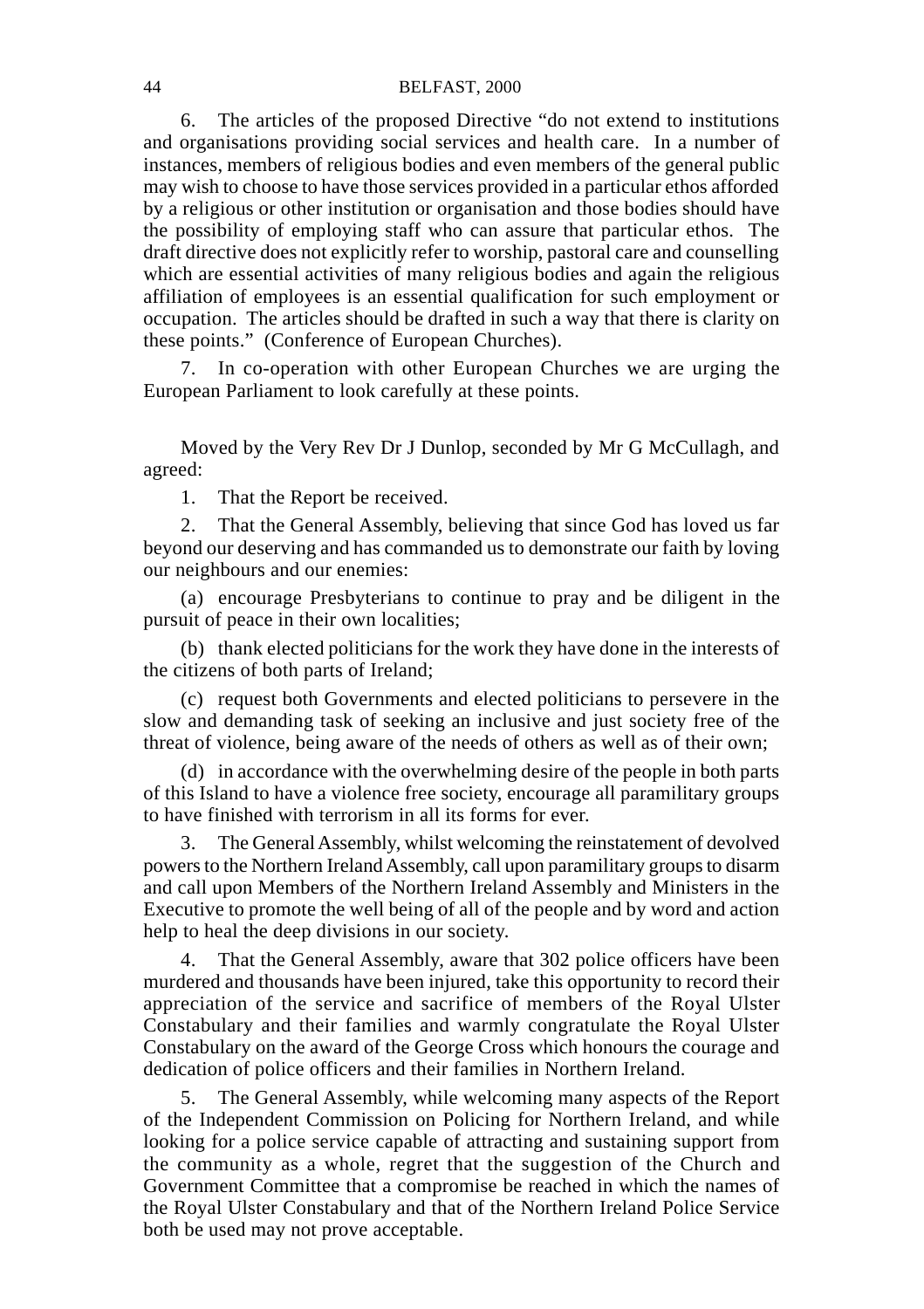6. That the General Assembly encourage people from all religious backgrounds to apply to serve the whole community as police officers.

That the General Assembly, conscious of the continuing suffering and loss of victims and their relatives, request the British and Irish Governments and the Northern Ireland Assembly to develop further a programme for addressing that suffering and to put in place sufficient funding over a period of years to meet their needs.

8. That the General Assembly assure the farming community of their continued concern during this time of prolonged crisis and offer their pastoral support and care in the name of Christ and call upon the Government to respond in practical ways with both short-term assistance and a long-term strategy.

9. That a grant of £4,655 be paid to the Church and Government Committee from the Incidental Fund.

# **Intermission**

The **Overture anent Par. 114(1)(c)** of the Code (Reports p.42) was **Overtures** submitted by the Very Rev Dr S Hutchinson. **(various)**

Moved by the Very Rev Dr S Hutchinson, seconded by the Rev R F S Poots, and agreed:

That the Overture, having lain on the books for one year, be made the law of the Church.

The **Overtures anent Pars 227, 229(1), (1)(b), 230(1) and (2), and (3)(b), 230(5)(a), 231(1), 232(1) and (2) and (3)(c), 234(1) and (4), 268(4)(b), 274(8)(b)(i), 274(9), 301(1) and (3), 303(3) and (4)(c), 304(3), 305(1), (2), (4), (5) (twice), (6), (8), (9), (10), (11), (12), 307(1), (2) and (3)** of the Code, (Reports p.42) were submitted by the Very Rev Dr S Hutchinson.

Moved by the Very Rev Dr S Hutchinson, seconded by the Rev R F S Poots, and agreed:

That the Overtures, having lain on the books for one year, be made the rules of the Church.

The **Overtures anent Pars 214(1), (3), (4), (5), (7), 215(1), (2)(c), (3), (5), (6)(a)(b), 216, 216(7), 217(1)(a)(i), 217(1)(a)(ii) (twice), 217(1)(b)(iii), 217(1)(b)(iv), 217(2)(b)(i), 217(2)(b)(ii)I, 217(4), 217(6)(a), 217(7)(a), 217(c)(ii), 217(8)(d)(i) (twice), 218(1)(b), 309(1)** of the Code, (Reports p.42) were submitted by the Very Rev Dr S Hutchinson.

Moved by the Very Rev Dr S Hutchinson, seconded by the Rev R F S Poots, and agreed:

That the Overtures, having lain on the books for one year, be made the rules of the Church.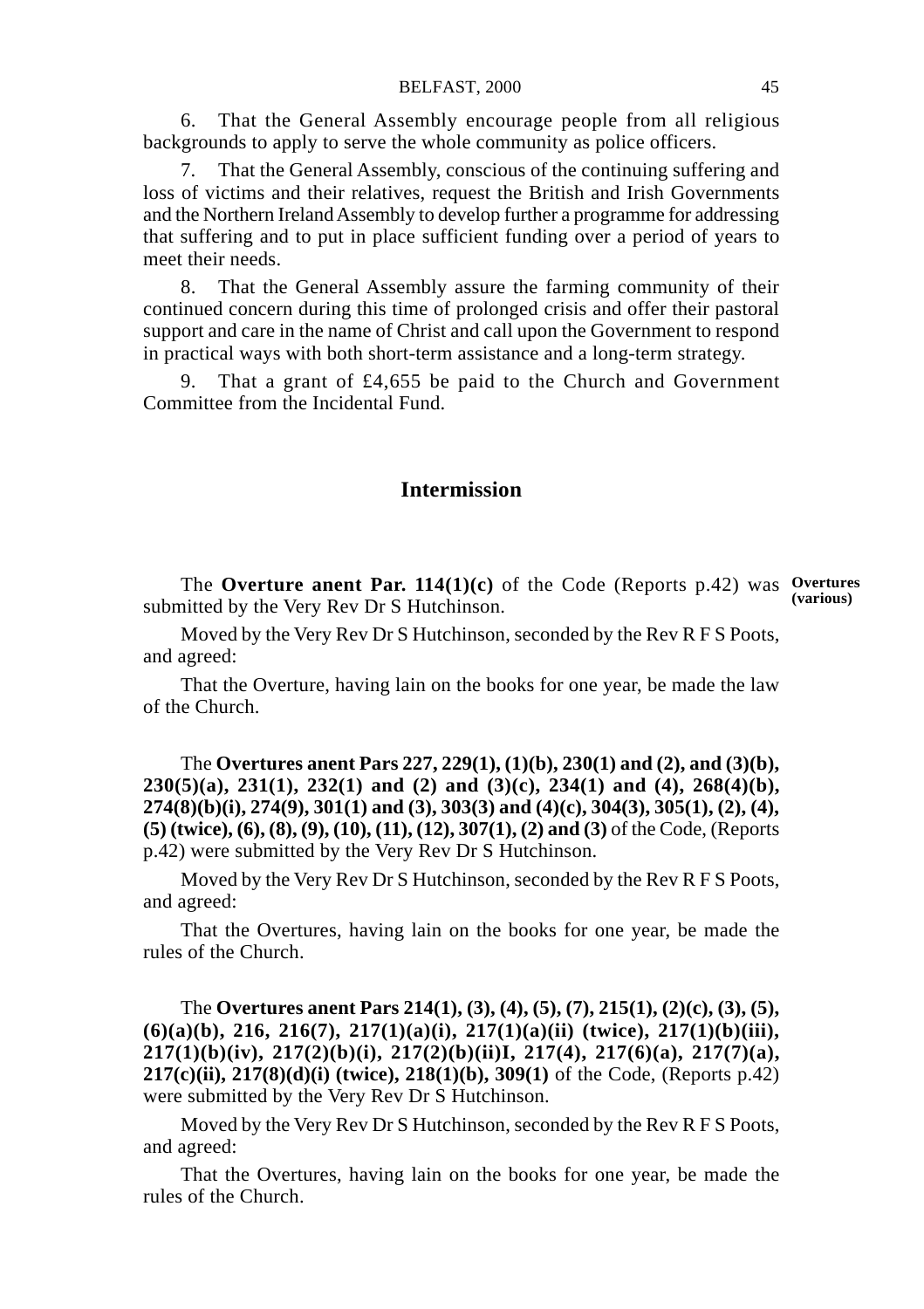The **Overture anent Par. 285** of the Code (Reports p.42) was submitted by the Very Rev Dr S Hutchinson.

Moved by the Very Rev Dr S Hutchinson, seconded by the Rev R F S Poots, and agreed:

That the Overture, having lain on the books for one year, be made the rule of the Church.

The **Overtures anent Pars. 297 and 281** of the Code (Reports p.42) were submitted by the Very Rev Dr S Hutchinson.

Moved by the Very Rev Dr S Hutchinson, seconded by the Rev R F S Poots, and agreed:

That the Overtures, having lain on the books for one year, be made the rules of the Church.

The **Overture anent Par. 280** of the Code (Reports p.43) was submitted by the Very Rev Dr S Hutchinson.

Moved by the Very Rev Dr S Hutchinson, seconded by the Rev R F S Poots, and agreed:

That the Overture, having lain on the books for one year, be made the rule of the Church.

The **Overtures anent Pars. 281(2), 285(2), 282, 302(2)(c) and (4)(a), 285(3), 198(1) and 218(2)(a)**, of the Code (Reports pp.44-45) were submitted by the Very Rev Dr S Hutchinson.

Moved by the Very Rev Dr S Hutchinson, seconded by the Rev R F S Poots, and agreed:

That the Overtures, having lain on the books for one year, be made the rules of the Church.

The **Overture anent Par. 303(4)(d)** of the Code (Reports p.45) was submitted by the Very Rev Dr S Hutchinson.

Moved by the Very Rev Dr S Hutchinson, seconded by the Rev R F S Poots, and agreed:

That the Overture, having lain on the books for one year, be made the rule of the Church.

The Report of the **GENERAL BOARD** (Reports pp.5-41) was submitted by the Very Rev Dr S Hutchinson, together with the following Supplementary Report. **GENERAL BOARD**

# **GENERAL BOARD - Supplementary Report**

# **Correction - Conciliation Panel**

Moderator, Clerk, Deputy Clerk (Convener), Very Rev Dr John Dunlop, Revs Dr D C Irwin, S A Finlay, Dr D M Scott, D Baker, Princ J C McCullough, Dr D J Watts; J Campbell, G Strong, Mrs E Armstrong.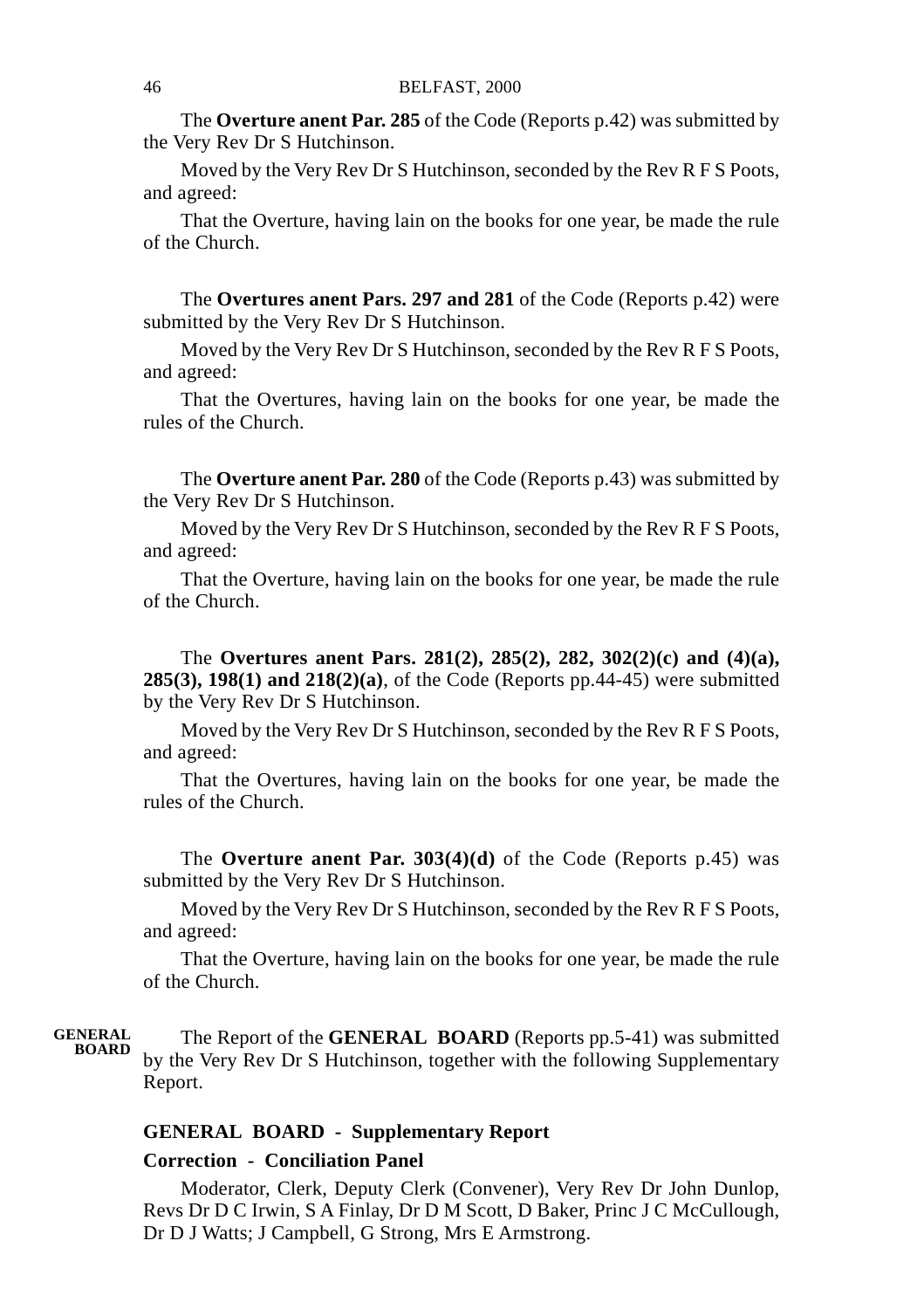#### BELFAST, 2000 47

# **Assembly Conference**

The 1998 Assembly received a final report from the Mission Assembly (1997) Committee, which arranged the 2020 Vision gathering at Coleraine in August 1997.

The Assembly also resolved:

"That consideration be given to holding an Assembly Conference as a regular event every 3-5 years, and that the General Board be instructed to report, with recommendations, to the 2000 AD Assembly" (Mins. 1998, p.26).

It was decided that, in the light of the largely positive reaction to 2020 Vision, there should be another Assembly Conference, and that the format should be broadly the same. Due to the amount of work involved in organising such an event, it was felt that summer 2003 would be the preferable date.

#### **Church House Staff**

The Committee on Church House Appointments met in Church House at 12.00 noon on Friday, 2nd June 2000. It was agreed that the Committee as set up by the General Board last year, updated due to some changes in office bearers, should be added to by the co-option of Very Rev Dr S Hutchinson.

The Committee agreed that comments on the last Job Description for the Clerk of Assembly, as finally approved by the Assembly (Reports 1989, pp 326- 330; Mins p.29 res. 3) be sought and that they be forwarded to the Committee Convener, Very Rev Dr D H Allen, by 15 September, 2000 and that the General Assembly be asked to give the General Board authority to finalise the new Job Description on its behalf at the October meeting of the Board.

Photocopies of the 1989 Job Description will be available upon request to the Clerk.

Moved by the Very Rev Dr S Hutchinson, seconded by the Rev S W van Os, and agreed:

1. That the Report be received.

Business lapsed on Standing Orders (See p.55)

The Assembly engaged in worship conducted by the Moderator, assisted by the Rev Dr R I Birney and the Rev F P Sellar.

At the request of the Moderator, the Rev Dr Leighton Ford addressed the Assembly.

The sederunt came to a close at 1.15 p.m., the Moderator pronouncing the Benediction.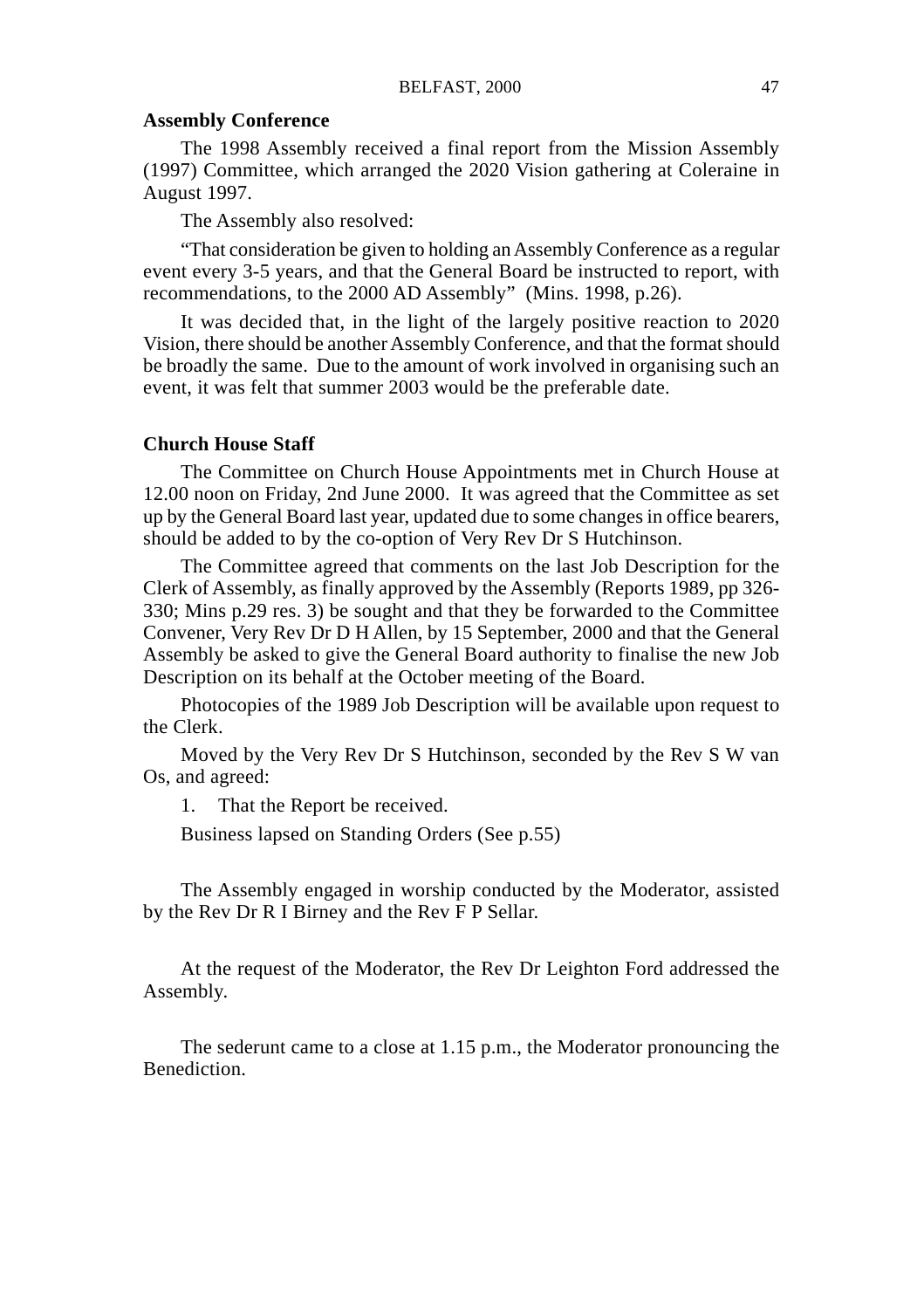# **FIFTH SESSION**

# **Wednesday, 7th June, 2000 Two o'clock. Afternoon**

The Assembly again convened, the Moderator leading in prayer. The Minutes were taken and corrected.

The Report of the **BOARD OF SOCIAL WITNESS** (Reports pp 215- 228) was submitted by the Rev J M Cathcart together with the following **OF SOCIAL WITNESS**Supplementary Report. **BOARD**

# **BOARD OF SOCIAL WITNESS - Supplementary Report Marriage and the Family Committee**

The Committee on Marriage and the Family transfers to the Board of Social Witness at this Assembly. The Board of Evangelism and Christian Training are reporting that Rev Trevor Steele, having accepted a Call to the USA, and having resigned from the Presbyterian Church in Ireland with effect from 31st May, has ceased to be convener of the Committee on Marriage and the Family. A tribute to Mr Steele's work will be submitted by the Board of Evangelism and Christian Training, but a resolution appointing Mrs Rosemary Simpson as the new convener of the Committee is appended.

#### **Kinghan Mission Committee**

The process of looking for a successor to Rev Dr George Grindle continues, but it seems probable that a person will have to be appointed who is not already fully qualified in all respects.

If the selected candidate should be a minister not experienced in the use of sign language, he/she will be required to obtain a qualification at level 2 within 2 years of appointment. If such qualification is not gained within 2 years of appointment, the Board of Social Witness will review the situation and the appointment may be terminated.

If the selected candidate should not be a minister, a Memorial will be submitted to the Assembly in 2001 specifying the course of studies to be undertaken, and any other relevant terms and conditions to be met, before the candidate is certified to his/her Presbytery for licence.

#### **Child Protection**

1. The General Assembly will be aware that as part of the vetting procedure for candidates for the ministry the candidates have to make a declaration regarding any past and 'spent' convictions similar to that contained in the standard Application Form for a prospective Youth Leader.

2. The Child Protection Monitoring Group have felt that for consistency of practice, and having taken advice from the Assembly Solicitor, it would be appropriate to place a duty upon the Ministers to declare to the Clerk of Assembly or other suitable person, in confidence, any future summons, arrest or conviction for a serious or indictable offence.

3. This requirement not only relates to child protection matters but, of course, to the general integrity and conduct of ministers in performing their duties.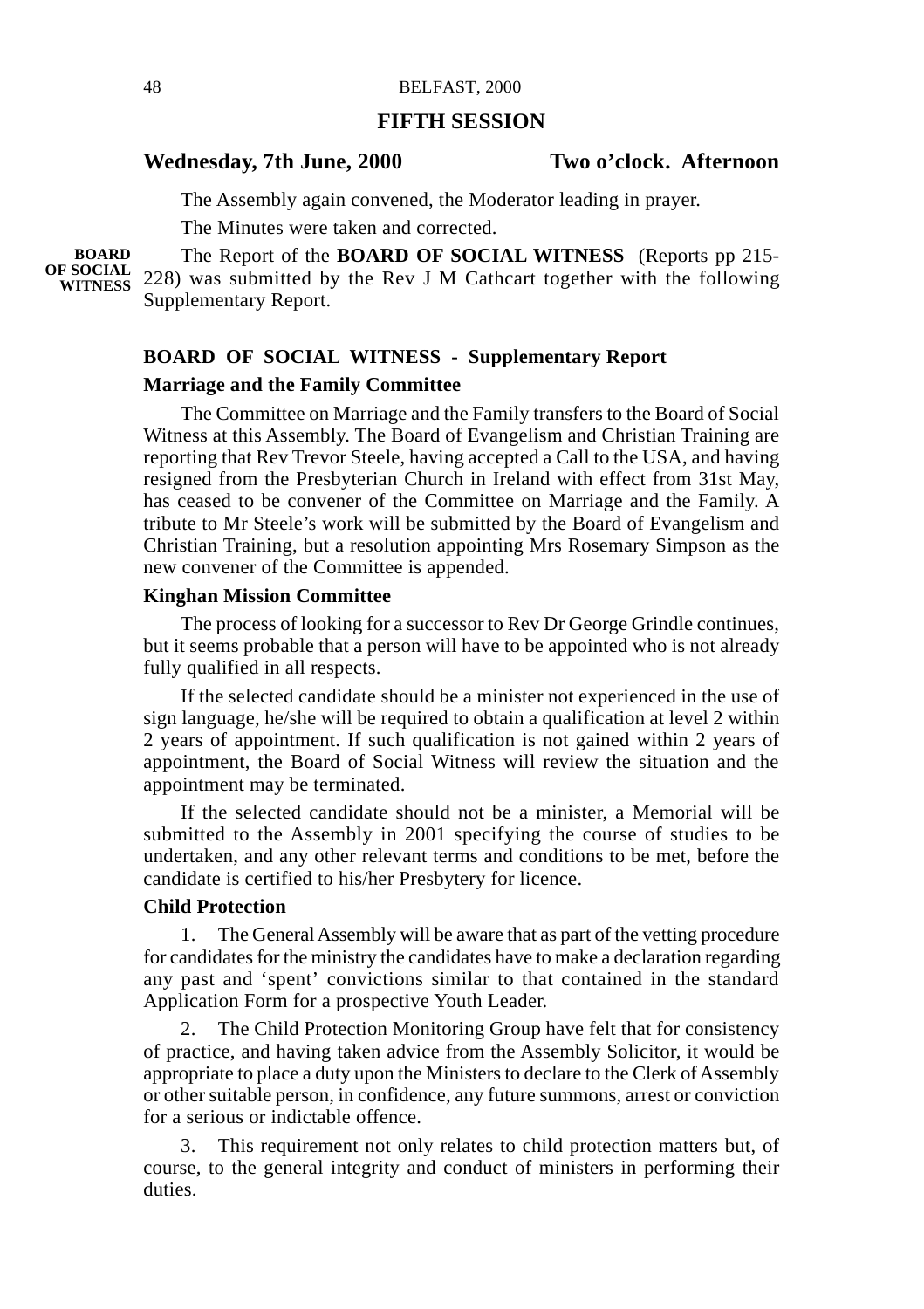4. It is intended that legislation to amend the Code accordingly will be brought to the General Assembly in 2001.

5. The Assembly should also be aware that according to the Child Protection Guidelines a Pre-Employment Consultancy Check (i.e. a Police Check of records) regarding an applicant is only mandatory if a congregation is employing a full time Youth Worker (p.24 Guidelines). Again, for consistency of practice, it seems appropriate that such a Police Check should in the future be carried out on all candidates for the ministry as most ministers have at some stage unsupervised regular access to children and young people.

6. The Monitoring Group will be consulting with the Board of Studies with a view to putting the necessary procedures in place for such checks to operate.

Moved by the Rev J M Cathcart, seconded by the Rev W B Boyd, and agreed:

1. That the Report be received.

2. That the General Assembly approve the proposals of the Kinghan Mission Committee as set out in the Supplementary Report for dealing with applicants for the post of Superintendent of the Kinghan Mission who may not yet be fully qualified.

3. That the General Assembly endorse the work of the Alcohol and Drug Education Committee and urge all churches to consider the findings of the survey of attitudes of young people to the use of alcohol and drugs for their ministry and teaching.

4. That the General Assembly commend the joint working of the ADE and Carlisle House Committees respectively and agree that the two committees be combined to form one new committee to be known as the Addiction and Education Services Committee.

Moved by the Rev J M Cathcart, seconded by Mr N Chambers, and agreed:

5. That the resignation of Rev W B Boyd as Convener of the Alcohol and Drug Education Committee be accepted, that he be thanked for his services and that Rev R Love and Rev J A Beattie be appointed as Co-Conveners of the new Addiction and Education Services Committee.

Moved by the Rev J M Cathcart, seconded by the Rev W B Boyd, and agreed:

6. That Mrs Rosemary Simpson be appointed as Convener of the Committee on Marriage and the Family.

7. That the General Assembly note the setting up by the Board of Social Witness of a Learning Disabled Committee under the Convenership of Rev J Waring and commend the Board's work in this area.

8. That the General Assembly welcome the Board's attempts to develop greater partnership with the other Boards and the Irish Mission, particularly in the context of the Republic of Ireland.

That the General Assembly commend the work of the PCI Enterprises Committee in promoting opportunities for volunteering as a means of assisting congregations and church agencies in the development of their ministries.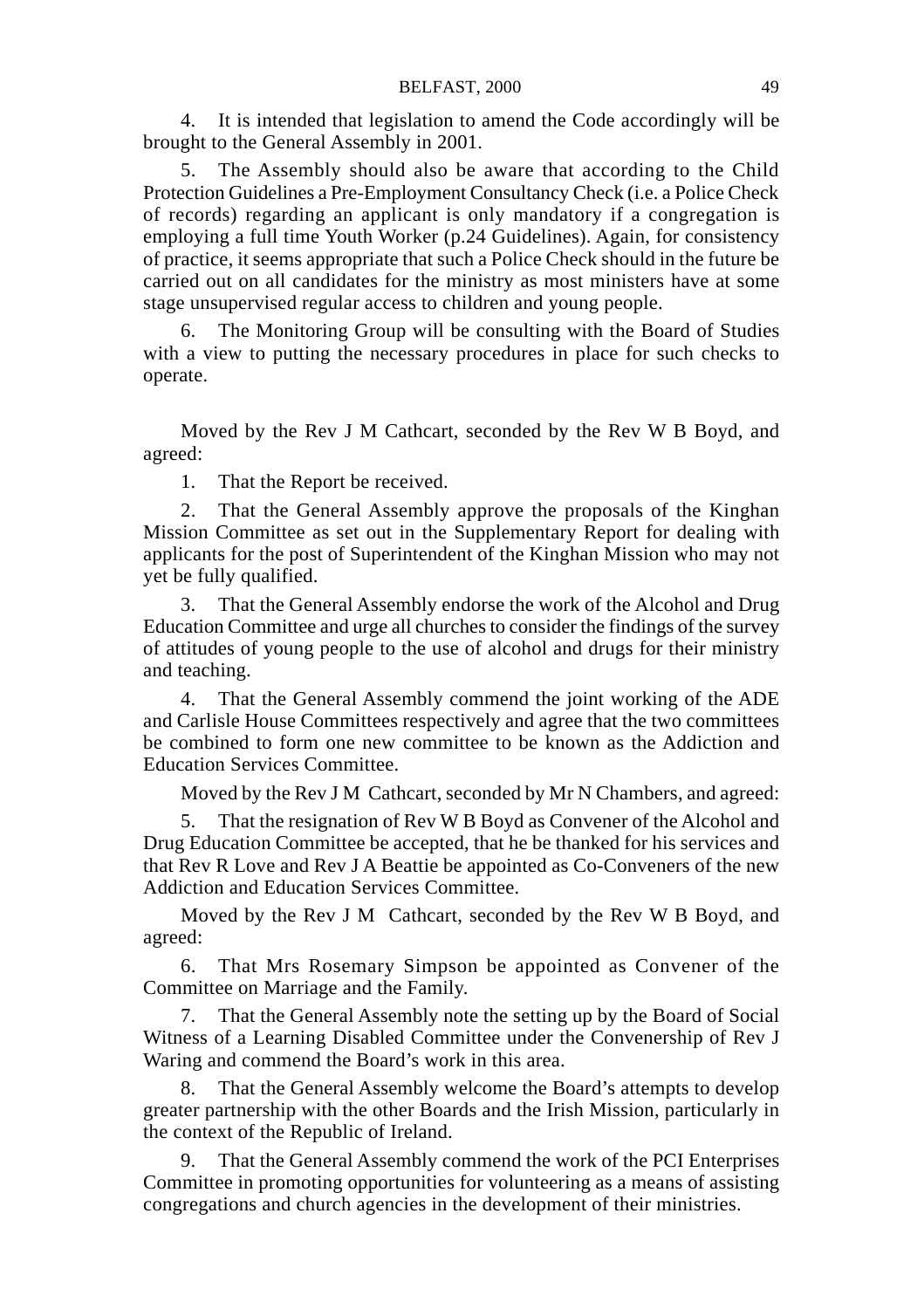#### 50 BELFAST, 2000

10. That the General Assembly commend the initiative to provide supported housing, known as Gray's Court, for men and women who are recovering from addictions.

11. That the General Assembly commend the video "May We Come In" for use by Kirk Sessions, congregational committees and other church committees and organisations.

12. That the General Assembly believe that all churches should consider how people who suffer from disabilities can be assisted in more actively participating in the life of their congregation and how access to buildings and other church resources can be improved.

13. That the customary grant made by the Social Issues and Resources Committee up to a total of £1,500 be met from the Incidental Fund.

14. That congregations continue to implement the Child Protection Guidelines and continue to offer relevant training to leaders and other personnel.

15. That the General Assembly note with concern the continuing problem of domestic violence in our society and commend the booklet "Ending the Pain and Healing the Hurt" to Ministers and Kirk Sessions for their use.

16. That the Board of Social Witness, with its associated working committees for the ensuing year, be appointed in accordance with Par 281 of the Code as follows:

> **Rev J M Cathcart, Convener Director of Social Service, Secretary**

**(a) The Moderator and Clerk of Assembly, Revs W McB Campbell, Dr G Grindle, J M Cathcart; Residential Services Manager, Director of Social Service.**

**(b) Rev W J Murdock; Miss D Shannon, Mrs A Sinclair - Rev A J Thompson; J Smart, Mrs D Foster - Rev K McConnell; W Keown, Mrs J Davidson - Rev A S Thompson; R McCleary, Mrs M Patterson - Rev R J Greer; Mrs M Hewitson, Mrs E Robinson - Rev J A Noble; J Chestnutt, Mrs E Barry.**

**(c) Rev J A Beattie; J Todd, Mrs W Bristow - Rev M S Gault; A T Henderson, Mrs Z Vallely - Rev J Coulter; George McIntyre, Mrs H Hull - Rev R J Gilkinson; J Chestnutt, Mrs K Fulton - Rev W J Sleith; R J Coulter, Mrs W Dickey.**

**(d) Rev R W Love; Mrs B Brennan, Mrs J McAlpine - Rev J Braithwaite; J Furphy, Mrs A Gowdy - Rev Dr R M Crooks; E C Witherspoon, Mrs B Stewart.**

**(e) Rev J C Teeney; Mrs M McCloskey, Mrs M Thompson - Revs D S Irwin, K G Patterson; Mrs V Miller - Rev W D Cupples; H Alexander, Mrs M Good - Rev T Coburn; Mrs A Allingham, Mrs E Ross.**

**(f) Rev W A Watson; Mrs E Montgomery, Mrs G Patterson - Rev Dr S Mawhinney; D Boyd, Ms Linda Milligan - Revs G J Mackarel, J S B Drennan; W McConkey.**

**(p) Mrs Zoe Vallely, Mrs Pat Orr, Mrs Christine Finlay, Mrs Mary Boggs, Mrs Gillian Drennan, Mrs Helen Murdock, Mrs Pearl Johnston.**

# **A. SOCIAL ISSUES AND RESOURCES COMMITTEE (5)**

**Rev N A L Cameron, Convener**

- **(a) The Moderator and Clerk of Assembly, Revs N A L Cameron, J M Cathcart; Director of Social Service.**
- **(x) Revs Dr R A Russell, Dr G Millar; Mrs M Anderson, Dr K Moyna Bill.**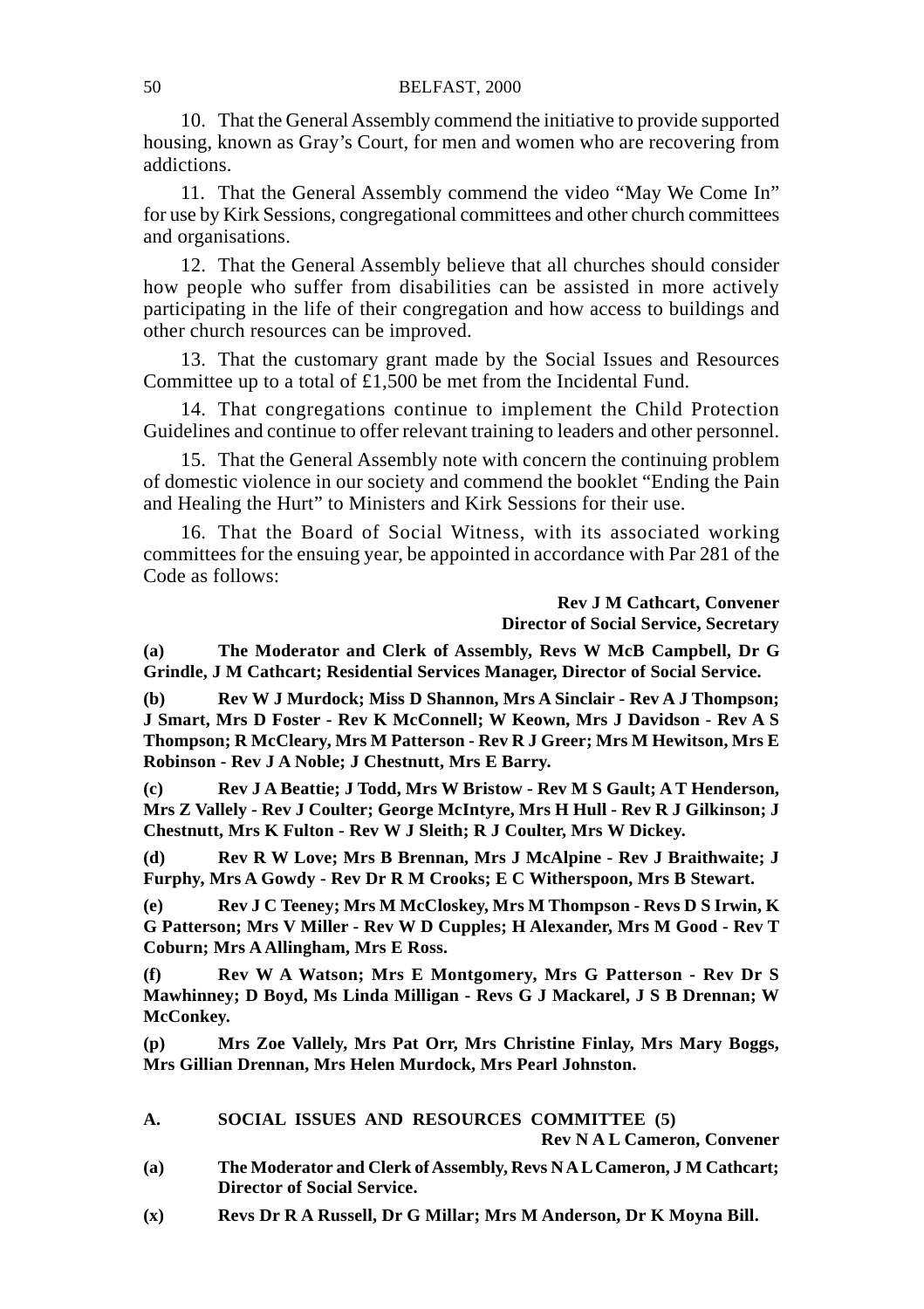- **(y) Revs R W Love, J A Braithwaite, K McConnell, R J Gilkinson; Mrs P Orr, E C Witherspoon, Mrs A Gowdy, Miss D Shannon.**
- **B. ADDICTION AND EDUCATION SERVICES COMMITTEE (5) Revs J A Beattie, R Love, Co-Conveners**
- **(a) The Moderator and Clerk of Assembly, Revs J M Cathcart, W B Boyd; Director of Social Service, Committee Conveners, 1 Rep. Duncairn & St Enoch's Church.**
- **(x) Revs I K McDonald, Ian McClean, J C Buick; W J Cairns.**
- **(y) Revs K G Patterson, J S B Drennan, K McConnell, C Teeney; Mrs Z Vallely, G McIntyre, J Todd, Mrs Wendy Bristow.**
- **C. WAR MEMORIAL HOSTEL COMMITTEE (5) J H Martin, Convener**
- **(a) The Moderator and Clerk of Assembly, Rev J M Cathcart; Director of Social Service, J H Martin, Financial Secretary, Convener and Secretary of the Board of Education, Convener of the University Education Committee.**
- **(x) Miss R Stirling, J D McMullan, Austin Treacy; Rev T Coburn.**
- **(y) Revs M S Gault, D S Irwin, Dr R M Crooks, R W Love, A Watson; A Henderson, Mrs Helen Murdoch, Mrs E Barry.**
- **D. KINGHAN MISSION COMMITTEE (5) Dr Jean McClune, Convener Rev Dr G A Grindle, Superintendent**
- **(a) The Moderator and Clerk of Assembly, Revs Dr G A Grindle, J M Cathcart; Director of Social Service, Kinghan Mission Convener.**
- **(x) Miss F Wright, Mrs A Rodgers, Mrs Christine Houston.**
- **(y) Revs Dr R M Crooks, J Braithwaite, T Coburn, D S Irwin; Mrs H Hull, Mrs Amy Allingham.**
- **E. PRESBYTERIAN RESIDENTIAL TRUST COMMITTEE (5) Rev T J McCormick, Convener**

**Mrs Linda Wray, Secretary**

- **(a) The Moderator and Clerk of Assembly, Revs J M Cathcart, T J McCormick; Director of Social Service, Residential Services Manager.**
- **(x) S McCartney, Mrs J Campbell, G Ferguson.**
- **(y) Revs M S Gault, W J Sleith, J A Noble; Mrs P Johnston, Mrs Z Vallely, Mrs A Allingham.**
- **F. MARRIAGE AND THE FAMILY COMMITTEE (5)**

**Mrs R Simpson, Convener**

- **(a) The Moderator, Clerk, Deputy Clerk, Convener of the Board, Secretary of the Board, Youth Secretary, Rev Dr R M Crooks, Director of Social Service, Professor of Practical Theology.**
- **(x) Mrs Irene Millar, Mrs Christine Finlay, Paul Gray. Revs Maurice Wade, J W McAuley; Mrs L Smyth.**
- **(y) Revs J I Mairs, L E Carroll, N A L Cameron, John Noble, Jean Mackarel; Mrs Mary Boggs.**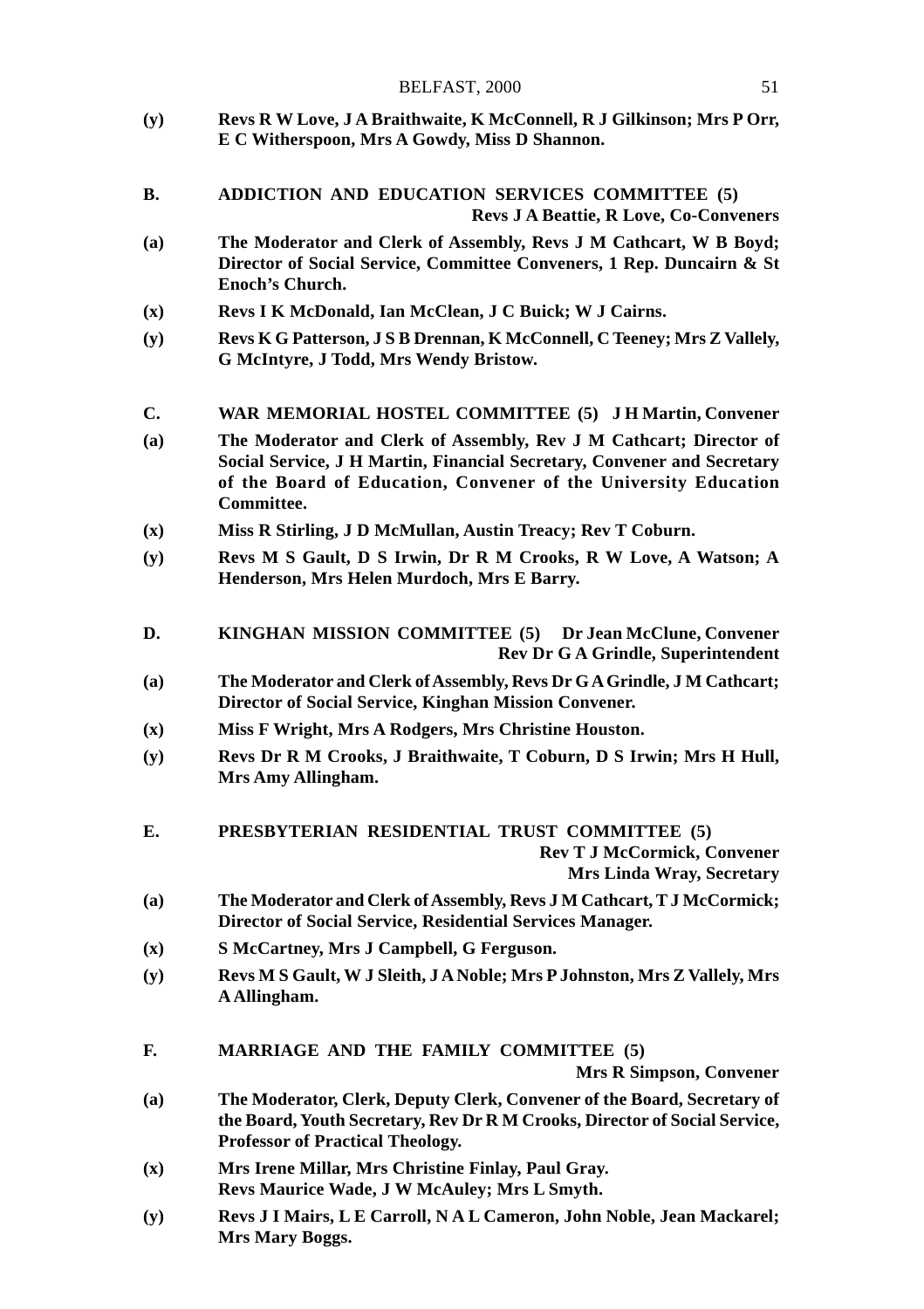The Report of the **SHANKILL ROAD MISSION COMMISSION ROAD** (Reports pp302-303) was submitted by the Rev J S Dallas. **SHANKILL**<br>ROAD

> Moved by the Rev J S Dallas, seconded by the Rev W McB Campbell, and agreed:

1. That the Report be received.

2. That Mr Albert Lofthouse and Mr John Kennedy be commended to the prayers of the General Assembly in the difficult roles they undertake as Mission Worker and Hostel Manager.

3. That Shankill Road Mission Commission be appointed, for the ensuing year, in accordance with Par 129 of the Code as follows:

# **Rev J S Dallas, Convener Rev W McB Campbell, Superintendent**

**(a) The Moderator and Clerk of Assembly, Revs J M Cathcart, W McB Campbell, J S Dallas; Moderator and Clerk of Belfast South Presbytery, Clerk of Session of Shankill Road Mission Congregation.**

**(x) Revs Dr I Hart, E D Smyth, N M Williamson, G Moffett, K McConnell, G F McKeown, A W Boyd; W Caswell, Miss D Pinkerton.**

The **Overture anent Par 268(4)(c)** of the Code (Reports p 46) was submitted by the Very Rev Dr S Hutchinson. **Overture anent Par 268(4)(c)**

> Moved by the Very Rev Dr S Hutchinson, seconded by the Rev R F S Poots, and agreed:

> That the Overture be received and that, under Par 111 of the Code, it be made the rule of the Church.

The **Overture anent Par 272(5)(b)** of the Code (Reports p 46) was submitted by the Very Rev Dr S Hutchinson. **Overture anent Par 272(5)(b)**

> Moved by the Very Rev Dr S Hutchinson, seconded by the Rev R F S Poots, and agreed:

> That the Overture be received and that, under Par. 111 of the Code, it be made the rule of the Church.

The **Overture anent Par 272(5)(c)** of the Code was submitted by the Very Rev Dr S Hutchinson as follows: **Overture anent Par 272(5)(c)**

> It is hereby overtured to the General Assembly to enact that  $Par 272(5)(c)$ of the Code be deleted and that the following be substituted in its place:

> (c) to nominate to the appropriate authorities ministers recommended by their Presbyteries as part-time chaplains with the Armed Services or Cadet Forces, prisons, hospitals, hospices or public institutions (except educational establishments or as otherwise provided).

And that a new sub-paragraph (6) be added as follows:

(6) Ministers called or nominated under the foregoing sub-paragraph (5) shall report as follows:

(i) full-time chaplains shall report in writing on their work to the Board, or its appropriate Committee, annually, or as may be required,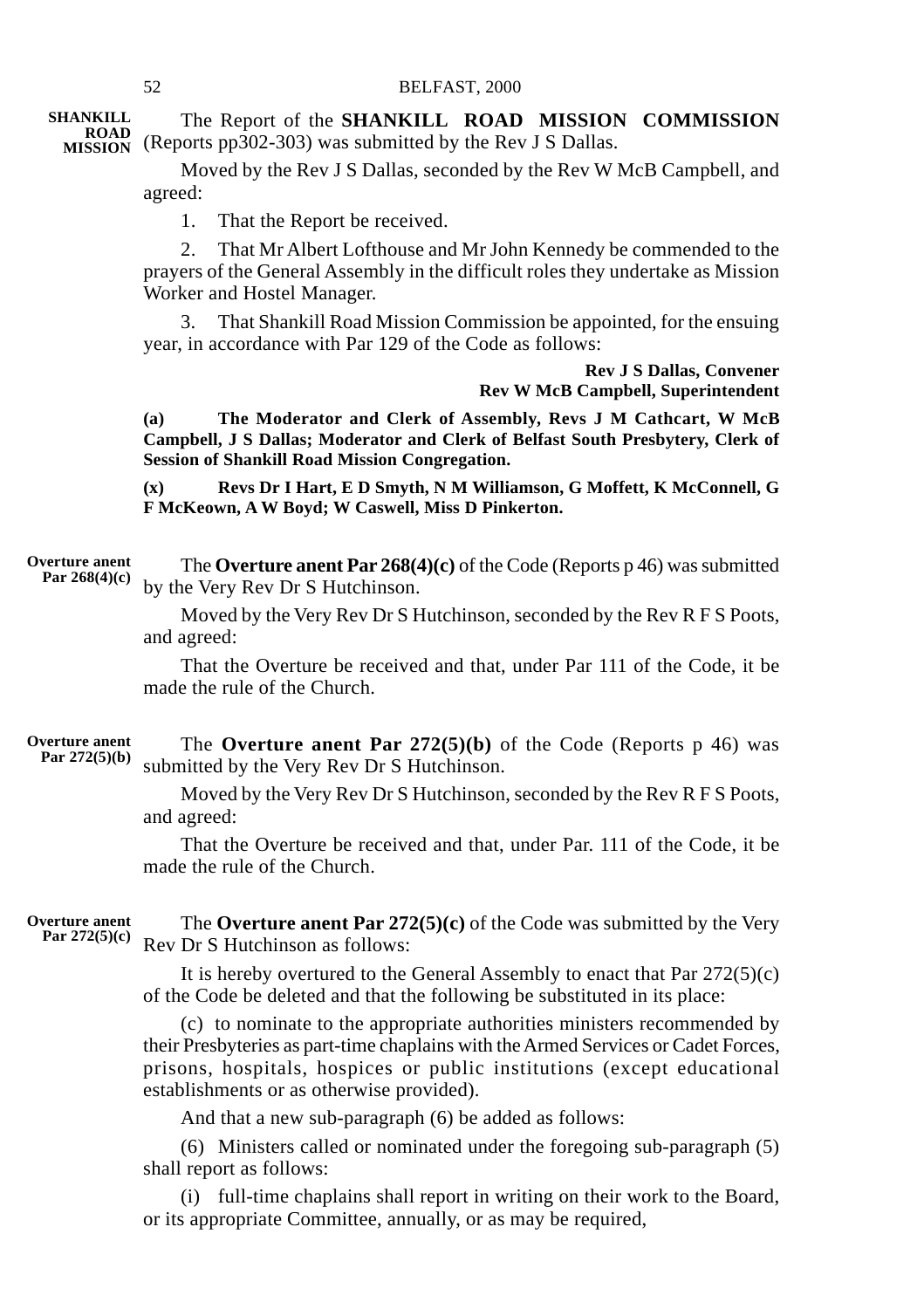(ii) part-time chaplains shall report similarly to their Presbyteries for transmission to the Board or appropriate Committee: and

(iii) the Board shall report briefly upon all such chaplaincies to the General Assembly annually.

Moved by the Very Rev Dr S Hutchinson, seconded by the Rev R F S Poots, and agreed:

That the Overture be received and that, under Par. 111 of the Code, it be made the rule of the Church.

# **Intermission**

The Report of the **HOME BOARD** (Reports pp189-205) was submitted by **HOME BOARD** the Rev Dr J B Moore.

Moved by the Rev Dr J B Moore, seconded by the Rev G Moffett, and agreed:

1. That the Report be received.

2. That the General Assembly congratulate the Directors of the **Presbyterian** Presbyterian Mutual Society Limited for the success of the Society and encourage **Limited** them to continue expressing the care of the Church through the financial support provided for individuals, congregations and others. **Mutual Society**

3. That the General Assembly authorise the Union Commission to sanction Home Mission the porting of St Patrick's Church, Waterford, as appropriate, in accordance with Par 106(f) and any other relevant paragraphs of the Code. **Committee**

4. That the General Assembly appoint the Home Board Convener, the Home Mission Convener, the Home Mission Secretary, Rev Dr R W J MacDermott and Mrs C Poynton to the Alternating Ministries Scheme Committee.

5. That the General Assembly commend the Deaconess Bursary Fund to the whole Church.

6. That the General Assembly remind the Courts and Agencies of the Church that "deaconesses shall be invited to sit and deliberate at meetings of Assembly, Synod, Presbytery and Kirk Session and, as appropriate be invited to sit and deliberate at meetings of the Congregational Committee or Assembly Boards or Committees relating to their work" in accordance with Par 306(3) of the Code and request them to ensure that appropriate invitations are extended.

7. That the resignation of Mr Hubert Taggart, OBE, as Co-Convener of Church the Church Extension Committee, be accepted, that he be thanked for his services and that Mr Brian Knox be appointed in his place.

8. That the Home Board be thanked for its services and discharged.

9. That the Board of Mission in Ireland, with its associated working Committees, for the ensuing year, be appointed in accordance with Par 280 of the Code as follows:

> **Revs Dr D H Allen, Dr J B Moore, Conveners Deputy Clerk, Rev D J Temple; Mrs M Myers, Secretaries**

**(a) The Moderator and Clerk of Assembly, President, Home Vice-President, and Executive Secretary of PWA, Irish Mission Superintendent, Convener and**

**Extension**

**General**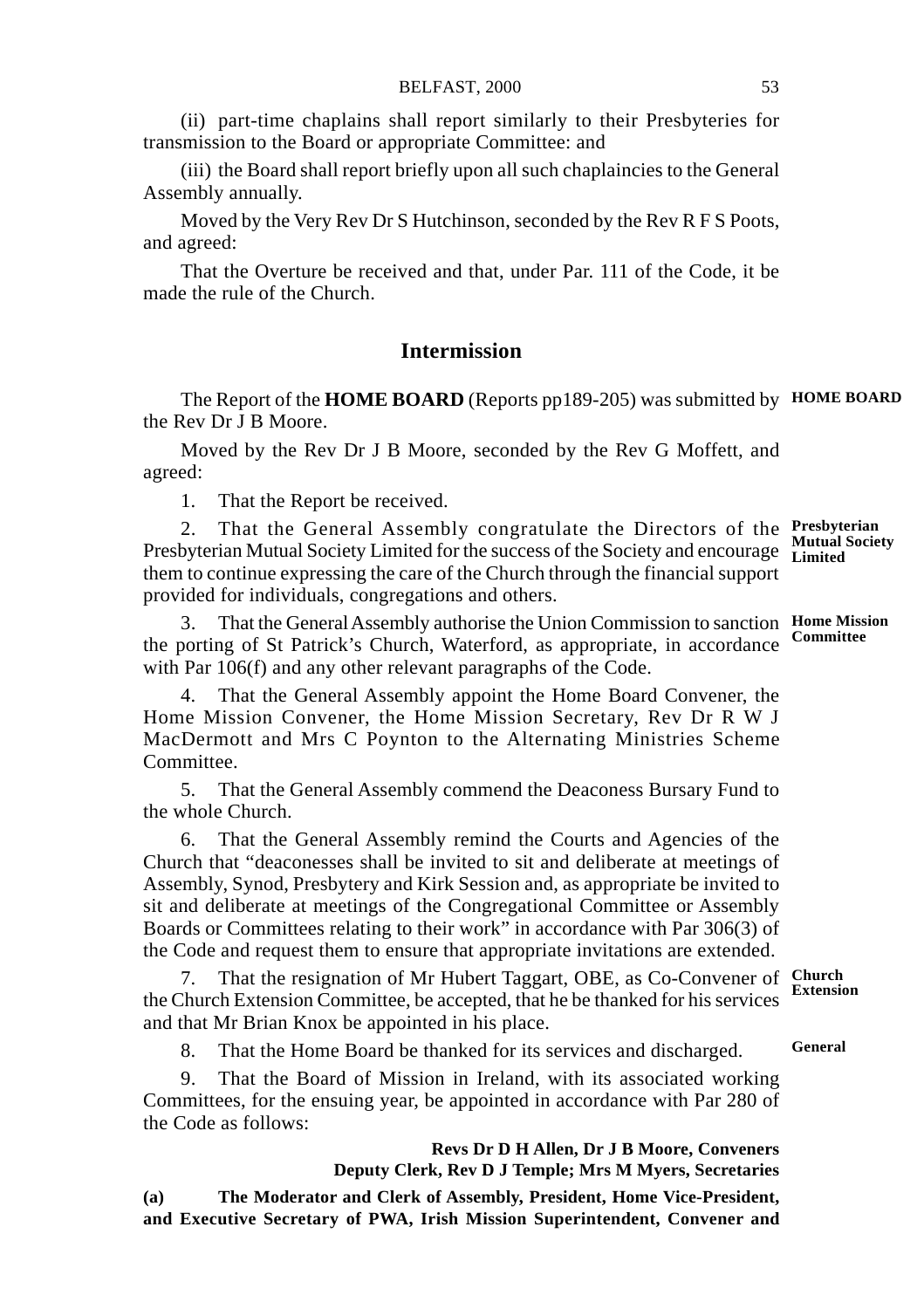#### 54 BELFAST, 2000

**Secretary of the Social Witness Board, the Conveners of the Education, Studies and Christian Training, Youth and Inter-Church Relations Board and the Union Commission and the Central Ministry Fund Committee, the Presbyterian Mutual Society Agent, two Young Women's Group representatives, two Youth Board representatives, two deaconess representatives, the Conveners and Secretaries of the Board.**

**(b) Rev C W Megaw; R G Beers, Mrs J Richardson - Revs B A McDonald, B A Small; Mrs M Dowds - Revs S Armstrong, N A L Cameron; Mrs L Moore - Rev W J Henry; I McCullagh, Mrs H Jess - Revs M Neilly, J Hagan; Mrs J McClure - Revs Dr D J McGaughey, F J Gibson; Mrs J Kirk.**

**(c) Rev S W Dickinson; J McWhirter, Miss H Nicholl - Revs R J McCullough, T J Stothers; Mrs I Wallace - Rev Mark Goudy; Dr J H Gillespie, Miss E Smyth - Rev S T Carson; R H McIvor, Mrs M Gault - Revs N McClean, T Pollock; Mrs H W Montgomery.**

**(d) Revs I D Neish, R S Hetherington; Miss A Kirkwood - Rev D J McKelvey; G Houston, Miss S Swindle - Rev R Hornby; A Spence, Mrs Hazel Park.**

**(e) Revs Dr R Kane, R K Graham; Mrs M McCloskey - Rev J McGregor, D J Paul; Mrs M Docherty - Rev R I Abraham; J A Patterson, Mrs E Currie - Revs Dr K O Patterson, P G McCrea; Mrs I Jamieson-Ewing.**

**(f) Rev J Lamont; S Anderson, Mrs M Dorrans - Revs John Woodside, S S Johnston; Mrs C Poynton - Revs N Cubitt, J S B Drennan; R J McConkey.**

**(p) Mrs Jane McClure, Mrs E Greenlee, Mrs Hilary Jess, Mrs Amanda Blair, Mrs Lois Robinson, Mrs Margaret Clarke, Mrs Michelle McClean.**

| А. | <b>HOME MISSION (7)</b> | <b>Rev R L Craig, Convener</b> |
|----|-------------------------|--------------------------------|
|    |                         | <b>Deputy Clerk, Secretary</b> |

- **(a) The Moderator and Clerk of Assembly; PWA President, Home Vice President, PWA Home Treasurer, PWA Executive Secretary, HM Treasurer, Irish Mission Superintendent; PMS Representative; Revs R L Craig, Dr J B Moore, Dr D H Allen, D J Temple; Mrs C Poynton, Deputy Clerk.**
- **(x) Revs J D Woodside, J G Faris, W A Watson; T Stewart.**
- **(y) Revs I D Neish, N McClean, S W Rea, W J Parkes, T D Allen; Mrs M Bailey, Mrs M McCloskey, J A Patterson.**

**B. CHURCH EXTENSION COMMITTEE (7)**

**Rev G Moffett; Brian Knox, Conveners Deputy Clerk, Secretary**

- **(a) The Moderator and Clerk of Assembly; PWA President, Home Vice President, PWA Executive Secretary; Revs Dr J B Moore, Dr D H Allen, D J Temple, G Moffett, Deputy Clerk; Hubert Taggart, Brian Knox.**
- **(x) J H Martin, J D McCaughey, Mrs Rosemary Thompson, Cyril Cowan.**
- **(y) Revs C D McClure, W J Parkes, R W C Clements, M Goudy, N R McCormick; Prof H F Nicholl, R H McIvor, Mrs H Jess.**
- **C. COMMITTEE ON EVANGELISM (5) Rev W J Parkes, Convener (a) The Moderator and Clerk of Assembly, Board Conveners, Board Secretaries, Convener of Committee on Christian Training, Superintendent of City Mission; Rev W J Parkes, Director of Evangelism, Rev Dr B Kingsmore.**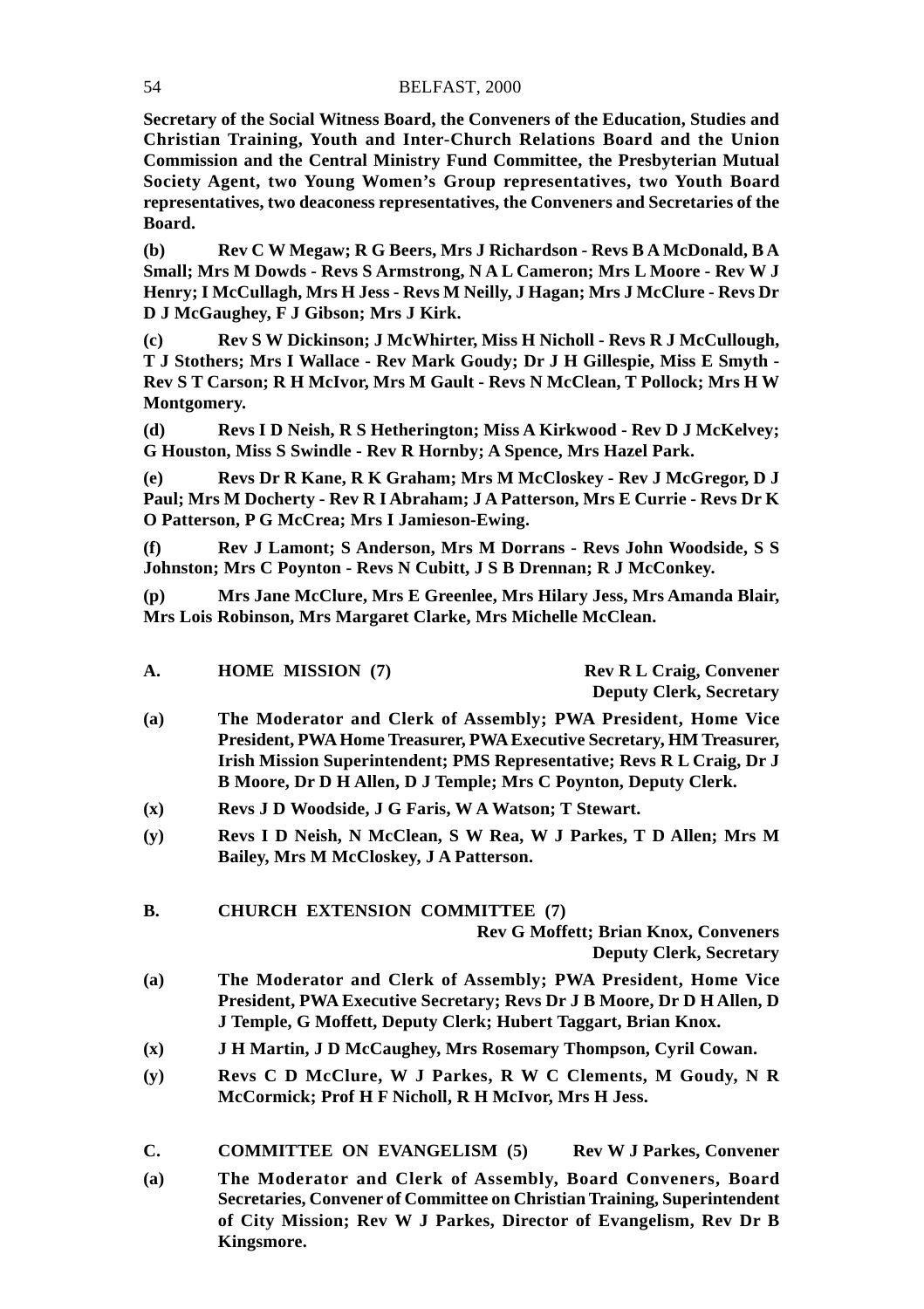| BELFAST, 2000 |  |
|---------------|--|
|               |  |

- **(x) Revs A W Boyd, A S Smyth, H E Lewis; C Matthews.**
- **(y) Revs W J Henry, RS Hetherington, R J McCullough, R N Agnew, D J Hutchinson, Dr D J McGaughey; Mrs J Kirk, Dr J H Gillespie.**

| D. | IRISH MISSION (5) | D C Cowan, Convener                   |
|----|-------------------|---------------------------------------|
|    |                   | <b>Rev D J Temple, Superintendent</b> |

- **(a) The Moderator and Clerk of Assembly, Revs Dr D H Allen, Dr J B Moore, Board Secretaries, Conveners Home Mission, Christian Training, Evangelism, Secretaries, Home Mission, PWA, Youth, City Mission, D C Cowan.**
- **(x) Revs A S Smyth, G Connor; D F Adair, J S Mills.**
- **(y) Revs J Curry, S S Johnston, D H Gilpin, N McClean, W J Henry, R J McCullough, RS Hetherington; Mrs M Dorrans.**
- **E. DIVINE HEALING COMMITTEE (5)**

#### **Rev Dr S D H Williamson, Convener**

- **(a) The Moderator and Clerk of Assembly, Revs Dr D H Allen, Dr J B Moore, Dr S D H Williamson; Director of Social Service, Board Secretaries.**
- **(x) Revs Ruth Patterson; Dr Margaret A F Wallace, Mrs A J Giffen.**
- **(y) Revs J I Mairs, J S B Drennan, T Pollock, Nancy Cubitt; Mrs P Sterling, Mrs M Dorrans.**

The **Memorial of the Interim Kirk Session of Movilla Church Extension Movilla Charge** (Reports p205) was submitted by the Rev D C Porter. **Memorial**

Moved by the Rev D C Porter, seconded by the Rev Dr D J Watts, and agreed:

That the Memorial be received and its prayer granted.

#### **GENERAL BOARD - Debate Resumed (See p.47)**

Moved by the Very Rev Dr S Hutchinson, seconded by the Rev S W van **BOARD** Os, and agreed:

2. That the General Assembly express their pleasure at the appointment **Forces** of the Rev Terry Maze as Principal Chaplain (CSFC) Navy and send him greetings as he begins this new dimension in his ministry.

3. That the General Assembly wish the Rev Dr Victor Dobbin well on his retirement from the office of Chaplain General and assure him of their prayers for his future ministry and work.

4. That the General Assembly recommend the customary observance of Battle of Britain Sunday and Remembrance Sunday in our congregations and that the appropriate offerings taken up on those days be given to the Royal Air Force "Wings Appeal" and the Royal British Legion Poppy Appeal.

5. That the General Assembly recommend that congregations continue to support the work of the UDR/Royal Irish Regiment Benevolent Fund by taking up an offering on the last Sunday in April or some other appropriate Sunday.

6. That legislation be prepared for next Assembly to permit a ruling elder **1999 Remits**or minister without charge who is appointed as Clerk of Presbytery to be an ex officio member of Presbytery while holding office.

# **GENERAL**

**Committee**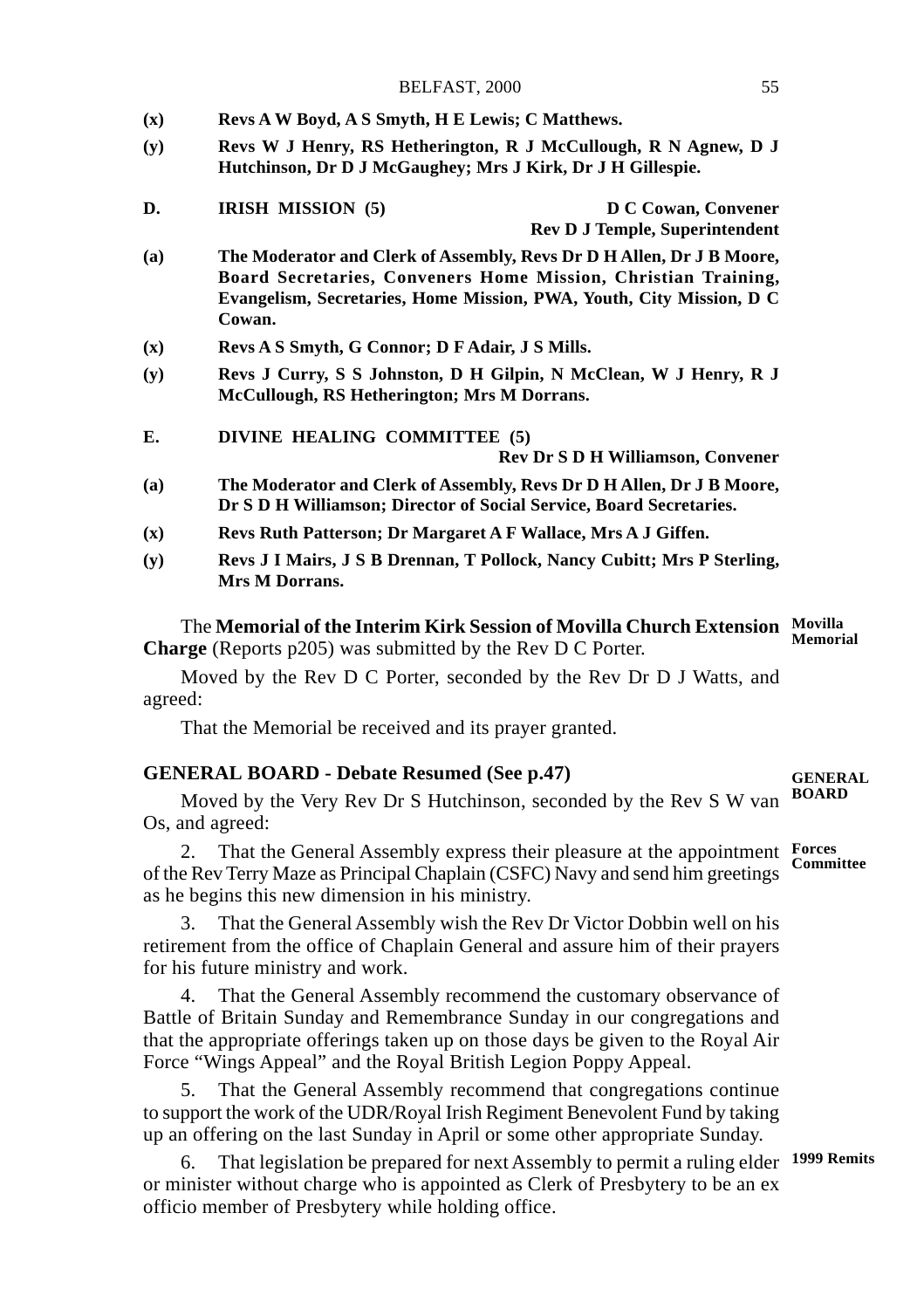Moved by the Very Rev Dr S Hutchinson, seconded by the Rev S W van Os:

7. That the General Assembly agree that provision should be made for the voluntary retirement of ruling elders from the active duties of their office.

On being put, the resolution was declared lost.

|  | 57 votes |
|--|----------|
|  | 81 votes |

Moved by the Very Rev Dr S Hutchinson, seconded by the Rev S W van Os, and agreed:

8. That the report on Returns received from Boards and Presbyteries in response to the Assembly's Remit on Statistics be referred to the Board of Mission in Ireland.

9. That any comments on the Job Description for the next Clerk of Assembly be submitted in writing to Very Rev Dr D H Allen, by 15th September, 2000.

10. That the General Board be given authority to finalise the Job Description for the next Clerk of Assembly at its October meeting.

11. That the General Assembly adopt the recommendations of the Recognised Ministries Committee on Ministers and Licentiates without Charge.

12. That the General Assembly encourage the work of Peace Agents in Presbyteries and Congregations. **Committee**

> 13. That a grant of up to £2,500 be made available from the Incidental Fund to the Peace and Peacemaking Committee.

**Assembly Conference**

**Recognised Ministries Committee Peace and Peacekeeping**

14. That an Assembly Conference be held in the summer of 2003.

15. That the following be appointed as an ad hoc Committee to organise the Assembly Conference.

Rev T D Gribben (Convener)

Rev J H Robinson (Secretary)

The Moderator and Clerk of Assembly

Revs Dr M A Barry, M R Burnside, G Connor, R L Craig, T W Gordon, T D Gribben, R Hill, K A McBride, S W Rea, J H Robinson, A J McL Smith, I F Smith;

Dr Desmond Alexander, Mrs Adrianne Campbell, Mrs Ruth Craig, Miss Ann Houston, Mr Stanley McDowell, Mrs Margaret Myers, Miss Cheryl Reid, Mr David Thomson.

16. That the ad hoc Committee present to the 2001 Assembly a proposed structure and programme for the conference including a budget and proposals for financing.

17. That the College and Training Review Committee be thanked and discharged. **College and Training Review Committee**

18. That the General Board, with its associated working committees for the ensuing year, be appointed in accordance with Par 272 of the Code as follows: **General**

**The Clerk, Convener**

**(a) Moderator, and Clerk of Assembly, preceding three Moderators and former Clerks of Assembly, Clerks of Synods and Assembly Conveners of Commissions and Boards.**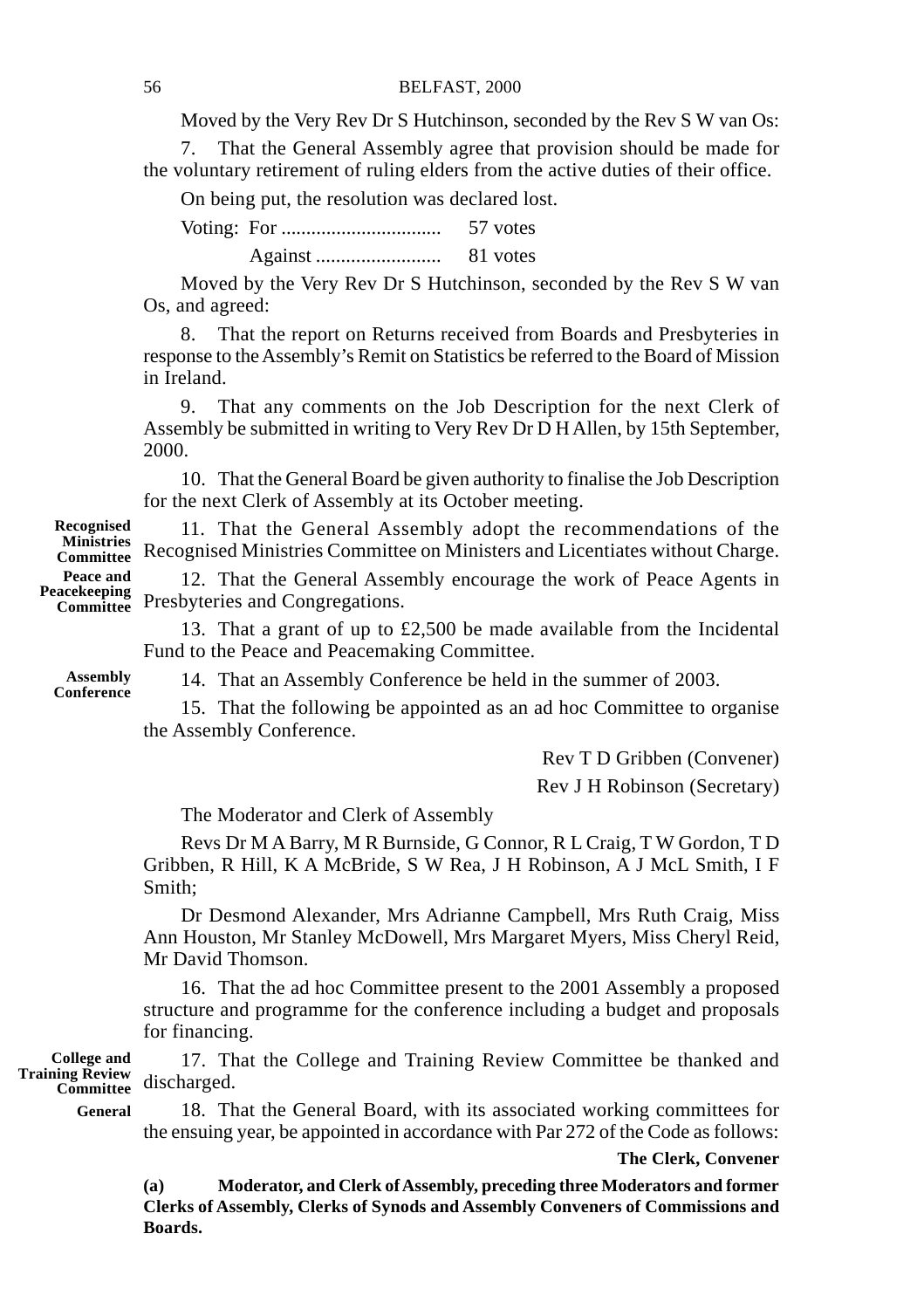**(b) Revs Dr D J Watts, J Gordon; W J McClelland, J McIntyre - Revs Dr J Thompson, F A C Wilson; T H Savage, W H Scott - Revs James Harper, K McConnell; D H Browne, Mrs I McBride - Revs J I Davey, R Lockhart; R D T Gibson, Miss E McConnell - Revs I J Patterson, J Holmes; R A McCracken, J Hudson - Revs S A Finlay, Dr D J McGaughey; E McWilliams, H McGaffin.**

**(c) Revs J J Andrews, W F Dickey; J Petrie, Mrs A Erwin - Revs W J Johnstone, Dr J W Lockington; Mrs E Love, R McCreary - Revs Ivan Hunter, T P Fleming; I Smyth, P McGonigle - Revs H B Wallace, S McCartney; R H Gault, R D McConaghie - Revs W D Weir, B Kennaway; I.J. Liddle, Mrs A B Wilson.**

**(d) Revs J R Dickinson, T I Harte; M Whittle, J H McDowell - Revs R T Anderson, W P H Erskine; L Holly, Miss J P Gamble - Revs John McVeigh, H A Dunlop; A J Morrow, Miss V J Wilson.**

**(e) Revs Dr J Fell, Dr R Kane; J A Emery, A Craig -Revs S Stewart, J Clarke; B Douglas, Wm Taylor - Revs J F Murdoch, N S Harrison; W C Henderson, T R Reid - Revs J B McCormick, N W McAuley; R Stewart, E M Carroll.**

**(f) Revs Brian Brown, W A McCully; A O Buchanan, Mervyn McKean - Revs J Faris, F Sellar; Joan Cowle, Wm Harper - Revs David Allen, B.C.G. Black; G McConkey, A McAdoo.**

**(g) Revs R McM Mackay, Dr R F G Holmes, Dr D R Purce, C J C McMullen; Miss A Burrows, Mrs K Mawhinney, Mrs Maureen Patterson, Miss E Drysdale, Mrs M Thompson, H S McCullough, J D Boyd, Aubrey McMurtry, S McKinney, Mrs Alison Harbison, Mrs C Poynton, Mrs Lois Robinson, Mrs H Jess, Mrs A W Boyd, Mrs P Sleith; D McCleery.**

#### **A. CHURCH AND GOVERNMENT COMMITTEE (5) Rev Dr John Dunlop; George McCullagh, Conveners**

- **(a) The Moderator, preceding Moderator, Clerk, former Clerks, and Deputy Clerk of Assembly, Moderator-Designate, Forces Convener, Peace and Peacemaking Convener, Rev Dr J Dunlop; G McCullagh.**
- **(x) Rev Lesley E Carroll; Philip Mateer, Mrs S Blair.**
- **(y) Revs Ivan Patterson, Dr Joseph Fell, B Kennaway, Dr D J Watts, J R Dickinson; Mrs A Erwin, T R Reid, G McConkey.**
- **B. MODERATOR'S ADVISORY COMMITTEE (5) The Clerk, Convener**
- **(a) The Moderator, preceding three Moderators, Clerk, former Clerks, and Deputy Clerk of Assembly, Clerks of Synods.**
- **(x) Revs Dr D H Allen, Dr G McK Eagleson, Dr J Dunlop; V R Arnold.**
- **(y) Revs Dr D J Watts, J R Dickinson, Dr Joseph Thompson, I J Patterson, Dr Joseph Fell, W D Weir; R H Gault, R A McCracken.**
- **C. DOCTRINE COMMITTEE (5) Principal, U.T.C., Convener**
- **(a) The Moderator and Clerk of Assembly, the General Assembly's Theological Professors.**
- **(x) Revs D. Bradley, Prof R F G Holmes; Dr R J Rodgers, Dr N Smith.**
- **(y) Revs N W McAuley, T P Fleming, Dr Joseph Thompson, Dr J W Lockington, J G Faris, F Sellar, John McVeigh, I J Patterson.**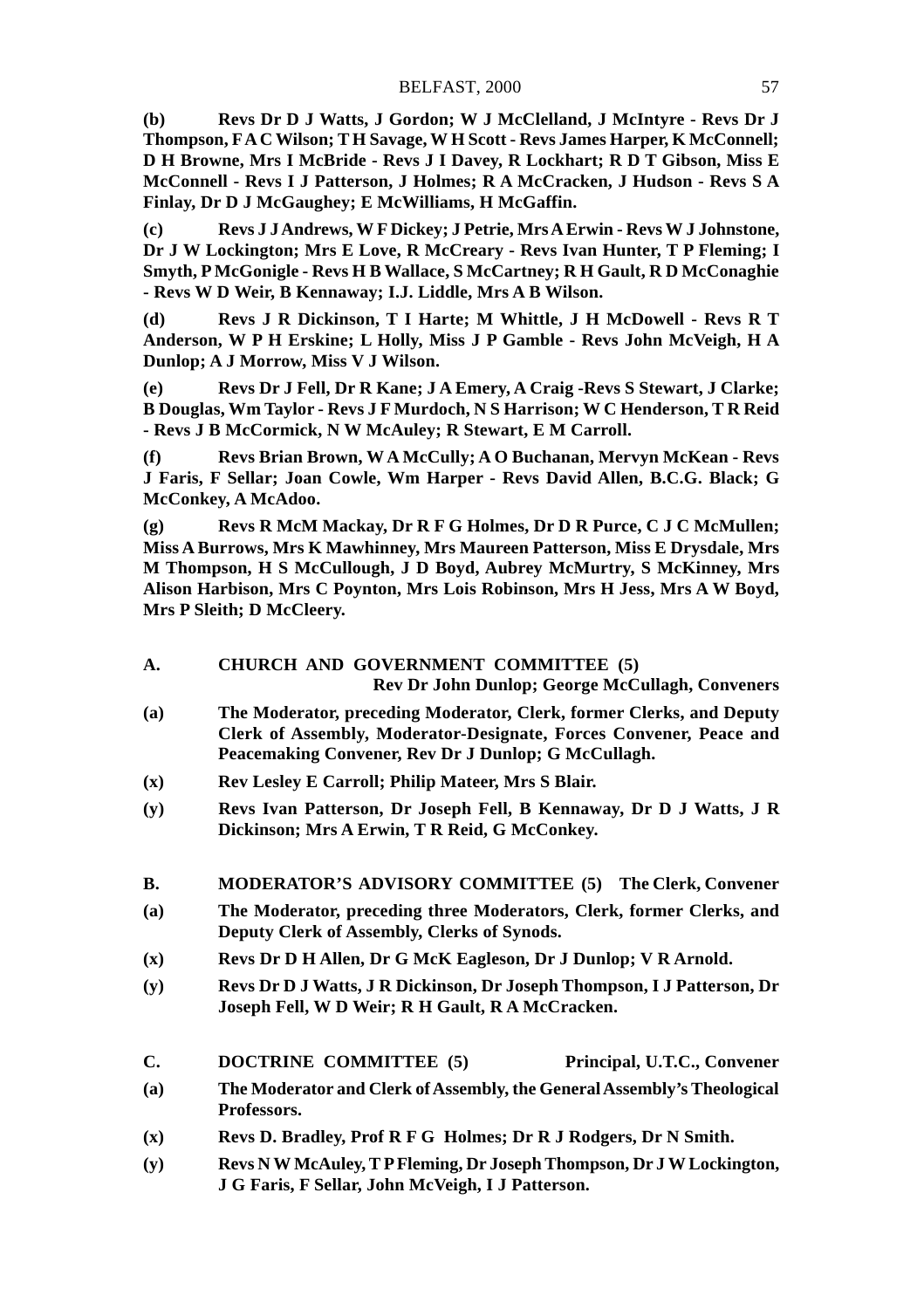| 58             | BELFAST, 2000                                                                                                                                                 |                                |
|----------------|---------------------------------------------------------------------------------------------------------------------------------------------------------------|--------------------------------|
| D.             | <b>FORCES COMMITTEE (5)</b>                                                                                                                                   | Rev S W van Os, Convener       |
| (a)            | The Moderator and Clerk of Assembly, Rev S van Os.                                                                                                            |                                |
| $(\mathbf{x})$ | Revs RA Knox, P P Campbell, Prof J P Taylor; S Agnew.                                                                                                         |                                |
| (y)            | Revs Dr J Fell, JJ Andrews, R T Anderson, B Kennaway, B C G Black, W<br>D Weir; Mrs E Love, W H Scott.                                                        |                                |
| Е.             | <b>CHAPLAINS COMMITTEE (5)</b>                                                                                                                                | <b>J A Scott, Convener</b>     |
| (a)            | The Moderator and Clerk of Assembly, Conveners of Church and<br>Government Committee, Convener of Social Issues and Resources<br><b>Committee: J A Scott.</b> |                                |
| (x)            | Rev J A Thompson; R D T Gibson, Miss M Angus.                                                                                                                 |                                |
| (y)            | Revs R T Anderson, J Gordon, W P H Erskine, Dr J Fell; Mrs A Erwin, J<br>Petrie.                                                                              |                                |
| F.             | <b>RECOGNISED MINISTRIES COMMITTEE (5) The Clerk, Convener</b>                                                                                                |                                |
| (a)            | The Moderator, Clerk of Assembly, Convener of Doctrine Committee,<br><b>Convener of Union Commission.</b>                                                     |                                |
| $(\mathbf{x})$ | Revs I T McKee, R F S Poots, R B Savage; S Agnew.                                                                                                             |                                |
| (y)            | Revs W J Johnstone, W D Weir, J I Davey, Dr J Fell, W P H Erskine, Dr<br>Joseph Thompson, J J Andrews; Miss V J Wilson.                                       |                                |
| G.             | PEACE & PEACEMAKING COMMITTEE (5)                                                                                                                             | <b>Rev D R Baker, Convener</b> |
| (a)            | The Moderator and Clerk of Assembly; Rev D R Baker.                                                                                                           |                                |
| (x)            | Revs J I Thompson, D Murphy; Mrs B Reid, Wm Brown.                                                                                                            |                                |
| (y)            | Revs T I Harte, J Gordon, N S Harrison; T R Reid, G McConkey, R Gibson,                                                                                       |                                |

**Miss V J Wilson, Mrs A Erwin.**

The sederunt came to a close at 5.00pm, the Moderator pronouncing the Benediction.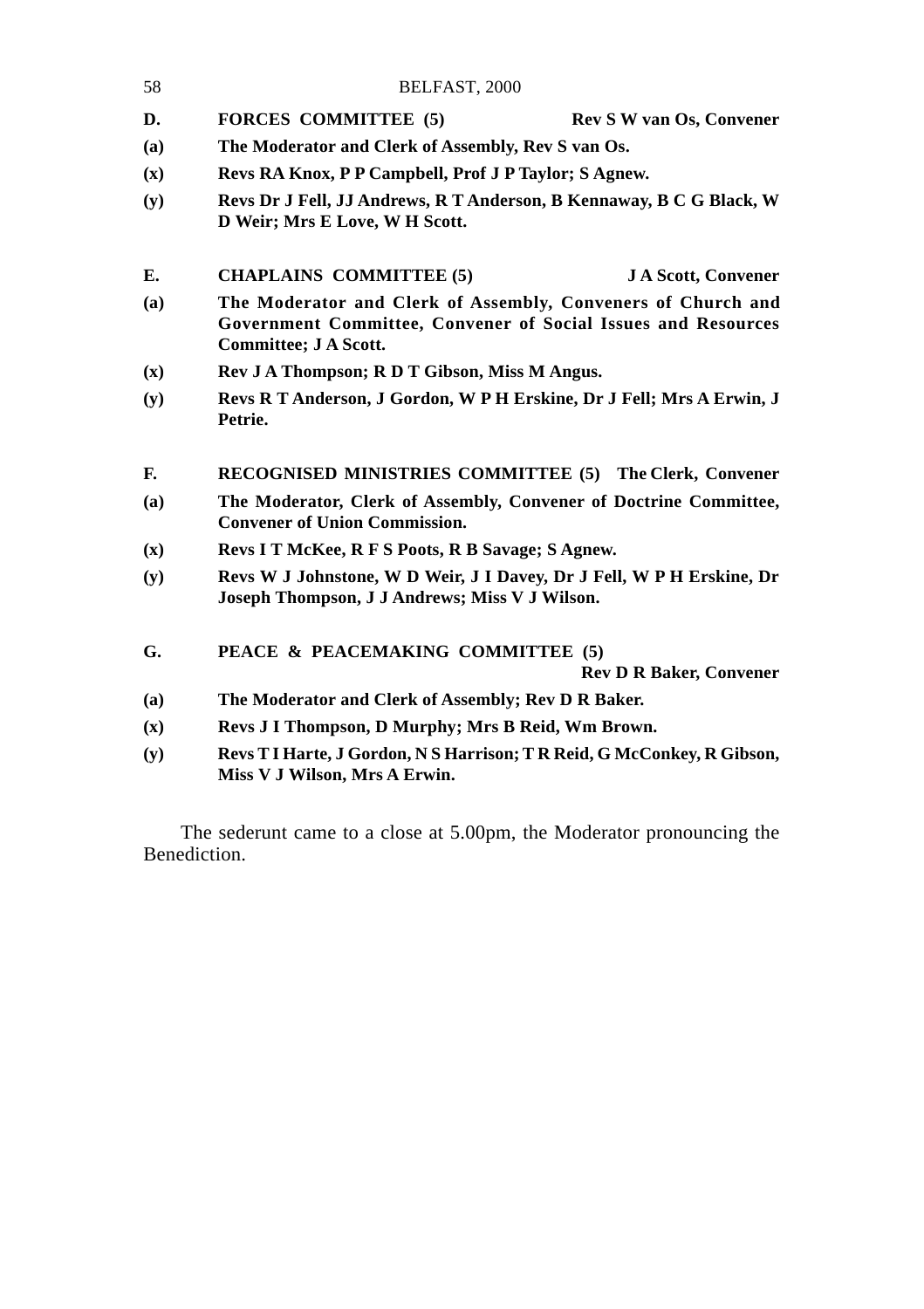On Wednesday evening, 7th June 2000, a Rally, conducted by the Moderator, took place at 7.45. After worship the Moderator welcomed Licentiates and expressed thanks to recently retired Ministers.

At the request of the Moderator, Rev Dr Leighton Ford addressed the Assembly.

The sederunt came to a close at 9.45 pm, the Moderator pronouncing the Benediction.

# **SIXTH SESSION**

**Thursday, 8th June, 2000 Half past nine o'clock. Forenoon**

The Assembly again convened, the Moderator leading in prayer.

The Report of the **TRUSTEES** (Reports pp 304-311) was submitted by **TRUSTEES**Mr J Millar, OBE, together with the following Supplementary Report.

# **TRUSTEES - Supplementary Report**

The Trustees welcome the appointment of Mr Clive Knox as Financial Secretary Designate. They recommend that he be authorised to substitute when necessary for the present Financial Secretary until his retirement, particularly in signing cheques and signing and sealing documents under the provisions of the Trustees Byelaws XIII and XIV (Code Appendix 15).

Moved by Mr J Millar, OBE, seconded by Mr D J Bell, CB, and agreed:

1. That the Report be received.

2. That the recommendation regarding the Mrs A M Davidson Trust be adopted.

3. That the recommendation regarding the Sir Wm V McCleery Trust be adopted.

4. That the recommendation regarding the Miss Irene Scott Trust be adopted.

5. That the recommendation regarding the Miss Ida Mary McGeown Trust be adopted.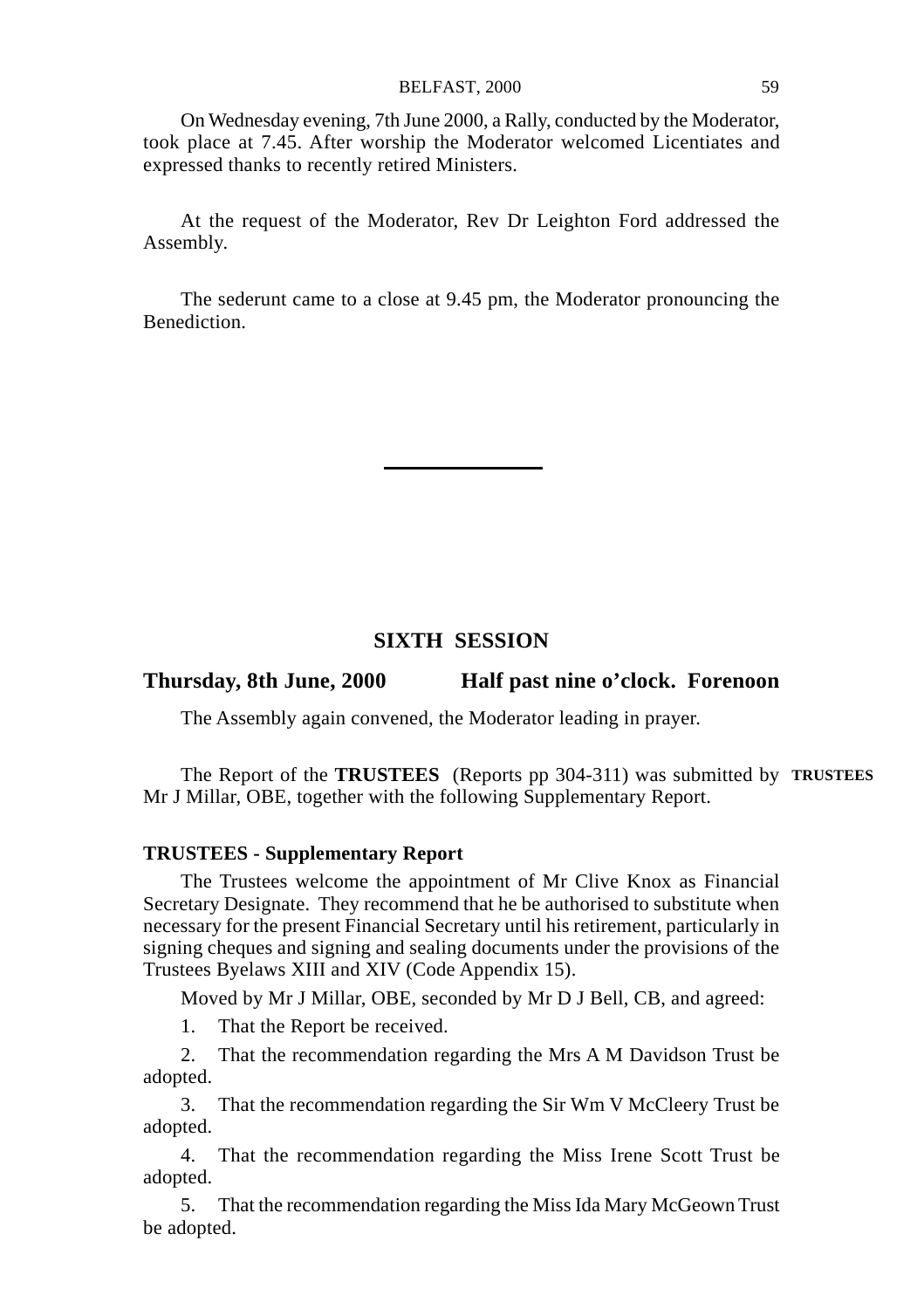6. That the General Assembly welcome the report on Ethical Investment and, in particular, the conclusions set out in paragraph 15.

That in accordance with the Will of the late John Getty the following be constituted as the Committee for the "direction and management of the application" of the income from the Getty Bequest:

Very Rev Dr S Hutchinson, Very Rev Dr A J Weir, Very Rev Dr T J Simpson, Revs J McAllister, OBE, W D F Marshall, R J A Bell; Mr Wilson Ervin, Sir Eric McDowell, Mr David Bell, CB, Mr A T Ross, Mr John Millar, OBE, Mr J I Bill, OBE.

8. That the Financial Secretary Designate, Mr Clive Knox, be authorised to substitute when necessary for the present Financial Secretary until his retirement, particularly in signing cheques and signing and sealing documents under the provisions of the Trustees Byelaws XIII and XIV (Code Appendix 15).

The Report of the **COMMISSION ON TRUSTS** (Reports p 273) was submitted by Mr A J Rankin. **COMMISSION ON TRUSTS**

> Moved by Mr A J Rankin, seconded by the Very Rev Dr S Hutchinson, and agreed:

1. That the Report be received.

2. That the Commission on Trusts for the ensuing year be appointed in accordance with Par 130 of the Code as follows:

**A J Rankin, Convener**

**(a) The Moderator and Clerk; A J Rankin.**

**(g) Revs D Clarke, Dr T J Simpson, R J A Bell, Deputy Clerk, R J T McMullan; T H Cochrane, J W Russell, W H Henry, M McQuillan, Mrs W D F Marshall.**

The Report of the **PRESBYTERIAN WOMEN'S ASSOCIATION** (Reports pp 207-213) was submitted by Mrs Marbeth Russell. Mrs Margaret Thompson, PWA President, also addressed the Assembly. **PWA**

Moved by the Rev R F S Poots, seconded by the Very Rev Dr S Hutchinson, and agreed:

1. That the Report be received.

The **Overture anent Par 308** of the Code (Reports pp 213-214) was submitted by the Rev R F S Poots. **Overture anent Par 308**

> Moved by the Rev R F S Poots, seconded by the Very Rev Dr S Hutchinson, and agreed:

> That the Overture be received and that, under Par 111 of the Code, it be made the rule of the Church.

The Minutes were taken and corrected.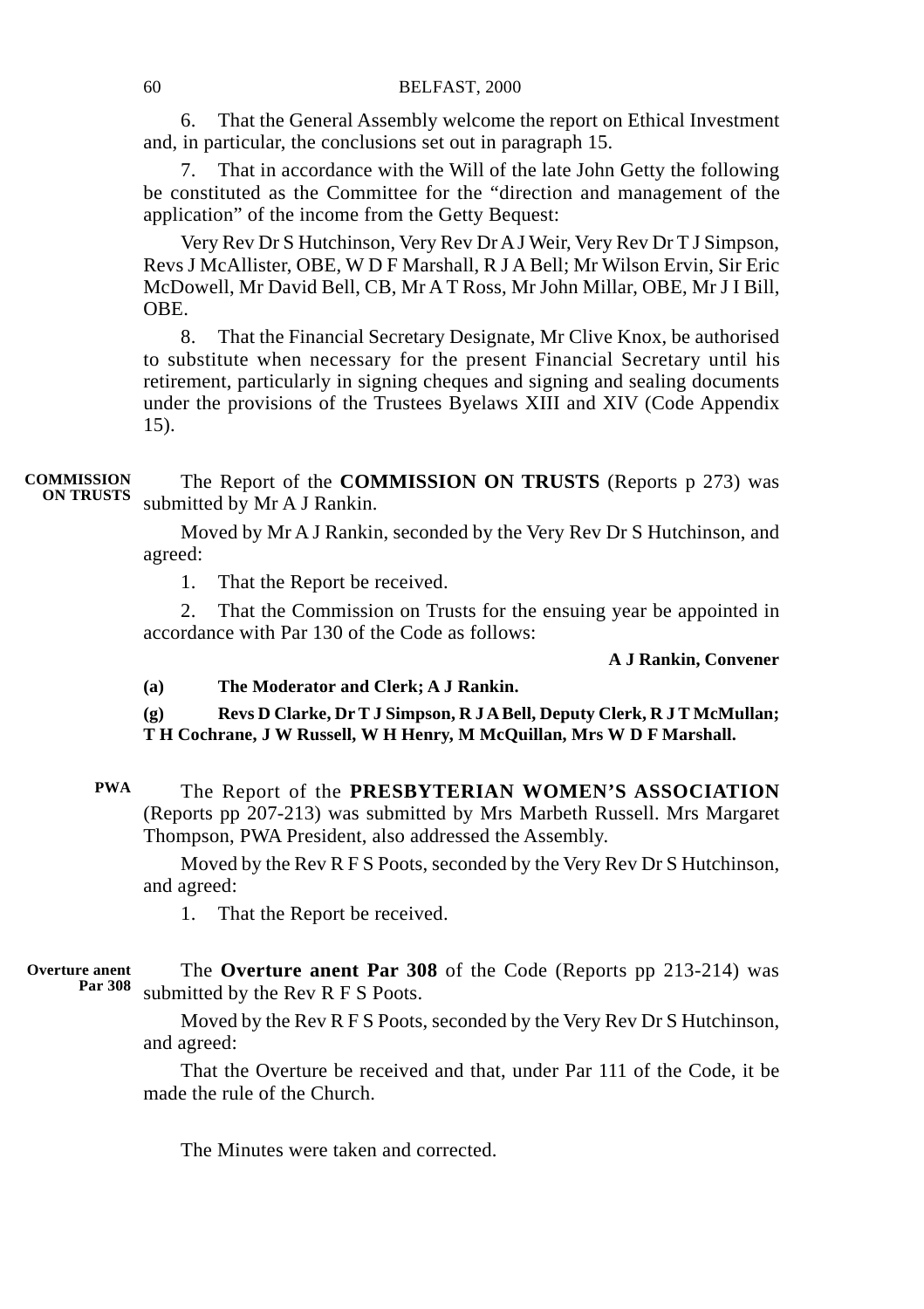# **Intermission**

The Report of the **OVERSEAS BOARD** (Reports pp 162-188) was **OVERSEAS** submitted by the Rev S J Campbell. **BOARD**

Moved by the Rev S J Campbell, seconded by the Rev R J T McMullan, and agreed:

1. That the Report be received.

2. That the General Assembly give thanks to God for the faithful and dedicated witness and service of our missionary personnel and their families in many different and challenging cultural situations, and encourage the whole Church to pray for and support them and their national colleagues as they proclaim the Gospel in a rapidly changing world.

3. That the General Assembly welcome the participation of the Presbyterian Women's Association in the total work of the Overseas Board and encourage further co-operation in the coming days.

4. That the General Assembly welcome the growing fellowship with partner Churches in Europe, with the prayer that these relationships will develop and mature as the Gospel is proclaimed to the people of our own continent.

5. That the General Assembly give thanks for the life, witness and service of our partner Churches in Kenya, Malawi, Sudan, Togo and Zambia, encourage them to take up the challenge of presenting the Gospel to Moslems and those who adhere to traditional religions, and support them as they seek to cope with the AIDS epidemic, which is destroying family life and creating thousands of orphans.

6. That the General Assembly give thanks to God for the growth of the Church in Sudan despite the devastating effect of the forty years of civil war, ethnic conflict, drought, floods and famine, and pray that the Presbyterian Church will experience a growing unity among its people from different ethnic backgrounds in the coming years.

That the General Assembly pray for God's blessing upon the life and witness of our partner Churches in Brazil and Jamaica as they minister to their peoples in urban and rural areas and to the marginalised in their societies.

That the General Assembly give thanks for the living faith of Arab and Jewish believers in the Middle East, support their continued witness to the Gospel of Jesus Christ and their desire for unity among Christians, and pray that a just and settled peace will soon be established in the region.

9. That the General Assembly praise God for the courageous witness to the Gospel by our partner Churches in Asia in the midst of growing religious intolerance and persecution, and pray that God will richly bless their efforts to establish and build up the Church of Jesus Christ.

10. That the General Assembly request the Overseas Board to continue its work of educating the Church for mission in today's world, with a relevant and focused emphasis upon the younger generation, and to seek new and challenging ways of encouraging our church family to share in the mission of Christ.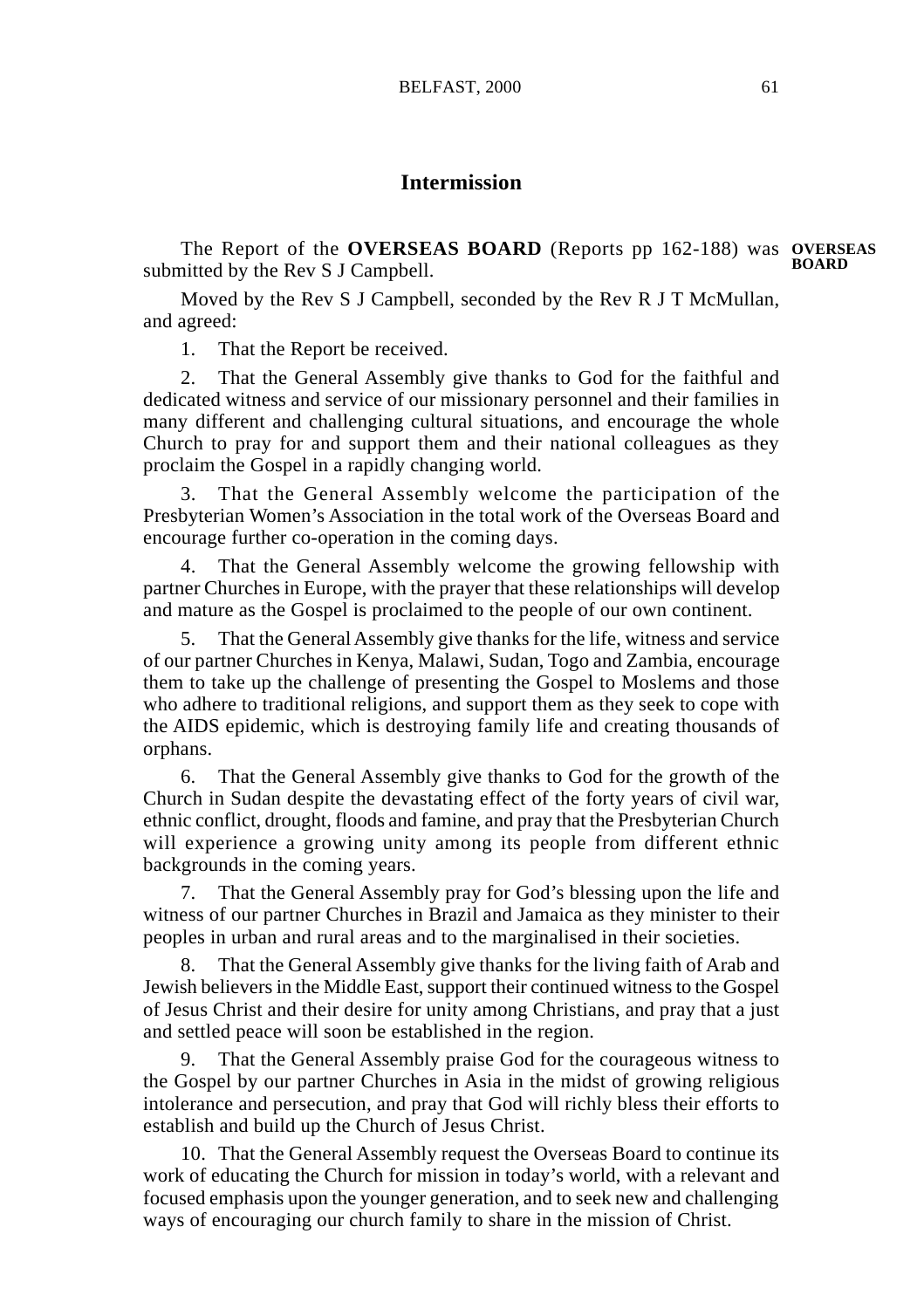Moved by the Rev R F S Poots, seconded by the Rev R J T McMullan, and agreed:

11. That the resignation of the Rev S J Campbell as Convener of the Overseas Board be accepted, that he be thanked for his valuable contribution to the work of the Board for the past seventeen years and that the Very Rev Dr John Dixon be appointed in his place.

Moved by the Rev S J Campbell, seconded by the Rev R J T McMullan, and agreed:

12. That the resignation of the Very Rev Dr John Dixon as Convener of the Asia Committee be accepted, that he be thanked for his valuable contribution to the work of the Board for the past fifteen years and that Dr Max Watson be appointed in his place.

13. That the resignation of the Rev Principal Cecil McCullough as Convener of the Europe and Middle East Committee be accepted, that he be thanked for his valuable contribution to the work of the Board and that Mrs Maureen Patterson be appointed in his place.

14. That the Overseas Board, with its associated working committees, be appointed for the ensuring year in accordance with Par 279 of the Code as follows:

> **Rev Dr S J Dixon, Convener Rev R J T McMullan; Mrs M Myers, Secretaries**

**(a) The Moderator and Clerk of Assembly, President and Overseas Vice-President of the PWA, Convener and Secretaries of the Board, Convener of the Inter-Church Relations Board, Sunday School Organiser, two Young Women's Group representatives, Youth Board representative, Rev SJ Campbell.**

**(b) Rev G F McKeown; J Warnock, Mrs A Murdock - Rev L W H Hilditch; Miss J Allen, Mrs E McIlwaine - Rev S R Conkey, R A Moffett; Miss M McCombe - Rev G B S Gibson; Dr Alistair Crockard, Miss W Norwood - Rev G Best; S Murphy, Mrs T Johnston - Rev N S Millen; R Harper, Mrs D Rea.**

**(c) Rev N A Brown; W Steele, Mrs T Boyd - Rev D Murphy; R I Bashford, Mrs J Gaston - Rev P Lyle; G Henderson, Mrs M McCormick - Rev K D W Crowe; J Michael, Mrs M Binnie - Rev P P Campbell; E Bell, Mrs A Reid.**

**(d) Rev T W D Greer; Mrs D Smyth, Mrs M Boyd - Rev W D Moore; W Hanna, Mrs E Jackson- Rev H R Quinn; W H Hawe, Miss R Taylor.**

**(e) Rev D Hillen; E Laverty, Dr H Williamson - Revs K G Patterson, Noel Ward; Mrs F Hamilton - Rev G Aitcheson; Dr C McKibbin, Mrs M McKibbin - Rev W L Orr; N Johnston, Mrs M McCreedy.**

**(f) Rev N E Dorrans; A Speer, Mrs F Armour - Revs S Anketell, John Mann; Mrs D Mitchell - Rev F J Taylor; L Foster, E Martin.**

**(p) Mrs Doreen McMullen, Mrs Margaret Binnie, Mrs Rosemary Cowan, Mrs Annie Erwin, Mrs Sheila Fell, Mrs Pat Colvin, Mrs Valerie Stewart.**

- **A. ASIA COMMITTEE (7) Dr Max Watson, Convener Rev R J T McMullan; Mrs M Myers, Secretaries**
- **(a) The Moderator and Clerk of Assembly, Rev Dr S J Dixon; Mrs M Thompson, Mrs M Patterson, Mrs G Irwin; Rev R J T McMullan; P W A Executive Secretary, C N Eves, Dr Max Watson.**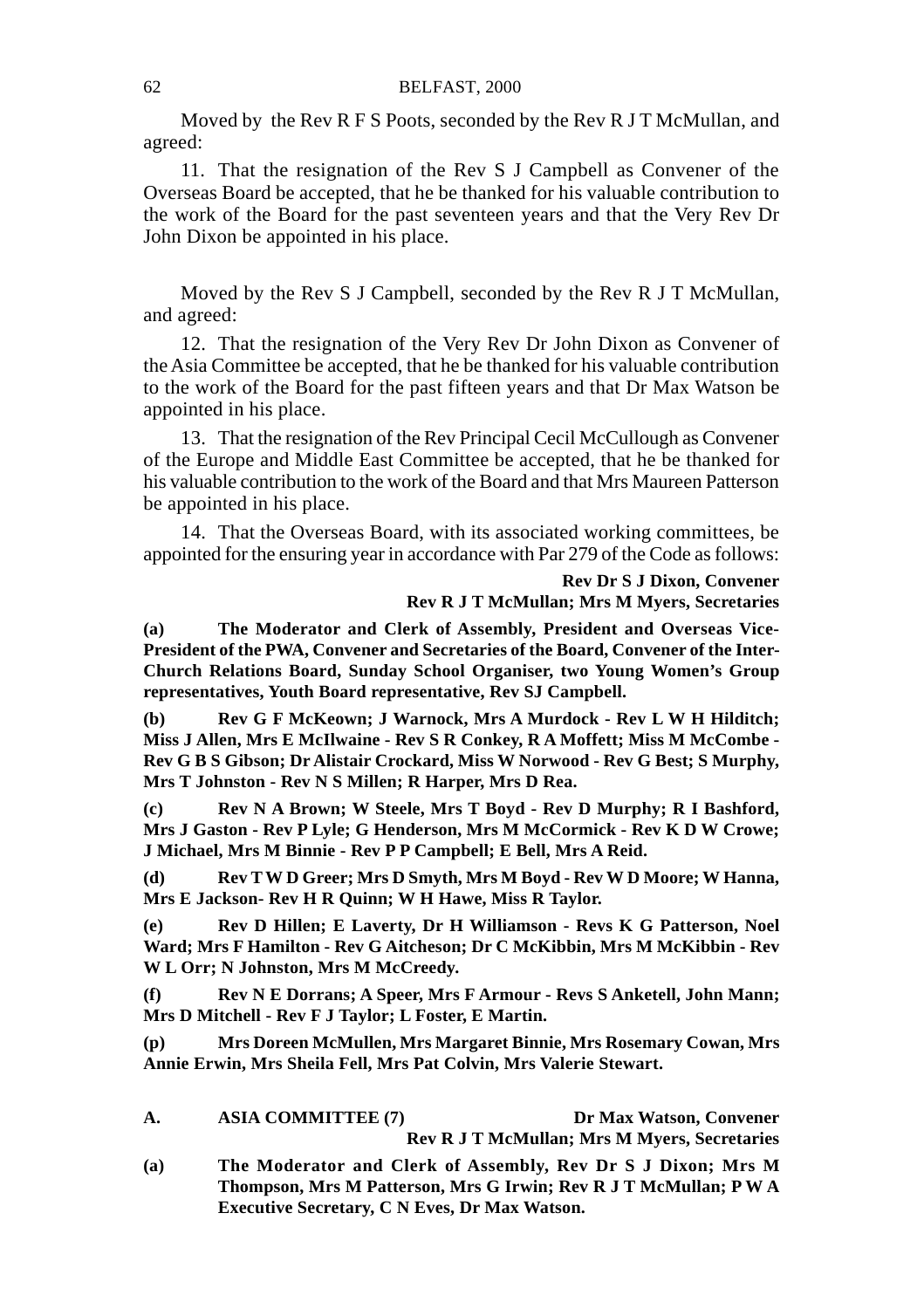| (x) | Revs S J Hanna, P G Lyle; Mrs M Lygo, Dr J Shannon.                                                                                                                                                            |
|-----|----------------------------------------------------------------------------------------------------------------------------------------------------------------------------------------------------------------|
| (y) | Revs W D Moore, G E Best, D Murphy; E Bell, R I Bashford, Mrs S Fell,<br>Mrs E McIlwaine, Mrs F Armour.                                                                                                        |
|     |                                                                                                                                                                                                                |
| В.  | EUROPE AND MIDDLE EAST COMMITTEE (7)                                                                                                                                                                           |
|     | <b>Mrs Maureen Patterson, Convener</b><br><b>Rev R J T McMullan; Mrs M Myers, Secretaries</b>                                                                                                                  |
| (a) | The Moderator and Clerk of Assembly, Rev Dr S J Dixon, Prof J C<br>McCullough, J A Kirkpatrick, J N Seawright; Mrs M Thompson, Mrs M<br>Patterson, Mrs G Irwin; Rev R J T McMullan; P W A Executive Secretary. |
| (x) | Revs Dr R I Birney, I J Patterson, J I Thompson, Prof W P Addley.                                                                                                                                              |
| (y) | Revs D Hillen, L W H Hilditch, K D W Crowe; N Johnston, Mrs M Boyd, G<br>Henderson, Mrs J Gaston, Mrs D Rea.                                                                                                   |
| C.  | AFRICA, CARIBBEAN & LATIN AMERICA COMMITTEE (7)<br><b>Rev H R Quinn, Convener</b><br>Rev R J T McMullan; Mrs M Myers, Secretaries                                                                              |
| (a) | The Moderator and Clerk of Assembly, Revs S J Dixon, H R Quinn; World<br>Development Committee Convener, Mrs M Thompson, Mrs M Patterson,<br>Mrs G Irwin; Rev R J T McMullan; P W A Executive Secretary.       |
| (x) | Revs W S Marrs, T W Gordon, W J Waring; T A Macpherson.                                                                                                                                                        |
| (y) | Revs G F McKeown, N E Dorrans, S R Conkey; E Laverty, W H Hawe,<br>Mrs D McMullen, Mrs M Binnie, Mrs D Mitchell.                                                                                               |

The Assembly engaged in worship conducted by the Moderator, assisted by Mrs Thelma Campbell, the Rev A D Davidson and the Rev J D Woodside.

At the request of the Moderator, the Rev Dr Leighton Ford addressed the Assembly.

The sederunt came to a close at 1.20 pm, the Moderator pronouncing the **Benediction** 

# **SEVENTH SESSION**

**Thursday, 8th June, 2000 Half past two o'clock. Afternoon**

# **In Private**

The Assembly again convened, the Moderator leading in prayer.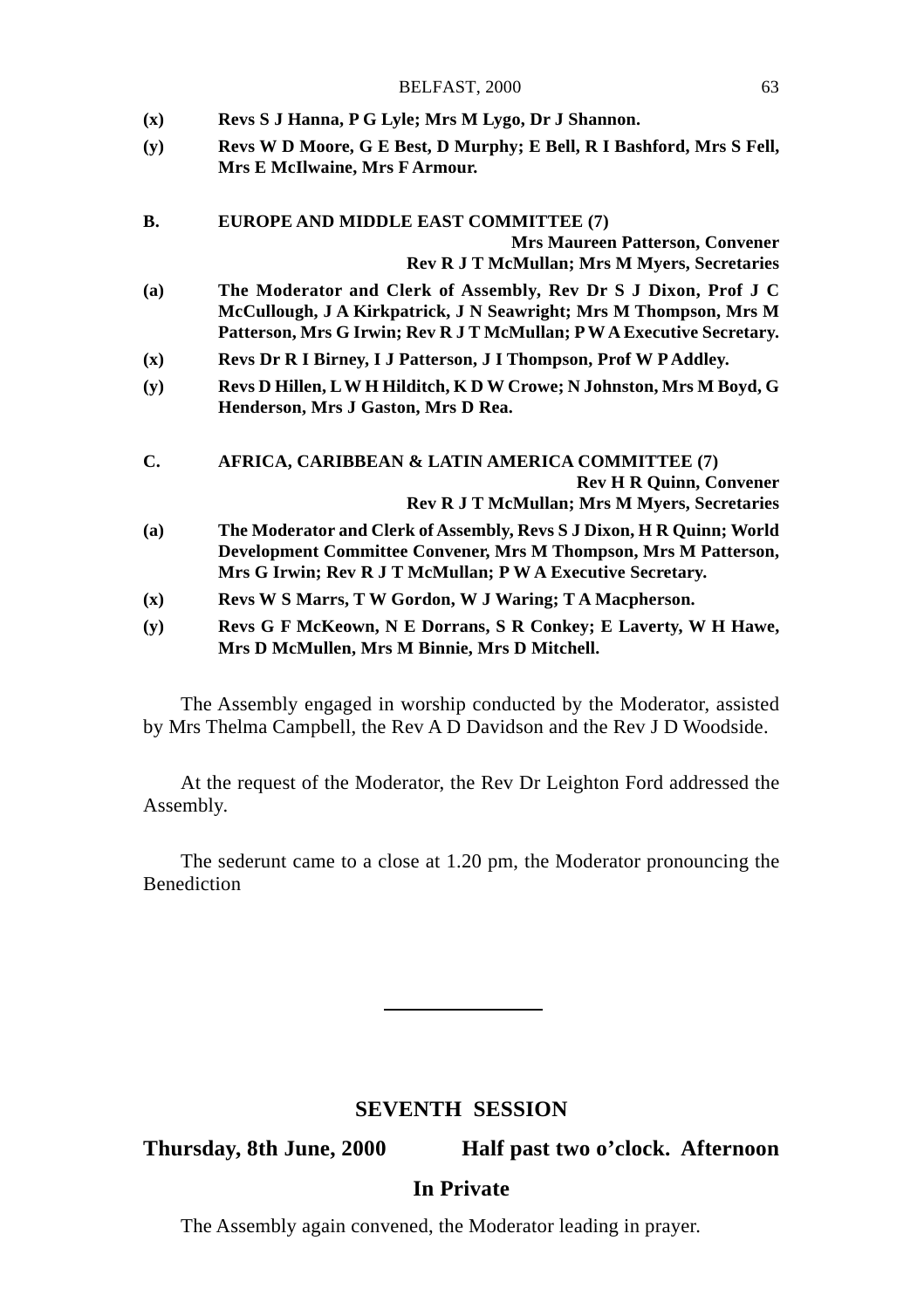**COMMITTEE ON RECEPTION OF MINISTERS & LICENTIATES**

The Report of the **COMMITTEE ON RECEPTION OF MINISTERS AND LICENTIATES** (Reports p 272) was submitted by the Rev R G Johnston.

Moved by the Rev R G Johnston, seconded by the Very Rev Dr A W G Brown, and agreed:

1. That the Report be received.

Moved by the Rev R F S Poots, seconded by the Very Rev Dr A W G Brown, and agreed:

2. That the General Assembly accept the resignation of the Rev R G Johnston as Convener of the Reception of Ministers and Licentiates Committee, that he be thanked for his services, and that the Rev R B Savage be appointed in his place.

The **Memorial of the Rev Dr J W Cheshire** was submitted by the Very Memorial of Rev Dr D H Allen as follows:

> To the Venerable the General Assembly of the Presbyterian Church in Ireland, to meet at Belfast, on the 5th day of June 2000.

The Memorial of the Rev. James Wilson Cheshire Respectfully Showeth:

That he is 49 years of age, that he is married with 3 children, that he is in good health, that he was regularly ordained to the Christian Ministry by the Evangelical Free Church in the United States of America, that he is a minister in good and regular standing with his church body and that he is in full accord with the doctrinal standards of the Presbyterian Church in Ireland.

That he served his internship in Faith Evangelical Free Church, Leesburg, FL; that he was Senior Pastor in Desert Evangelical Free Church, Palm Desert, CA. (April 1976-December 1979), that he was Senior Pastor in Sunrise Community Evangelical Free Church, Atlantic Beach, FL. (January 1980- September 1995), that he was involved with a D.Min project (September 1995- April 1997), that he has been Executive Director and Pastor Care Co-ordinator at Tuscacora Resource Centre, Mt. Bethel, PA (May 1997-present)

That he holds the following earned degrees: B.Sc. (Univ. of Florida); M.Div. (Trinity Evangelical Divinity School, Deerfield, IL.); D.Min. (Reformed Theol. Seminary, Orlando, FL.); M.Soc. Work. (Marywood Univ. Scranton, PA.) and that, having had close contact with the Presbyterian Church in Ireland on a number of occasions in recent years and especially during a year of D.Min. research study (1995-96) when he lived and worshipped in the Presbytery of Coleraine, he would be desirous of being accepted as a Minister of the Presbyterian Church in Ireland.

That he has applied to the Committee on the Reception of Ministers and that, if accepted, he will undertake any additional studies required by the Board of Studies and will serve the Church for at least one year as an Assistant Minister as required by Par. 193(1)(d) of the Code.

Memorialist therefore prays your Venerable Assembly to receive him as a Minister Without Charge and to place him under the care of the Presbytery of Coleraine.

And Memorialist as in duty bound will ever pray.

#### JAMES WILSON CHESHIRE

Licensed by the Presbytery of Coleraine and transmitted with the recommendation that its prayer be granted.

**Rev Dr J W Cheshire**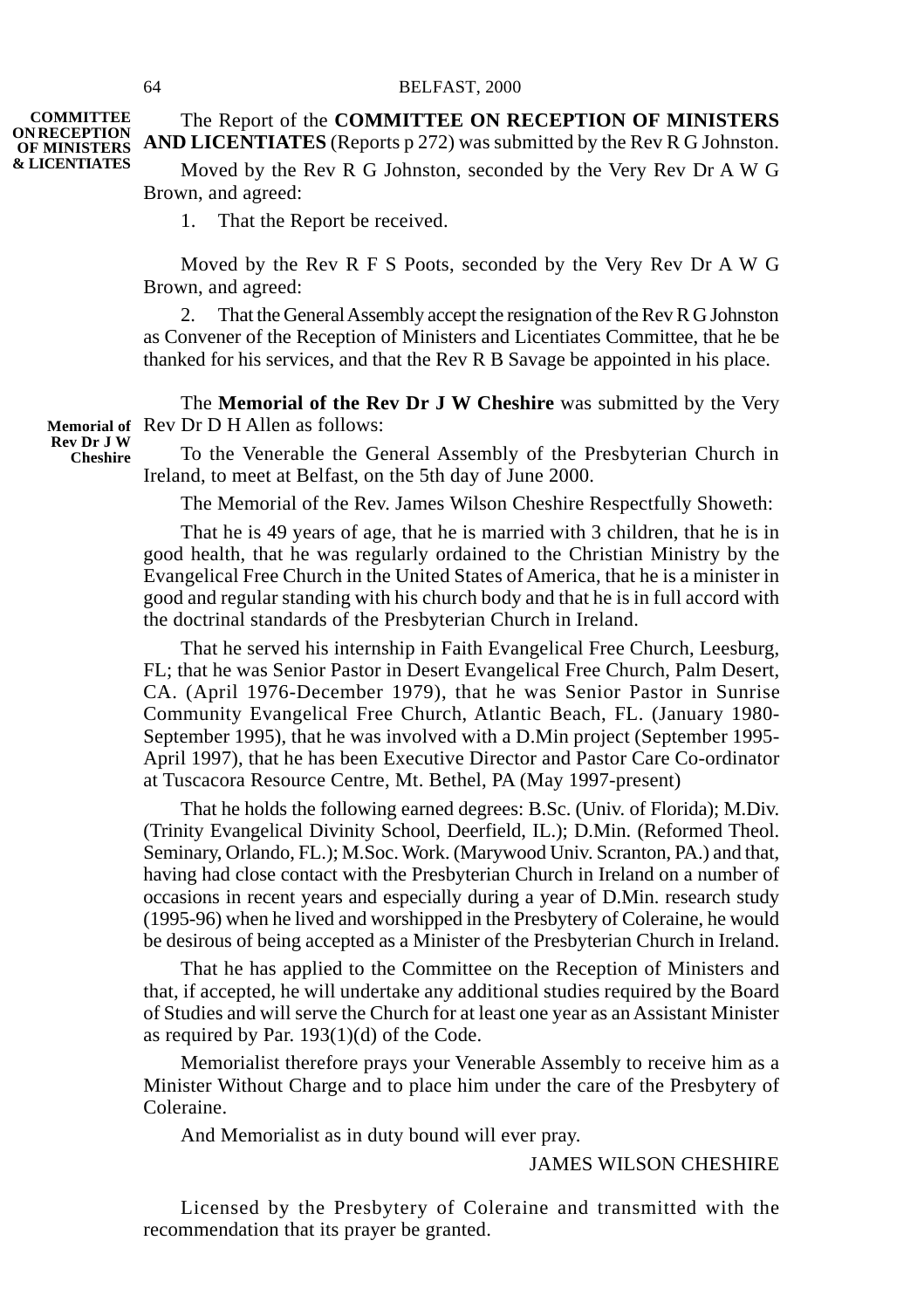Dated this 2nd Day of May 2000 at Coleraine.

GEORGE JOHNSTON, Moderator IVAN HUNTER, Clerk

Moved by the Very Rev Dr D H Allen, seconded by the Rev R B Savage, and agreed:

That the Memorial be received and its prayer granted.

The Report of the **JUDICIAL COMMISSION** (Reports pp 68-69) was **JUDICIAL** submitted by the Very Rev Dr S Hutchinson. **COMMISSION**

Moved by the Very Rev Dr S Hutchinson, seconded by Mr M A Morrow, QC, and agreed:

1. That the Report be received.

2. That Rev Dr Joseph Fell be appointed to the Judicial Commission in place of Rev J B McCormick (resigned).

The **Overtures anent Par 9 and Par 30(1)** of the Code (Reports p 70) Overtures anent were submitted by the Very Rev Dr S Hutchinson. **Pars 9 & 30(1)**

Moved by the Very Rev Dr S Hutchinson, seconded by Mr M A Morrow, QC, and agreed:

That the Overtures, having lain on the books for one year, be made the law of the Church.

The **Overture anent Par 132(4)** of the Code (Reports p 70) was submitted **Overture anent** by the Very Rev Dr S Hutchinson. **Par 132(4)**

Moved by the Very Rev Dr S Hutchinson, seconded by Mr M A Morrow, QC, and agreed:

That the Overture, having lain on the books for one year, be made the law of the Church.

The **Overture anent Par 19(4)** of the Code (Reports p 70) was submitted **Overture anent Par 19(4)** by the Very Rev Dr S Hutchinson.

Moved by the Very Rev Dr S Hutchinson, seconded by Mr M A Morrow, QC, and agreed:

That the Overture be received and placed on the books.

Moved by the Very Rev Dr S Hutchinson, seconded by Mr M A Morrow, QC, and agreed:

That the Overture be made an Interim Act.

The **Overture anent Par 172** of the Code (Reports p 70) was submitted by **Overture anent** the Very Rev Dr S Hutchinson. **Par 172**

Moved by the Very Rev Dr S Hutchinson, seconded by Mr M A Morrow, QC, and agreed:

That the Overture be received and that, under Par 111 of the Code, it be made the rule of the Church.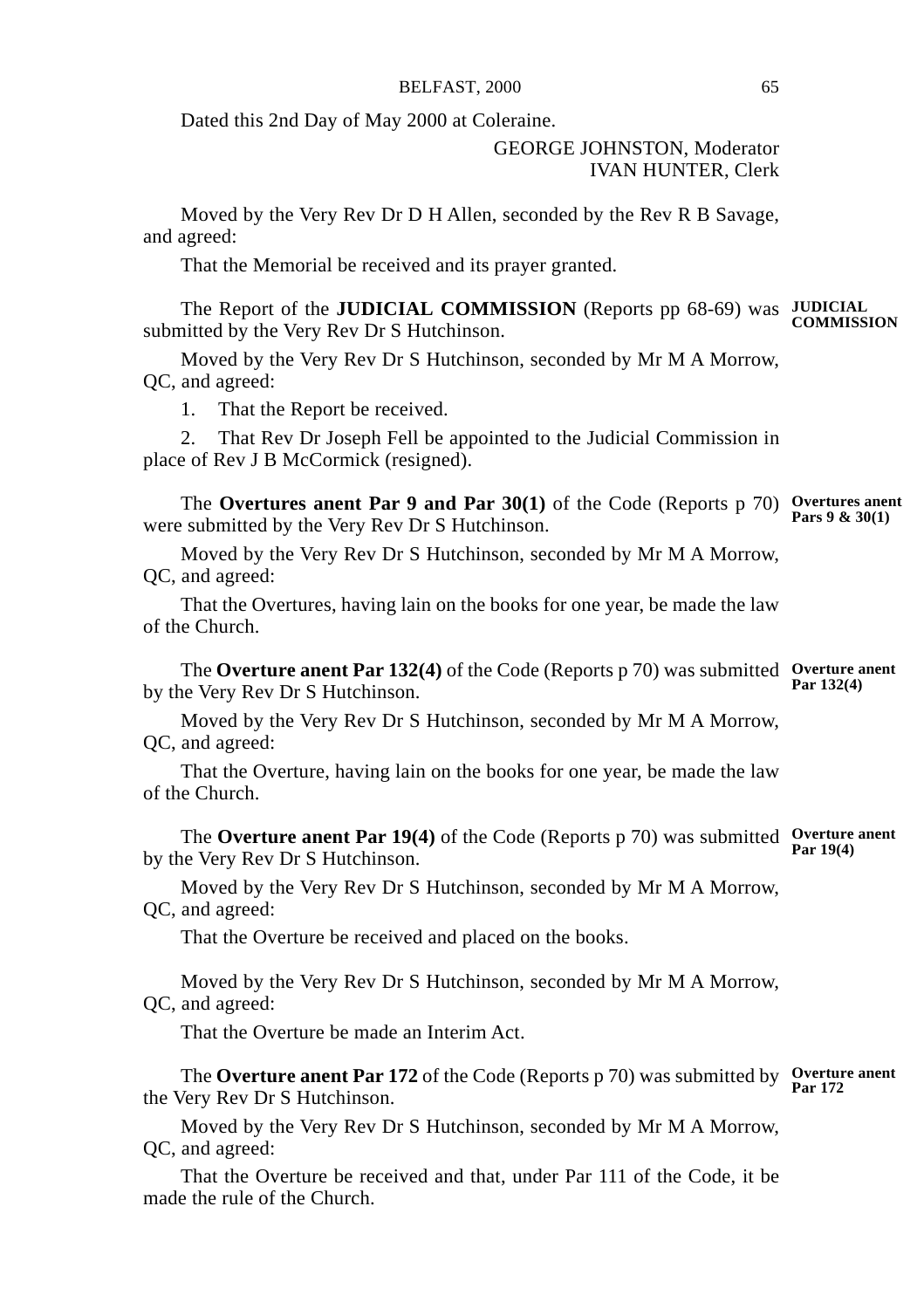The **Overture anent Par 185(4)** of the Code (Reports p 71) was submitted by the Very Rev Dr S Hutchinson. **Overture anent Par 185(4)**

> Moved by the Very Rev Dr S Hutchinson, seconded by Mr M A Morrow, QC, and agreed:

> That the Overture be received and that, under Par 111 of the Code, it be made the rule of the Church.

The Report of the **SPECIAL COMMISSION** (Reports pp 72-73) was submitted by the Very Rev Dr S Hutchinson. **SPECIAL COMMISSION**

> Moved by the Very Rev Dr S Hutchinson, seconded by Mr M A Morrow, QC, and agreed:

1. That the Report be received.

2. That the ad hoc Commission be thanked and discharged.

# **Intermission**

# **In Public**

The Report of the **YOUTH BOARD** (Reports pp 238-247) was submitted by the Rev D J Kane. **YOUTH BOARD**

> Moved by the Rev D J Kane, seconded by the Rev R J Hyndman, and agreed:

1. That the Report be received.

2. That the Revs R J Hyndman, David Stanfield, Dr William Crawley and Mr Trevor Long be appointed as representatives on the Youth Link NI Council and the Board of Management of the Churches Youth Service Council.

3. That in accordance with the recommendation of the Panel on the Overview of Funding, the Youth Development Officer for Northern Ireland be continued in post for a further year.

4. That the following grants be paid from the Incidental Fund:

Youth Link NI  $-£6,500$ 

PCI Family Holiday - £6,000

Moved by the Rev R F S Poots, seconded by the Very Rev Dr S Hutchinson and agreed:

5. That the resignation of the Rev D J Kane as Convener of the Youth Board be accepted, that he be thanked for his services and that Rev R J Hyndman continue as sole Convener.

Moved by the Rev D J Kane, seconded by the Rev R J Hyndman, and agreed:

6. That the resignation of the Rev M G McClelland as Convener of the Youth Home Mission Committee be accepted, that he be thanked for his services and that the Rev D J Paul be appointed in his place.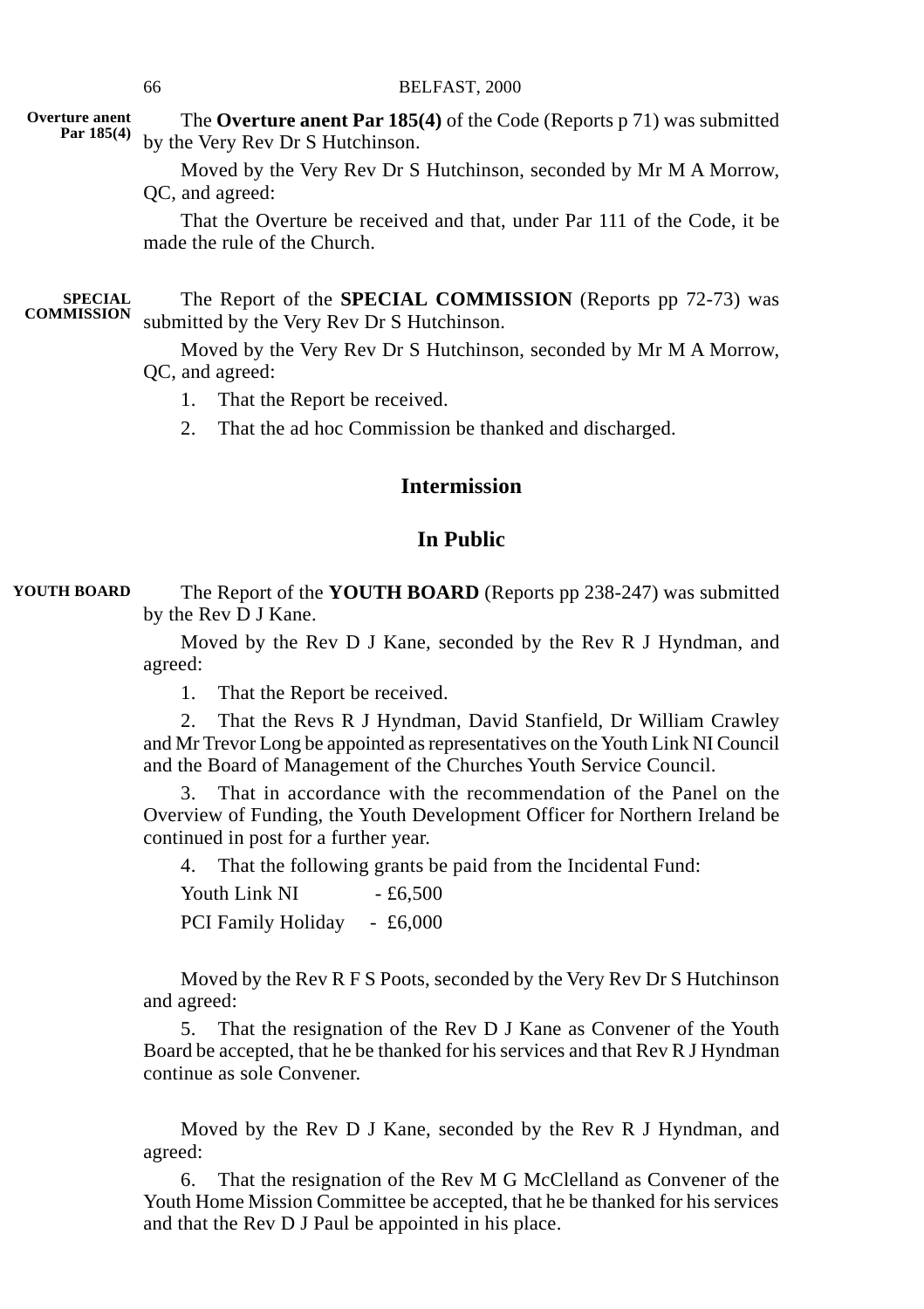7. That the Youth Board with its associated working committees, for the ensuing year, be appointed in accordance with Par 283 of the Code as follows:

> **Rev R J Hyndman, Convener Miss R Stirling, Secretary**

**(a) The Moderator and Clerk of Assembly, Convener of Evangelism and Christian Training Committees, Education Board Secretary, Sunday School Organiser, University Chaplains, Revs D J Kane, R J Hyndman, Youth Officer.**

**(b) Revs Dr S R Jones, W Sinclair - Rev J W P McConnell; Allen Foster - Rev M Stanfield; Nathan Conkey - S Macfarlane, E Poots - Brian Todd, Miss Diane Johnston - M Peacock, Miss J Chambers.**

**(c) Revs J A Beattie, KA Drury - Rev R J Beggs; Jonie Graham - Revs A J McL Smith, J G Johnston - Rev E J Hyndman; S Tweed - Rev P E Dickinson; Miss L McMahon.**

**(d) Rev P Thompson; I Carton - Dr Wm. Crawley, Miss H Murray - Rev J Peacock; G Hamilton.**

**(e) Rev G Stockdale; K McCrossan - Rev Dr C Glass; Wm Semple - Revs J J Currie, J R Burnett - Revs J H Flaherty, R A McLernon.**

**(f) Rev A Carson; Andrew Speer - Revs S Simpson, Keith McCrory - Rev David Moore; Clive Reed.**

**(g) Miss G Kennedy, Miss Elaine Johnston, Miss Pauline Wilson, Mrs. Margaret McCreedy, Mrs R McKnight, Miss Anne Houston, Mrs Maureen Blake, Mrs Heather Carey, Mrs Marie-Ann Trueman, Miss Gillian Kerr, Mrs Karen Black, Mrs Ellen Wilmont, Ivan Ferris, Reuben McCormick, Gareth Dunlop, David Laney, Christian Hofstra, David Pattison, T Bruce; Rev R S Stockman.**

- **A YOUTH EVENTS COMMITTEE (5) Rev J W P McConnell, Convener**
- **(a) The Moderator and Clerk of Assembly; Rev R J Hyndman, J W P McConnell; Youth Officer, Sunday School Organiser.**
- **(x) Rev A M Bates; Miss Gail Neill, Mrs. Gillian Topping, Tim Garrett.**
- **(y) Revs K A Drury, A J McL Smith, E J Hyndman, J Burnett; Ian Carton, Allen Foster, Clive Reed, Stephen Macfarlane.**
- **B YOUTH TRAINING AND RESOURCES COMMITTEE (5) Rev David Stanfield, Convener**
- **(a) The Moderator and Clerk of Assembly; Revs R J Hyndman, David Stanfield; Youth Officer, Youth Development Officers.**
- **(x) Rev D Montgomery, Mrs Heather Carey, Paul Bowman, Trevor Long.**
- **(y) Revs Dr C Glass, Dr S R Jones, M Stanfield, J Peacock, K McCrory, Dr Wm Crawley; Jonie Graham, Lorna McMahon.**
- **C YOUTH HOME MISSION COMMITTEE (5) Rev D J Paul, Convener**
- **(a) The Moderator and Clerk of Assembly; Revs R J Hyndman, George McClelland, D J Paul; Youth Officer, Youth Development Officers, Evangelism Promoter.**
- **(x) Revs Andrew Thompson, Mark Henderson; Miss Anne Morrow, Miss Judith Mackay.**
- **(y) Revs Wm Sinclair, J H Flaherty, R J Beggs, P E Dickinson, Philip Thompson, Jonathan Currie, David Moore; Nathan Conkey.**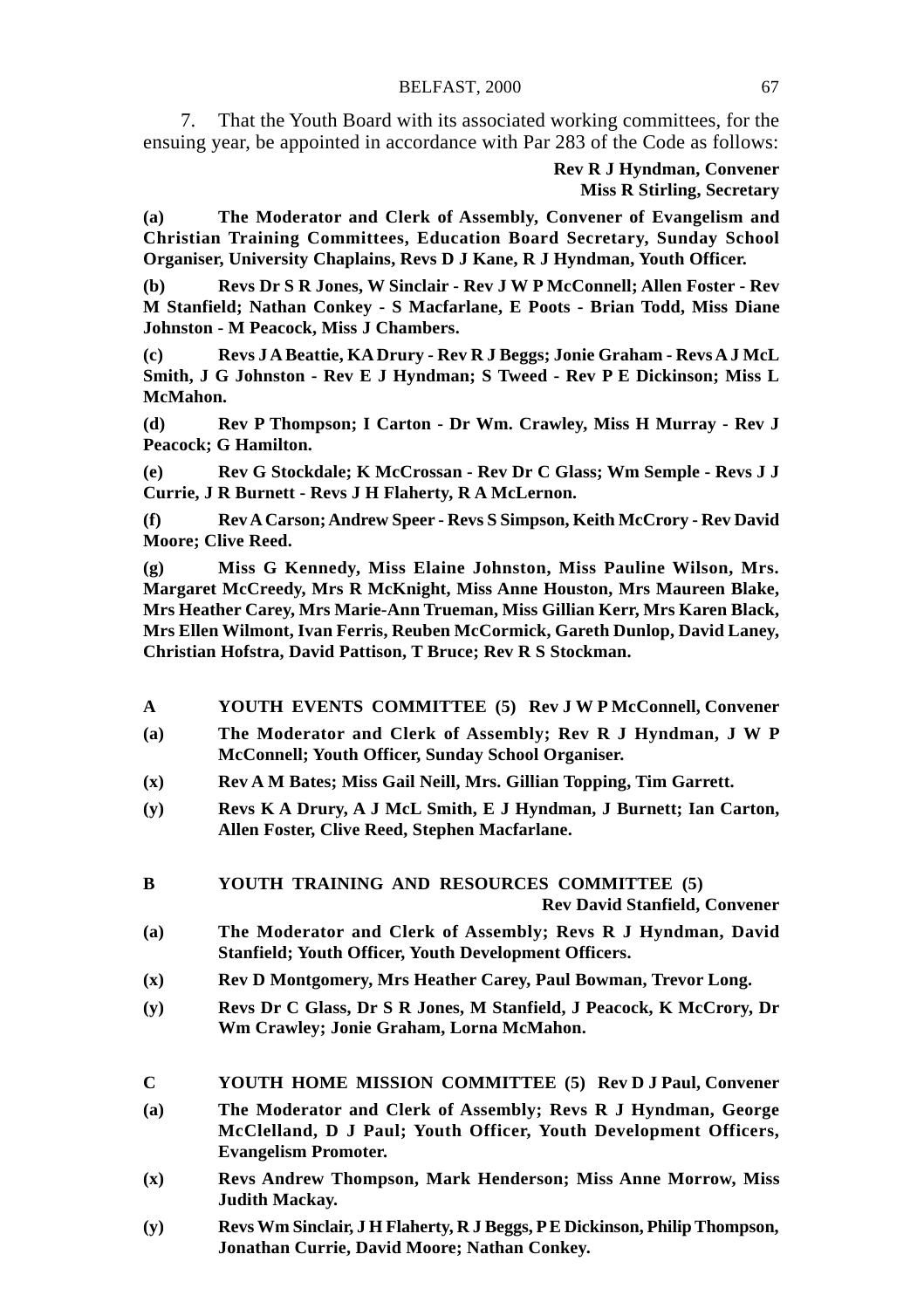| 68             | BELFAST, 2000                                                                                                                                                                               |  |  |
|----------------|---------------------------------------------------------------------------------------------------------------------------------------------------------------------------------------------|--|--|
| D              | YOUTH OVERSEAS COMMITTEE (5)<br><b>Rev P C Lyle, Convener</b>                                                                                                                               |  |  |
| (a)            | The Moderator and Clerk of Assembly; Revs R J Hyndman, P C Lyle;<br><b>Youth Officer, Overseas Board Representative.</b>                                                                    |  |  |
| $(\mathbf{x})$ | Rev A Gibson; Peter McDowell, Miss Cheryl Reid.                                                                                                                                             |  |  |
| (y)            | Revs R A McLernon, A Carson, E J Hyndman, A J McL Smith, Graeme<br>Stockdale; Keith McCrossan.                                                                                              |  |  |
| E              | YOUTH CENTRES COMMITTEE (5)<br><b>Rev D I J McNie, Convener</b>                                                                                                                             |  |  |
| (a)            | The Moderator and Clerk of Assembly; Revs R J Hyndman, D I J<br>McNie; Youth Officer, Centre Director, Convener Youth Training<br>and Resources Committee, Youth Board Development Officer. |  |  |
| $(\mathbf{x})$ | Revs T D Gribben, B McMillen; C Graham, Mrs S Maginnis.                                                                                                                                     |  |  |
| (y)            | Revs J G Johnston; M Peacock, Brian Todd, Stephen Tweed,<br>Andrew Speer, Miss H Murray, E Poots, Miss J Chambers.                                                                          |  |  |

The sederunt came to a close at 4.50 pm, the Moderator pronouncing the Benediction.

# **EIGHTH SESSION**

# **Friday, 9th June, 2000 Half past nine o'clock. Forenoon**

The Assembly again convened, the Moderator leading in prayer.

The Report of the **INTER-CHURCH RELATIONS BOARD** (Reports **RELATIONS** pp 150-161) was submitted by the Rev R Herron. **INTER-CHURCH**

Moved by the Rev R Herron, seconded by the Rev S J Millar, and agreed:

1. That the Report be received.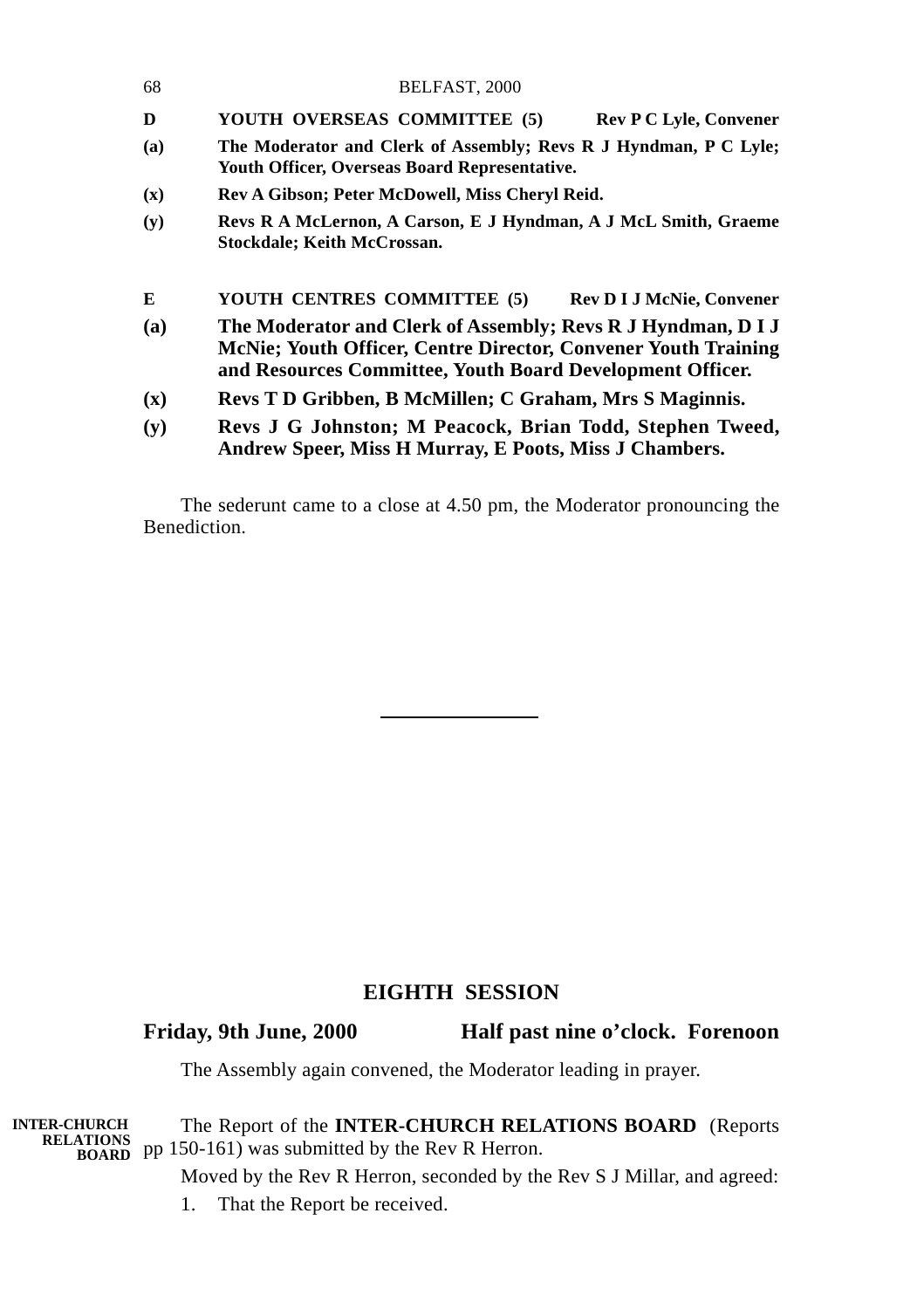2. That the following appointments be made:

To the Irish Council of Churches - Revs C J Aitcheson, W T Bingham, S J Campbell, Mr N Chambers, Mrs P Crossley; Revs A D Davidson, G A J Ellis-Farquhar; Miss D Gilmour; Revs Dr R J G Gray, R Herron, Dr S Hutchinson; Mrs M Irwin; Revs J G Johnston, D B Knox, C D McClure, D Nesbitt; Mr J A Patterson, Mr I Scott; Mrs E Sheppard; Mr D Whitcroft.

To the Irish Inter-Church Meeting - Revs Dr W P Addley, H Boyce; Mr N J Chambers; Revs A D Davidson, Dr J Dunlop, R Herron, Dr S Hutchinson; Mrs M Irwin; Rev Dr T W J Morrow.

To the Irish Inter-Church Committee - Revs A D Davidson, Dr T W J Morrow.

3. That the General Assembly encourage local congregations to extend friendship towards members of ethnic minority communities living in their areas, to be alert to threats or instances of racial intimidation, and to report these to the Race Relations Committee.

4. That Sunday, 9th September, 2001 be recognised as Race Relations Sunday.

5. That Rev D J Campbell be appointed to serve for the next three years as the PCI representative on the Ecumenical Committee of the URC and as a voting delegate at the URC General Assembly.

6. That the General Assembly welcome the debt relief announced so far and support the Jubilee 2000 Coalition in its call for the total and immediate cancellation of the remaining unpayable debts of the world's poorest countries.

7. That the General Assembly call for a day of prayer on the final day of the G8 Summit on Sunday, 23rd July 2000.

8. That the following grants be made from the Incidental Fund:

| Irish Council of Churches                                                                                                            | £25,600      |
|--------------------------------------------------------------------------------------------------------------------------------------|--------------|
| Irish Inter-Church Meeting                                                                                                           |              |
| Conference of European Churches                                                                                                      |              |
| Leuenberg Consultation                                                                                                               |              |
| World Alliance of Reformed Churches                                                                                                  |              |
| Race Relations Grants:<br>Multi-Cultural Resource Centre, Bryson House, Belfast<br>(i)                                               | £750         |
| (ii) Diakonia Council of Churches, Durban, South Africa                                                                              | £1,500       |
| (iii) Churches Council for Racial Justice<br>(Refugees and Asylum Seekers UK)<br>(iv) Millennium Appeal of the Irish Refugee Council | £375<br>£375 |
| General Work of the Board                                                                                                            | £5,000       |

9. That the Inter-Church Relations Board, with its associated working Committees, be appointed for the ensuing year in accordance with Par 278 of the Code as follows:

# **Rev R Herron, Convener**

**(a) The Moderator, Clerk of Assembly, Rev R Herron, Conveners and Secretaries of the Home Mission Committee and Overseas Board, Professor of**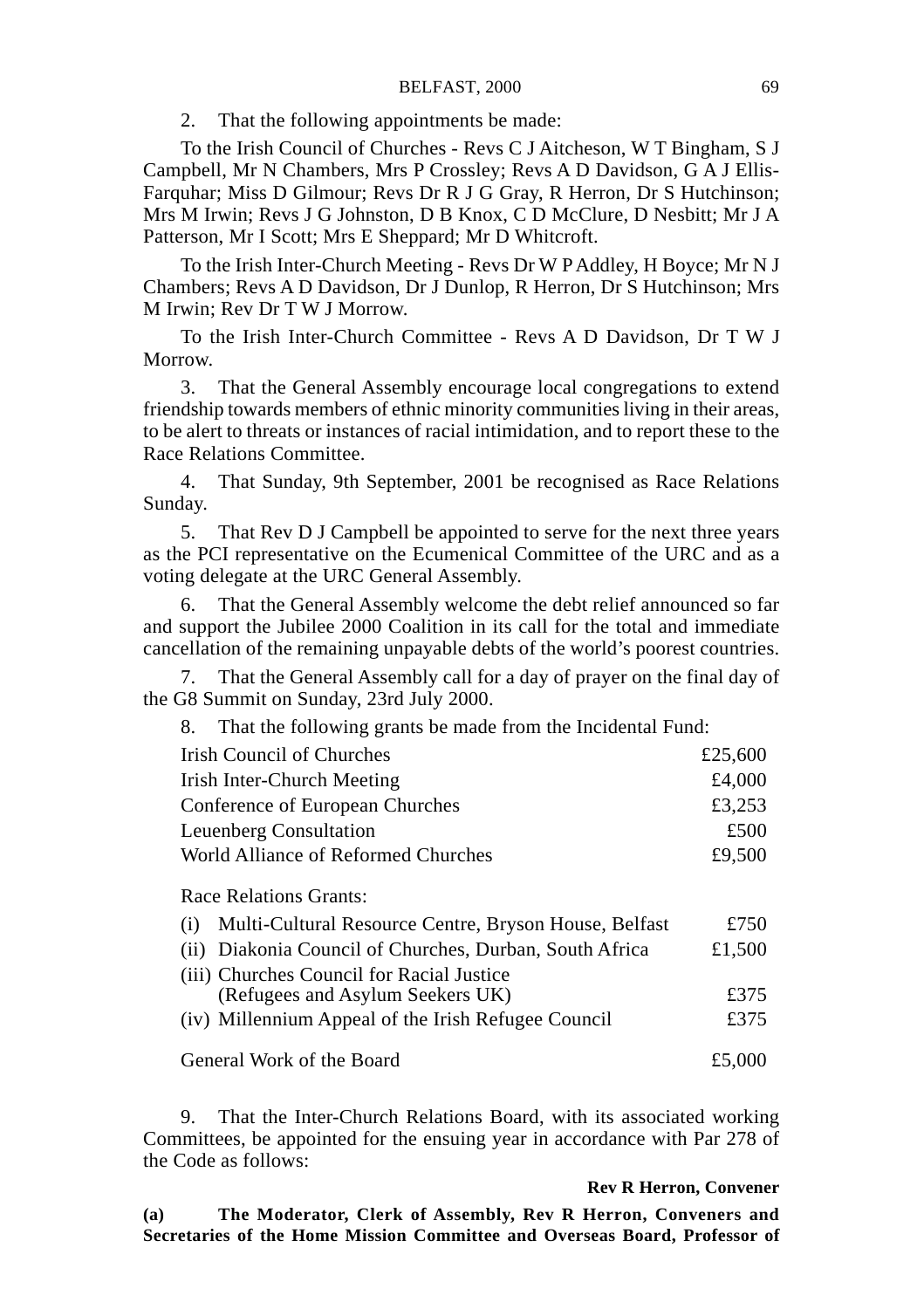**Systematic Theology at the Union Theological College, Superintendent of the Irish Mission, Overseas Board Representative, the Youth Officer.**

**(b) Revs W T Cordner, S E Hughes - Revs A D Davidson, D H Gilpin - Rev Dr W J Patterson; I Adair - Revs D J Bruce, Dr R J G Gray - Rev C D McClure; H Plester - Revs J M Wade, A L Kirk.**

**(c) Rev J M Finlay; S Davison - Revs G A J Ellis-Farquhar, F A Bradley - Revs J G Johnston, F Russell - Revs D H Thompson, J T Magowan - Rev D Bannerman; R J Coulter.**

**(d) Rev D S McIlwrath; W Crawford - Rev Dr D C Irwin; D McCleery - Rev Joan Scott; A J Kilgore.**

**(e) Revs David Latimer, G P Young - Revs S J Gray, D S Irwin - Rev N S Harrison; Mrs C A Trimble - Rev W T Bingham; Miss B Miller.**

**(f) Rev C F D Clements; G Vance - Revs A V Martin, Denis Campbell - Rev David Nesbitt; W McConkey.**

**(g) Revs K P Meyer, N W McAuley, S J Millar, D B Knox; Dr D Stevens, Mrs P Crossley.**

- **A. WORLD DEVELOPMENT COMMITTEE (5) Mrs H McCall, Convener**
- **(a) Moderator, Clerk of Assembly, Rev R Herron; PWA Executive Secretary, Mrs H McCall; Overseas Board Representative.**
- **(x) Revs M C A Gray, Dr DJ Watts; J Doherty, Mrs Sheila Phillips.**
- **(y) Revs Dr W J Patterson, W T Cordner, C D McClure, D Nesbitt, J T Magowan, D S Irwin, D J Bruce, Denis Campbell.**

#### **B. IRISH CHURCH RELATIONS COMMITTEE (5)**

**Rev A D Davidson, Convener**

- **(a) Moderator and Clerk of Assembly, Revs R Herron, A D Davidson.**
- **(x) Revs D J McCarthy, M Hunter; D Montgomery, Miss D Gilmour.**
- **(y) Revs D. Bannerman, G P Young, C D McClure, J M Finlay, W T Bingham, Dr D C Irwin, N S Harrison, J G Johnston.**
- **C. WORLD CHURCH RELATIONS COMMITTEE (5)**

**Rev D J Campbell, Convener**

- **(a) Moderator and Clerk of Assembly, Revs R Herron, D J Campbell, Overseas Board Representative.**
- **(x) Revs Prof J C McCullough, W J A Sleith; Mrs M Irwin, Miss A Taylor.**
- **(y) Revs F A Bradley, G A J Ellis-Farquhar, D Bannerman, C D McClure, Denis Campbell, A D Davidson, S E Hughes; H Plester.**
- **D. RACE RELATIONS COMMITTEE (5) Rev Dr R J G Gray, Convener**
- **(a) Moderator and Clerk of Assembly, Overseas Board Secretaries, Revs R Herron, Dr R J G Gray.**
- **(x) D Boyd, Ms Fee Ching Leong, Mrs E Greer.**
- **(y) Revs C F D Clements, Joan Scott, F Russell, G A J Ellis-Farquhar, Denis Campbell; W Crawford.**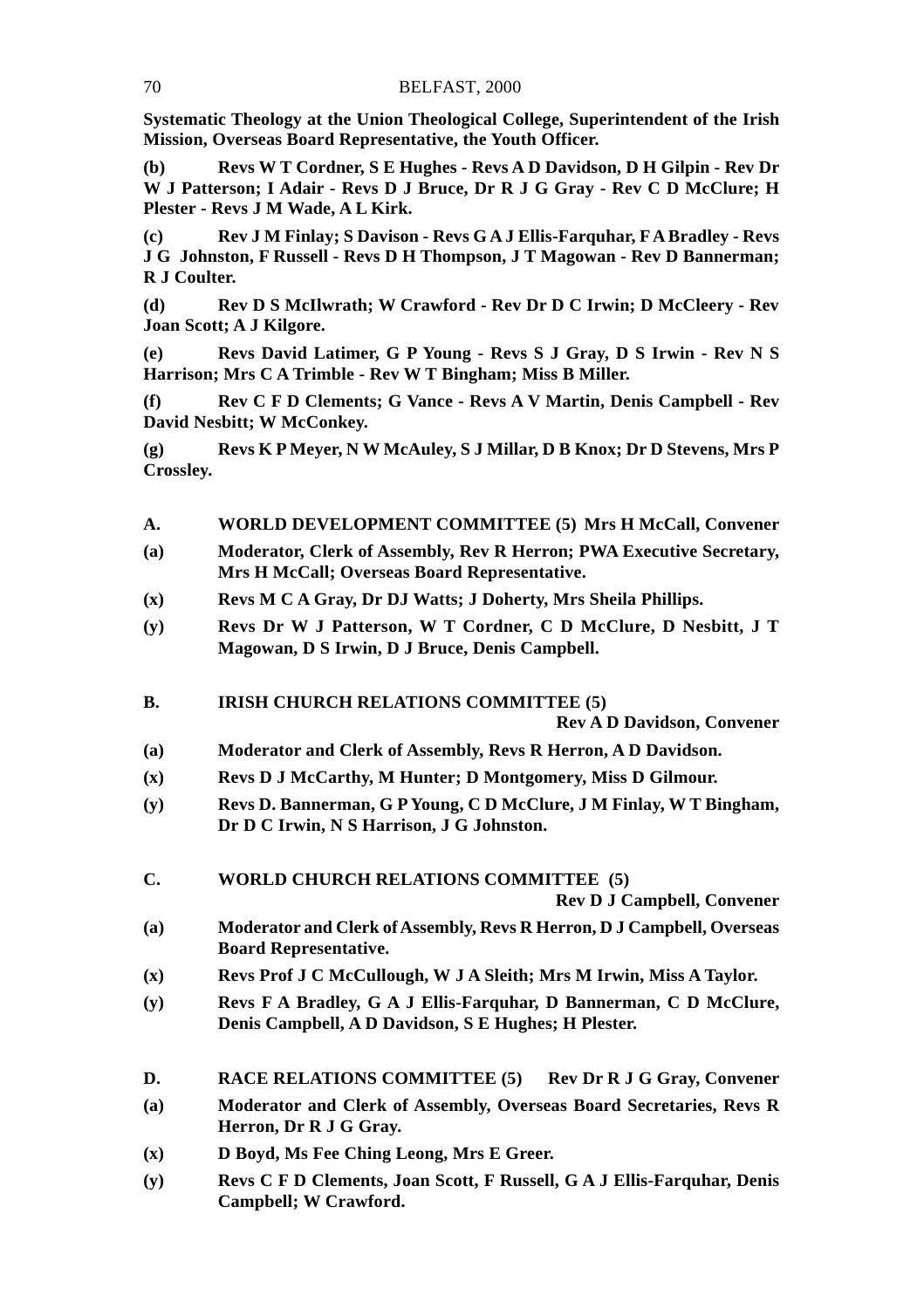# **Intermission**

The Report of the **BOARD OF EVANGELISM AND CHRISTIAN BOARD OF TRAINING** (Reports pp 229-237) was submitted by Very Rev Dr D H Allen & CHRISTIAN **EVANGELISM** together with the following Supplementary Report. **TRAINING**

#### **Marriage and the Family Committee**

Rev Trevor Steele commenced his Convenership of the Marriage and Family Committee in 1997. He brought to the task a great vision and zeal for the work of the Committee.

The development and success of the Marriage Counselling service owes much to his personal enthusiasm and his awareness of the extent of the need. This service is now providing vital help to families that are hurting and going through difficult times.

It is with regret that the Board has learned that Mr Steele is retiring from this post, having received a call to minister in the United States. We shall miss his expertise and wisdom, particularly at a time when the Committee is moving to another Board.

However, we thank him most sincerely for all his effort in the past three years and we wish him and his family God's richest blessing as they serve the Lord in another place.

Moved by the Very Rev Dr D H Allen, seconded by the Rev H Boyce, and agreed:

1. That the Report be received.

2. That the General Assembly authorise the Board to recruit and appoint **Marriage and the Family** a suitably qualified person to undertake the duties set out in par 3 of the report **Committee** of the Marriage and the Family Committee.

3. That the resignation of Rev Trevor Steele, as Convener of the Committee on Marriage and the Family, be noted and that he be thanked for his services.

4. That the General Assembly welcome the appointment of Rev Harold **Evangelism Committee** Boyce as Director of Evangelism and encourage ministers and Kirk Sessions to continue to make evangelism a priority within the life of each congregation.

5. That the General Assembly encourage congregations to support Bible Sunday on 10 December 2000, and commend the Bible Society and Scripture Union on the "Luke the Book" project in primary schools.

6. That the Board of Evangelism and Christian Training be thanked and **General** discharged.

The Report of the **BOARD OF STUDIES FOR THE MINISTRY** (Reports **BOARD OF** pp 262-271) was submitted by the Very Rev Dr A W G Brown together with the **STUDIES**following Supplementary Report.

# **Committee on Studies**

The Committee on Studies is sorry to report the resignation of its Convener, the Rev. Stafford Carson, who has been appointed Vice-President for Academic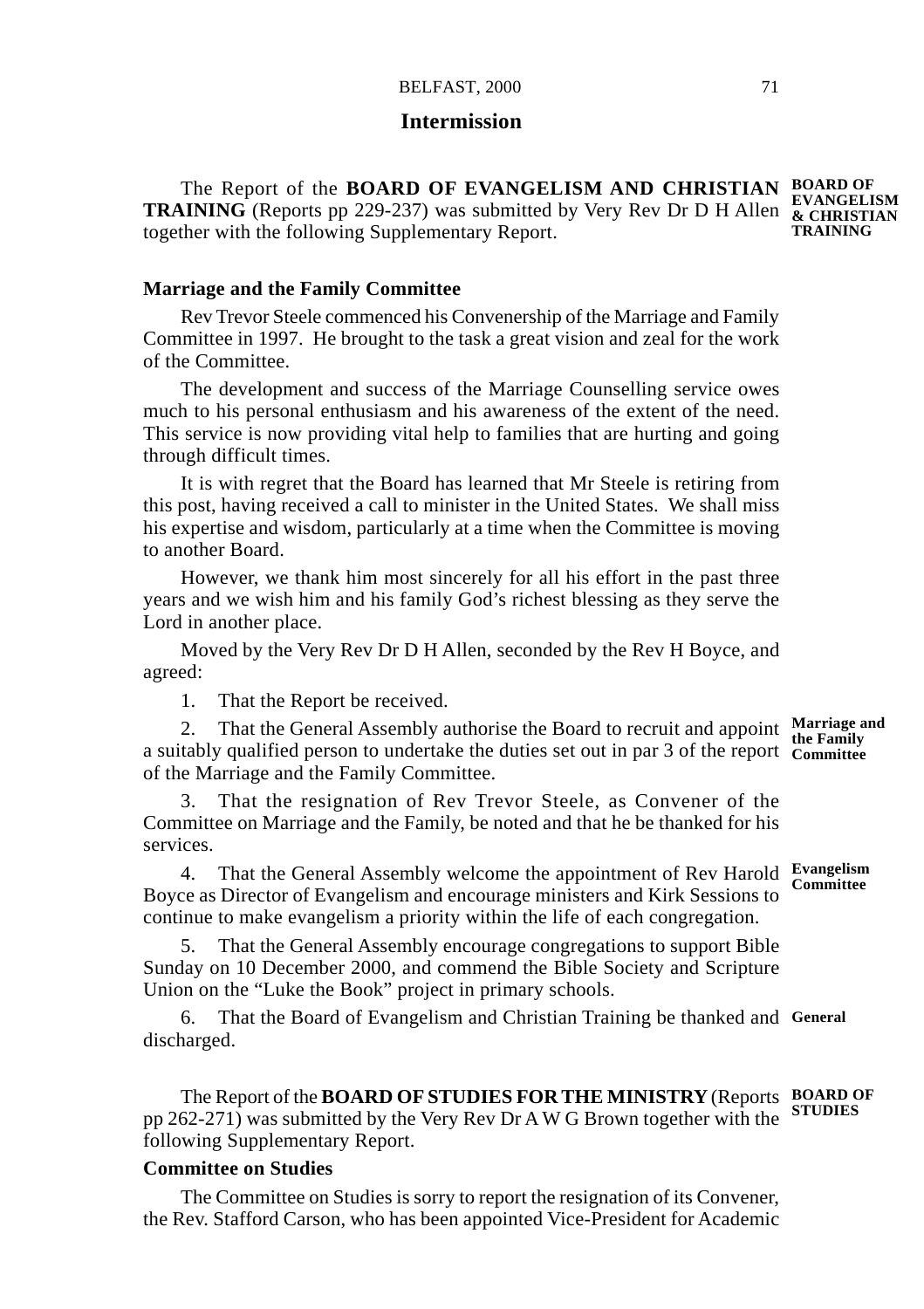Affairs at Westminster Theological Seminary, Philadelphia. Mr Carson's vision for theological education, his experience in the recent ad hoc review process, his feel for the needs of our own Church students and his warm and gracious personality mean that his departure will be a great loss to our Church.

The General Assembly congratulate him on this important appointment and thank him most warmly for all that his convenership has meant not only to the Committee he served, but in the wider work of the Board of Studies.

# **Students Bursary Fund Committee**

The Bursary Fund Committee periodically reviews the level of grant to Students for the Ordained Ministry, bearing in mind both the increased costs of living and the finite resources of our Church.

In a recent review, the Committee was made aware of the introduction in 2000/2001 of the Learning Covenants recommended by the ad hoc Committee on Review of Theological Education (1993-6). Their introduction will entail, among other things, that students will have to undertake over the summer months some form of approved and assessed ministry experience. That is, students will no longer be free to supplement their grant with lucrative summer employment. In the light of this, the Student's Bursary Fund Committee intends that the Bursary Fund grant should in future be calculated as follows:

Basic Grant: 30% of the ministerial minimum paid over nine months.

For married students the marriage allowance is presently calculated in the following terms: If the spouse earns less than £2000 the full grant is paid; if the spouse earns between £2000 and £4000 then £5 is deducted for every £8 earned.

It is intended that in future the marriage allowance should be 10% of the ministerial minimum, and that it be calculated as follows: If the spouse earns less than 30% of the ministerial minimum the allowance be paid in full; if the spouse earns 50% or over he/she does not qualify; if the spouse earns between 30% and 50% he/she loses 1% of Ministerial minimum for every 2% earned.

Family grants will continue to be paid at the CMF rate.

# **Union Theological College Management Committee**

The ad hoc College Training and Review Committee, having found that no alternative suitable site was available, reported this to the Management Committee. A lot of preparatory work had already been done in relation to the possible refurbishment.

A smaller group, consisting largely of staff, continued to develop that work along with the architect, Mr Arthur Acheson. The current plans as outlined were discussed at a joint meeting of Union College Management Committee and Magee Fund Scheme Committee and have been tabled and supported at the Board of Studies. These should not be taken as the final blueprint, as some issues are not yet resolved.

There are some principles behind our progress thus far:

1) The provision of a healthy, forward looking teaching and learning environment for Christians of all ages.

2) A suite of buildings which will help develop a good college community.

3) Protection of the historical integrity of the building but provision of a contemporary "feel".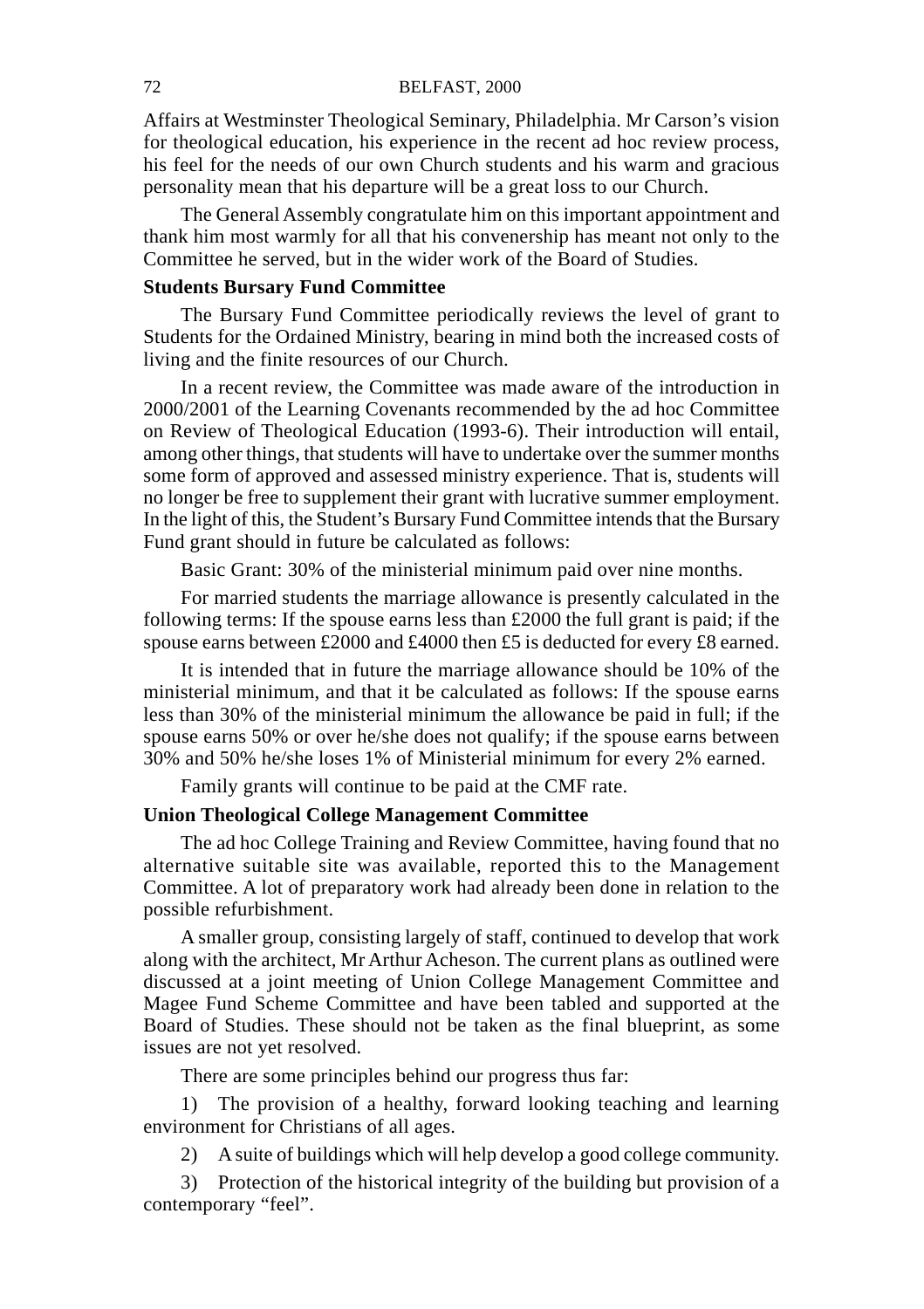4) Provision of quality residential accommodation for students, ministers and visitors, from Ireland and beyond.

5) A coming together of the core work done in the past by UTC and CTC under a single integrated structure.

6) A genuine attempt to make the complex more welcoming and accessible to the wider church and community.

7) The desire to leave room for the expansion and development of new courses for church members in a changing environment.

8) Provision will be made for 21st century technology, including distance learning.

9) The desire to provide a resource for the whole church.

The estimated costs of such a plan are at present in the region of £2.8 - £3 million.

We are currently examining ways in which this can be funded, knowing that a commitment was given to not make a Church-wide appeal for funds. In round figures, currently we have £600,000 available from College Funds. We believe that we can resource £1.1 million from the realisation of 2 major College Bequests. The advice we have been given is that, when the refurbished and developed building is fully functional, it will give us a greater return of these monies than currently enjoyed. After further negotiations we hope to receive £400,000 from the Magee Fund Scheme. This leaves a shortfall of £900,000. We have been advised that if we sell the rear car park, along with the area known as the Principal's house, for apartment development, we should realise the capital we need. We are therefore asking for permission to proceed with this when necessary.

These figures are all provisional and depend on the availability of the funds for our use.

In this scheme we are asking for the realisation of capital currently invested elsewhere to invest in ourselves. The ad hoc committee discovered that the more we invest in this way the greater percentage return we can make on our investment. The plan includes a build up of return which means at no time should the wider church be appealed to for monies for this scheme, now or in the future.

The new scheme provides for 6 blocks within the single site.

a) Teaching block. Providing two modern lecture rooms and 2 seminar rooms fully supported with relevant technology.

b) Conference block. A new conference area with state of the art technology, informal areas and smaller group rooms.

c) Central spine. An entirely new development of an informal area in the courtyard, providing the community core of our building at two levels.

d) Administration block and staff offices. On the first floor of the building above the dining room. Up to date office accommodation and room for teaching staffs studies and informal meeting rooms.

e) Library and resource centre. Occupying the entire front of the first floor of the college and above on either side. A much larger library, more efficiently accessed and a modern resource centre for the whole church.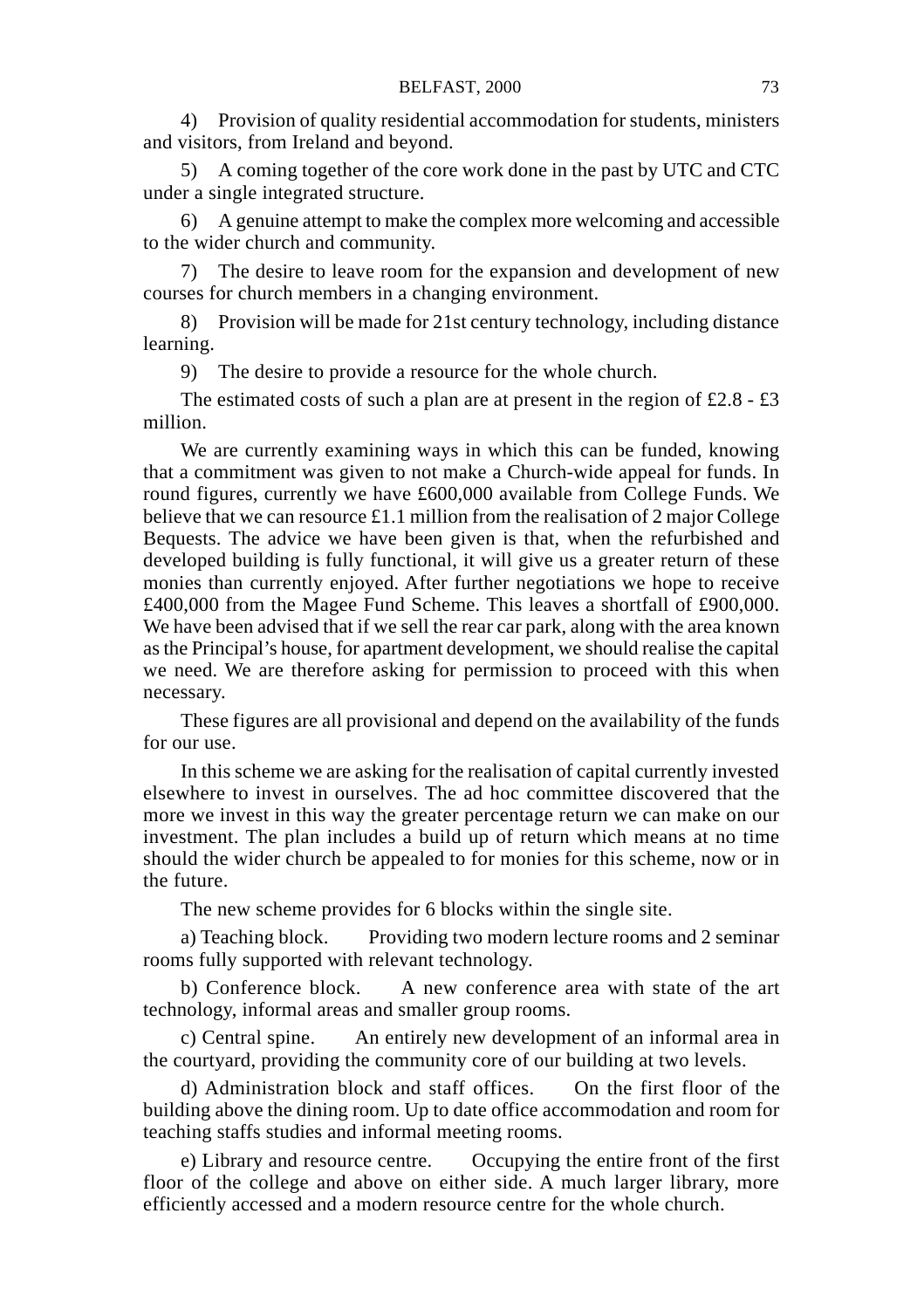f) Accommodation block. Top of the range rooms for students and visitors, with individual shower and toilet facilities and snack making facilities. At present only 17 are provided, but we are looking at the use of the attic and our premises at College Green.

Moved by the Very Rev Dr A W G Brown, seconded by the Rev G Connor, and agreed:

1. That the Report be received.

2. That the General Assembly approve the outline proposals for the refurbishment and development of the College site as described in Daily Minutes.

3. That the General Assembly grant permission to the College Management Committee to sell, if it deemed necessary or advisable, part of the Union Theological College site.

4. That the Committee structure set out in the Appendix to the Report of the ad hoc Committee be approved.

5. That the General Assembly accept the resignation of the Rev C J C McMullen, as Convener of the Magee Fund Scheme Committee, that he be thanked for his services and that the Rev Graham Connor be appointed in his place.

6. That the General Assembly accept the resignation of the Rev J S Carson, as Convener of the Committee on Studies, that he be thanked for his services and that the Rev S P Moore be appointed in his place.

Debate adjourned on Standing Orders (see p.77)

The Assembly engaged in worship conducted by the Moderator, assisted by the Rev Dr R I Birney, Mrs Thelma Campbell and Rev F P Sellar.

At the request of the Moderator, the Rev Dr Leighton Ford addressed the Assembly.

The sederunt came to a close at 1.00 pm, the Moderator pronouncing the Benediction.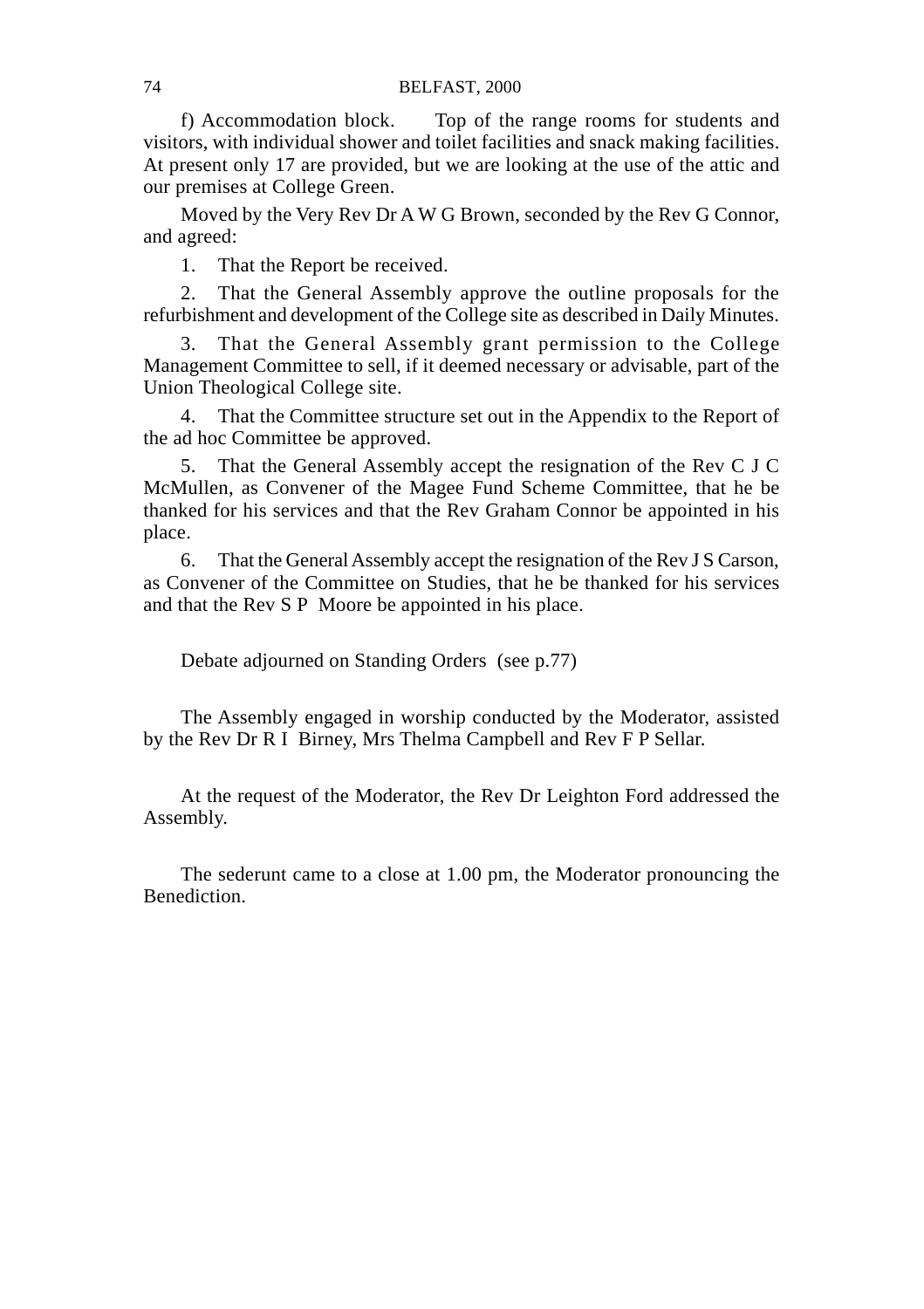#### **NINTH SESSION**

#### **Friday, 9th June, 2000 Two o'clock. Afternoon**

The Assembly again convened, the Moderator leading in prayer. The Minutes were taken and corrected.

The Report of the **BOARD OF FINANCE AND ADMINISTRATION BOARD OF EXAMPLE PROPERTY OF THE CONSTRUCT OF A LARGE AND THE CONSTRUCT OF FINANCE &**<br> **(Reports pp 274-287)** was submitted by Mr D F Adair together with the following **ADMINISTRATION** Supplementary Report.

The payment of travelling expenses to the General Assembly, its Boards and Committees and any related costs, is governed by Pars 271(2) and  $286(4)(b)(i)$  of the Code.

These matters are currently under review by the Board of Finance and Administration, which hopes to reach a conclusion in the near future. The Board requests the approval of the Assembly for proceeding to implement new rates for travel and related expenses in the course of the coming year.

Moved by Mr D F Adair, seconded by Mr J D McCleery, and agreed:

1. That the Report be received.

2. That Ernst and Young be appointed as auditors for all the Committees, Boards, Trusts, Commissions and Agencies of the General Assembly for the year 2000.

3. That the assessment for the Incidental Fund for 2000 be 4.5p in the £ of stipend.

4. That the General Assembly authorise the Board of Finance and Administration to approve and adopt new rates for travel to the General Assembly, its Boards and Committees, and any related expenses, in the course of the coming year.

Moved by Mr D F Adair, seconded by Mr D W Lamb, and agreed:

5. That the resignation of Mr J D McCleery as Convener of the Incidental Fund Committee be accepted, that he be thanked for his services and that Mr Michael Fitch be appointed in his place.

Moved by Mr D F Adair, seconded by Mr J D McCleery, and agreed:

6. That the retirement of Mr Hilton Henry from the post of Financial Secretary be noted and that he be thanked for his dedicated work in the whole field of Finance and Administration.

7. That the Board of Finance and Administration, with its associated working committees for the ensuing year, be appointed in accordance with Par 286 of the Code as follows:

#### **D F Adair, Convener**

**(a) The Moderator and Clerk of Assembly; D F Adair.**

**(b) Rev J T Williamson; D Johnston - Rev T A McNeely; N Greenlee - Rev J Harper; R Courtenay - B H Menown, J Lockhart - Revs J Holmes, A Thompson - Revs D C Scott, E P Gamble.**

**(c) Rev W F Dickey; W Alexander - D Tomb, F Picton - Rev R Kelly; H Stewart - Rev K D W Crowe; R McIvor - Rev J H MacConnell; C R A Davis.**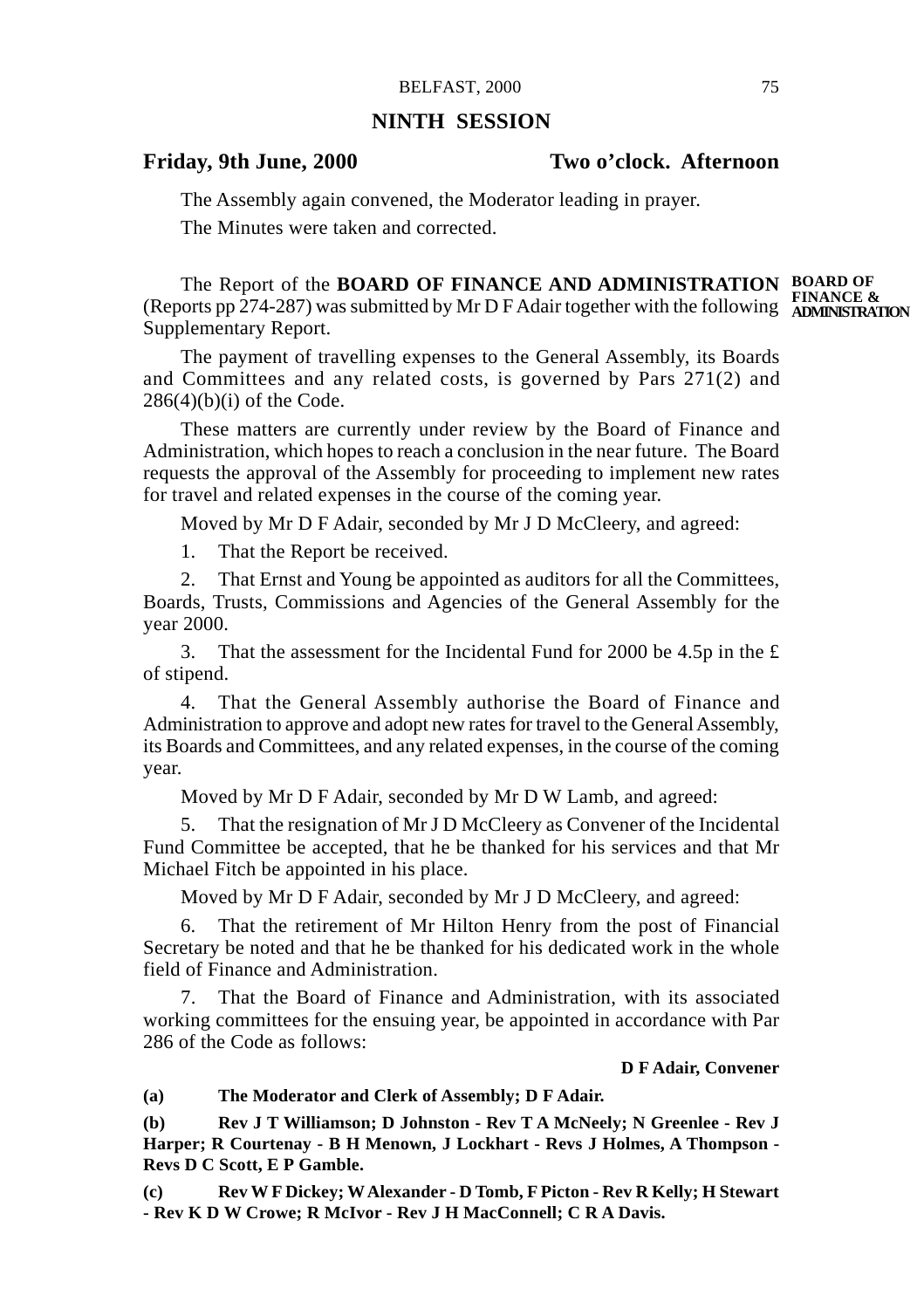| 76                | BELFAST, 2000                                                                                                                       |
|-------------------|-------------------------------------------------------------------------------------------------------------------------------------|
| (d)<br>Valentine. | Rev M L Johnston; J Clarke - Rev W I Hull; M Fitch - M Cairnduff, N                                                                 |
| (e)               | Rev Dr S D H Williamson; S Clyde - Rev D S Irwin; Samuel Kelly - Wilfrid<br>Steele, Norman Morrison - Rev Dr T R Buick; R J McLean. |
| (f)               | Rev W A Watson; Alan Speer - Arthur Jordan, Ian Kelly - Rev B C G<br>Black; J A Jenkins.                                            |
| (g)               | Mrs Maureen Patterson, Mrs Rosemary Thompson, Mrs G Irwin; J Petrie.                                                                |
| A.                | <b>COMMITTEE ON FINANCE AND STAFFING (5)</b><br>D Lamb, Convener                                                                    |
| (a)               | The Moderator and Clerk of Assembly, Personnel Officer; D Lamb, D F<br>Adair.                                                       |
| (x)               | S McDowell, Mrs E Armstrong, J F McMahon, A Treacy.                                                                                 |
| (y)               | Revs J T Williamson, Alan S Thompson, J Harper, J H MacConnell, K D<br>W Crowe; N Valentine, B H Menown, M Fitch.                   |
| <b>B.</b>         | <b>INCIDENTAL FUND COMMITTEE (5)</b><br><b>M Fitch, Convener</b>                                                                    |
| (a)               | The Moderator and Clerk of Assembly; Financial Secretary, M Fitch, J D<br><b>McCleery, D F Adair.</b>                               |
| (x)               | Rev R I A Allely; B McClean, R B Lyons, T G Swan.                                                                                   |
| (y)               | Revs R Kelly, K D W Crowe, B C G Black, J Harper, Dr S D H Williamson;<br>M Cairnduff, B Menown, J Clarke.                          |
| C.                | <b>ASSEMBLY BUILDINGS COMMITTEE (5) Rev R I A Allely, Convener</b>                                                                  |
| (a)               | The Moderator and Clerk of Assembly, Arrangements Committee<br>Convener, Board Convener, T H Cochrane; Rev R I A Allely.            |
| (x)               | Rev H J Honeyford; Mrs J Moran, Mrs P Williamson, B Smyth.                                                                          |
| (y)               | Revs TA McNeely, J H MacConnell, R Kelly, Alan Thompson; J Lockhart,                                                                |

The **Overture anent Par 137** of the Code (Reports p 287) was submitted by Mr D W Lamb as follows: **Overture anent Par 137**

**R J McLean, H Stewart, J Clarke.**

It is hereby overtured to the General Assembly to enact that in Par 137 of the Code after the words "under Chapter VII" there be added the additional words "audit" and "auditors", when used in relation to a congregation, mean respectively the independent inspection of the accounts and financial statements, and the persons appointed to carry out such an inspection;

Moved by Mr D W Lamb, seconded by Mr M Fitch, and agreed:

That the Overture be received and placed on the books.

Moved by Mr D W Lamb, seconded by Mr M Fitch: That the Overture be made an Interim Act.

On being put, the motion was declared lost.

|  | 50 votes |
|--|----------|
|  | 52 votes |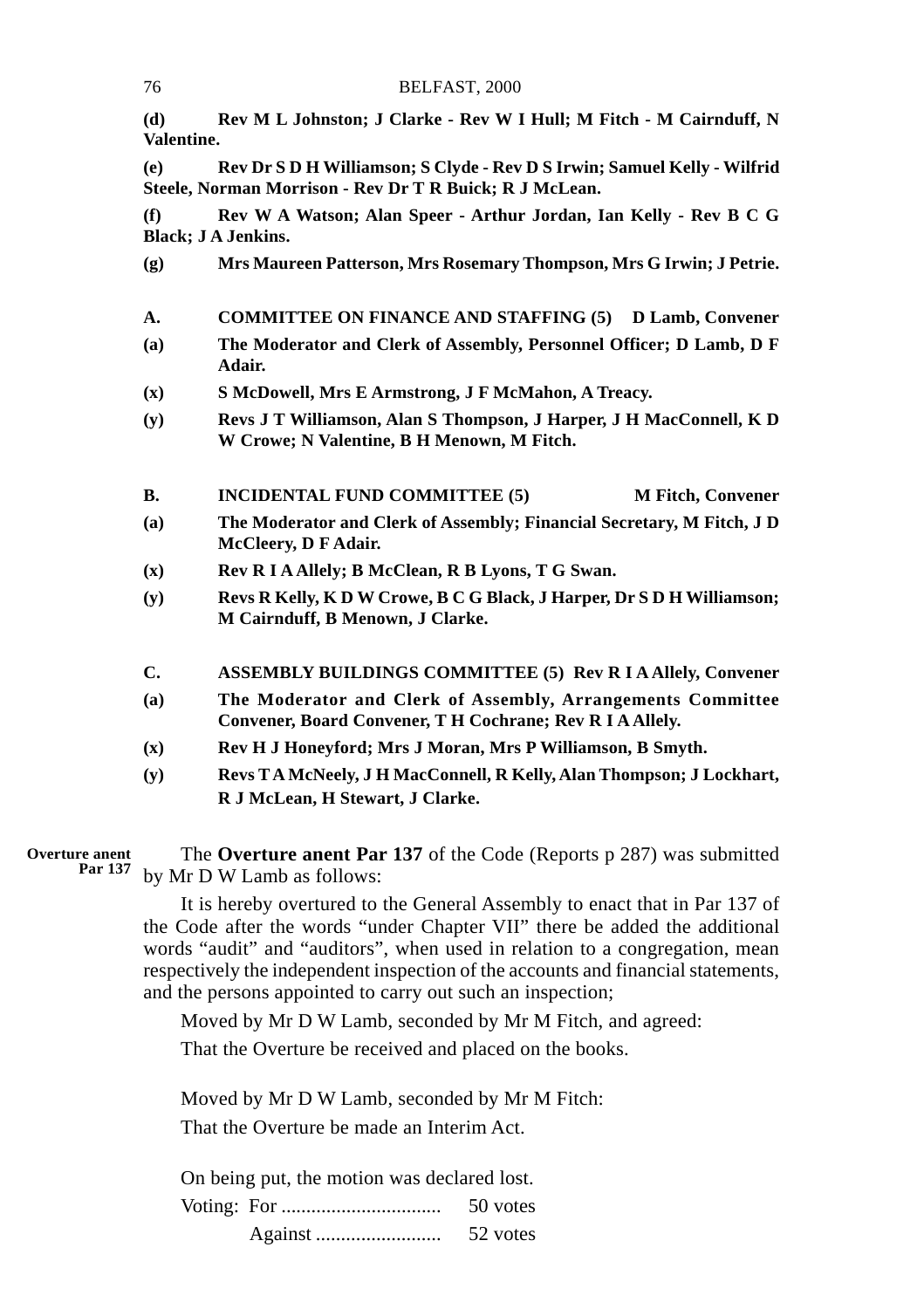Moved by Mr D F Adair, seconded by Mr D W Lamb, and agreed:

That in view of his service to the Church, especially as honorary Personnel **Mr C Robinson** Officer, **Mr Charles Robinson** be made a member of Assembly under Par 97(i) and Par 107(a) of the Code.

#### **BOARD OF STUDIES FOR THE MINISTRY - Debate Resumed (See p.74) BOARD OF STUDIES**

Moved by the Very Rev Dr A W G Brown, seconded by the Rev G Connor, and agreed:

7. That the ad hoc Committee be thanked and discharged.

8. That the General Assembly encourage the Christian Training Centre to develop strategies that will lead to the spiritual growth of all Church members.

9. That the following grants be paid from the Incidental Fund:

| June Residential Course and Interview             | £890   |
|---------------------------------------------------|--------|
| Pre-Term College Retreat                          | £850   |
| <b>Applicants' Overnight Course</b>               | £250   |
| Licentiate Courses                                | £750   |
| Meetings for students and spouses                 | £300   |
| Honoraria for Extern Examiners                    | £295   |
| Communication Skills for students outside Ireland | £85    |
| TOTAL                                             | £3.420 |

10. That the assessment for the Ministerial Development Programme be 1.75p per £ of stipend.

11. That the following candidates, their nominations having been sustained by the Board of Studies, be accepted as students for the Ministry and placed under the care of their Presbyteries:

| William George Hamilton      | Ballyhenry    | North Belfast |  |  |
|------------------------------|---------------|---------------|--|--|
| David James Irvine           | Cavanaleck    | Omagh         |  |  |
| Paul Jamieson                | Strean        | Ards          |  |  |
| Sidney Joseph Mervyn Lindsay | 1st Portadown | Armagh        |  |  |
| Darren Basil McCorriston     | 1st Coleraine | Coleraine     |  |  |
| Samuel Newell                | 2nd Comber    | Down          |  |  |

12. That the General Assembly note that, as from the academic year 2000/ 2001, the Bursary Fund grant will be paid at 30% of the Ministerial Minimum, with a full Marriage Allowance of 10% of the Ministerial Minimum.

13. That the Board of Studies and Christian Training, together with the appropriate working committees for the ensuing year, be appointed in accordance with Par 285 of the Code as follows:

> **Rev Dr A W G Brown, Convener Rev J H Robinson, Director of Ministerial Students**

**(a) The Moderator and Clerk of Assembly, Professors in U.T.C., and two student representatives, University Chaplains, Secretary of the H.M. Committee, Revs J H Robinson, Dr A W G Brown.**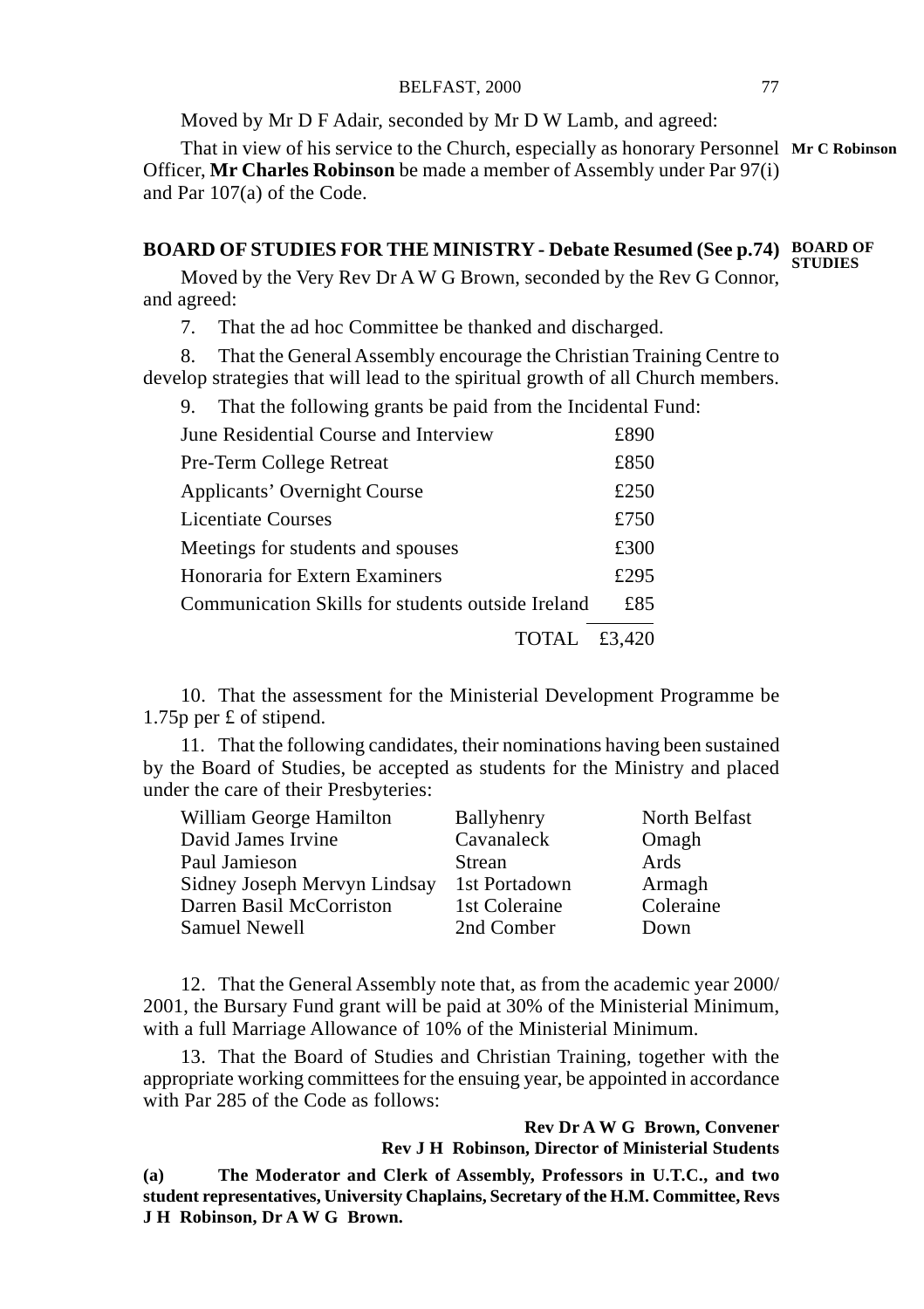**(b) Revs J N I McNeely, T W D Johnston - Revs C G Harris, J W P McConnell - Revs R A Moffett, W A Abernethy - Rev G B S Gibson; J N C Walsh, - Revs C D McClure, D M Rodgers - Revs B McMillen, Dr M A Barry.**

**(c) Revs J D McGaughey, D Murphy - Rev S P Moore; Dr N H Smith - Rev D S Mackay; Dr J H Gillespie - Revs S T Carson, J T McCullough - Revs J Brackenridge, W J Sleith.**

**(d) Rev T D Gribben; Mrs H Murdock - Revs V Sinclair, Dr W D Patton - Rev W McKeown; W F McConnell.**

**(e) Revs Dr J Fell, J Hutchinson - Revs Dr W J H McKee, James Clarke - Rev R I Abraham; Miss M Guy - Revs N W McAuley, T Conway.**

**(f) Revs A Carson, P A McBride - Revs Dr G Millar, F Sellar, - Revs Nancy Cubitt, B C G Black.**

**(g) Mrs M Robinson; Revs J H McIntyre, G A J Ellis-Farquhar, A T F Johnston, Dr S D H Williamson, M L Johnston, G E Best, D T Moore, R S McMullan.**

#### **A COMMITTEE ON MINISTERIAL STUDIES (5)**

**Rev S P Moore, Convener**

- **(a) The Moderator and Clerk of Assembly, Principal U.T.C., Education Secretary, Convener of Reception of Ministers and Licentiates Committee, Rev J H Robinson; Convener of Student's Bursary Fund Committee, Revs Dr A W G Brown, S P Moore, J S Carson, Committee Convener.**
- **(x) Revs G R Stockdale, A J McL Smith, Prof W P Addley, Prof L S Kirkpatrick.**
- **(y) Revs C D McClure, R A Moffett, S T Carson, D S Mackay, J W P McConnell, T W D Johnston; N W McAuley; Dr J H Gillespie.**

#### **B. COLLEGE AND MAGEE MANAGEMENT COMMITTEE (4)**

**Rev Graham Connor, Convener**

- **(a) The Moderator and Clerk of Assembly, the Principal U.T.C.**
- **(fac) Revs Prof J P Taylor, Prof S N Williams, Prof L S Kirkpatrick, W D F Marshall.**
- **(x) Dr T D Alexander, D Clements; Revs L E Carroll, S P Moore, Graham Connor, Dr A W G Brown.**
- **C COMMITTEE ON RESOURCING CHRISTIANS FOR MINISTRY (5) Rev Dr R M Crooks, Convener**
- **(a) The Moderator and Clerk of Assembly, Education Secretary, Youth Secretary, Professor of Practical Theology, Sunday School Organiser, Director of Christian Training, Superintendent Irish Mission, Convener of Evangelism Committee, Director of Social Service, Revs W J Johnstone, Dr R M Crooks, Board Convener.**
- **(x) Revs I A McKay, G Aitcheson, J Coulter; Miss S Sutter.**
- **(y) Revs W J Henry, W McCully, J N I McNeely, W A Abernethy, B McMillen, D J Hutchinson, Dr G Millar; Dr J Gillespie.**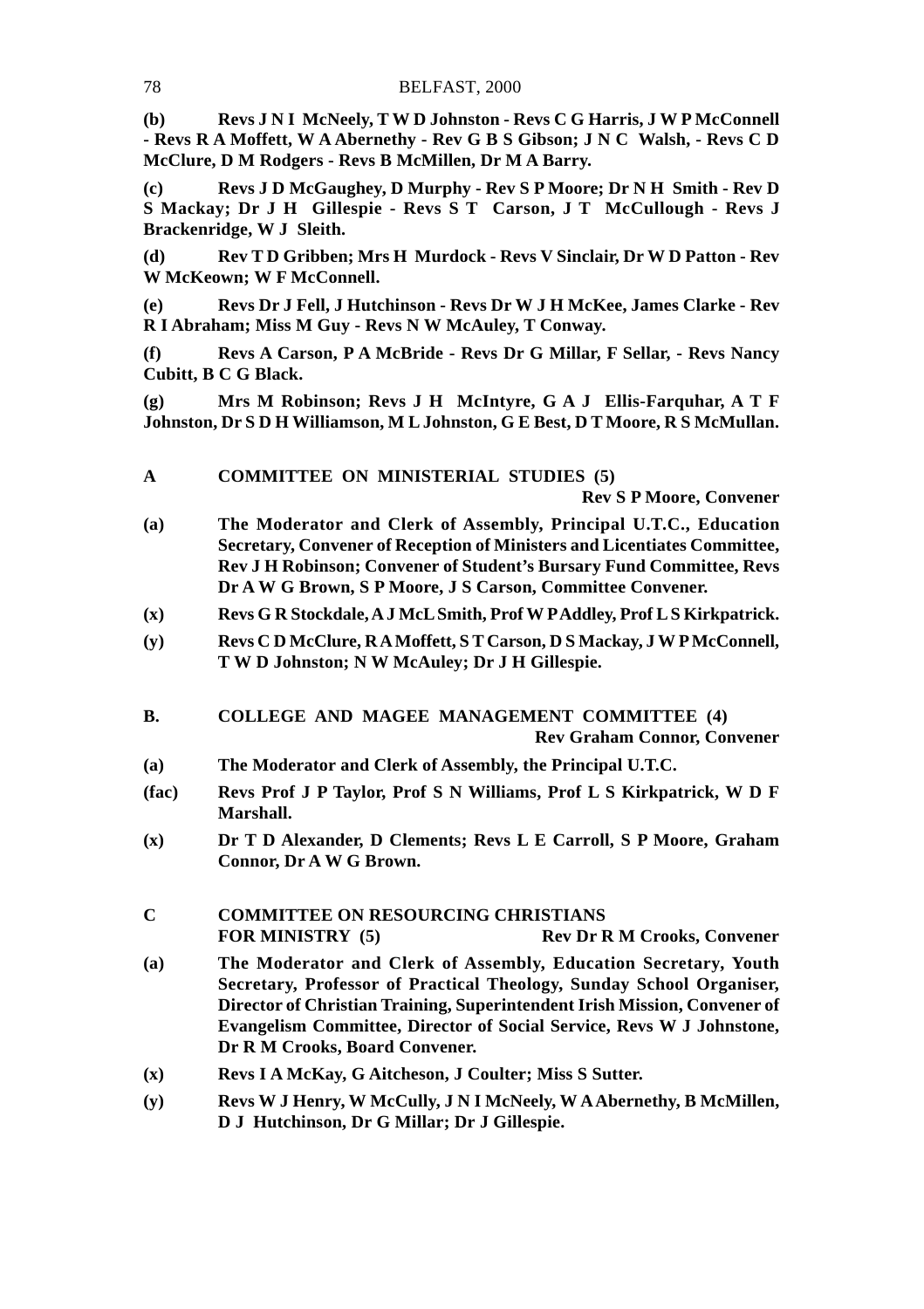**D. STUDENT'S BURSARY FUND COMMITTEE (5)**

**Rev G Moore, Convener Assignment Convener, Secretary**

- **(a) The Moderator and Clerk of Assembly, Principal U.T.C., Convener of the Board of Studies, Convener of the Committee on Studies, H M Secretaries, Assignment Convener, Revs G Moore, J H Robinson.**
- **(x) Rev J Campbell; D J Thompson, D Clements, E S McDowell.**
- **(y) Revs Dr J Fell, D S Mackay, J N I McNeely, T J Conway, John Brackenridge, T D Gribben, D M Rodgers; Mrs H Murdock.**

#### **E. RECEPTION OF MINISTERS AND LICENTIATES COMMITTEE (5) Rev R B Savage, Convener**

- **(a) The Moderator and Clerk of Assembly, Deputy Clerk, Principal U.T.C., Revs R Herron, Dr A W G Brown, R B Savage, R G Johnston, J H Robinson, Convener of the Committee on Studies.**
- **(x) Revs Dr D H Allen, W T J Richardson, Dr J B Moore, D S McIlwrath.**
- **(y) Revs Dr J Fell, J Brackenridge, James Clarke, T D Gribben, W McKeown, T W D Johnston, N W McAuley, D M Rodgers.**

The Final Report of the **BUSINESS BOARD** was submitted by the Clerk, **BUSINESS** the Very Rev Dr S Hutchinson, as follows: **BOARD**

As there was no business to transact, the Business Board did not meet during the Assembly.

At its meeting on Friday, 2 June, the resolutions appended were approved for submission at the close of Assembly.

Moved by the Very Rev Dr S Hutchinson, seconded by the Rev R F S Poots, and agreed:

- 1. That the Report be received.
- 2. That the following corresponding members be appointed:

*To the Church of Scotland 2001*

Right Rev Dr T W J Morrow Rev F P Sellar Mr Ian Scott

*To the United Reformed Church of the United Kingdom 2001*

Right Rev Dr T W J Morrow

3. That the delegates to the Presbyterian Church of Wales 2001, the 2001 General Synod of the Church of Ireland and the Methodist Conference be appointed by the Business Board.

4. That the Clerk be given authority to make corrections to the Daily Minutes as and when required.

5. That the next General Assembly be held in Church House, Belfast on Monday, 4th June, 2001.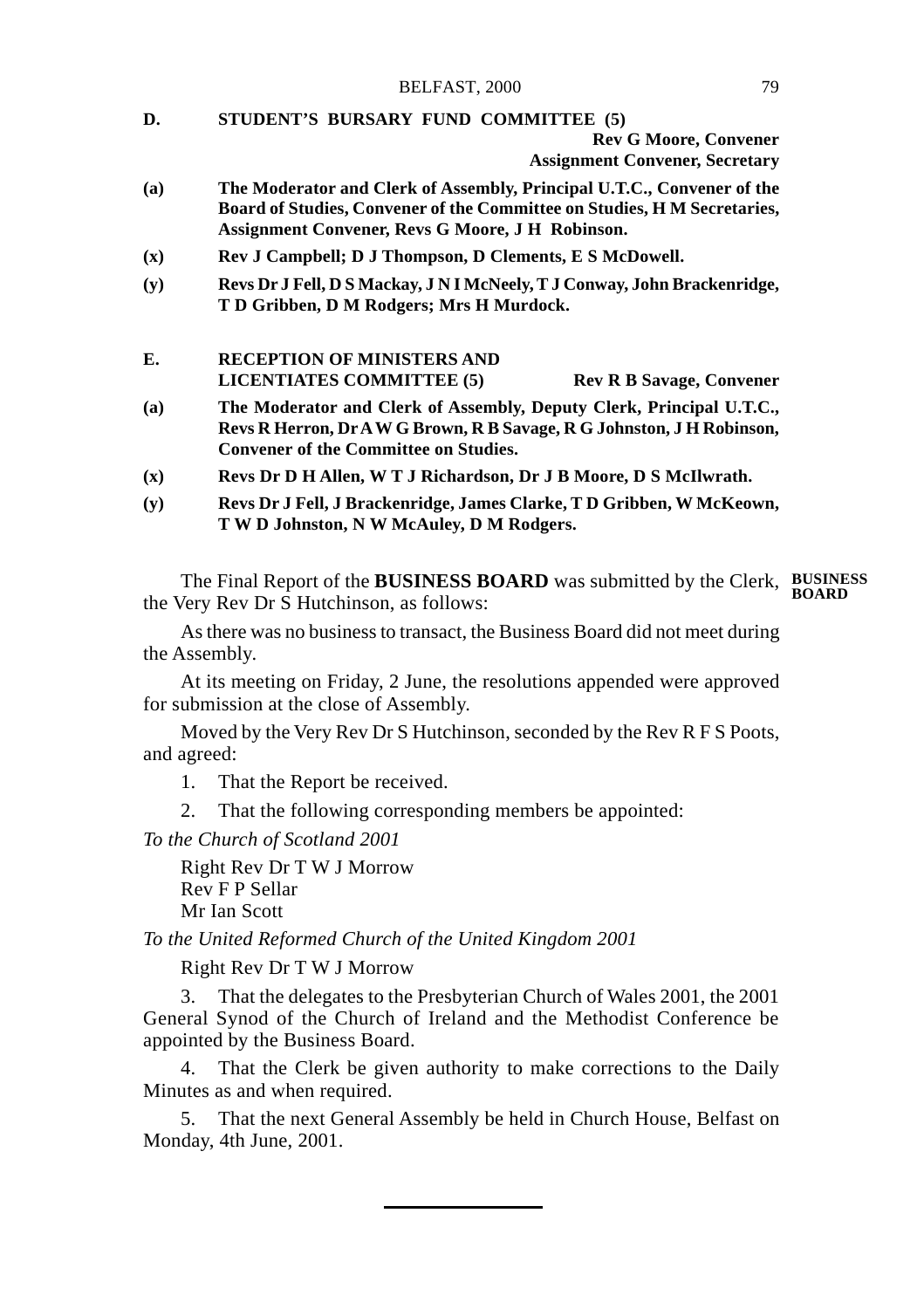#### **CLOSE OF ASSEMBLY**

After a brief adjournment the Moderator conducted a closing act of worship assisted by the Rev F P Sellar and the Rev Dr R I Birney.

The Moderator thanked the Clerk of the Assembly and the Deputy Clerk, his chaplains, Mrs Jean Hanna and staff of the General Office, Mr Stephen Lynas and the Church House staff including Mr Harry Orr, the Rev R Vallely, the exmoderators who deputised, the organist and musicians, the Rev J Barnes and May Street Kirk Session, those who acted as stewards, the time-keepers, the media, the R.U.C. and others.

Thereafter he declared the Assembly to be dissolved and convened the next Stated General Assembly of the Presbyterian Church in Ireland to meet in Church House, Belfast, on Monday, 4th June, 2001 at seven o'clock in the evening.

The Moderator pronounced the Benediction.

The sederunt came to a close at 3.35 p.m.

Attested by SAMUEL HUTCHINSON Clerk of Assembly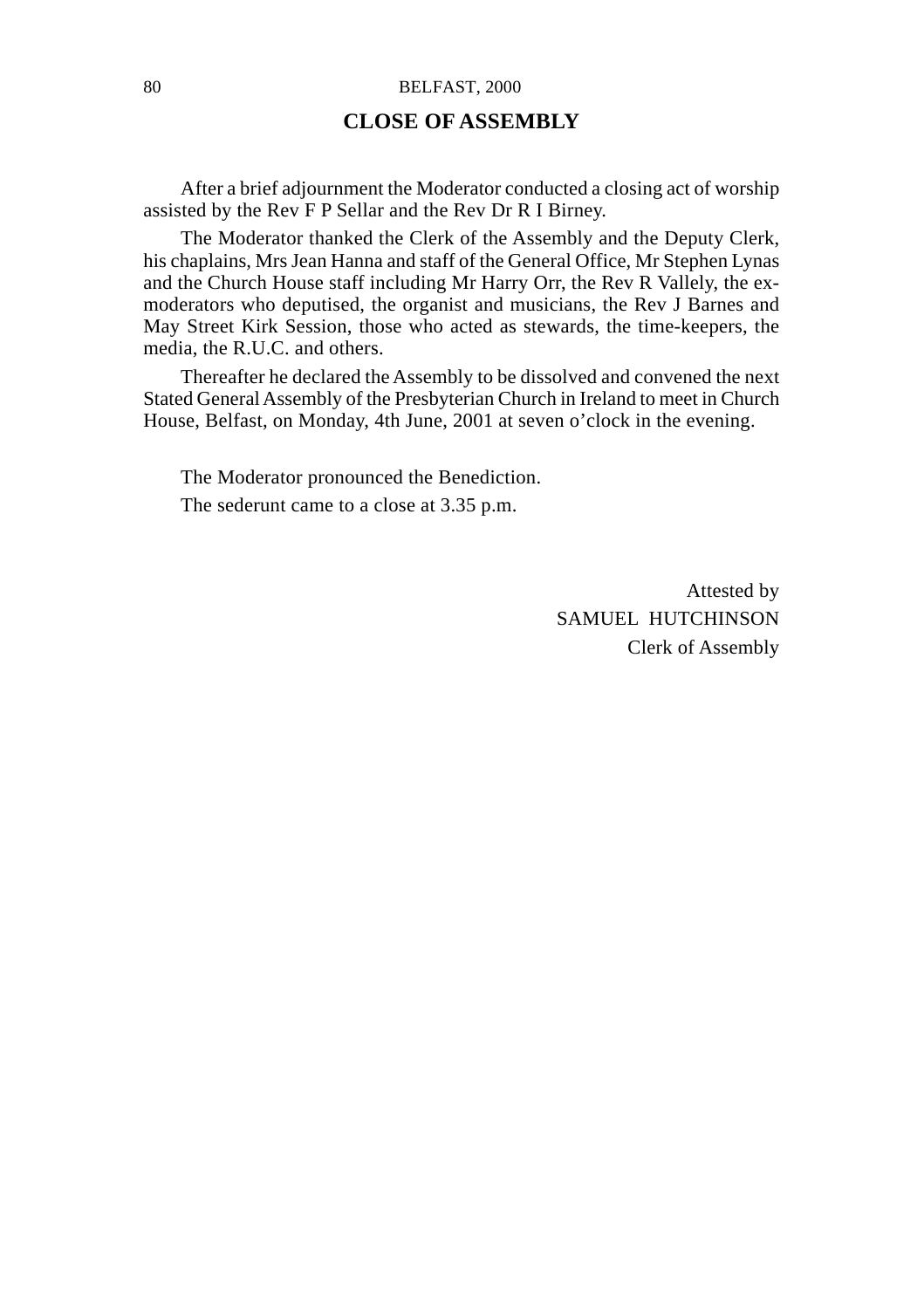## **GENERAL SYNOD OF ULSTER**

#### BELFAST, 2000

#### Wednesday, 7th June, 2000 Five o'clock. Afternoon.

The Rev S J Gray presided and opened the Synod with prayer.

The Rev Very Rev Dr D H Allen was unanimously constituted Moderator of the Synod for the ensuing twelve months.

The following brethren were named and appointed the Synod's Fixed Committee for the ensuing twelve months: –

| Armagh          | Revs S W van Os and C G Harris           |
|-----------------|------------------------------------------|
| Ballymena       | Revs Dr E P Gardner and J B Mooney       |
| Bangor          | Revs W A Kennedy and W J Parkes          |
| Belfast         | Revs Dr Wm Boyd and S J Campbell         |
| Cavan           | Revs J A Fulton and D Nesbitt            |
|                 | Revs J F Murdoch and A O'Neill           |
| Coleraine       | Revs T S Lindsay and Dr D H Allen        |
| Connaught       | Rev T C Davis                            |
| Connor          | Revs M G Evans and G A Preston           |
| Derry           | Revs J Kilgore and J D Young             |
| Down            | Revs R G Johnston and T W Gordon         |
| Dromore         | Revs Dr J B Irvine and K Smyth           |
| Dublin          | Revs Dr W O'Neill and Dr G B G McConnell |
| Glendermott     | Revs Jn McWhirter and D J Hutchinson     |
| Letterkenny     | Revs K McConnell and W McCully           |
| Magherafelt     | Revs J McCormick and D S Graham          |
| Monaghan        | Revs W Herron and D Nesbitt              |
| Newry           | Revs R Nixon and H S W Cubitt            |
| Newtownlimavady | Revs D J H Brown and D S Irwin           |
| Raphoe          | Revs W A Watson and B Brown              |
| Route           | Revs Dr A W G Brown and H B Wallace      |
| Strabane        | Revs D A G Milligan and J Davison        |
| Templepatrick   | Revs Dr R G Craig and W D Weir           |
| Tyrone          | Revs H C Conn and Dr A R Rodgers         |

Instructions were given that these brethren, each with a representative Elder from his Congregation, shall meet in Belfast when called by the Moderator, to take charge of any case of the Synod requiring immediate attention; and they shall have power, if they see reason, to call the Synod at any time during the year — seven to form a quorum, of whom five must be Ministers.

The meeting of Synod was closed with the Benediction.

Attested by SAMUEL HUTCHINSON, Clerk of Synod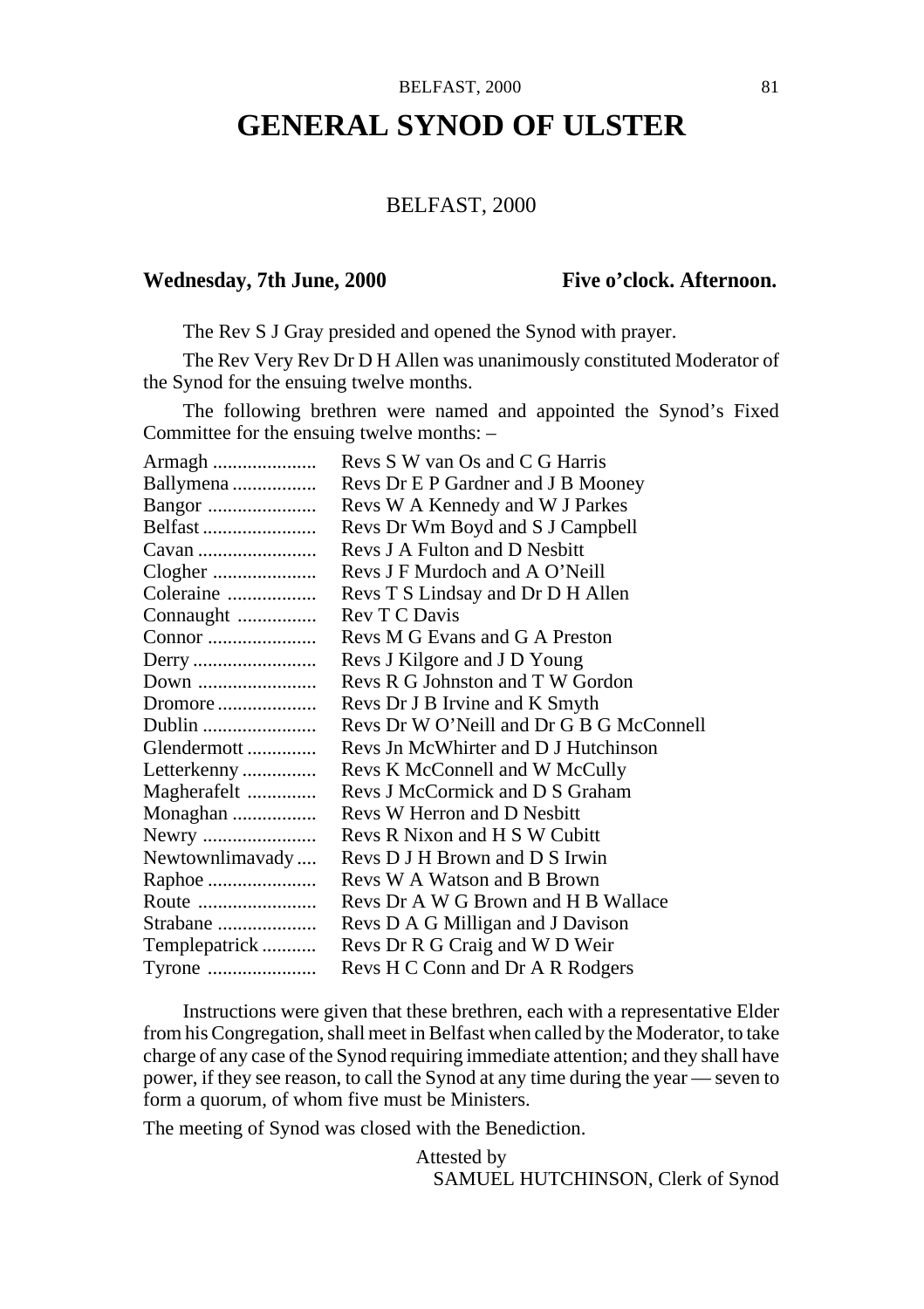# **SECESSION SYNOD**

#### BELFAST, 2000

#### Thursday, 8th June, 2000 Five o'clock. Afternoon.

The Very Rev Dr J W Lockington presided, and opened the Synod with prayer.

The Rt Rev Dr T W J Morrow was then constituted Moderator of the Synod for the ensuing year.

The following constitute the Synod's Fixed Committee for the year: –

| Ahoghill Presbytery | Rev Dr R E H Uprichard.  |
|---------------------|--------------------------|
|                     | <b>Rev Dr R Sterritt</b> |
| Armagh              | Rev B A Small            |
| Belfast             | Rev K N E Newell         |
| Coleraine           | Rev W I Hunter           |
| Donegal             | Rev M Bolton             |
| Down                | Rev W D McBride          |
| Dublin              | Rev A V Martin           |
| Markethill          | Rev D C Scott            |
| Monaghan            | Rev M R Burnside         |
|                     | Rev W T Coburn           |

Instructions were given that these brethren, each with a representative Elder from his Congregation, shall meet in Belfast when called by the Moderator, to take charge of any case of the Synod requiring immediate attention; and they shall have power, if they see reason, to call the Synod at any time during the year — five to form a quorum, of whom three must be Ministers.

The Synod was closed with prayer.

Attested by SAMUEL HUTCHINSON, Clerk of Synod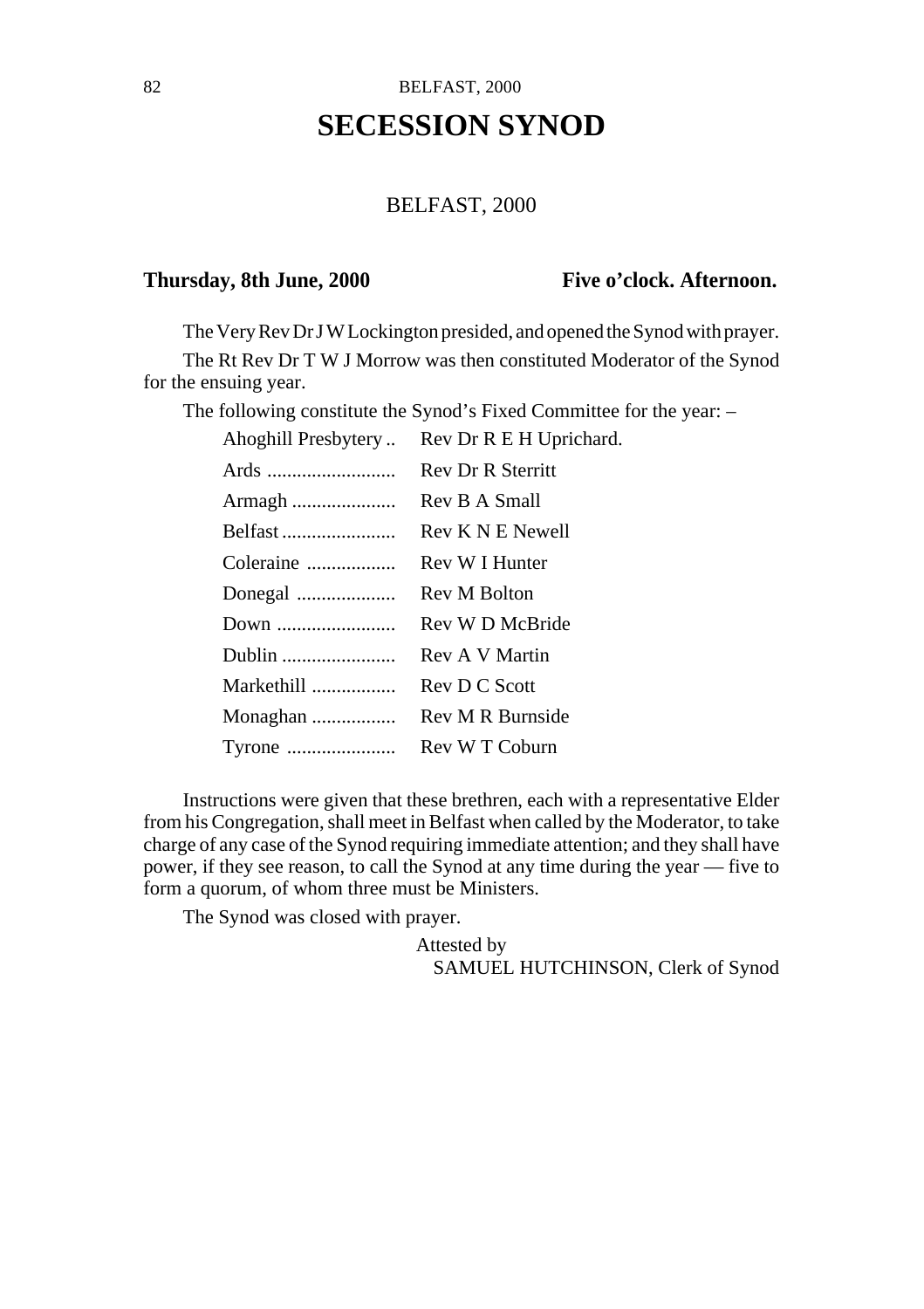## **DEPUTATIONS — 2001**

- I.— CORRESPONDING MEMBERS TO THE CHURCH OF SCOTLAND Right Rev Dr T W J Morrow, Moderator Rev F P Sellar Mr Ian Scott
- II.— CORRESPONDING MEMBER TO THE UNITED REFORMED CHURCH OF THE UNITED KINGDOM Right Rev Dr T W J Morrow, Moderator
- III.— DELEGATE TO THE PRESBYTERIAN CHURCH OF WALES To be appointed by the Business Board.
- IV.— DELEGATES TO THE CHURCH OF IRELAND GENERAL SYNOD To be appointed by the Business Board.
- V.— DELEGATES TO THE METHODIST CHURCH IN IRELAND CONFERENCE To be appointed by the Business Board.

#### ECCLESIASTICAL CHANGES, ETC.

| Reported by Presbyteries in - 1994 1995 1996 1997 |    |    |    |                | 1998 | 1999 | 2000 |
|---------------------------------------------------|----|----|----|----------------|------|------|------|
| Licensures                                        | 15 | 11 | 12 | 17             | 13   | 13   | 15   |
|                                                   | 15 | 9  |    |                | 12   | 16   | 13   |
|                                                   | 32 | 29 | 36 | 36             | 24   | 26   | 41   |
|                                                   | 37 | 28 | 36 | 34             | 28   | 13   | 28   |
|                                                   |    | 8  | 10 | $\overline{4}$ | 13   | 11   | 14   |
|                                                   | 12 | 10 | 13 | 10             | 15   | 3    | 10   |
|                                                   | 59 | 84 | 53 | 51             | 44   | 39   | 26   |
|                                                   | 24 | 24 | 24 | 23             | 26   | 26   | 21   |
| Licentiates                                       | 13 | 13 | 20 | 35             | 41   | 33   | 34   |

#### *FORM OF BEQUEST TO THE PRESBYTERIAN CHURCH*

*I hereby give and bequeath to the General Secretary for the time being of the Presbyterian Church in Ireland, whose receipt for the same shall be a sufficient discharge, the sum of £…………………… upon trust to be applied by such General Secretary toward the ……………………… (here state the Mission, Central Ministry, or other Fund, to be benefited) of the General Assembly; and I direct that the said legacy be paid out of my pure personal estate; and free from any deduction on account of any legacy duty, or other tax whatever.*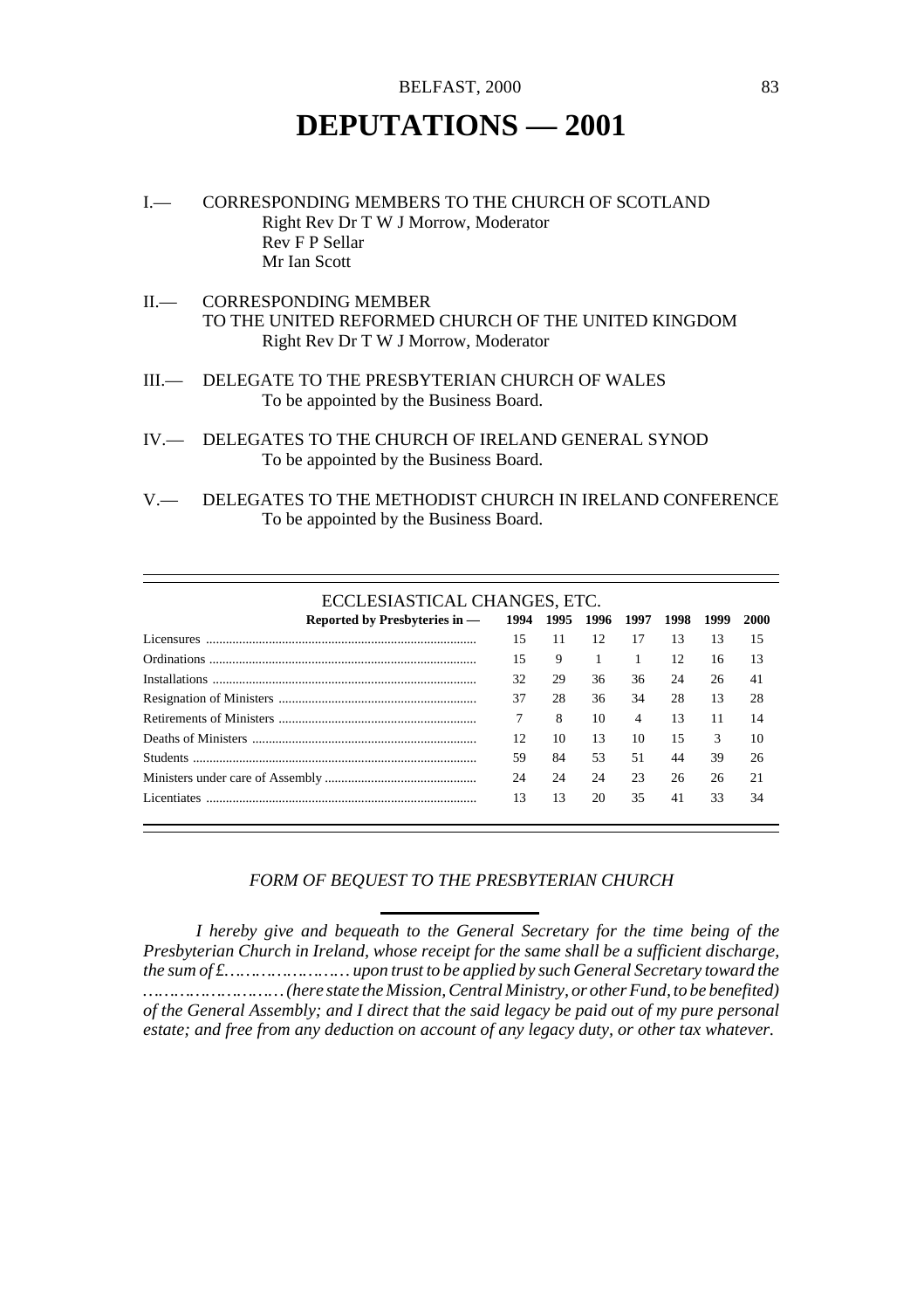# 84 BELFAST, 2000 CHANGES IN THE CODE 2000

CHURCH HOUSE, BELFAST, BT1 6DW AUGUST, 2000.

The following changes have been made in the 1997 edition of the Code, which should be corrected accordingly.

> SAMUEL HUTCHINSON Clerk of Assembly.

Note: I.A. Interim Act

#### **Par. 9**

Delete the words "all men" and substitute the words "all people". (2000).

#### **Par 19 (4)**

Delete the words "the following sub-paragraph" and insert "subparagraph 6". (I.A. 2000).

#### **Par. 30 (1)**

Delete the word "men" and substitute the words "all people". (2000).

#### **Par. 128 (1)**

Delete the words "the Strategy for Mission Committee" (2000).

#### **Par. 132(4)**

Delete Par. 132(4) and substitute the following:

 $"(4)(a)$  An offence alleged to have been committed more than five years previously shall not be made a ground of discipline unless:

- (i) the offender thereafter withdrew from the discipline of the Church; or
- (ii) the offence is alleged to have been revived by the offender's later conduct which requires investigation; or
- (iii) the offence is of a very grave nature.

(b) A court shall not re-open investigation of an offence that had previously been investigated by it except in the case of discovery of new evidence that is considered by the court to be of importance for the possible exculpation of the offender." (2000).

#### **Par. 172**

Insert a new sub-paragraph (3) as follows:

(3) "Every matter referred to a superior court by a Presbytery or Synod for directions or determination or advice shall go directly to the Judicial Commission, which is empowered to proceed forthwith to hear and determine the matter. However, should any party directly concerned, within 14 days of the referral, request, in writing, that the matter be referred to the General Assembly, the Judicial Commission shall, without adjudicating thereon, immediately transmit the reference to the General Assembly with a report and recommendation on whether the matter shall be heard and decided upon directly by the Assembly or referred to a commission". (2000).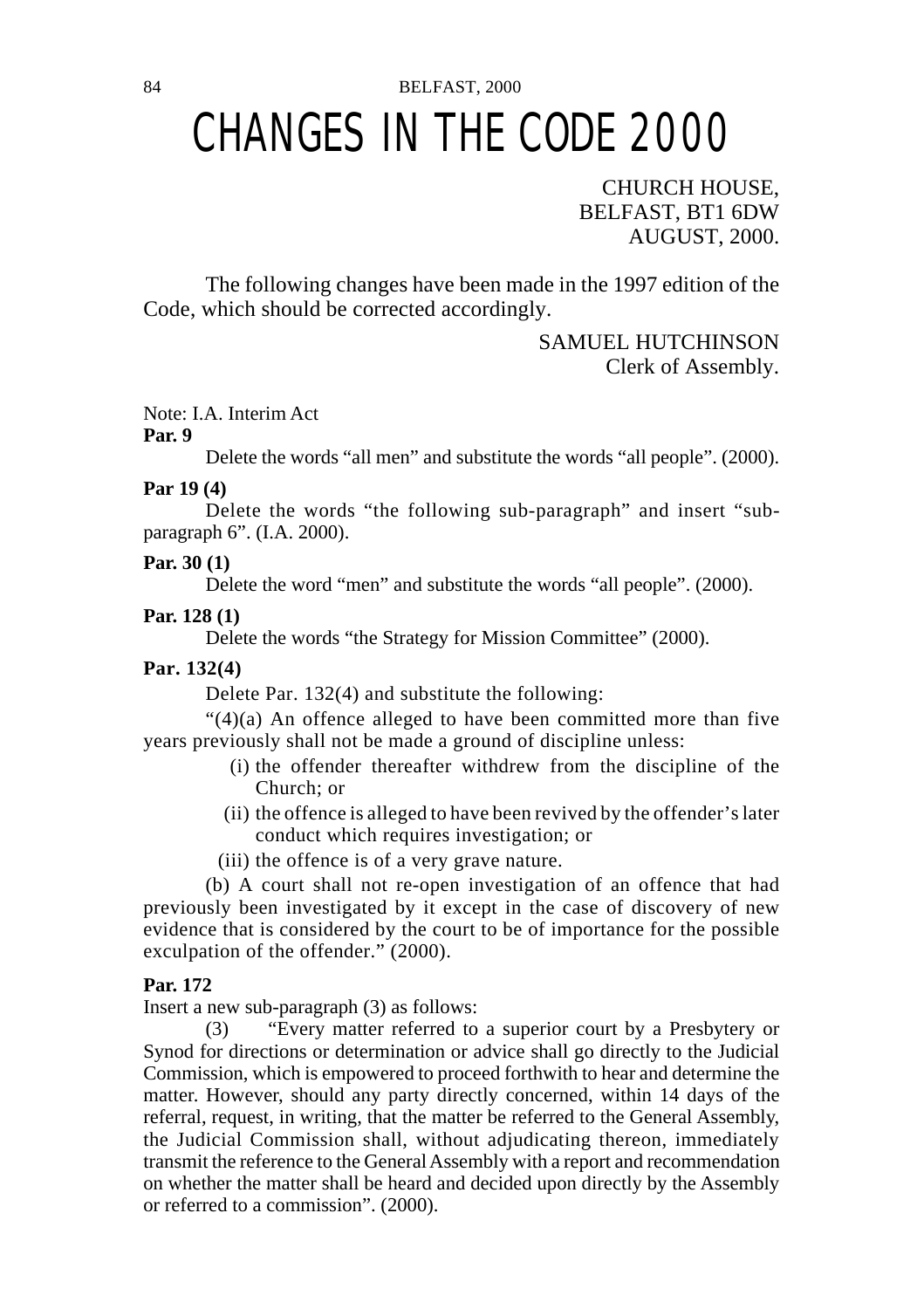#### **Par. 185 (4)**

Delete and substitute:

(4) On two successive Sundays the congregation shall be informed that an election of qualified persons for the Congregational Committee is to take place and voting members are invited to propose, in writing, for the consideration of the Kirk Session any qualified member or members. The Kirk Session, having considered the proposals received, and having obtained the consent of those selected, shall read the list of those selected to the congregation on two successive Sundays. On a subsequent day fixed by the Kirk Session there shall be held an official meeting of the congregation to confirm the appointment of the new members of the Congregational Committee. The names of those selected shall be presented individually to the meeting. A poll of the voters shall be taken and if two-thirds who vote be in favour he shall be declared elected. (2000).

#### **Par. 221 (2)**

Delete and substitute:

(2) grant leave to a minister to retire early, nor transmit the request of a minister for leave to retire early from the active duties of his office, without affording the congregation, at a meeting duly convened for the purpose, an opportunity of expressing their views on the subject. (2000).

#### **Par. 223**

Delete and substitute:

**223** (1) A minister who reaches 65 years of age is entitled to retire from the active duties of the ministry, with the emoluments accruing to a retired minister from the funds of the Church, if:

- (a) when applying to retire, he is a minister in good standing,
- and
- (b) the congregation affected by his proposed retirement engage to pay to the Central Ministry Fund according to the rules applicable to his case.

(2) The Presbytery shall have power, in the name of the General Assembly, to grant leave to retire to a minister who has reached 65 years of age.

 $(3)$  Other ministers in congregations, including those who have reached 64 years of age, may be granted special leave to retire by the General Assembly, upon terms to be determined by the Assembly after recommendation to the Board of Ministry and Pensions by the Committee on Retirements and Pensions.

(4) Ministers retiring from special work shall do so in accordance with the terms of their appointment, and with the consent of their Presbytery and the appropriate Assembly Board. Such retirement shall not entitle the minister to emoluments accruing to a retired minister from the funds of the Church, apart from such arrangements as may specifically have been made under the terms of his appointment.

(5) In any event a minister shall retire not later than his 70th birthday. (2000).

#### **Par. 238 (3) (4)**

Delete and substitute:

**238** (3) The rate for the Supply Fee shall be £2 for each £500 or part thereof of the basic minimum ministerial income, or as may be determined from time to time by the Union Commission. Where only a single service is supplied in one congregation, the fee shall be at the rate of 2/3 of the full fee.

Sub-paragraph (5) is renumbered as (4). (2000).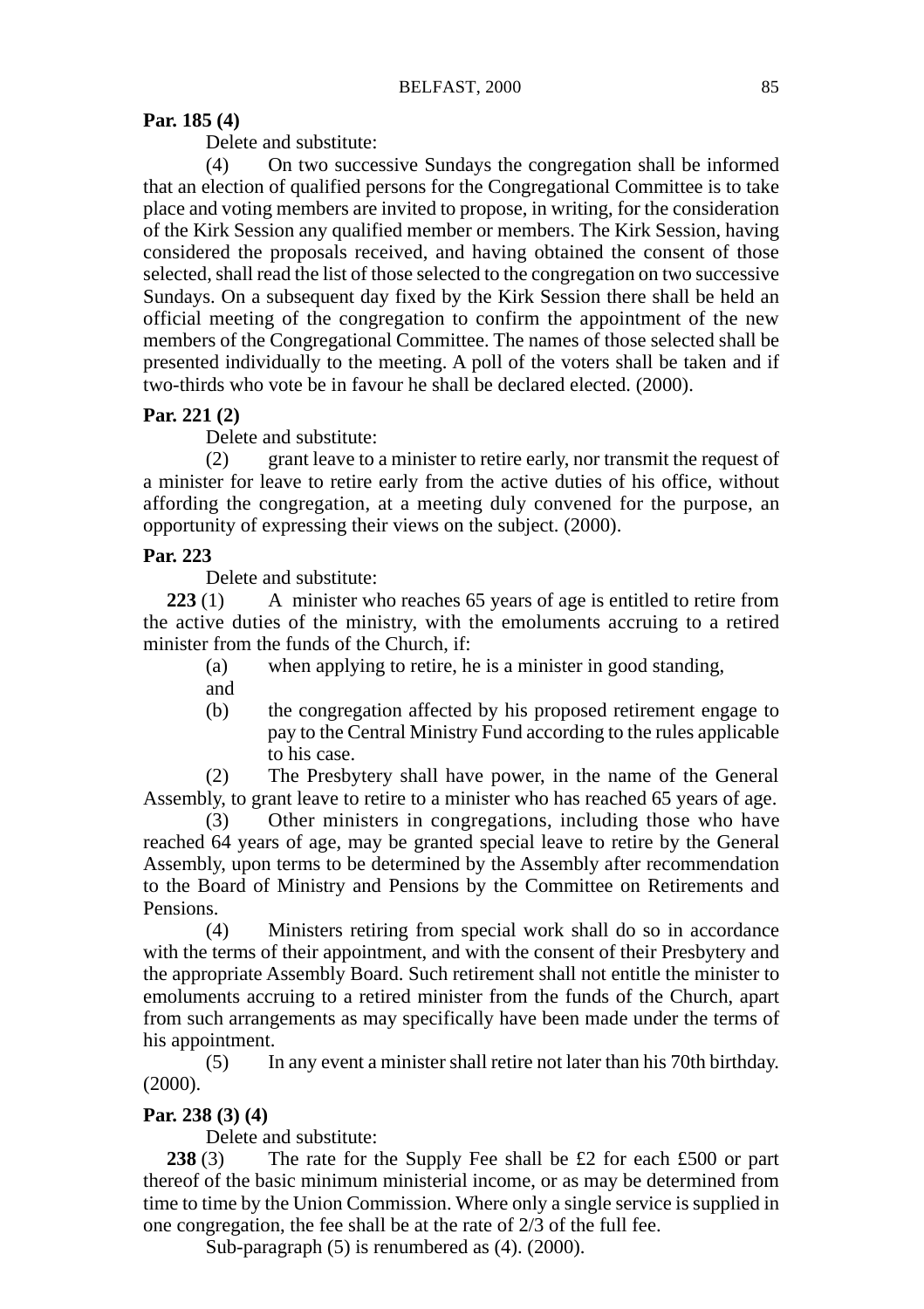#### **Par. 268 (4) (c)**

Delete the words "Board of Studies for the Ministry" and substitute "Board of Studies and Christian Training".

Delete the words "Board of Evangelism and Christian Training". (2000).

### **Par. 272 (5) (b)**

Delete the words "hospitals or prisons" and substitute "hospitals, hospices or prisons". (2000).

#### **Par. 272 (5) (c)**

Delete and substitute:

(c) to nominate to the appropriate authorities ministers recommended by their Presbyteries as part-time chaplains with the Armed Services or Cadet Forces, prisons, hospitals, hospices or public institutions (except educational establishments or as otherwise provided).

A new sub-paragraph  $(6)$  is added as follows:

(6) Ministers called or nominated under the foregoing subparagraph (5) shall report as follows:

(i) full-time chaplains shall report in writing on their work to the Board, or its appropriate Committee annually, or as many be required;

(ii) part-time chaplains shall report similarly to their Presbyeries for transmission to the Board or appropriate Committee; and

(iii) the Board shall report briefly upon all such chaplaincies to the General Assembly annually. (2000).

#### **Par 308**

Delete and substitute:

**308** (1) **Name:** The name of the organisation shall be " The Presbyterian Women's Association of the Presbyterian Church in Ireland," concisely known as the PWA, incorporating the former Presbyterian Women's Union, the former Women's Missionary Association (sometimes called the Zenana Mission), the former Women's Home Mission, and the Young Women's Groups, and hereinafter referred to as the Association.

- (2) **Purpose:** The purpose of the Association shall be:
- (a) to unite the women of the Church in the dedication of their lives to Jesus Christ and His service in the home, the workplace, the community and the Church;
- (b) to share in the mission of the Church at home and overseas through thought, prayer, and financial support; and
- (c) to provide a link with the women of other Churches in Ireland and thought the world.

(3) **Branches:** Where possible a branch shall be formed in each congregation, to encourage fellowship, to interest the women in the purpose of the Association and to work towards its fulfilment. Stated meetings shall be held and membership shall be open to all women who accept the purpose of the Association. Where desirable, a Young Women's Group may also be formed.

### (4) **Young Women's Groups:**

- (a) **Name:** The name shall be the Young Women's Groups of the Presbyterian Women's Association.
- (b) **Aim:** The aim of the Young Women's Groups shall be to unite their members in friendship and service within the congregation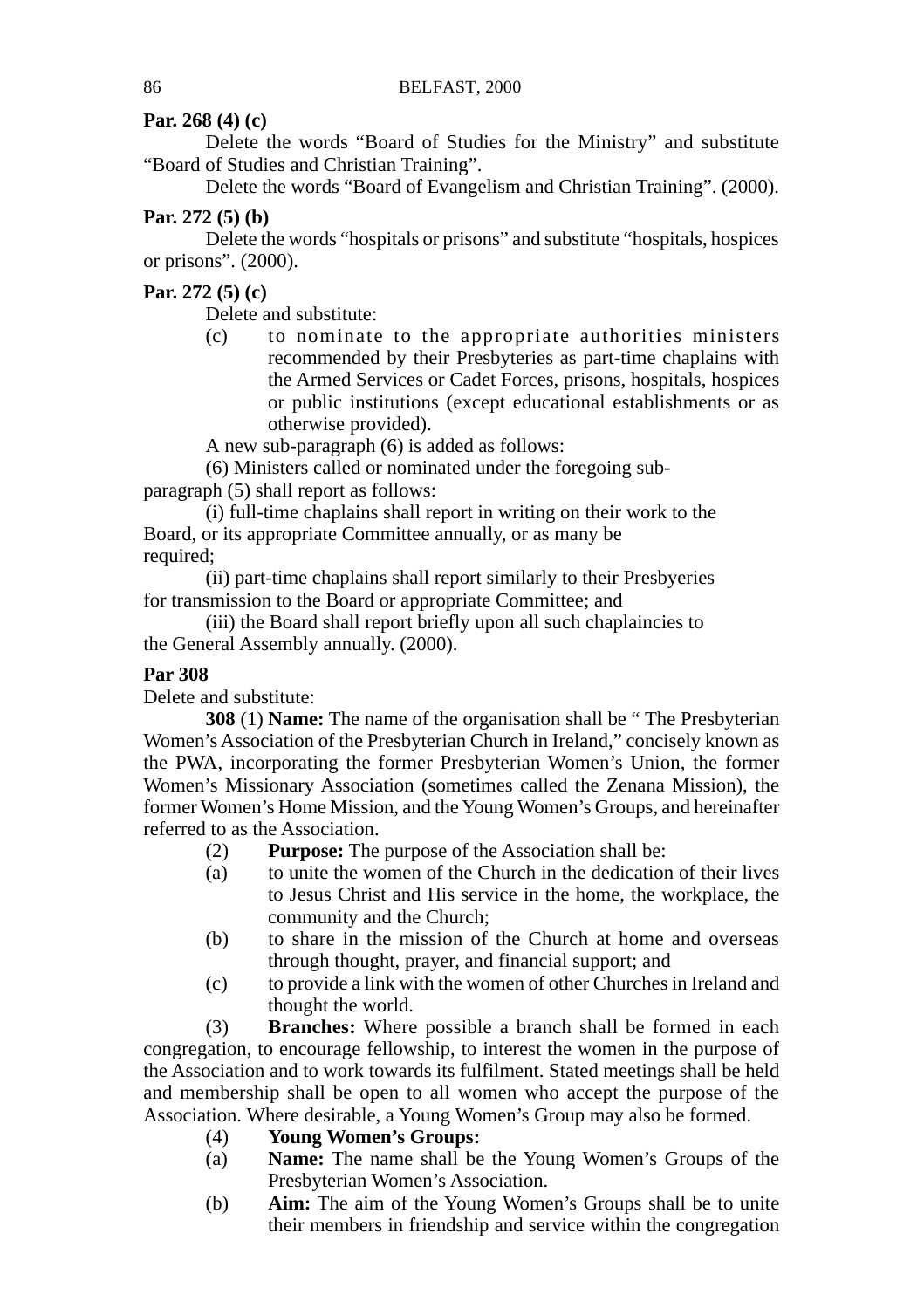and community, and to encourage Christian living. Through balanced programme planning, members should be encouraged to take an interest in the wider outreach of the Church.

(c) **Membership:** Young Women's Groups shall be formed where the need for a group within a congregation exists. Membership of such a group shall be open to all young women.

(5) **Presbyterial Committees:** There shall be in each Presbytery a PWA Committee known as the Presbyterial Committee, consisting of:

- (a) three representatives from each branch or congregation, and one representative from the Young Women's Groups in the Presbytery: and
- (b) members of the Executive Committee in the Presbytery.

(6) **General Committee:** There shall be a General Committee of the Association consisting of:

- (a) the Chairman, the Secretary and the Treasurer of each Presbyterial Committee;
- (b) two other representatives elected by each Presbyterial Committee from its membership to serve for three years; these representatives shall not be eligible for immediate re-election;
- (c) the members of the PWA Executive Committee;
- (d) the office-bearers of the Young Women's Groups Central Committee and four representatives of the Deaconess Association.

(7) **Executive Committee:** There shall be an Executive Committee of the Association consisting of:

- (a) the Central President, the Home Vice-President, the Overseas Vice-President, the Home Treasurer, the Overseas Treasurer and the PWA Executive Secretary; and
- (b) one representative nominated by each of the twenty-one Presbyterial Committees, preferably an existing representative on General Committee; and
- (c) a representative of the Young Women's Groups Central Committee.

The Editor of "Wider World" and the wife of the Moderator shall be invited to sit and deliberate.

In exceptional circumstances the Executive Committee shall have the power to co-opt up to three additional members to serve for a maximum period of two years, to be reviewed annually.

(8) **Finance:** The financial year of the Association shall end on 31st December. The report and statement of accounts shall be submitted for approval to the Annual Meeting each year. A report shall be submitted annually to the General Assembly and as may be required to the Board of Mission in Ireland and the Overseas Board.

(9) **Bye-Laws:** The General Committee may make Bye-Laws regulating the procedure of the Association and, subject to this Constitution, regulating the constitution and procedure of its Branches, Groups or Committees. (2000).

#### **Par 315 (2)**

After the words "£4,300" add "or as may be fixed from time to time by the supervising Board." (2000).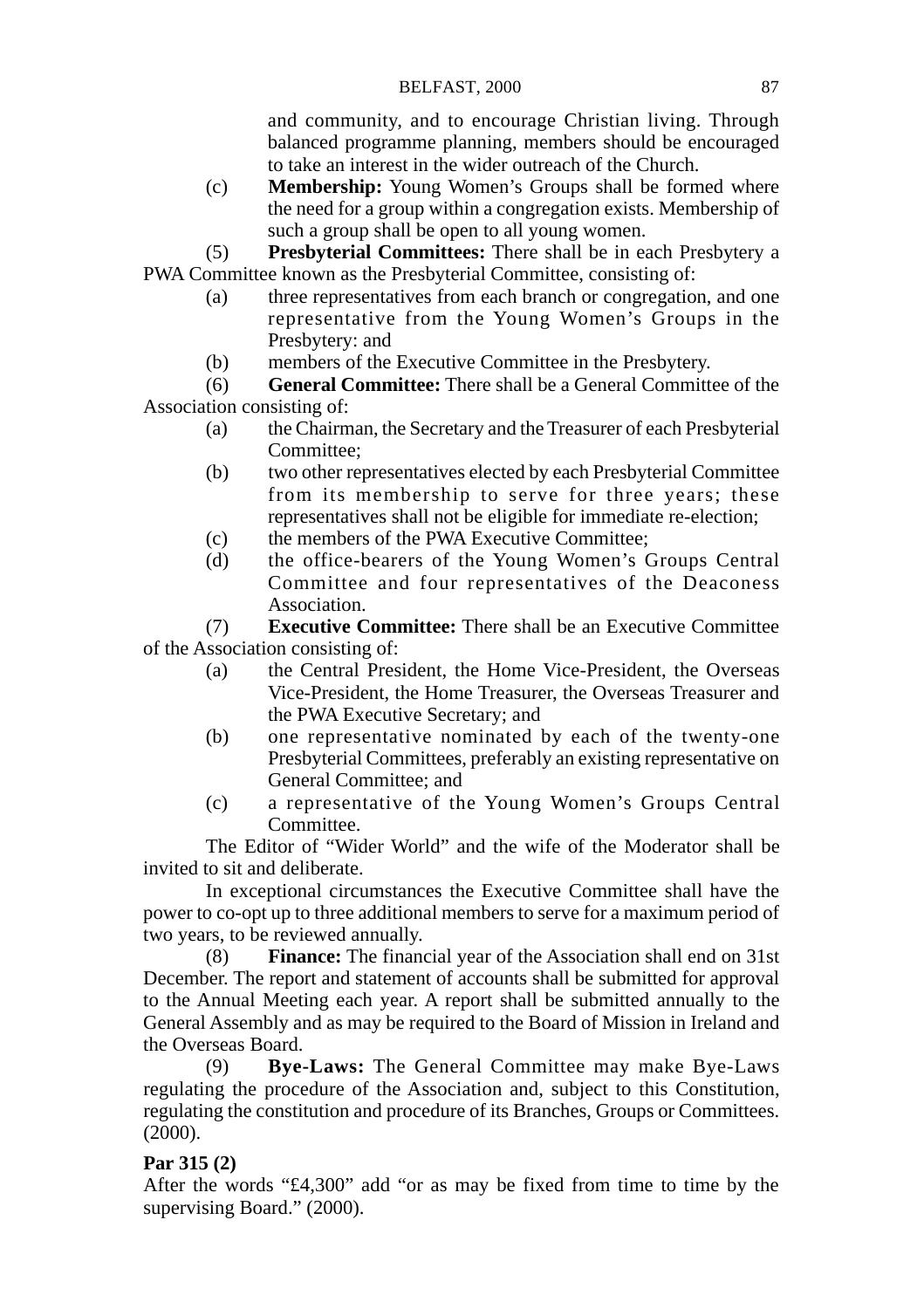### **Par 321 (3)**

Delete and substitute:

(3) Ministers who have reached 65 years of age who are granted leave to retire, shall, on the recommendation of the Board, receive a pension equal to one thirty-fifth of the full pension for each year's service in this Church prior to 1st April, 1978, on condition that the sum thus calculated shall not exceed the full retirement pension. (2000).

#### **Par 321 (5)**

Delete and substitute:

(5) A minister demitting his charge after at least two years ordained service in this Church may, upon application to the Board, be granted a pension equal to one fortieth of the full retirement pension for each year served in this Church, completed before 1 April, 1978, beginning at age 65 or on his date of retirement, if later, on becoming permanently incapacitated for duty. No back payments shall be made for more than one year from the date of application. (2000).

### **Par 321 (6)**

Delete and substitute:

(6) A minister retired under special arrangements, other than for reasons of health, shall not be entitled to any benefit from the Fund until he has reached 65 years of age, save as permitted by Par 223 (3); but the Assembly shall have power, on the recommendation of the Board, to authorise ex gratia payments in cases of particular hardship. (2000).

**Pars 114 (1) (c), 227, 229(1), (1)(b), 230(1) and (2), and (3)(b), 230(5)(a), 231(1), 232(1) and (2) and (3)(c), 234(1) and (4), 268(4)(b), 274(8)(b)(i), 274(9), 301(1) and (3), 303(3) and (4)(c), 304(3), 305(1), (2), (4), (5) (twice), (6), (8), (9), (10), (11), (12), 307(1), (2) and (3).**

Delete the words "Home Board" and substitute "Board of Mission in Ireland". (2000).

**Pars 214(1), (3), (4), (5), (7), 215(1), (2)(c), (3), (5), (6)(a)(b), 216, 216(7), 217(1)(a)(i), 217(1)(a)(ii) (twice), 217(1)(b)(iii), 217(1)(b)(iv), 217(2)(b)(i), 217(2)(b)(ii)I, 217(4), 217(6)(a), 217(7)(a), 217(c)(ii), 217(8)(d)(i) (twice), 218(1)(b), 309(1).**

Delete the words "Board of Studies" and substitute the words "Board of Studies and Christian Training." (2000).

#### **Par 285**

Delete the words "Studies for the Ministry Board" and substitute "Board of Studies and Christian Training." (2000).

#### **Pars 279 and 281**

Delete the words "one minister, one elder and one woman (after consultation with the Presbyterian Women's Association) nominated by each Presbytery" and substitute "three persons, including at least one woman, nominated by each Presbytery, and seven representative members of the PWA Executive Committee." (2000).

#### **Par 280**

Delete and substitute:<br>280 Board of Mis **280 Board of Mission in Ireland**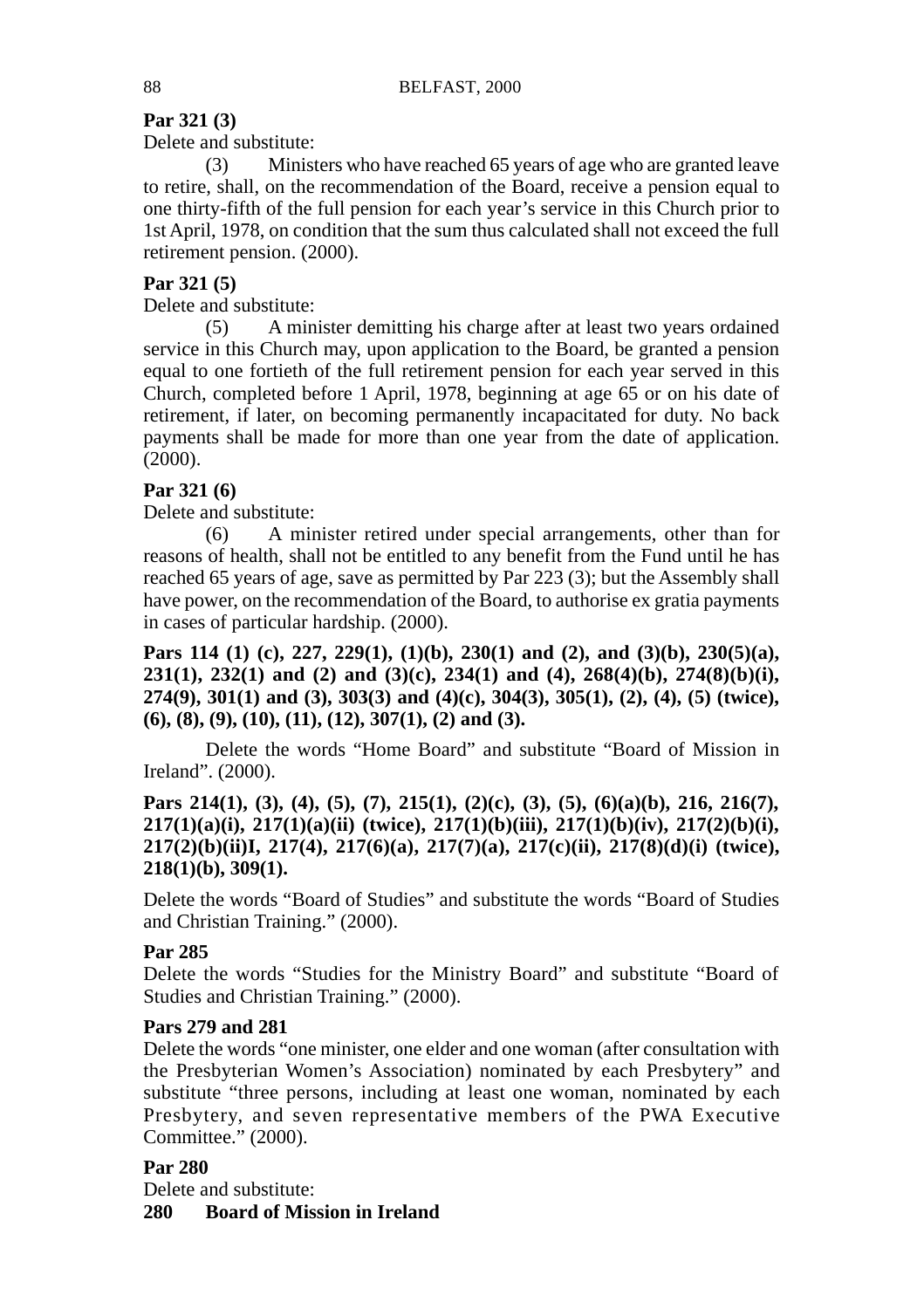#### BELFAST, 2000 89

(1) This Board shall consist of the Moderator and Clerk of Assembly, the President, one Vice-President and Secretary of the Presbyterian Women's Association, the Irish Mission Superintendent, the Convener and Secretary of the Board of Social Witness, the Conveners of the Education, Studies and Christian Training. Youth and Inter-Church Relations Boards and the Union Commission and the Central Ministry Fund Committee, the Presbyterian Mutual Society Agent, two Young Women's Group representatives, two Youth Board representatives, two deaconess representatives, three persons, including at least one woman, nominated by each Presbytery, together with seven representative members of the PWA Executive Committee, the Convener and Secretaries of the Board, and the Conveners and members of working committees under the supervision of the Board.

- (2) The Board shall, directly or indirectly,
- (a) supervise the work of the Home Mission, PWA Home Department and Church Extension;
- (b) call ministers under the Home Mission Development Scheme, elders, deaconesses or lay agents to recognised Church work and allocate to them their sphere of labour; and
- (c) in association with the Presbytery under whose jurisdiction they are, exercise a general supervision over their life and work in accordance with Mission rules.
- (3) The Board shall, directly or indirectly,
- (a) take means to secure such financial support from the Church as a whole, as may be requisite from time to time, for the work of Church Extension and other Home Missions entrusted to it by the Assembly;
- (b) have prepared estimates for the various Home Missions for the appropriate financial year and authorise their submission to the United Appeal Board and/or Finance Committee of the PWA;
- (c) authorise expenditure of the funds received from congregations and the Presbyterians Women's Association and other monies accruing;
- (d) make grants to congregations or other Churches and Societies for the encouragement of Church work and missionary purposes in Ireland; and
- (e) maintain, from funds received, deaconesses and lay agents, defray their expenses and pay their retiring allowances and assist in paying salaries and expenses of ministers in Church Extension and Home Mission charges.
- (4) The Board shall
- (a) seek to provide for the work of evangelism, including evangelistic missions and literature sponsored by the Church, and with power to make grants to other Churches or Societies for similar work;
- (b) supervise the work of the Irish Mission in promoting the circulation of the Scriptures, and in evangelism, Christian training and education, including the employment of agents, or other workers;
- (c) report annually on the state of religion in the Church;
- (d) provide for the Church's ministry in Divine Healing.

(5) The Board may call ministers appointed to positions in evangelistic work to be ministers in recognised service to the Church in such full